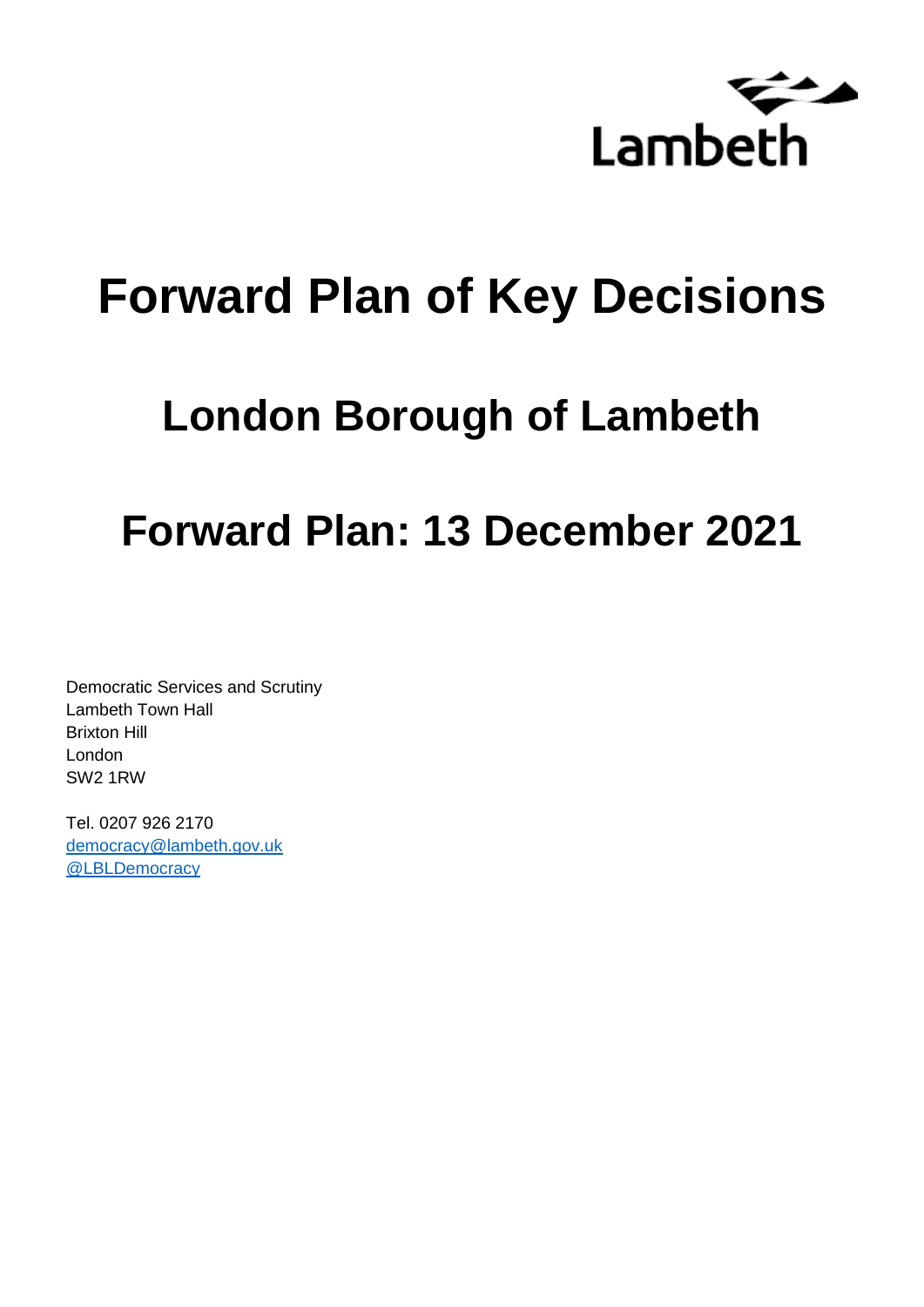## **Notice of forthcoming Key Decisions**

Local authorities are required by law to give 28 days' notice of any key decisions to be made. The Forward Plan sets out information about the key decisions that Cabinet, individual Cabinet Members, the Health and Wellbeing Board and the Better Places Joint Committee intend to make in forthcoming months. It ensures public notice of all key decisions is provided at least 28 days' in advance of the decision date.

The Forward Plan contains information about each forthcoming key decision and is published to the Council website every week, usually on a Monday.

## **What is a Key Decision?**

The Lambeth Council Constitution defines a key decision as an executive decision that:

- 1) Requires an amendment to the Community Plan Outcomes Framework or requires a recommendation to Full Council to amend the Budget and Policy Framework;
- 2) Results in the local authority incurring expenditure, raising income or the making of savings in excess of £500,000; or,
- 3) Has a significant impact on:
	- a) communities living or working in an area comprising two or more wards in Lambeth;
	- b) the wellbeing of the community or the quality of service provided to a significant number of people living or working in an area; or,
	- c) Communities of interest.

The majority of key decisions are taken by the Cabinet or individual Cabinet Members (the Executive). Each Key Decision will be communicated via a comprehensive report which must be published at least five clear days before the decision is taken. Published reports can be accessed through Decisions [Online.](http://moderngov.lambeth.gov.uk/mgDelegatedDecisions.aspx?bcr=1&DM=0&DS=2&K=0&DR=&V=0) Cabinet reports will also be available in [Cabinet agenda packs,](https://moderngov.lambeth.gov.uk/ieListMeetings.aspx?CommitteeId=225) which are published five clear days before the meeting.

The Executive cannot consider key decisions that have not been included on the Forward Plan. However, the Council Constitution sets out procedures that can be used if a decision that has not been advertised on the Forward Plan must be taken immediately. Urgency procedures can only be used in exceptional circumstances. For further information on Access to Information procedure rules please see Part 3, Section 2 of the [Council Constitution](http://moderngov.lambeth.gov.uk/ieListMeetings.aspx?CId=738&info=1&MD=Constitution) or contact Democratic Services.

## **What information is included on the Forward Plan?**

The Forward Plan gives information about:

- key decisions that are likely to be considered in forthcoming months;
- the earliest date a key decision can be taken;
- who will make a decision;
- what consultation will be undertaken;
- whether the forthcoming report is likely to include exempt or confidential information;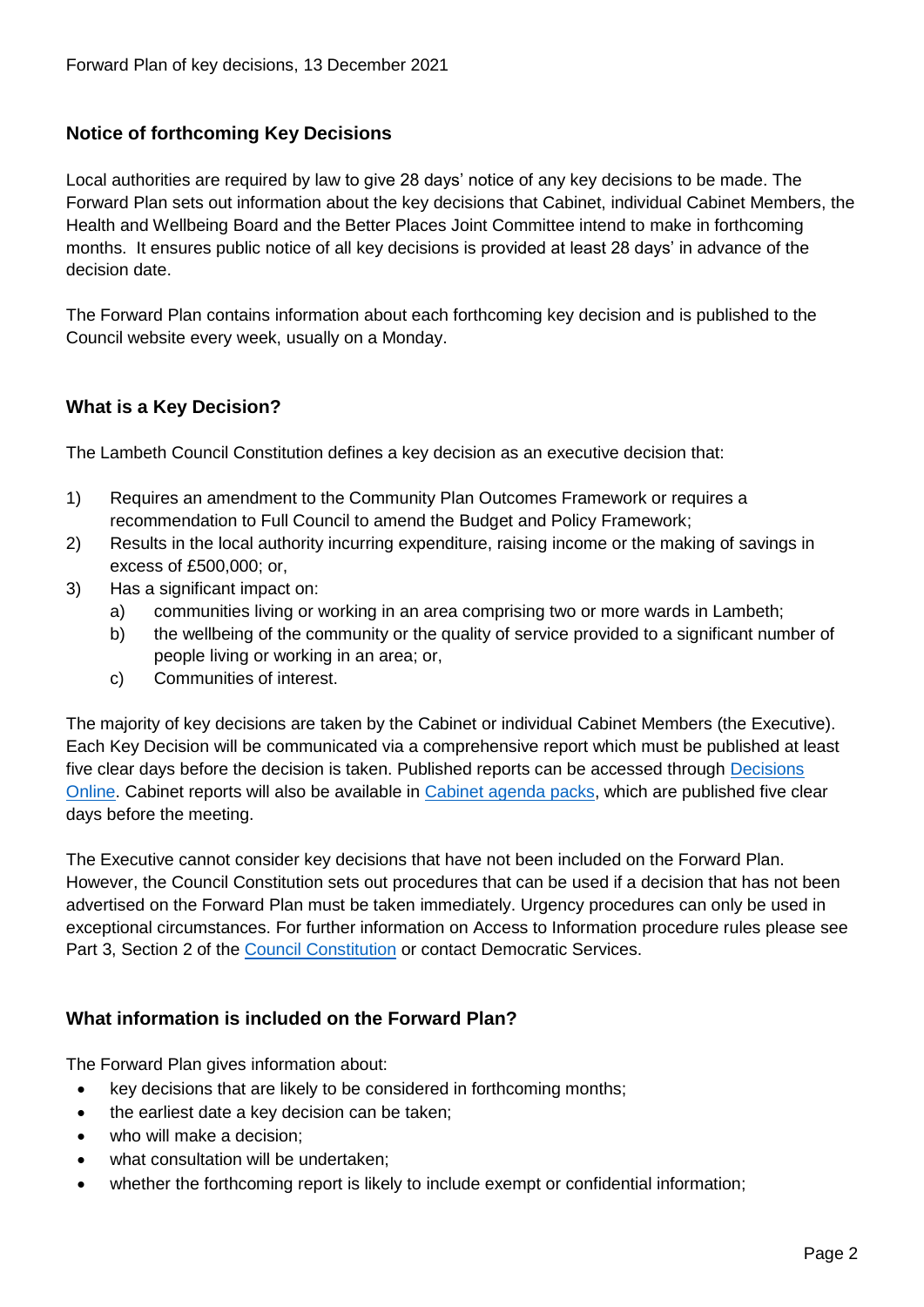- A list of background documents to be submitted to the decision maker for consideration in relation to the forthcoming decision; and,
- who you can contact for further information.

## **Public representations and further information**

Each Forward Plan entry gives the name of the relevant officer to contact about that particular decision. Where possible, a contact name, e-mail address and telephone number are provided.

Members of the public can make representations about forthcoming decisions by:

- Contacting the Lead Officer responsible for the report;
- Contacting the decision maker or relevant Cabinet Member (details can be found on the council [website\)](http://moderngov.lambeth.gov.uk/mgMemberIndex.aspx?bcr=1); and,
- Contacting Democratic Services.

Any document listed in the Forward Plan can be requested via the Lead Officer or by contacting Democratic Services. The reader is encouraged to access any such documents electronically, however copies or extracts may be made available at the following address on request: Lambeth Town Hall, Brixton Hill, SW2 1RW.

When making representations, members of the public may submit to the decision maker any further documents relevant to the decision.

All decision dates given in the Forward Plan are subject to change. Therefore, please ensure that you always consult the latest version of the Forward Plan for the most up to date information. Any further queries can be directed to Democratic Services.

## **Notice of decisions likely to contain confidential or exempt information**

Local authorities are required to specify 28 days in advance of a Cabinet meeting all the reports that are likely to contain confidential or exempt information. Should this be the case, a private 'Part 2' report will be produced to accompany the main report but will not be published. The public and press may also be asked to leave the Cabinet meeting for part of the proceedings. Any person is able to make representations if they believe the decision should instead be made in the open part of the meeting.

If you wish to make any such representation please contact Democratic Services. All representations will be documented in the relevant agenda a minimum of five clear days before the Cabinet meeting takes place. This will also include any response to the representations and a statement of the reasons why the meeting is be held in private.

For further information about exempt or confidential information please see the Access to Information Procedure Notes in Part 3, Section 2 of the [Council Constitution](http://moderngov.lambeth.gov.uk/ieListMeetings.aspx?CId=738&info=1&MD=Constitution) or contact Democratic Services.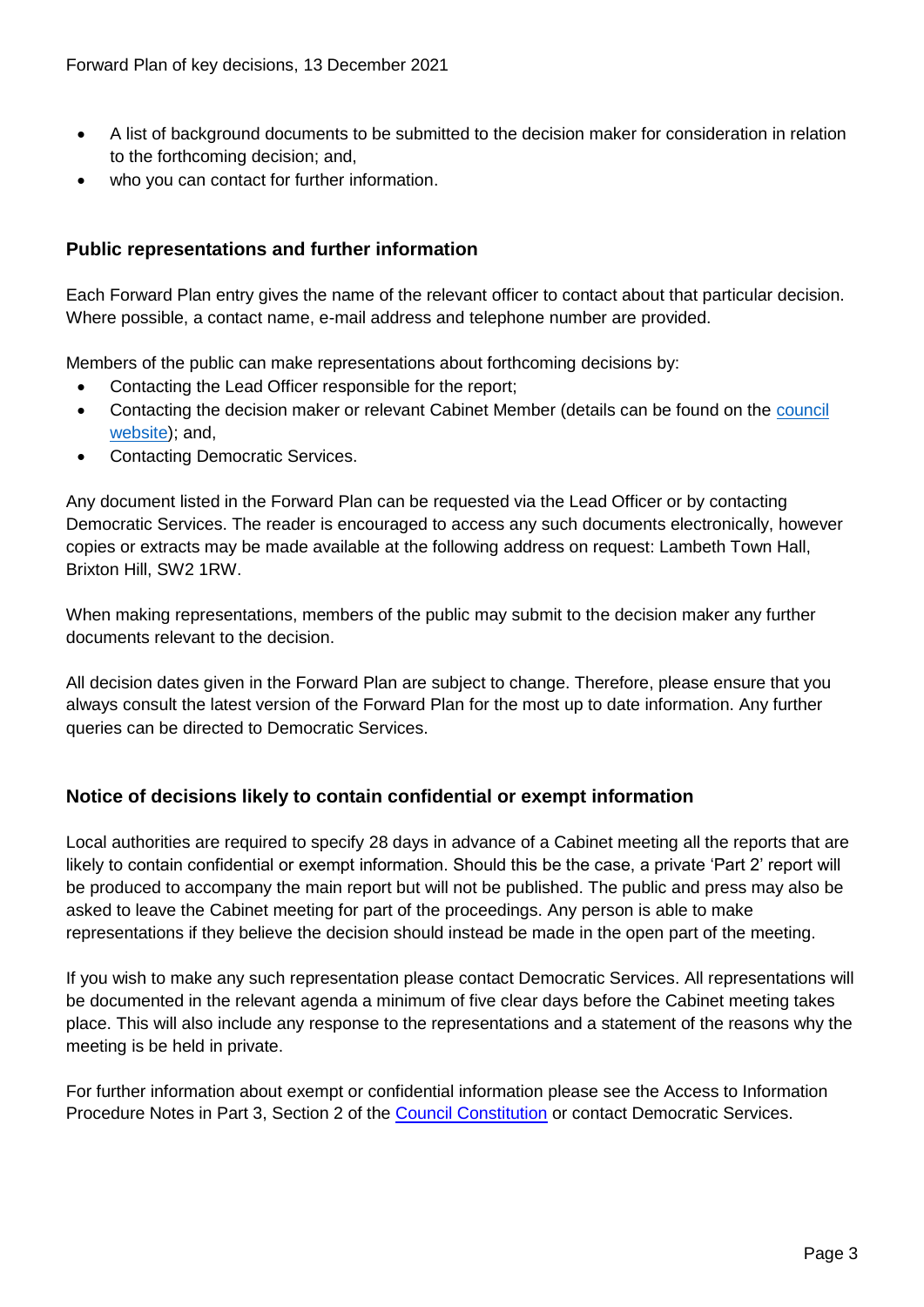| <b>Contents</b>                                                                                                    |                |
|--------------------------------------------------------------------------------------------------------------------|----------------|
| Youth Strategy 2021-2025                                                                                           | $\overline{7}$ |
| Financial Planning and Medium Term Strategy Report                                                                 | 7              |
| Responsible Procurement Policy 2021-2024                                                                           | 8              |
| Regulation 18 draft Site Allocations Development Plan Document                                                     | 8              |
| Response to the Independent Inquiry into Child Sexual Abuse (IICSA): Lambeth<br><b>Council's Action Plan</b>       | 9              |
| Economic Resilience Strategy refresh                                                                               | 9              |
| HRA Business Plan, Rent and Service Charge setting report                                                          | 10             |
| Strategic Asset Management Framework (SAMF)                                                                        | 10             |
| Revenue and Capital Budget 2022-23                                                                                 | 11             |
| 49 Brixton Station Road/6 Canterbury Crescent - Decision to Award Contract to<br><b>Preferred Delivery Partner</b> | 11             |
| Lambeth's Climate Action Plan                                                                                      | 12             |
| Active Lambeth Strategy 2022 - 27                                                                                  | 12             |
| Care and support services in Lambeth's extra care housing schemes                                                  | 13             |
| <b>Lambeth Housing Strategy</b>                                                                                    | 14             |
| Procedure for allocating Lambeth Council's Section 106 Carbon Offset Funds                                         | 14             |
| <b>Tenancy Support Service</b>                                                                                     | 15             |
| Construction of Modular Units for Temporary Accommodation                                                          | 15             |
| Delivery of Housing Contracts after 2020                                                                           | 16             |
| Vehicle Leasing for the Direct Labour Organisation                                                                 | 16             |
| National Net Zero Retrofit Accelerator (NNZRA)                                                                     | 17             |
| Leigham Court Road - Amesbury and Barcombe Avenue                                                                  | 17             |
| Vassall Road Heating Replacement Project                                                                           | 18             |
| Oaklands Estate Lift Refurbishment Project                                                                         | 19             |
| <b>Brixton Road Heating Replacement Project</b>                                                                    | 19             |
| Replacement of Kitchens and Bathrooms                                                                              | 20             |
| <b>Asbestos Removals Contract</b>                                                                                  | 20             |
| Asbestos Surveys and Analytical Works Contract                                                                     | 21             |
| Total Asset Solution - Strategic Asset Partner                                                                     | 21             |
| <b>Total Asset Solution - Asset Delivery Partners</b>                                                              | 22             |
| Workwise Project - St Mungo's - Extension                                                                          | 22             |
| Provision of a Dynamic Purchasing System for Housing Planned Capital<br>Maintenance Projects                       | 23             |
| <b>Lambeth Housing Strategy</b>                                                                                    | 24             |
| External Refurbishment Works and Fire Safety Works to No.1- No.44 Meath House                                      | 24             |
| Front Entrance Door (FED) Replacement Programme                                                                    | 25             |
| Communal Fire Doors Replacement Programme                                                                          | 26             |
| 10-22 Tooting Bec Gardens - Refurbishment works                                                                    | 26             |
| MacIntosh Court - Roof Replacement Covering Supplier                                                               | 26             |
| Cressingham Gardens - Landlord Lateral Mains and Communal Electrics Works                                          | 27             |
| Vulnerable Adults' Pathway                                                                                         | 28             |
| Award of a contract for Electric Vehicle Ultra Rapid Charge Points                                                 | 28             |
| Capital Studio, Infrastructure and Capital Delivery Salaries CIL                                                   | 29             |
| Procurement for Highways Professional Services - Traffic Order Making                                              | 30             |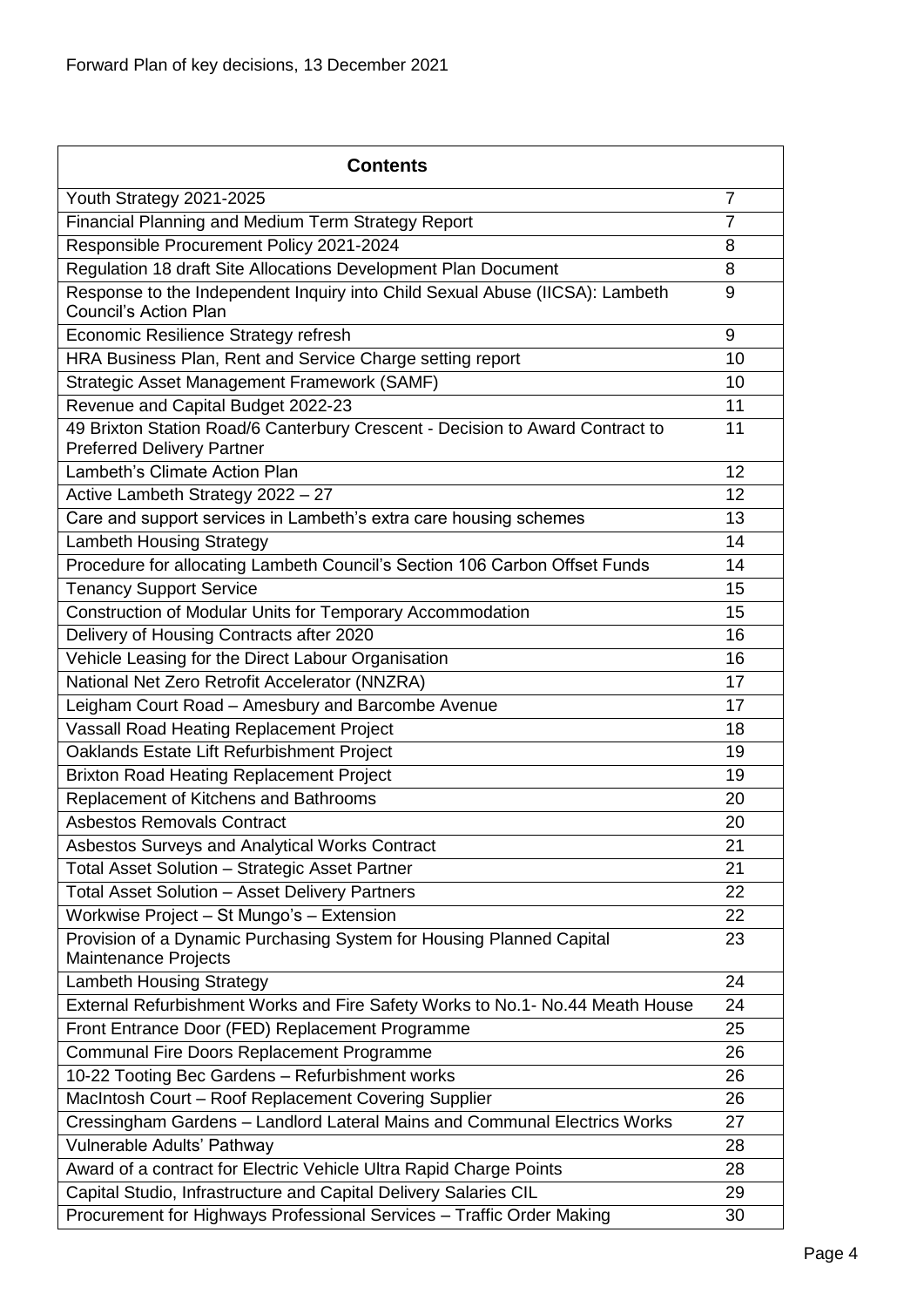| <b>Fleet Maintenance Contract Procurement</b>                                                               | 30 |
|-------------------------------------------------------------------------------------------------------------|----|
| Sustainable Travel - The Big Shift                                                                          | 31 |
| Railton and St. Matthew's Low Traffic Neighbourhood                                                         | 31 |
| Oval to Stockwell Low Traffic Neighbourhood                                                                 | 32 |
| Inflationary Increase to Parking Fees and Charges 2022/23                                                   | 32 |
| <b>Fleet Maintenance Services Contract</b>                                                                  | 33 |
| <b>Upper Norwood Joint Library</b>                                                                          | 33 |
| Data Network Services - Extension                                                                           | 34 |
| PSR - External Works and replacement of Town Hall roof                                                      | 34 |
| <b>ITSM Replacement Plan</b>                                                                                | 35 |
| <b>Insurance Legal Services</b>                                                                             | 35 |
| Property Liability and Terrorism Insurance                                                                  | 36 |
| Procurement of Managed Print Service for Print and Reprographics                                            | 37 |
| Digital Customer Platform Variation Order                                                                   | 37 |
| Network and Telephony Services Procurement - CCS Lots 1&2 Network Services                                  | 38 |
| Digital Lambeth Programme Project capital budget allocations                                                | 38 |
| Household Support Fund framework and approach                                                               | 38 |
| Capital investment for Lambeth's ICT Services - 2021/22 to 2024/25 Strategy                                 | 39 |
| <b>Council Tax Support</b>                                                                                  | 39 |
| <b>Corporate Water Supply Contract</b>                                                                      | 40 |
| Capital Maintenance - Cuttle Construction Ltd Contract variation and extension                              | 40 |
| New contract and commissioning arrangements for Youth Services                                              | 41 |
| Local Safeguarding Arrangements: changes and key issues                                                     | 41 |
| Semi-independent living for care leavers                                                                    | 42 |
| Capital Funding for field drainage and renovation of Stockport Road Playing fields,<br>Woodmansterne School | 43 |
| <b>Early Years Commissioning</b>                                                                            | 43 |
| School admissions policy and arrangements for 2021/22 entry                                                 | 44 |
| Housing-related support pathway for young people                                                            | 44 |
| Replacement of the Heating and Hot and Cold-Water Services to Elmwood Primary<br>School                     | 45 |
| Replacement of the Heating and Hot and Cold-Water Services to Holmewood<br>Nursery                          | 46 |
| Replacement of the Heating and Hot and Cold-Water Services to Kingswood Primary<br>School                   | 46 |
| DWP household Support Fund - allocation for households with children                                        | 47 |
| School Licenced Deficits 2021/22                                                                            | 47 |
| Healthy Weight Management Programme (Tier 2 and Tier 3)                                                     | 48 |
| Re-procurement of community support services                                                                | 49 |
| Reprovision of Community Support Approved Provider Spot Contract Arrangements                               | 49 |
| Re-procurement of community support services                                                                | 50 |
| Extension of the Approved Provider List framework agreement for community                                   | 50 |
| support providers                                                                                           |    |
| Extension of the Approved Provider List framework agreement for community<br>support providers              | 51 |
| Conversion of Brixton Recreation Centre storage space to work space                                         | 52 |
| Oval and Prince's Co-operative Local Investment Plan                                                        | 52 |
| South Lambeth Estate - Enabling Works for the Phase 1 Development                                           | 53 |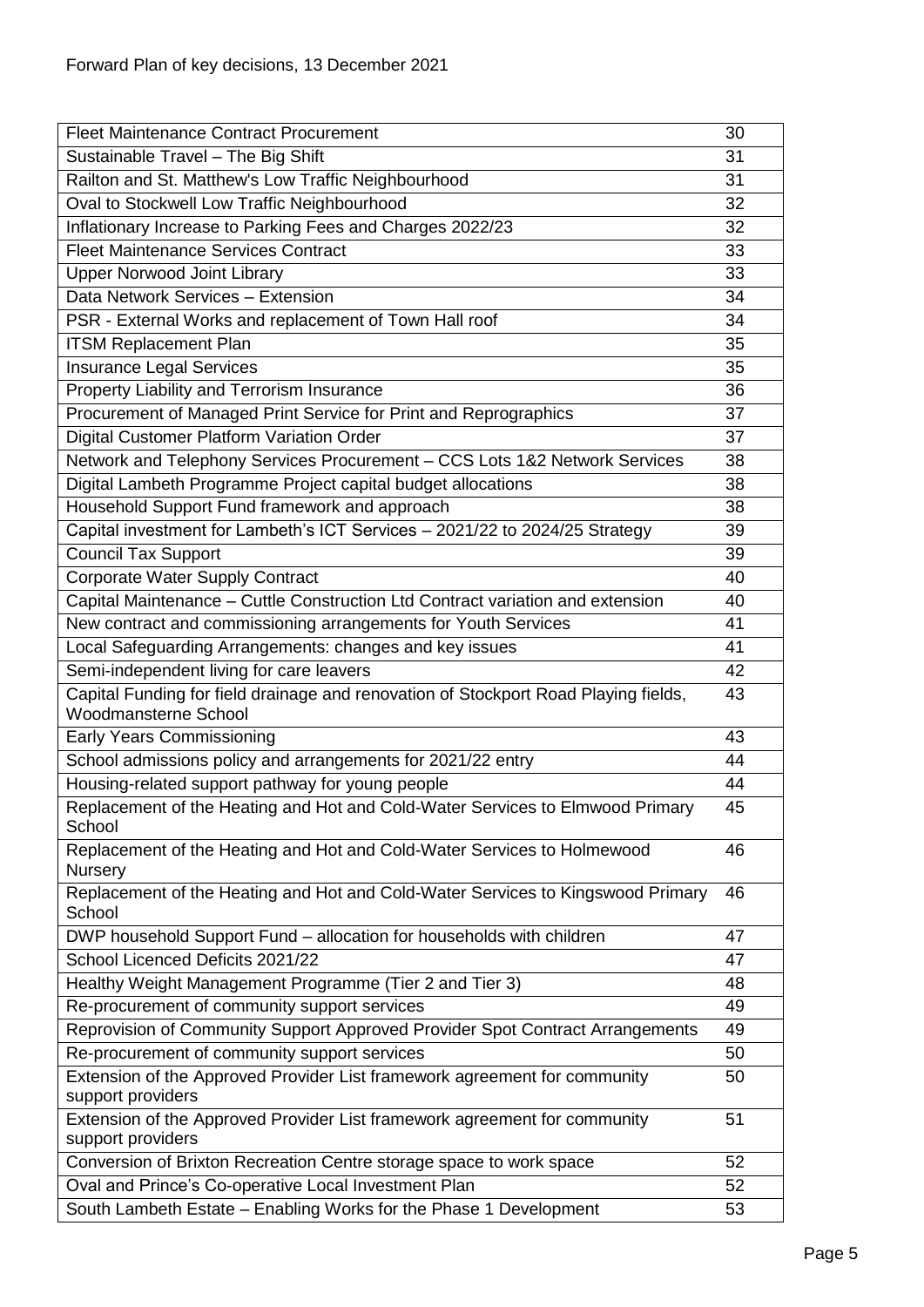| Westbury estate - Making of Compulsory Purchase Order                                                                   | 53 |
|-------------------------------------------------------------------------------------------------------------------------|----|
| South Lambeth estate - Making of Compulsory Purchase Order                                                              | 54 |
| Funding Allocation for Completion of LJ Works                                                                           | 54 |
| Local Lettings Plan - South Lambeth Estate                                                                              | 55 |
| Local Lettings Plan - Knight's Walk                                                                                     | 55 |
| Local Lettings Plan - Fenwick Estate                                                                                    | 56 |
| Fenwick South - Variation to the Development Agreement                                                                  | 56 |
| Estate Regeneration - Buyback Programme - Dispute Resolution                                                            | 57 |
| Land at 53 Elliott Road - Appropriation for Planning Purposes                                                           | 57 |
| Brixton Townscape Heritage Initiative: Building Contractor Appointment                                                  | 58 |
| Land at 53 Elliott Road - Appropriation for Planning Purposes                                                           | 58 |
| Fenwick Place - Appropriation for Planning Purposes                                                                     | 59 |
| Hydethorpe Road - Appropriation for Planning Purposes                                                                   | 59 |
| Land at 2 Roman Rise - Appropriation for Planning Purposes                                                              | 60 |
| Allocation of Neighbourhood CIL to projects within the South Bank and Waterloo<br>Neighbours (SoWN) Neighbourhood area. | 60 |
| Approval of CIL Social Housing Relief for 17/02936/FUL Graphite Square SE11 5EE                                         | 61 |
| Appointment of the Principal Contractor for the Redevelopment of 114-118 Lower<br>Marsh                                 | 61 |
| Westbury - Phase 2 - Appropriation for Planning Purposes                                                                | 62 |
| Knights Walk - Phase 2, Appropriation for Planning Purposes                                                             | 62 |
| Somerleyton Road - Block F - Appropriation for Planning Purposes                                                        | 63 |
| Somerleyton Road - Phase 1 - Deed of Variation & Lettings                                                               | 63 |
| Waterloo Undercroft. Agreement for Lease                                                                                | 64 |
| Lambeth Annual Infrastructure Funding Statement 2020/21                                                                 | 65 |
| Lower Marsh Redevelopment - Uplift in Project Costs                                                                     | 65 |
| Neighbourhood Community Infrastructure Levy - Community Connections Fund                                                | 66 |
| Revision of Local Application Requirements (LARs)                                                                       | 66 |
| Reducing Invalid Planning Applications (RIPA) Top Up Funding                                                            | 67 |
| Neighbourhood Community Infrastructure Levy - Community Connections Fund                                                | 67 |
| Sole Supplier Framework Agreement for Removal and Storage Service                                                       | 68 |
| Modular homes for employed young people – Independent living powered by<br>Centrepoint                                  | 68 |
| Proposal regarding the site at the former Clapham Old Library                                                           | 69 |
| Transfer of the Greek Enclosure from the Greek Cathedral trust of St Stephen's<br>Chapel to the Council                 | 70 |
| Appointment of Consultants for Brockwell Hall Restoration                                                               | 70 |
| ELEVATE Strategic Plan 2020-23                                                                                          | 71 |
| Expenditure Arising from London Eye Section 106 Receipts                                                                | 71 |
| Kennington Park Funding Allocation                                                                                      | 72 |
| West Norwood Cemetery National Heritage Lottery (NLHF) Project: procurement and<br>award of works for Package A1        | 72 |
| Brockwell Hall Restoration NLHF Project: procurement and award of works for the<br>Ground maintenance Depot Building    | 73 |
| Business Case - Myatts Fields Depot Redevelopment - Request for Additional<br>Funding                                   | 74 |
| Capital Investment in Parks and Open Spaces 2020-2025 (Phase Two)                                                       | 74 |
| Essential Maintenance works at Carnegie Library                                                                         | 75 |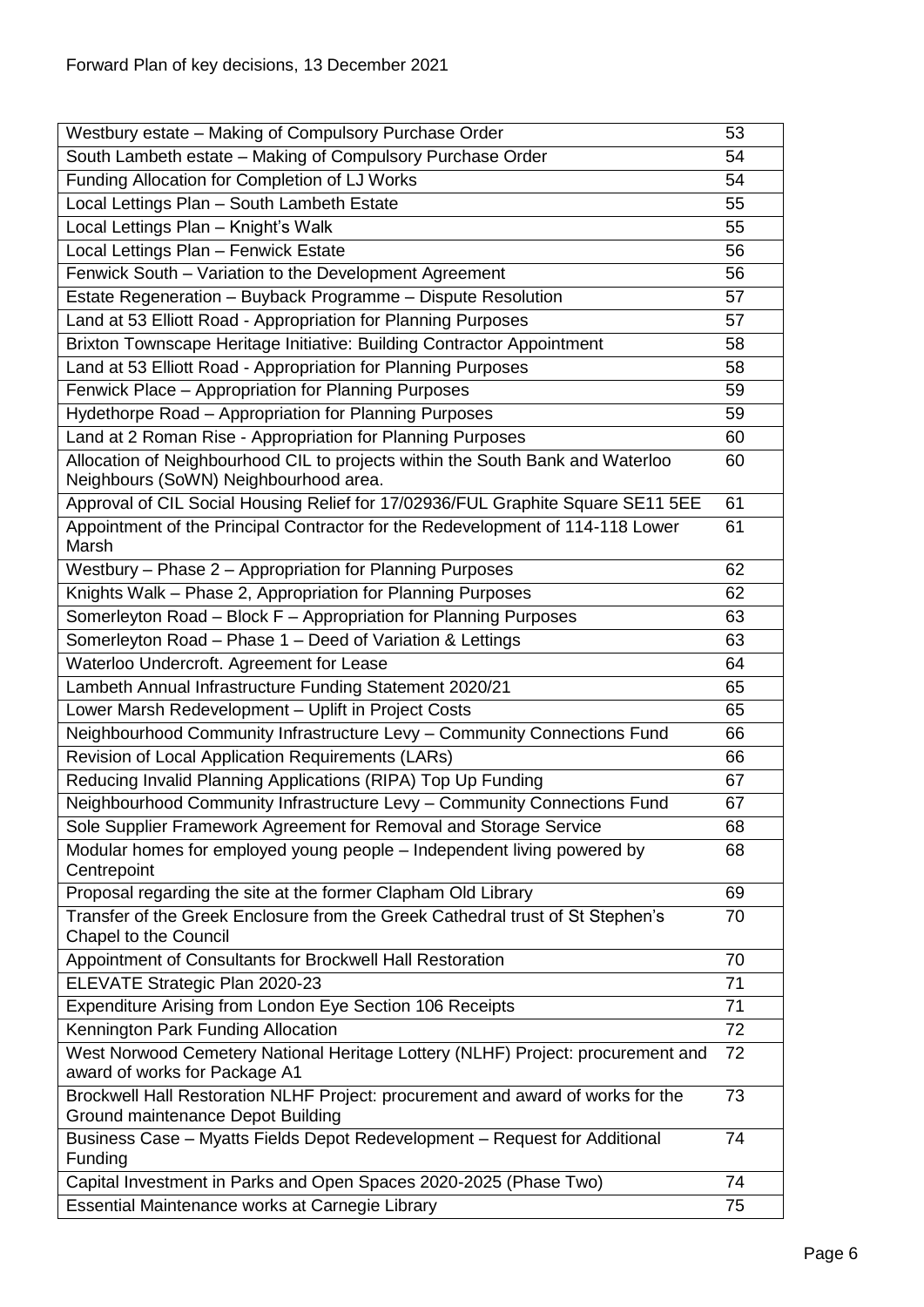<span id="page-6-0"></span>

| Kickstart Scheme                   |  |
|------------------------------------|--|
| Decision: Youth Strategy 2021-2025 |  |

To adopt the new Youth Strategy which outlines Lambeth Council's commitment to a 4-year vision for youth and play services to support children and young people to be happy, safe, active, and healthy.

## **Ward(s) affected:** All Wards

| <b>Exempt or confidential information:</b> | <b>Consultation details:</b> |
|--------------------------------------------|------------------------------|
| Decision to be taken by:                   | <b>Decision date:</b>        |
| Cabinet                                    | 13 Dec 2021                  |

## **Background documents:**

Youth Strategy 2021-2025

## **For further information about this key decision, please contact:** Dan Stoten, Integrated Assistant Director, Children's Commissioning daniel.stoten@nhs.net

Tel: 07920 545689

## <span id="page-6-1"></span>**Decision:** Financial Planning and Medium Term Strategy Report

The November Financial Planning and Medium Term Strategy Report will provide an update on the economic outlook, pressures, risk areas and set out the revenue funding deficit for 2021-26 together with proposals to close the funding gap. Together with a refreshed Medium Term Financial Strategy, and Financial Management Strategy.

## **Ward(s) affected:** All Wards

awong@lambeth.gov.uk

| <b>Exempt or confidential information:</b>                       | <b>Consultation details:</b> |
|------------------------------------------------------------------|------------------------------|
|                                                                  |                              |
|                                                                  |                              |
|                                                                  |                              |
| Decision to be taken by:                                         | <b>Decision date:</b>        |
|                                                                  |                              |
| Cabinet                                                          | 13 Dec 2021                  |
|                                                                  |                              |
|                                                                  |                              |
|                                                                  |                              |
| <b>Background documents:</b>                                     |                              |
|                                                                  |                              |
|                                                                  |                              |
|                                                                  |                              |
| For further information about this key decision, please contact: |                              |
| Amaris Wong, Group Manager Strategic Finance                     |                              |
|                                                                  |                              |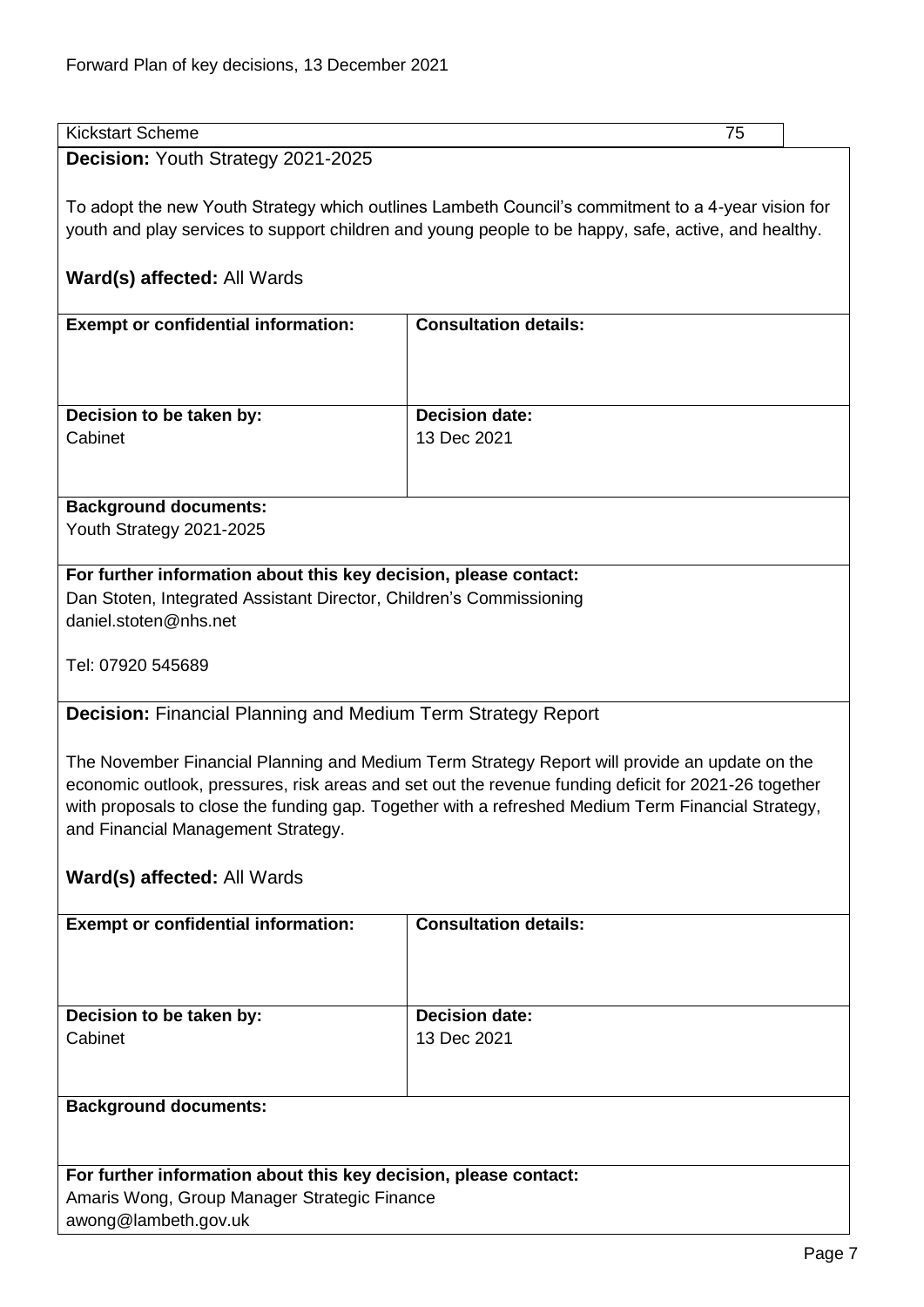## <span id="page-7-0"></span>**Decision:** Responsible Procurement Policy 2021-2024

Refresh of the Responsible Procurement Policy to guide how Social Value and Borough Plan outcomes should be included within procurement and contracts.

## **Ward(s) affected:** All Wards

| <b>Exempt or confidential information:</b>                                                      | <b>Consultation details:</b>         |
|-------------------------------------------------------------------------------------------------|--------------------------------------|
| Decision to be taken by:<br>Cabinet                                                             | <b>Decision date:</b><br>13 Dec 2021 |
| <b>Background documents:</b><br>$D_{2}$ and the $D_{3}$ constraint $D_{3}$ is a $0.004$ $0.004$ |                                      |

## Responsible Procurement Policy 2021-2024

## **For further information about this key decision, please contact:** Genine Whitehorne, Interim Head of Procurement

gwhitehorne@lambeth.gov.uk

<span id="page-7-1"></span>**Decision:** Regulation 18 draft Site Allocations Development Plan Document

To agree to commence consultation on the Regulation 18 draft of the Site Allocations DPD which will eventually, on adoption, form part of the statutory Development Plan for the borough.

| <b>Exempt or confidential information:</b>                       | <b>Consultation details:</b> |
|------------------------------------------------------------------|------------------------------|
|                                                                  |                              |
|                                                                  |                              |
|                                                                  |                              |
|                                                                  |                              |
| Decision to be taken by:                                         | <b>Decision date:</b>        |
| Cabinet                                                          | 13 Dec 2021                  |
|                                                                  |                              |
|                                                                  |                              |
|                                                                  |                              |
| <b>Background documents:</b>                                     |                              |
| Regulation 18 draft Site Allocations Development Plan Document   |                              |
|                                                                  |                              |
| For further information about this key decision, please contact: |                              |
|                                                                  |                              |
| Catherine Carpenter, Planning Strategy and Policy Manager        |                              |
| ccarpenter@lambeth.gov.uk                                        |                              |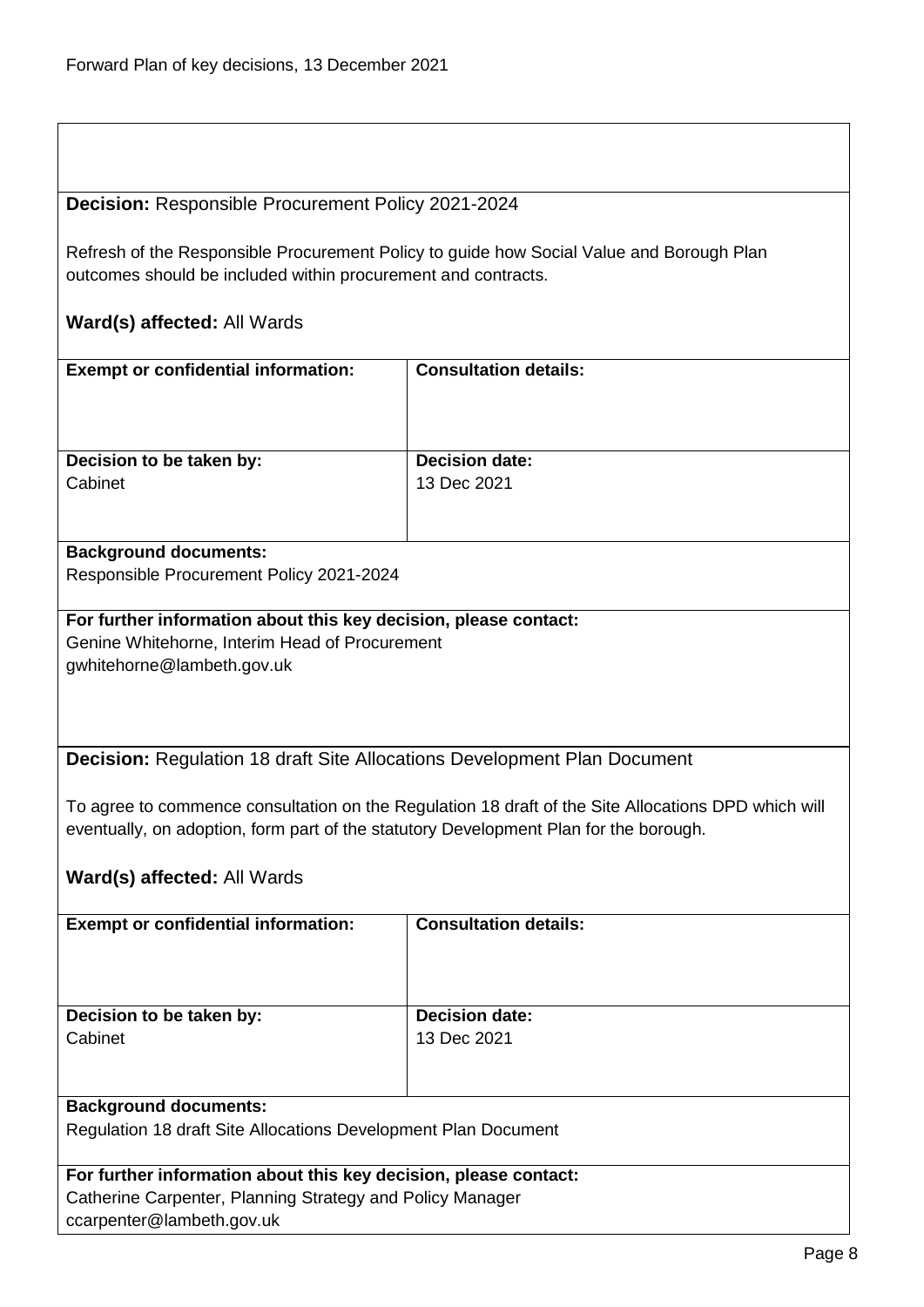1st Floor, Phoenix House, 10 Wandsworth Road Tel: 020 7926 1251

<span id="page-8-0"></span>**Decision:** Response to the Independent Inquiry into Child Sexual Abuse (IICSA): Lambeth Council's Action Plan

Recommend to Full Council the approval of the Lambeth IICSA Action Plan, in response to the recommendations in the Inquiry's Children in Care of Lambeth Council report dated 27 July 2021

## **Ward(s) affected:** All Wards

| <b>Exempt or confidential information:</b> | <b>Consultation details:</b> |
|--------------------------------------------|------------------------------|
| Decision to be taken by:                   | <b>Decision date:</b>        |
| Cabinet                                    | 13 Dec 2021                  |
|                                            |                              |

## **Background documents:**

Response to the Independent Inquiry into Child Sexual Abuse (IICSA): Lambeth Council's Action Plan

**For further information about this key decision, please contact:** Eibhlin McInerney, Head of Programme Performance emcinerney@lambeth.gov.uk

## <span id="page-8-1"></span>**Decision:** Economic Resilience Strategy refresh

This decision is to formally sign off the refresh of the Economic Resilience Strategy for publication.

The new version of the strategy (one year on from the first Strategy published in August 2020) reflects the economic challenges and progress over the past year. It sets out our vision for economic recovery and resilience building as we transition from the emergency response mode into a period of longerterm economic recovery and growth. It provides a 5 pillar structure and action plans for short medium and long term actions under each pillar. This builds on the actions from the previous version of the strategy and aligns with the London recovery framework Lambeth has been involved with and influencing.

| <b>Exempt or confidential information:</b> | <b>Consultation details:</b> |
|--------------------------------------------|------------------------------|
| Decision to be taken by:                   | <b>Decision date:</b>        |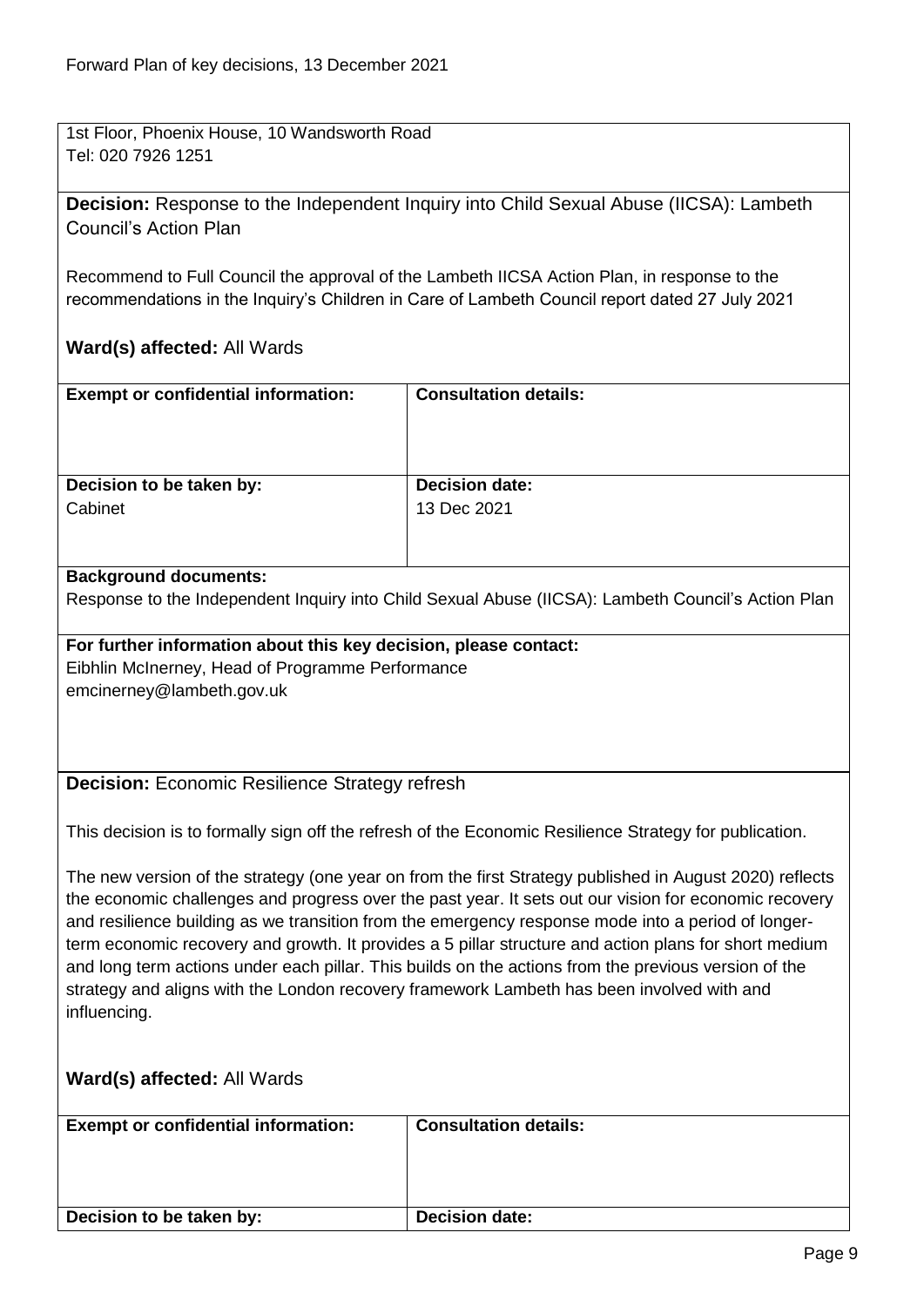<span id="page-9-1"></span><span id="page-9-0"></span>

| Cabinet                                                                                           | 17 Jan 2022                                                                                     |
|---------------------------------------------------------------------------------------------------|-------------------------------------------------------------------------------------------------|
|                                                                                                   |                                                                                                 |
| <b>Background documents:</b>                                                                      |                                                                                                 |
| Economic Resilience Strategy refresh                                                              |                                                                                                 |
| For further information about this key decision, please contact:                                  |                                                                                                 |
| Laura Davy, Head of High Streets                                                                  |                                                                                                 |
| Idavy@lambeth.gov.uk                                                                              |                                                                                                 |
|                                                                                                   |                                                                                                 |
| <b>Decision: HRA Business Plan, Rent and Service Charge setting report</b>                        |                                                                                                 |
|                                                                                                   |                                                                                                 |
| service charges for the 2022-23 year                                                              | Decision will be based on the proposals for the Housing Revenue Account (HRA) budget, rents and |
|                                                                                                   |                                                                                                 |
| Ward(s) affected: All Wards                                                                       |                                                                                                 |
| <b>Exempt or confidential information:</b>                                                        | <b>Consultation details:</b>                                                                    |
|                                                                                                   |                                                                                                 |
|                                                                                                   |                                                                                                 |
| Decision to be taken by:                                                                          | <b>Decision date:</b>                                                                           |
| Cabinet                                                                                           | 17 Jan 2022                                                                                     |
|                                                                                                   |                                                                                                 |
| <b>Background documents:</b>                                                                      |                                                                                                 |
|                                                                                                   |                                                                                                 |
| For further information about this key decision, please contact:                                  |                                                                                                 |
| Shankar Siva Ananthan, Group Manager, Finance and Property                                        |                                                                                                 |
| ssivaananthan@lambeth.gov.uk                                                                      |                                                                                                 |
|                                                                                                   |                                                                                                 |
|                                                                                                   |                                                                                                 |
| <b>Decision: Strategic Asset Management Framework (SAMF)</b>                                      |                                                                                                 |
| The SAMF provides the policy, strategy and action plan for decision making around the management, |                                                                                                 |
| investment, and divestment of the Councils non-residential property portfolio                     |                                                                                                 |
| Ward(s) affected: All Wards                                                                       |                                                                                                 |
|                                                                                                   |                                                                                                 |
| <b>Exempt or confidential information:</b>                                                        | <b>Consultation details:</b>                                                                    |
|                                                                                                   |                                                                                                 |
|                                                                                                   |                                                                                                 |
| Decision to be taken by:                                                                          | <b>Decision date:</b>                                                                           |
|                                                                                                   |                                                                                                 |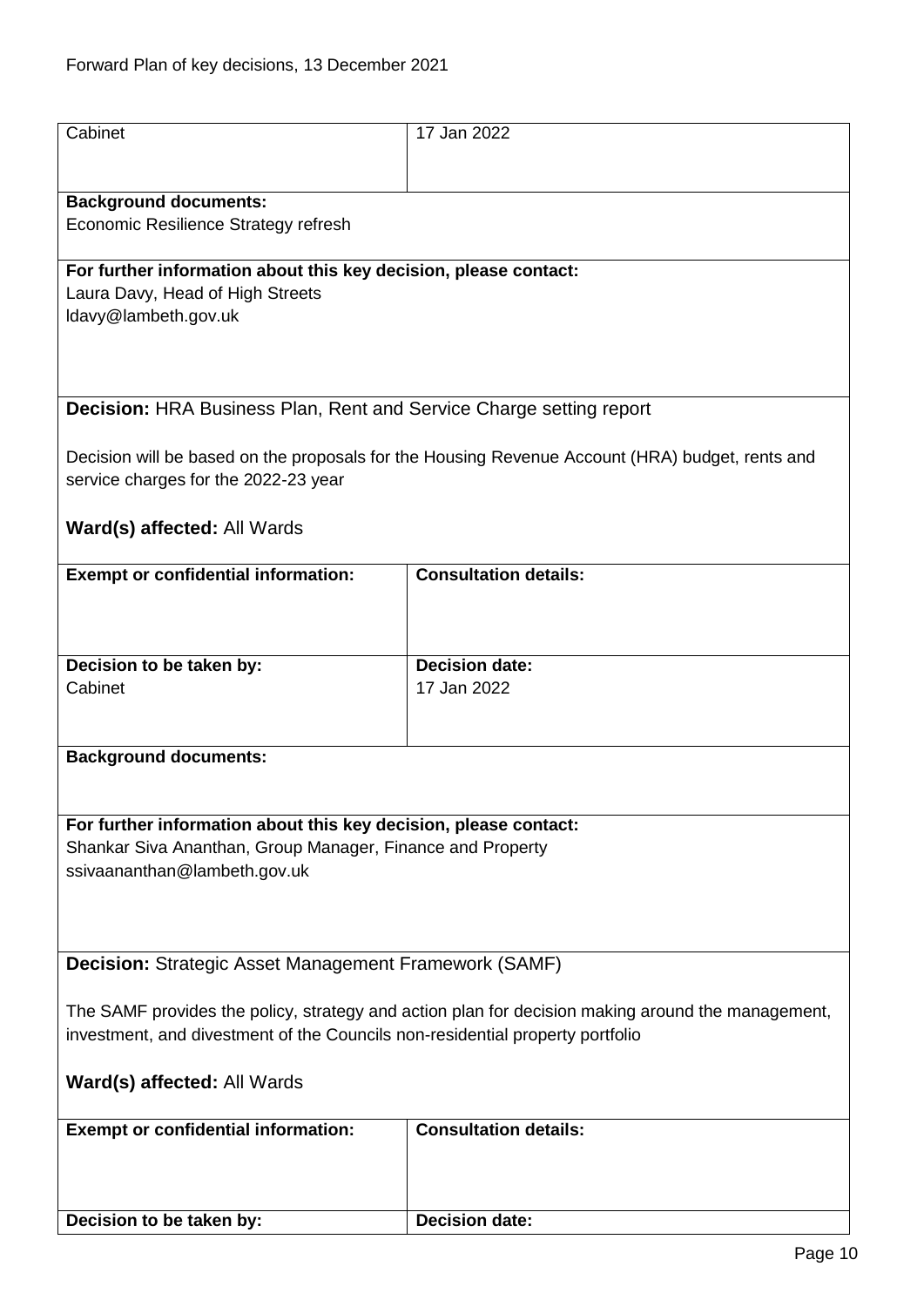<span id="page-10-1"></span><span id="page-10-0"></span>

| Cabinet                                                                                                                                                                                                     | 17 Jan 2022                                                                                        |
|-------------------------------------------------------------------------------------------------------------------------------------------------------------------------------------------------------------|----------------------------------------------------------------------------------------------------|
|                                                                                                                                                                                                             |                                                                                                    |
| <b>Background documents:</b>                                                                                                                                                                                |                                                                                                    |
| Strategic Asset Management Framework (SAMF)                                                                                                                                                                 |                                                                                                    |
| For further information about this key decision, please contact:                                                                                                                                            |                                                                                                    |
| Yvonne Hardy, Assistant Head - Directorates, Valuation and Strategic Assets                                                                                                                                 |                                                                                                    |
| yhardy@lambeth.gov.uk                                                                                                                                                                                       |                                                                                                    |
| Tel: 0207 926 2984                                                                                                                                                                                          |                                                                                                    |
| <b>Decision: Revenue and Capital Budget 2022-23</b>                                                                                                                                                         |                                                                                                    |
| Treasury Management Strategy.                                                                                                                                                                               | The Revenue and Capital Budget report will set out the General Fund budget for 2022-23 and         |
|                                                                                                                                                                                                             |                                                                                                    |
| Ward(s) affected: All Wards                                                                                                                                                                                 |                                                                                                    |
| <b>Exempt or confidential information:</b>                                                                                                                                                                  | <b>Consultation details:</b>                                                                       |
|                                                                                                                                                                                                             |                                                                                                    |
|                                                                                                                                                                                                             |                                                                                                    |
| Decision to be taken by:                                                                                                                                                                                    | <b>Decision date:</b>                                                                              |
| Cabinet                                                                                                                                                                                                     | 7 Feb 2022                                                                                         |
|                                                                                                                                                                                                             |                                                                                                    |
| <b>Background documents:</b>                                                                                                                                                                                |                                                                                                    |
|                                                                                                                                                                                                             |                                                                                                    |
| For further information about this key decision, please contact:                                                                                                                                            |                                                                                                    |
| Amaris Wong, Group Manager Strategic Finance                                                                                                                                                                |                                                                                                    |
| awong@lambeth.gov.uk                                                                                                                                                                                        |                                                                                                    |
|                                                                                                                                                                                                             |                                                                                                    |
|                                                                                                                                                                                                             |                                                                                                    |
|                                                                                                                                                                                                             |                                                                                                    |
|                                                                                                                                                                                                             | Decision: 49 Brixton Station Road/6 Canterbury Crescent - Decision to Award Contract to            |
| <b>Preferred Delivery Partner</b>                                                                                                                                                                           |                                                                                                    |
| The council is seeking to appoint a delivery partner to develop two council-owned sites in Brixton town                                                                                                     |                                                                                                    |
|                                                                                                                                                                                                             | centre to support its future growth and economic and community resilience. This process was agreed |
| by Cabinet in February 2020, following which the council undertook a competitive negotiation process                                                                                                        |                                                                                                    |
| as part of the procurement exercise. A preferred bidder has now been identified as the most suitable<br>development partner to deliver these two sites.                                                     |                                                                                                    |
|                                                                                                                                                                                                             |                                                                                                    |
| The council is seeking approval to award this contract for the development partner to deliver on the<br>council's ambitions and objectives to support the social and economic needs of the local community. |                                                                                                    |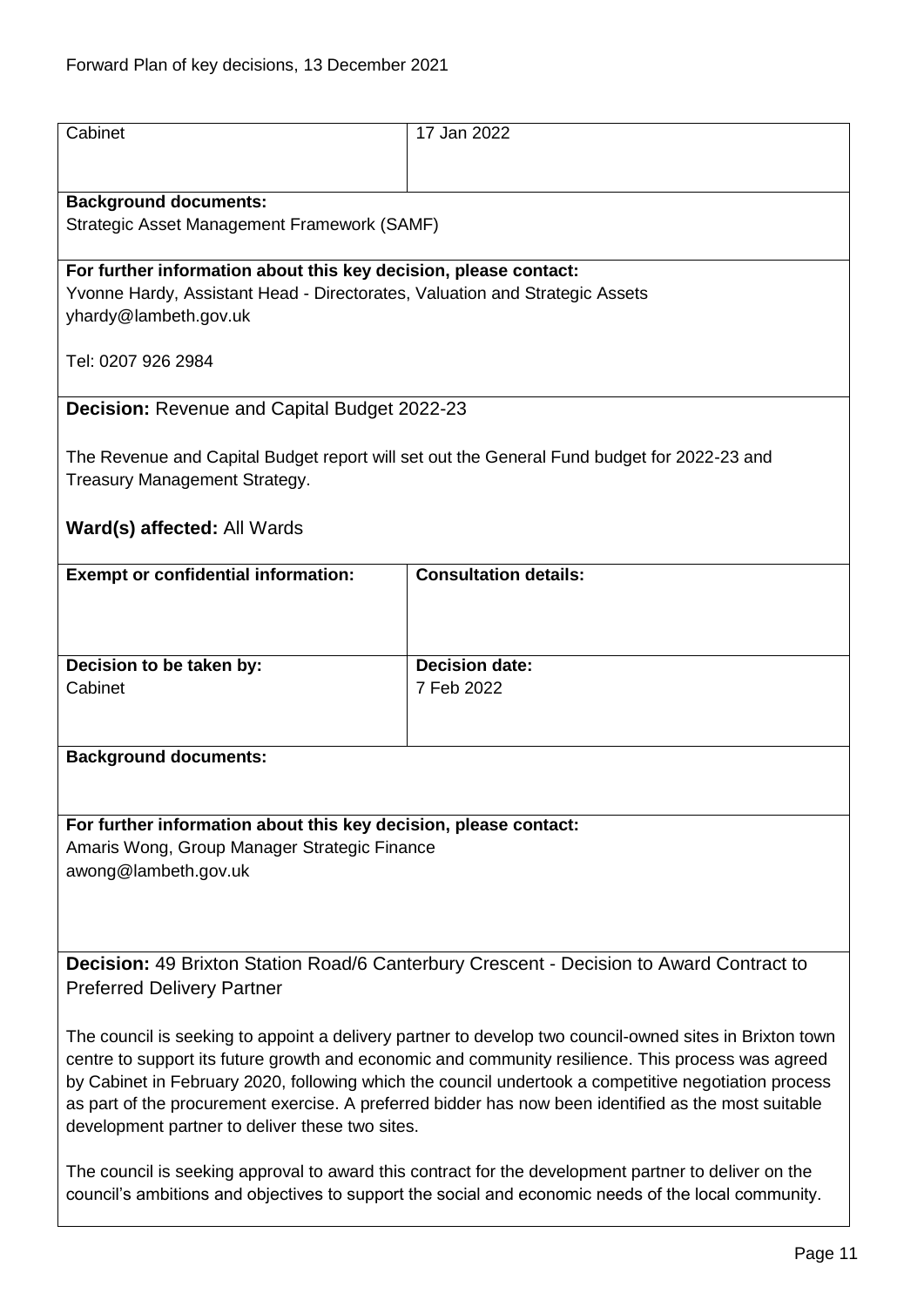<span id="page-11-1"></span><span id="page-11-0"></span>

| Ward(s) affected: Coldharbour                                                                                                                                                                                                       |                                     |  |
|-------------------------------------------------------------------------------------------------------------------------------------------------------------------------------------------------------------------------------------|-------------------------------------|--|
| <b>Exempt or confidential information:</b>                                                                                                                                                                                          | <b>Consultation details:</b>        |  |
|                                                                                                                                                                                                                                     |                                     |  |
| Decision to be taken by:                                                                                                                                                                                                            | <b>Decision date:</b>               |  |
| Cabinet                                                                                                                                                                                                                             | 7 Feb 2022                          |  |
| <b>Background documents:</b><br>49 Brixton Station Road/6 Canterbury Crescent - Decision to Award Contract to Preferred Delivery<br>Partner                                                                                         |                                     |  |
| For further information about this key decision, please contact:<br>Alessia Montero, Principal Area Regeneration Officer<br>amonterocastro@lambeth.gov.uk                                                                           |                                     |  |
| <b>Decision: Lambeth's Climate Action Plan</b>                                                                                                                                                                                      |                                     |  |
| To approve a Climate Action Plan. The Climate Action Plan will set out a vision and strategy to reach<br>Net Zero, adapt to climate change, and protect biodiversity. This is a partnership strategy, facilitated<br>by the council |                                     |  |
| <b>Ward(s) affected: All Wards</b>                                                                                                                                                                                                  |                                     |  |
| <b>Exempt or confidential information:</b>                                                                                                                                                                                          | <b>Consultation details:</b>        |  |
|                                                                                                                                                                                                                                     |                                     |  |
| Decision to be taken by:<br>Cabinet                                                                                                                                                                                                 | <b>Decision date:</b><br>7 Feb 2022 |  |
|                                                                                                                                                                                                                                     |                                     |  |
| <b>Background documents:</b><br>Lambeth's Climate Action Plan                                                                                                                                                                       |                                     |  |
| For further information about this key decision, please contact:<br>Hannah Jameson, Head of Policy and Partnerships<br>hjameson@lambeth.gov.uk<br>Room 113, Lambeth Town Hall<br>Tel: 020 7926 6918                                 |                                     |  |
| <b>Decision:</b> Active Lambeth Strategy 2022 - 27                                                                                                                                                                                  |                                     |  |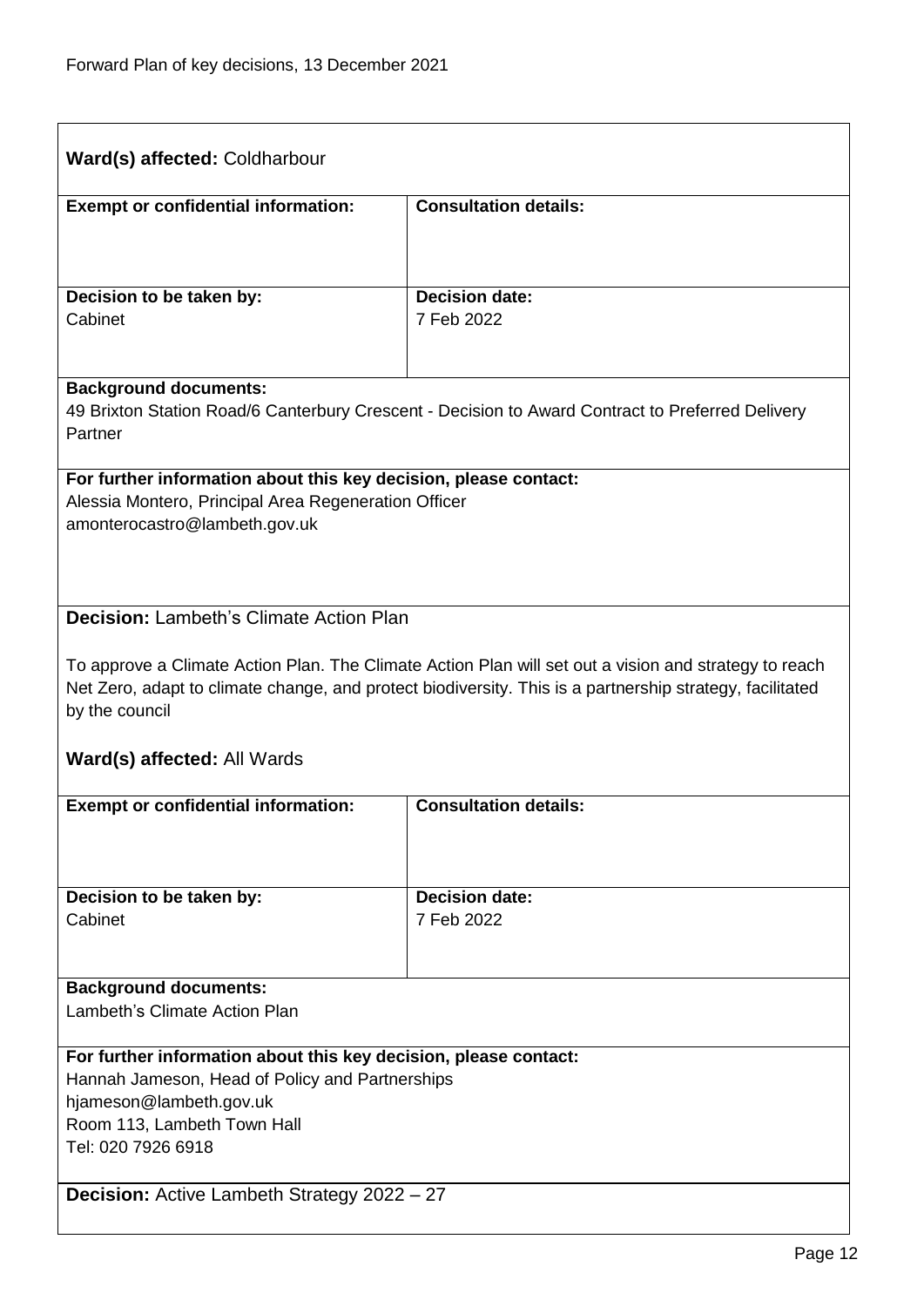Since March 2021 the council has been involved in the development of a new Activity (Sport and Physical Activity) Strategy. The Active Lambeth Strategy sets out the Borough's objectives for the next five years to develop sport and physical activity for its own inherent value and to contribute to key objectives in Education, Public Health, Active Transport, Serious Youth Violence. A draft for public consultation was produced in October and the consultation process came to an end on November 14th. A further draft of the Strategy has been produced informed by feedback received. The support of Cabinet is requested for this version of the strategy.

<span id="page-12-0"></span>

| <b>Exempt or confidential information:</b>                                                     | <b>Consultation details:</b>                                                                    |
|------------------------------------------------------------------------------------------------|-------------------------------------------------------------------------------------------------|
|                                                                                                |                                                                                                 |
|                                                                                                |                                                                                                 |
| Decision to be taken by:                                                                       | <b>Decision date:</b>                                                                           |
| Cabinet                                                                                        | 7 Feb 2022                                                                                      |
|                                                                                                |                                                                                                 |
| <b>Background documents:</b>                                                                   |                                                                                                 |
| Active Lambeth Strategy 2022 - 27                                                              |                                                                                                 |
| For further information about this key decision, please contact:                               |                                                                                                 |
| Dermot Collins, Leisure Programme Manager                                                      |                                                                                                 |
| dcollins@lambeth.gov.uk                                                                        |                                                                                                 |
|                                                                                                |                                                                                                 |
|                                                                                                |                                                                                                 |
|                                                                                                |                                                                                                 |
| <b>Decision:</b> Care and support services in Lambeth's extra care housing schemes             |                                                                                                 |
|                                                                                                |                                                                                                 |
| To commence the redesign and procurement of the current Extra Care Housing contracts which all |                                                                                                 |
| expire towards the end of June 2022.                                                           |                                                                                                 |
|                                                                                                |                                                                                                 |
|                                                                                                | The current contracts provide care and support services, giving older and vulnerable people the |
| opportunity to live more independently in the community through the provision of accessible    |                                                                                                 |
| accommodation, combined with 24-hour, on-site care and support services.                       |                                                                                                 |
|                                                                                                |                                                                                                 |
| Ward(s) affected: All Wards                                                                    |                                                                                                 |
|                                                                                                |                                                                                                 |
| <b>Exempt or confidential information:</b>                                                     | <b>Consultation details:</b>                                                                    |
|                                                                                                |                                                                                                 |
|                                                                                                |                                                                                                 |
|                                                                                                |                                                                                                 |
| Decision to be taken by:                                                                       | <b>Decision date:</b>                                                                           |
| Cabinet                                                                                        | 21 Mar 2022                                                                                     |
|                                                                                                |                                                                                                 |
| <b>Background documents:</b>                                                                   |                                                                                                 |
|                                                                                                |                                                                                                 |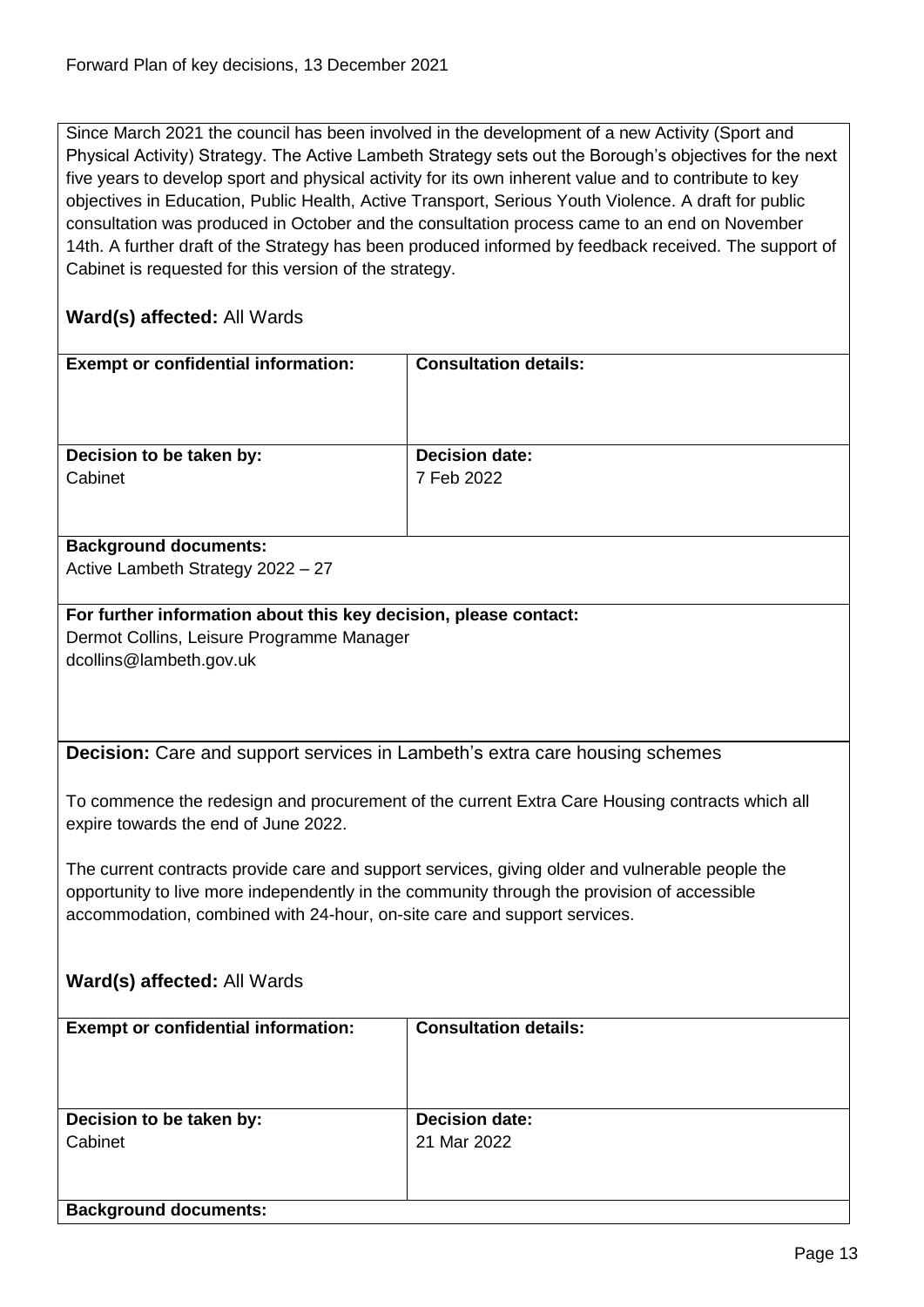## **For further information about this key decision, please contact:** Ramone Nurse

rnurse@lambeth.gov.uk

## <span id="page-13-0"></span>**Decision:** Lambeth Housing Strategy

For Cabinet to approve the Housing Strategy. Cabinet approval is required to adopt the strategy.

<span id="page-13-1"></span>

| <b>Exempt or confidential information:</b>                                                                                           | <b>Consultation details:</b>                                                                   |
|--------------------------------------------------------------------------------------------------------------------------------------|------------------------------------------------------------------------------------------------|
|                                                                                                                                      |                                                                                                |
|                                                                                                                                      | <b>Decision date:</b>                                                                          |
| Decision to be taken by:<br>Cabinet                                                                                                  | 21 Mar 2022                                                                                    |
|                                                                                                                                      |                                                                                                |
| <b>Background documents:</b>                                                                                                         |                                                                                                |
| <b>Lambeth Housing Strategy</b>                                                                                                      |                                                                                                |
| For further information about this key decision, please contact:                                                                     |                                                                                                |
| Calum Davidson, Housing Strategy and Policy Officer                                                                                  |                                                                                                |
| cdavidson1@lambeth.gov.uk                                                                                                            |                                                                                                |
|                                                                                                                                      |                                                                                                |
|                                                                                                                                      |                                                                                                |
|                                                                                                                                      | Decision: Procedure for allocating Lambeth Council's Section 106 Carbon Offset Funds           |
|                                                                                                                                      |                                                                                                |
|                                                                                                                                      | To implement a procedure for allocating Lambeth Council's Section 106 Carbon Offset Funds. The |
| procedure will continue up to the end of 2025, subject to a review following lessons learnt from an<br>initial 12-month pilot phase. |                                                                                                |
|                                                                                                                                      |                                                                                                |
| Ward(s) affected: All Wards                                                                                                          |                                                                                                |
| <b>Exempt or confidential information:</b>                                                                                           | <b>Consultation details:</b>                                                                   |
|                                                                                                                                      |                                                                                                |
|                                                                                                                                      |                                                                                                |
| Decision to be taken by:                                                                                                             | <b>Decision date:</b>                                                                          |
| Leader of the Council                                                                                                                | Not before 5 Oct 2021                                                                          |
|                                                                                                                                      |                                                                                                |
| <b>Background documents:</b>                                                                                                         |                                                                                                |
|                                                                                                                                      |                                                                                                |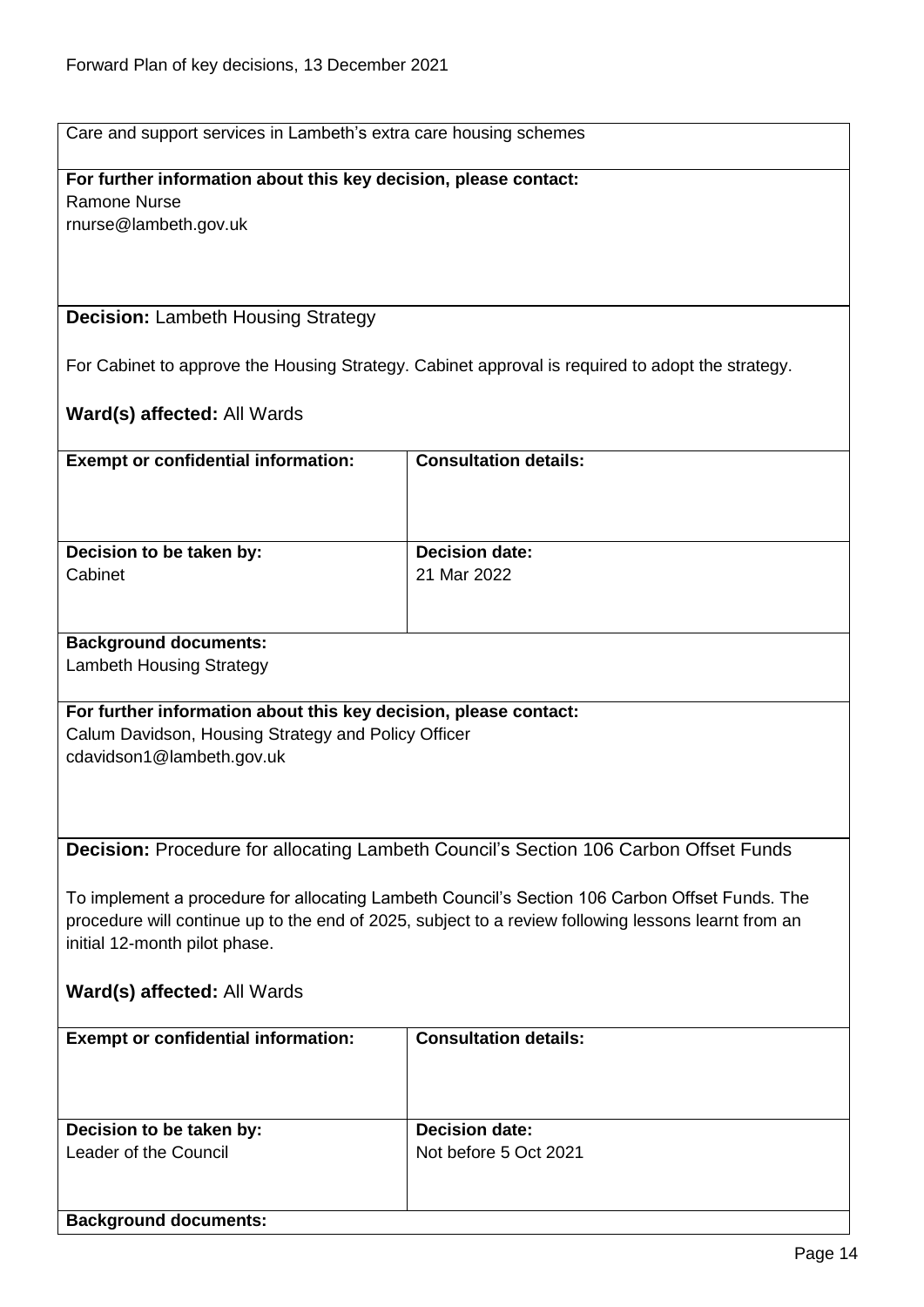## **For further information about this key decision, please contact:**

Joe Walsh, Climate Change, Energy and Buildings - Senior Project Officer, Susatianable Growth and **Opportunity** 

jwalsh2@lambeth.gov.uk

## <span id="page-14-0"></span>**Decision:** Tenancy Support Service

The decision to extend the current contract will enable the Council to continue to provide tenancy support to residents while Housing colleagues plan the future structure of the service.

## **Ward(s) affected:** All Wards

| <b>Exempt or confidential information:</b>     | <b>Consultation details:</b> |
|------------------------------------------------|------------------------------|
| Decision to be taken by:                       | <b>Decision date:</b>        |
| Cabinet Member for Housing and<br>Homelessness | Not before 19 Feb 2018       |

## **Background documents:**

## **For further information about this key decision, please contact:**

Andy Radice, Social Housing Liaison Manager aradice@lambeth.gov.uk Hambrook House Tel: 020 7926 3611

## <span id="page-14-1"></span>**Decision:** Construction of Modular Units for Temporary Accommodation

To approve capital funding for the construction of modular units for use as Temporary Accommodation for homeless households.

## **Ward(s) affected:** Streatham Hill

| <b>Exempt or confidential information:</b> | <b>Consultation details:</b> |
|--------------------------------------------|------------------------------|
| Decision to be taken by:                   | <b>Decision date:</b>        |
| Cabinet Member for Housing and             | Not before 12 Nov 2019       |
| <b>Homelessness</b>                        |                              |
|                                            |                              |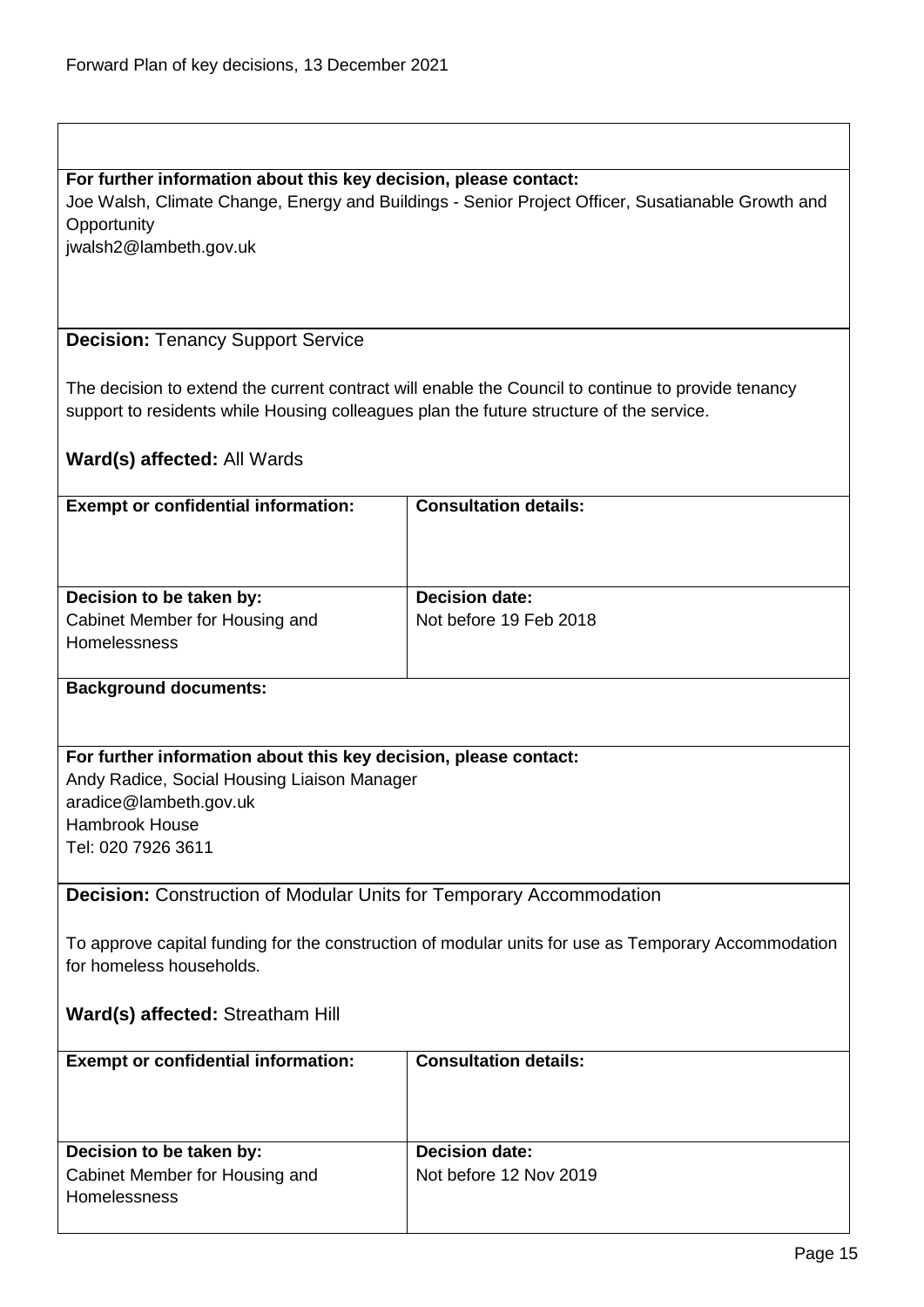#### **Background documents:**

#### **For further information about this key decision, please contact:**

Andy Radice, Social Housing Liaison Manager aradice@lambeth.gov.uk Hambrook House Tel: 020 7926 3611

## <span id="page-15-0"></span>**Decision:** Delivery of Housing Contracts after 2020

To commence the redesign and reprocurement of all of the current housing repair, maintenance and capital work contracts which all expire towards the end of 2020.

These soon-to-expire contracts include: major works, housing repairs, estate and grounds maintenance, estate block cleaning, voids, gas servicing, electrical/water supplies, door entry systems and other housing based services.

## **Ward(s) affected:** All Wards

| <b>Exempt or confidential information:</b>            | <b>Consultation details:</b> |
|-------------------------------------------------------|------------------------------|
| Decision to be taken by:                              | <b>Decision date:</b>        |
| Cabinet Member for Housing and<br><b>Homelessness</b> | Not before 13 Dec 2019       |

#### **Background documents:**

**For further information about this key decision, please contact:** Andrew Jacques, Head of Contract Scrutiny and Cost Management AJacques@lambeth.gov.uk

<span id="page-15-1"></span>**Decision:** Vehicle Leasing for the Direct Labour Organisation

Agree to the procurement of the vehicle leasing of 35 vehicles via the councils existing Fleet Management Framework for the necessary hybrid/electric vehicles

DLO staff will require vehicles to move around the borough to transport materials and tools to carry out their repairing or inspecting duties. The vehicles will be consistent with the Council's commitment to being Zero Carbon by 2030. All vehicles leased from the leasing company will be Cat 6 compliant(EU Standard) the hybrid vehicles will emit less than 75g/km CO2, or will be ultra-low emission. This is ensuring the DLO only leases vehicle which are meeting the Lambeth carbon reduction standard.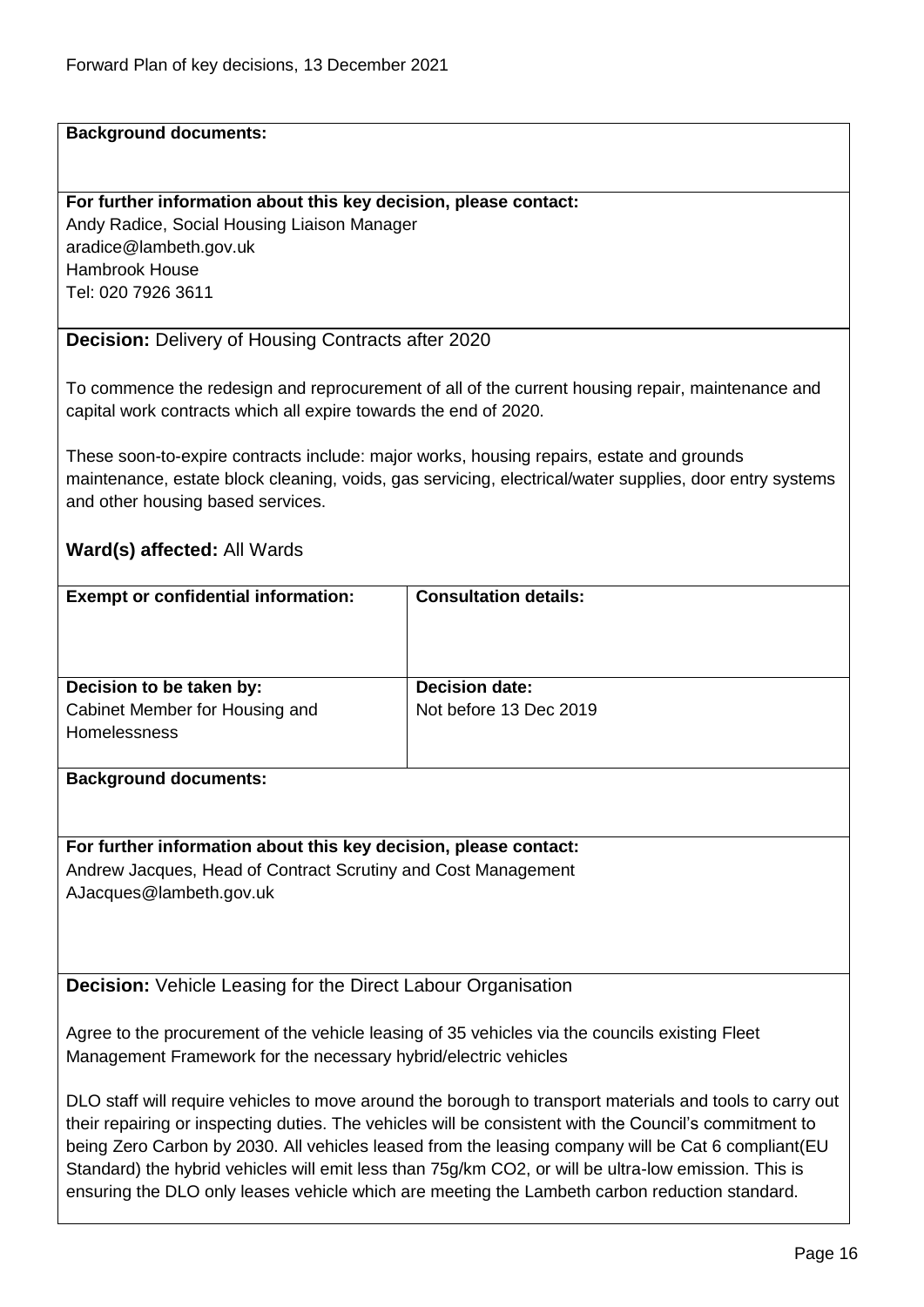<span id="page-16-1"></span><span id="page-16-0"></span>

| <b>Ward(s) affected: All Wards</b>                                                                                                                                                     |                                                                                                   |
|----------------------------------------------------------------------------------------------------------------------------------------------------------------------------------------|---------------------------------------------------------------------------------------------------|
| <b>Exempt or confidential information:</b>                                                                                                                                             | <b>Consultation details:</b>                                                                      |
|                                                                                                                                                                                        |                                                                                                   |
| Decision to be taken by:                                                                                                                                                               | <b>Decision date:</b>                                                                             |
| Cabinet Member for Housing and                                                                                                                                                         | Not before 1 Sep 2020                                                                             |
| Homelessness                                                                                                                                                                           |                                                                                                   |
| <b>Background documents:</b>                                                                                                                                                           |                                                                                                   |
|                                                                                                                                                                                        |                                                                                                   |
| For further information about this key decision, please contact:                                                                                                                       |                                                                                                   |
| Andrew Jacques, Head of Contract Scrutiny and Cost Management<br>AJacques@lambeth.gov.uk                                                                                               |                                                                                                   |
|                                                                                                                                                                                        |                                                                                                   |
|                                                                                                                                                                                        |                                                                                                   |
| <b>Decision: National Net Zero Retrofit Accelerator (NNZRA)</b>                                                                                                                        |                                                                                                   |
|                                                                                                                                                                                        |                                                                                                   |
|                                                                                                                                                                                        | The council was invited to bid and was successful in November 2020 for funding to decarbonise 40  |
|                                                                                                                                                                                        | homes as part of stage two National Net Zero Retrofit Accelerator (NNZRA). The funding was agreed |
|                                                                                                                                                                                        | with the Greater London Authority (GLA) and monitored by Business, Energy and Industrial Strategy |
| (BEIS). NNZRA is a major step towards goal of delivering self-financing, performance guaranteed, net<br>zero retrofit at scale across the UK and to reach our net zero target by 2030. |                                                                                                   |
|                                                                                                                                                                                        |                                                                                                   |
| <b>Ward(s) affected: All Wards</b>                                                                                                                                                     |                                                                                                   |
| <b>Exempt or confidential information:</b>                                                                                                                                             | <b>Consultation details:</b>                                                                      |
|                                                                                                                                                                                        |                                                                                                   |
|                                                                                                                                                                                        |                                                                                                   |
|                                                                                                                                                                                        | <b>Decision date:</b>                                                                             |
| Decision to be taken by:<br>Cabinet Member for Housing and                                                                                                                             | Not before 13 Apr 2021                                                                            |
| Homelessness                                                                                                                                                                           |                                                                                                   |
|                                                                                                                                                                                        |                                                                                                   |
| <b>Background documents:</b>                                                                                                                                                           |                                                                                                   |
|                                                                                                                                                                                        |                                                                                                   |
| For further information about this key decision, please contact:                                                                                                                       |                                                                                                   |
| Michael Axtell, Water Quality Officer                                                                                                                                                  |                                                                                                   |
| maxtell@lambethliving.org.uk                                                                                                                                                           |                                                                                                   |
| Housing Property Services, 10 Somerleyton Road,, LONDON, SW9 8ND<br>Tel: 020 7926 2084                                                                                                 |                                                                                                   |
|                                                                                                                                                                                        |                                                                                                   |
| <b>Decision:</b> Leigham Court Road - Amesbury and Barcombe Avenue                                                                                                                     |                                                                                                   |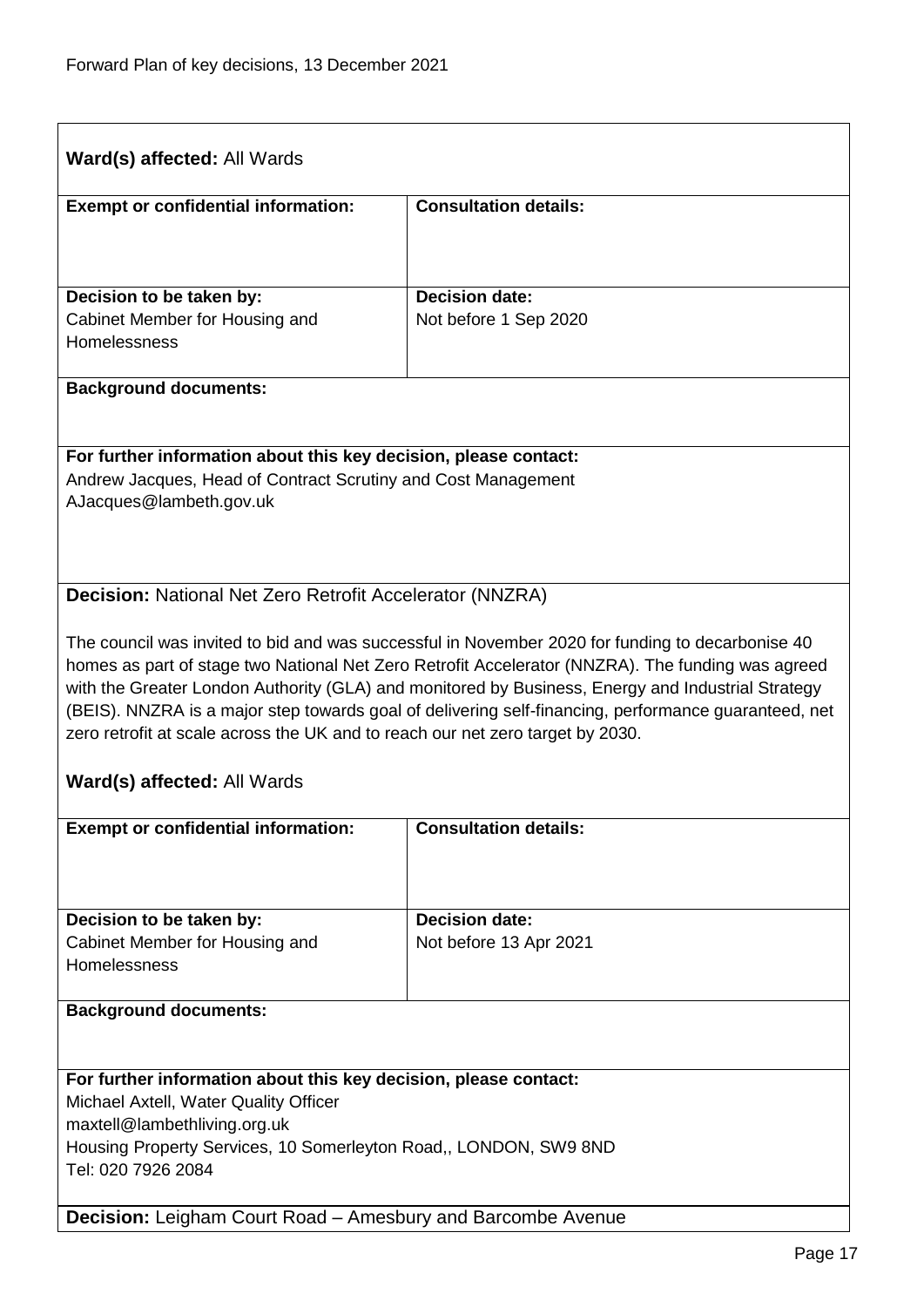To award to Engie Regeneration the contract for works consisting of external refurbishment and maintenance items, including roof repairs/ replacement, chimney and parapet repairs, window and main entrance door repairs, fabric repairs including brickwork, concrete, stonework, and external decorations. in the sum of is £2,368,740, for 2021/22

## **Ward(s) affected:** All Wards

| <b>Exempt or confidential information:</b> | <b>Consultation details:</b> |
|--------------------------------------------|------------------------------|
|                                            |                              |
| Decision to be taken by:                   | <b>Decision date:</b>        |
| Cabinet Member for Housing and             | Not before 5 May 2021        |
| <b>Homelessness</b>                        |                              |
|                                            |                              |

## **Background documents:**

## **For further information about this key decision, please contact:** Paul Ingram, Capital Works Manager PIngram1@lambeth.gov.uk

## <span id="page-17-0"></span>**Decision:** Vassall Road Heating Replacement Project

To instruct Regen (UK) Construction Ltd to undertake the replacement of the Communal Heating system with Individual Combi Boilers in the sum of £917,020.24. Works to be completed in the new financial year 1 April 2021.

## **Ward(s) affected:** Vassall

| <b>Exempt or confidential information:</b><br>Part exempt<br>Information relating to the financial or<br>business affairs of any particular person<br>(including the authority holding that)<br>information) | <b>Consultation details:</b>                    |
|--------------------------------------------------------------------------------------------------------------------------------------------------------------------------------------------------------------|-------------------------------------------------|
| Decision to be taken by:<br>Cabinet Member for Housing and<br><b>Homelessness</b>                                                                                                                            | <b>Decision date:</b><br>Not before 20 Jul 2021 |
| <b>Background documents:</b>                                                                                                                                                                                 |                                                 |

**For further information about this key decision, please contact:**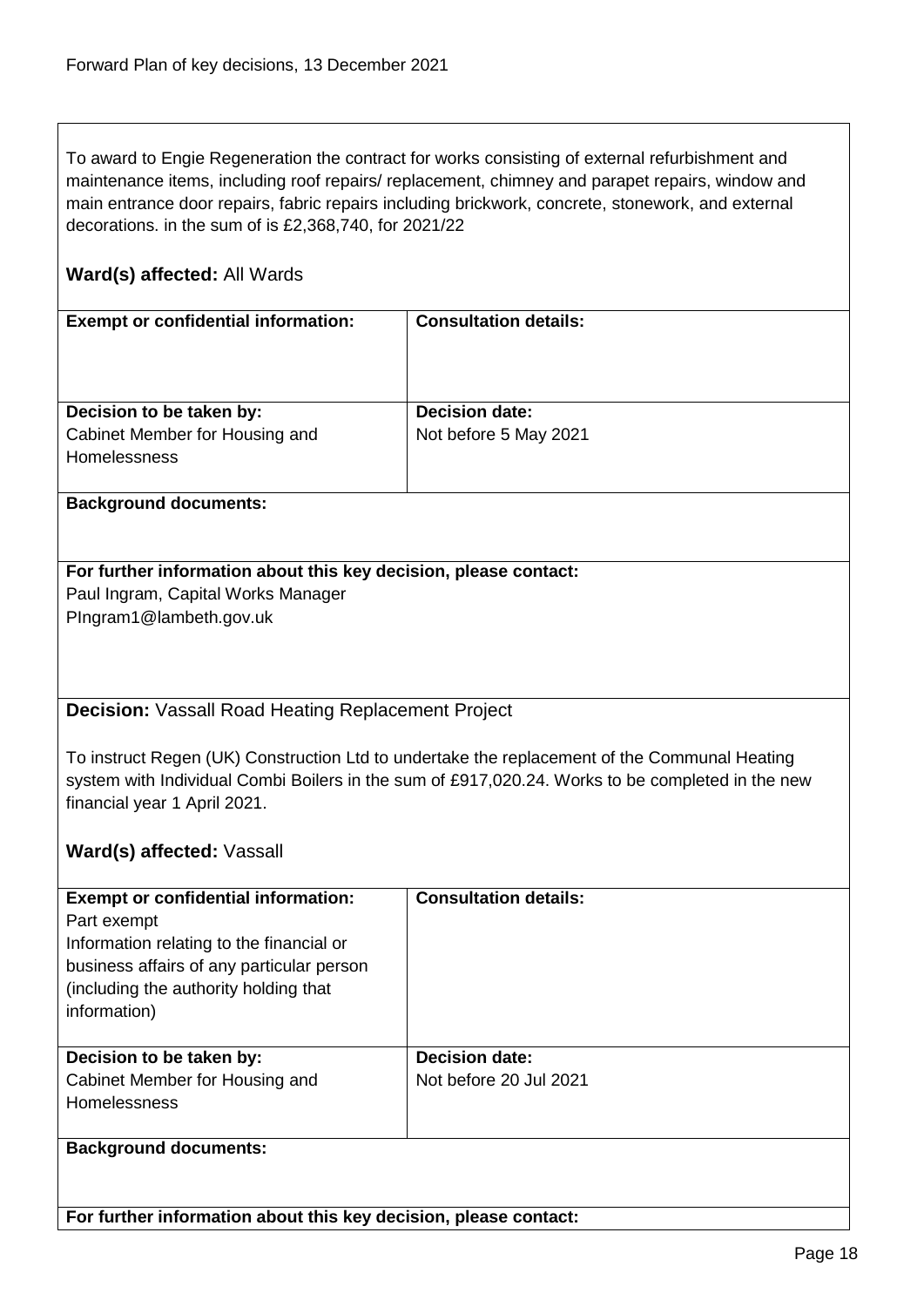Darren Bradford, Technical Services Electrical Project Manager dbradford@lambeth.gov.uk

## <span id="page-18-0"></span>**Decision:** Oaklands Estate Lift Refurbishment Project

To instruct Precision Lifts Ltd to undertake the refurbishment of the lifts in the sum of £629,253.88. Works to be completed in the new financial year 1 April 2021

## **Ward(s) affected:** Clapham Common

| <b>Exempt or confidential information:</b><br>Part exempt<br>Information relating to the financial or<br>business affairs of any particular person<br>(including the authority holding that)<br>information) | <b>Consultation details:</b>                    |
|--------------------------------------------------------------------------------------------------------------------------------------------------------------------------------------------------------------|-------------------------------------------------|
| Decision to be taken by:<br>Cabinet Member for Housing and<br><b>Homelessness</b>                                                                                                                            | <b>Decision date:</b><br>Not before 20 Jul 2021 |

## **Background documents:**

## **For further information about this key decision, please contact:** Paul Ingram, Capital Works Manager PIngram1@lambeth.gov.uk

## <span id="page-18-1"></span>**Decision:** Brixton Road Heating Replacement Project

To instruct TBrown Group Ltd to undertake the replacement of the Communal Heating system with individual Combi Boilers in the sum of £903,100.00. Works to be completed in the new financial year 1 April 2021

## **Ward(s) affected:** Vassall

| <b>Exempt or confidential information:</b> | <b>Consultation details:</b> |
|--------------------------------------------|------------------------------|
| Part exempt                                |                              |
| Information relating to the financial or   |                              |
| business affairs of any particular person  |                              |
| (including the authority holding that)     |                              |
| information)                               |                              |
|                                            |                              |
| Decision to be taken by:                   | Decision date:               |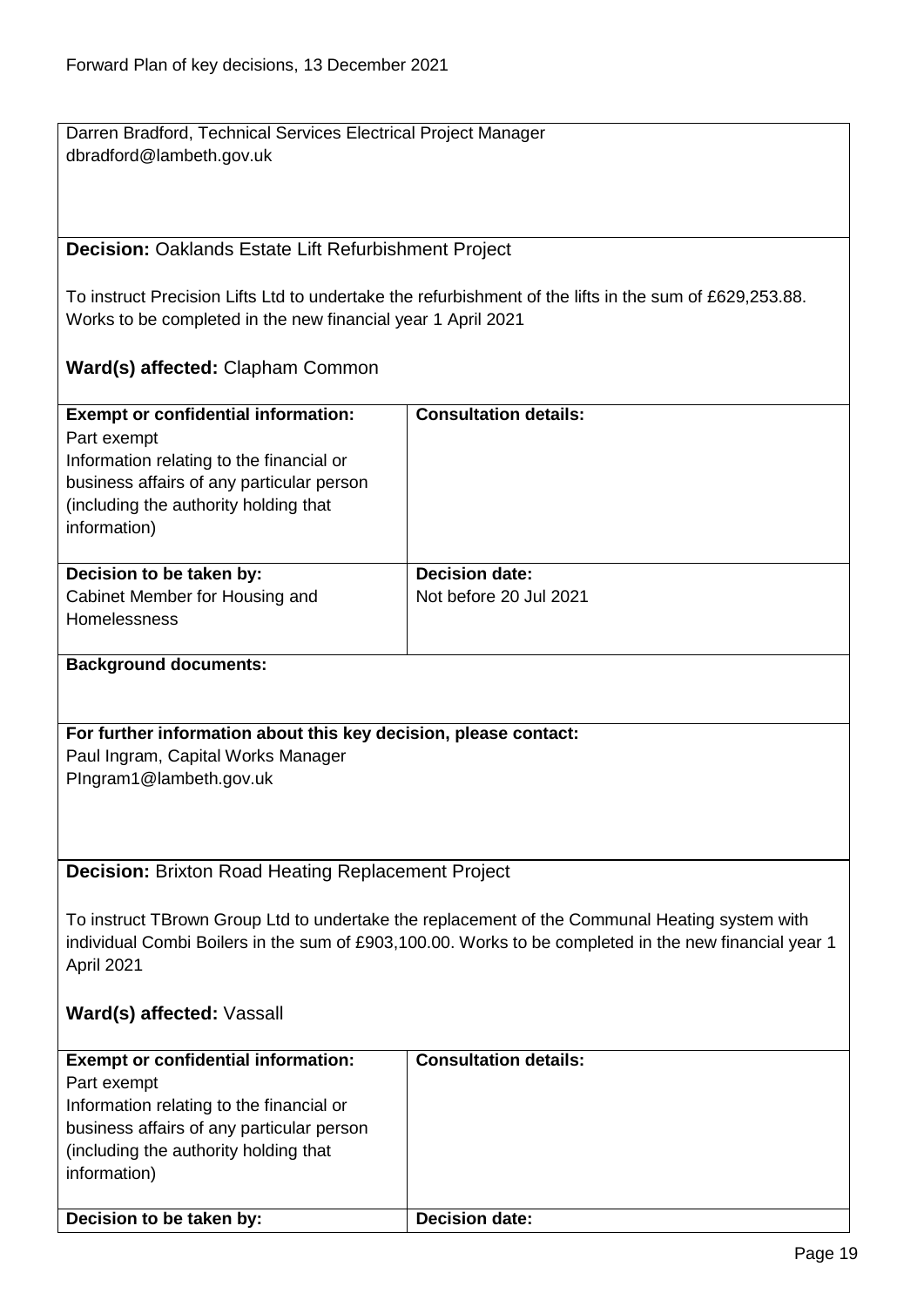<span id="page-19-1"></span><span id="page-19-0"></span>

| Cabinet Member for Housing and                                                                   | Not before 20 Jul 2021                                                                            |
|--------------------------------------------------------------------------------------------------|---------------------------------------------------------------------------------------------------|
| Homelessness                                                                                     |                                                                                                   |
|                                                                                                  |                                                                                                   |
| <b>Background documents:</b>                                                                     |                                                                                                   |
|                                                                                                  |                                                                                                   |
|                                                                                                  |                                                                                                   |
| For further information about this key decision, please contact:                                 |                                                                                                   |
| Darren Bradford, Technical Services Electrical Project Manager                                   |                                                                                                   |
| dbradford@lambeth.gov.uk                                                                         |                                                                                                   |
|                                                                                                  |                                                                                                   |
|                                                                                                  |                                                                                                   |
|                                                                                                  |                                                                                                   |
| <b>Decision: Replacement of Kitchens and Bathrooms</b>                                           |                                                                                                   |
|                                                                                                  |                                                                                                   |
|                                                                                                  | The report recommends the Council proceeds with a direct award to SER contractor from an existing |
|                                                                                                  | framework, LHC 46581 and is accessing WH2, Workstream 1, Lot 2 (K&Bs) for the replacement of      |
| various kitchens and bathrooms in tenanted homes, up to a value of £2m.                          |                                                                                                   |
|                                                                                                  |                                                                                                   |
| Ward(s) affected: All Wards                                                                      |                                                                                                   |
|                                                                                                  |                                                                                                   |
| <b>Exempt or confidential information:</b>                                                       | <b>Consultation details:</b>                                                                      |
|                                                                                                  |                                                                                                   |
|                                                                                                  |                                                                                                   |
|                                                                                                  |                                                                                                   |
| Decision to be taken by:                                                                         | <b>Decision date:</b>                                                                             |
| Cabinet Member for Housing and                                                                   | Not before 27 Jul 2021                                                                            |
| Homelessness                                                                                     |                                                                                                   |
|                                                                                                  |                                                                                                   |
| <b>Background documents:</b>                                                                     |                                                                                                   |
|                                                                                                  |                                                                                                   |
|                                                                                                  |                                                                                                   |
| For further information about this key decision, please contact:                                 |                                                                                                   |
| Paul Ingram, Capital Works Manager                                                               |                                                                                                   |
| PIngram1@lambeth.gov.uk                                                                          |                                                                                                   |
|                                                                                                  |                                                                                                   |
|                                                                                                  |                                                                                                   |
|                                                                                                  |                                                                                                   |
| <b>Decision: Asbestos Removals Contract</b>                                                      |                                                                                                   |
|                                                                                                  |                                                                                                   |
| To approve the procurement and awarding of a new contract to undertake Asbestos Removal Works    |                                                                                                   |
| to communal areas of Lambeth structures including hostels, sheltered accommodation and community |                                                                                                   |
| centres.                                                                                         |                                                                                                   |
|                                                                                                  |                                                                                                   |
| <b>Ward(s) affected: All Wards</b>                                                               |                                                                                                   |
|                                                                                                  |                                                                                                   |
| <b>Exempt or confidential information:</b>                                                       | <b>Consultation details:</b>                                                                      |
|                                                                                                  |                                                                                                   |
|                                                                                                  |                                                                                                   |
|                                                                                                  |                                                                                                   |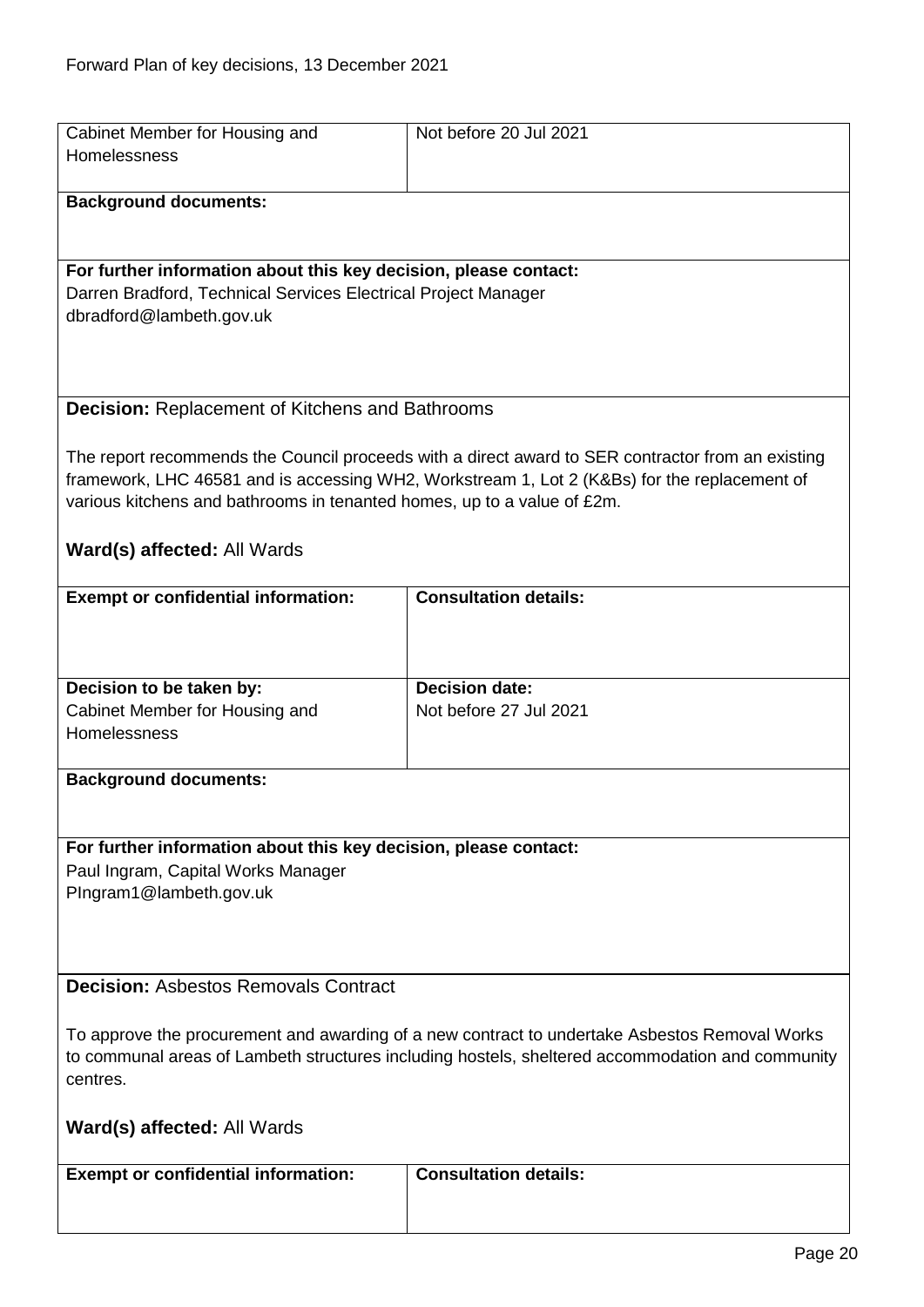<span id="page-20-1"></span><span id="page-20-0"></span>

| Decision to be taken by:                                                                                  | <b>Decision date:</b>                                                                     |
|-----------------------------------------------------------------------------------------------------------|-------------------------------------------------------------------------------------------|
| Cabinet Member for Housing and                                                                            | Not before 17 Aug 2021                                                                    |
| Homelessness                                                                                              |                                                                                           |
|                                                                                                           |                                                                                           |
| <b>Background documents:</b>                                                                              |                                                                                           |
| <b>Asbestos Removals Contract</b>                                                                         |                                                                                           |
|                                                                                                           |                                                                                           |
| For further information about this key decision, please contact:                                          |                                                                                           |
| Jamie Sud, Asbestos Advisor                                                                               |                                                                                           |
| jsud@lambeth.gov.uk                                                                                       |                                                                                           |
|                                                                                                           |                                                                                           |
|                                                                                                           |                                                                                           |
|                                                                                                           |                                                                                           |
| <b>Decision: Asbestos Surveys and Analytical Works Contract</b>                                           |                                                                                           |
|                                                                                                           |                                                                                           |
|                                                                                                           | To approve the procurement and award of a new contract to undertake Asbestos Surveys and  |
|                                                                                                           | Analytical Works to the communal areas of Lambeth structures including hostels, sheltered |
|                                                                                                           |                                                                                           |
| accommodation and community centres.                                                                      |                                                                                           |
|                                                                                                           |                                                                                           |
| Ward(s) affected: All Wards                                                                               |                                                                                           |
|                                                                                                           |                                                                                           |
| <b>Exempt or confidential information:</b>                                                                | <b>Consultation details:</b>                                                              |
|                                                                                                           |                                                                                           |
|                                                                                                           |                                                                                           |
|                                                                                                           |                                                                                           |
| Decision to be taken by:                                                                                  | <b>Decision date:</b>                                                                     |
| Cabinet Member for Housing and                                                                            | Not before 17 Aug 2021                                                                    |
| Homelessness                                                                                              |                                                                                           |
|                                                                                                           |                                                                                           |
| <b>Background documents:</b>                                                                              |                                                                                           |
| Procurement for an Asbestos Removals Contract                                                             |                                                                                           |
|                                                                                                           |                                                                                           |
| For further information about this key decision, please contact:                                          |                                                                                           |
| Jamie Sud, Asbestos Advisor                                                                               |                                                                                           |
| jsud@lambeth.gov.uk                                                                                       |                                                                                           |
|                                                                                                           |                                                                                           |
|                                                                                                           |                                                                                           |
|                                                                                                           |                                                                                           |
| <b>Decision:</b> Total Asset Solution – Strategic Asset Partner                                           |                                                                                           |
|                                                                                                           |                                                                                           |
| To approve the strategic direction to procure a Strategic Asset Partner that will join up strategic asset |                                                                                           |
| management, stock condition surveying, investment planning, social and economic equality, carbon          |                                                                                           |
| reduction, compliance, disrepair and procurement.                                                         |                                                                                           |
|                                                                                                           |                                                                                           |
|                                                                                                           |                                                                                           |
| Ward(s) affected: All Wards                                                                               |                                                                                           |
|                                                                                                           |                                                                                           |
| <b>Exempt or confidential information:</b>                                                                | <b>Consultation details:</b>                                                              |
|                                                                                                           | Page 21                                                                                   |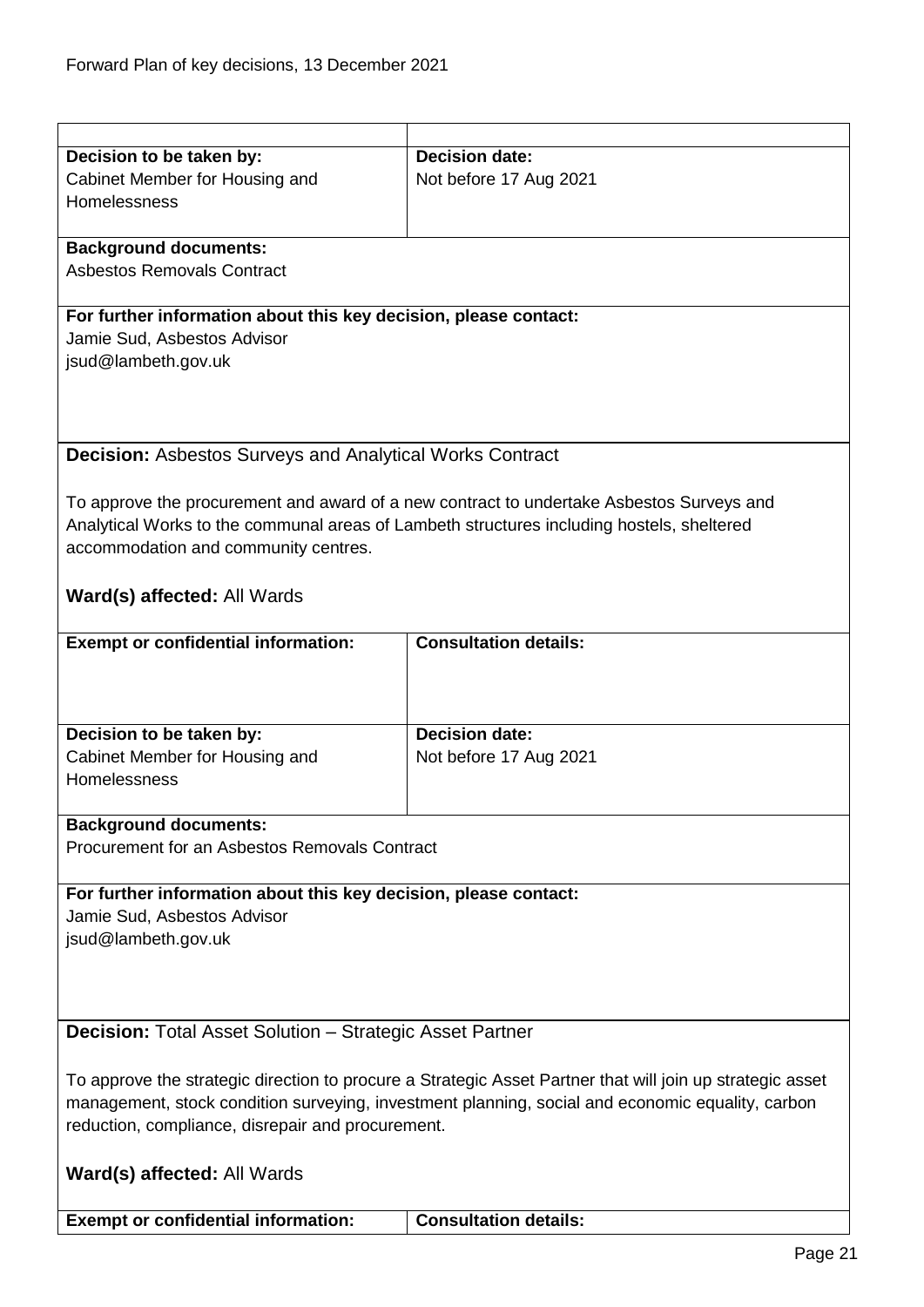<span id="page-21-1"></span><span id="page-21-0"></span>

| Decision to be taken by:<br>Cabinet Member for Housing and<br>Homelessness                                                                                                                                                                                                                                                                                                                                                                                                                                                                                                                                                                        | <b>Decision date:</b><br>Not before 11 Sep 2021 |  |
|---------------------------------------------------------------------------------------------------------------------------------------------------------------------------------------------------------------------------------------------------------------------------------------------------------------------------------------------------------------------------------------------------------------------------------------------------------------------------------------------------------------------------------------------------------------------------------------------------------------------------------------------------|-------------------------------------------------|--|
| <b>Background documents:</b>                                                                                                                                                                                                                                                                                                                                                                                                                                                                                                                                                                                                                      |                                                 |  |
| For further information about this key decision, please contact:<br>Andrew Jacques, Head of Contract Scrutiny and Cost Management<br>AJacques@lambeth.gov.uk                                                                                                                                                                                                                                                                                                                                                                                                                                                                                      |                                                 |  |
| <b>Decision: Total Asset Solution - Asset Delivery Partners</b>                                                                                                                                                                                                                                                                                                                                                                                                                                                                                                                                                                                   |                                                 |  |
| To approve the strategic direction to procure 2 x Asset Delivery Partners (North and South) that will<br>manage and administer major works and statutory compliance work programmes; and broaden the<br>client technical skills base.<br>Two technical delivery partnerships (North and South - 3-year duration) with two principal functions:<br>a) Specify and manage major work projects (planned and procured by the strategic asset partner -<br>using the DPS).<br>b) Empower and train the client team to self-manage major work projects (removing the continuous<br>reliance on third-party consultants).<br>Ward(s) affected: All Wards |                                                 |  |
| <b>Exempt or confidential information:</b>                                                                                                                                                                                                                                                                                                                                                                                                                                                                                                                                                                                                        | <b>Consultation details:</b>                    |  |
|                                                                                                                                                                                                                                                                                                                                                                                                                                                                                                                                                                                                                                                   |                                                 |  |
| Decision to be taken by:                                                                                                                                                                                                                                                                                                                                                                                                                                                                                                                                                                                                                          | <b>Decision date:</b>                           |  |
| Cabinet Member for Housing and<br>Homelessness                                                                                                                                                                                                                                                                                                                                                                                                                                                                                                                                                                                                    | Not before 11 Sep 2021                          |  |
| <b>Background documents:</b>                                                                                                                                                                                                                                                                                                                                                                                                                                                                                                                                                                                                                      |                                                 |  |
|                                                                                                                                                                                                                                                                                                                                                                                                                                                                                                                                                                                                                                                   |                                                 |  |
| For further information about this key decision, please contact:<br>Andrew Jacques, Head of Contract Scrutiny and Cost Management<br>AJacques@lambeth.gov.uk                                                                                                                                                                                                                                                                                                                                                                                                                                                                                      |                                                 |  |
| <b>Decision:</b> Workwise Project – St Mungo's – Extension                                                                                                                                                                                                                                                                                                                                                                                                                                                                                                                                                                                        |                                                 |  |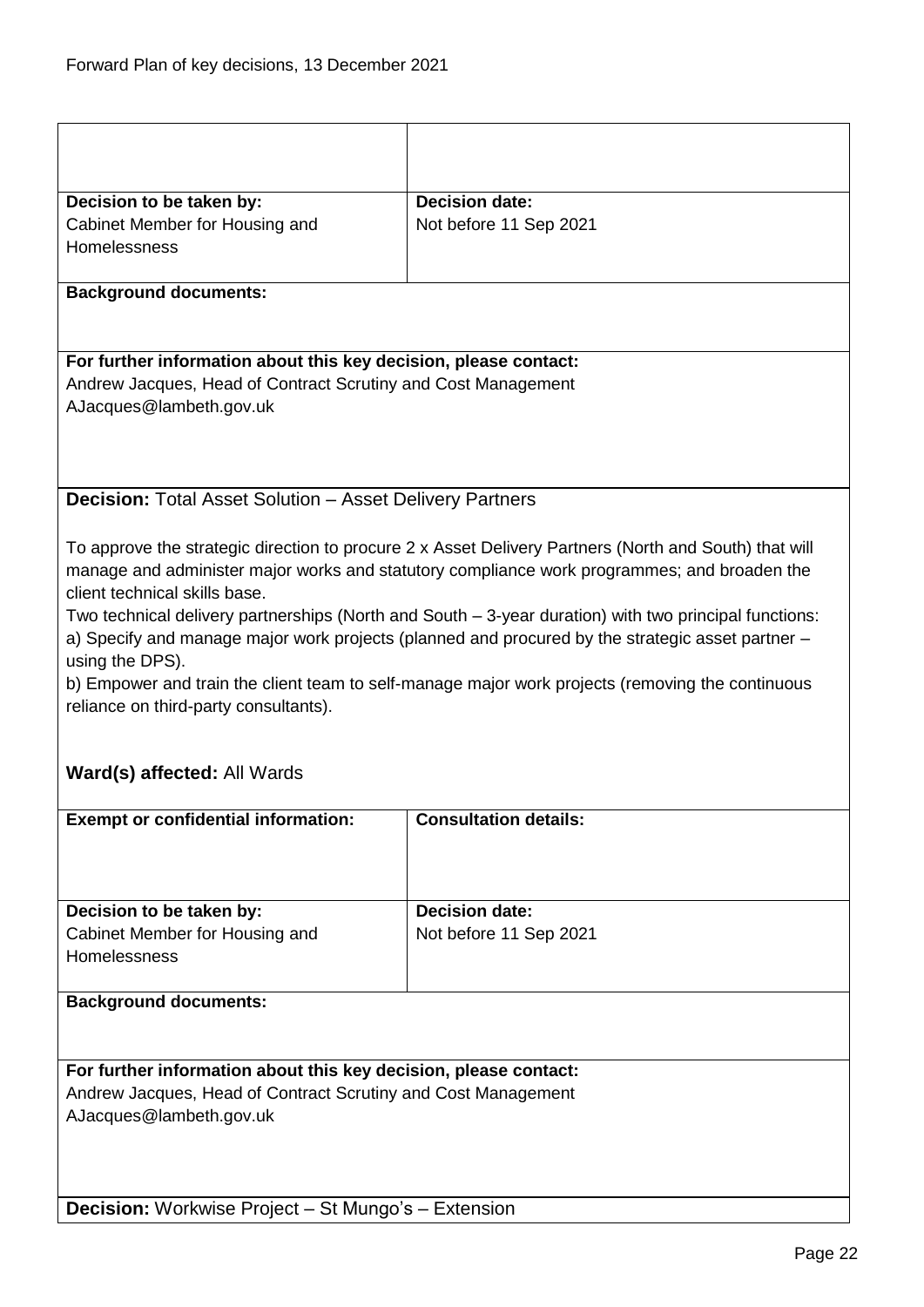The St Mungo's Workwise service provides employment and training services. The service is primarily targeted at those in rented housing (Council tenants, private sector tenants and homeless in temporary accommodation) who are in receipt of benefits and adversely affected by welfare reforms. Welfare reforms including the Size Criteria, Benefit Cap and Universal Credit. The proposed report is requesting for the service to be extended from 1st of May 2021 to 29th of April 2022. The service has been very successful in supporting Lambeth residents into sustained employment and training opportunities and has been instrumental in assisting Lambeth residents who have been furloughed or lost their jobs due to the Covid-19 pandemic.

The cumulative value of the contracts from February 2015 to April 2021 is £560,295.89. A further extension for the 2021/22 financial year will increase that value by a further £100,000.

## **Ward(s) affected:** All Wards

| <b>Exempt or confidential information:</b>                                        | <b>Consultation details:</b>                    |
|-----------------------------------------------------------------------------------|-------------------------------------------------|
| Decision to be taken by:<br>Cabinet Member for Housing and<br><b>Homelessness</b> | <b>Decision date:</b><br>Not before 11 Sep 2021 |

## **Background documents:**

**For further information about this key decision, please contact:** Lionel Ighodaro, Housing Support Team Manager lighodaro@lambeth.gov.uk

<span id="page-22-0"></span>**Decision:** Provision of a Dynamic Purchasing System for Housing Planned Capital Maintenance Projects

To approve the implementation of a dynamic purchasing system (DPS) to manage the Council's £35m planned maintenance spend for Housing.

It is recognised that the Council needs to refresh its approach to the management of its assets and delivery of planned programmes and major works to better meet its legal and statutory obligations. Underpinned by the Council's Asset Management Strategy, a Total Asset Solution is being implemented, in pursuit of better quality, socially responsible and digitally driven services. The bespoke DPS will support a more co-ordinated and agile project purchasing process for the delivery of the Total Asset Solution and will also provide:

- a compliant procurement vehicle to manage tenders for the Council's housing planned capital maintenance project contracts,

- focus on enabling a more diverse range of suppliers to compete for contract opportunities within Lambeth and encourage the participation of local suppliers,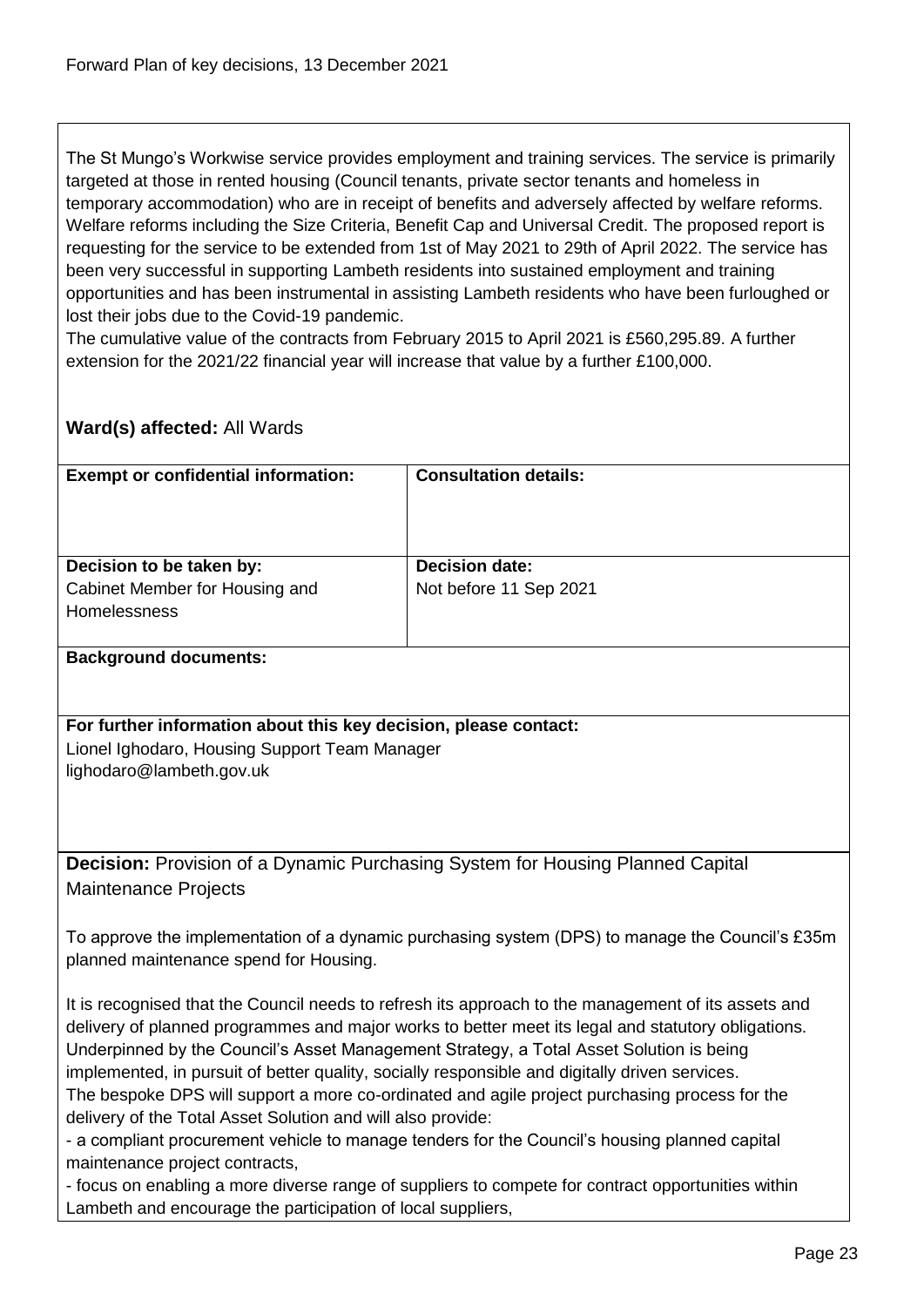- encourage small business and those owned and operated by underrepresented groups to compete for Council contracts.

<span id="page-23-1"></span><span id="page-23-0"></span>

| Ward(s) affected: All Wards                                                             |                                                                                                 |  |
|-----------------------------------------------------------------------------------------|-------------------------------------------------------------------------------------------------|--|
| <b>Exempt or confidential information:</b>                                              | <b>Consultation details:</b>                                                                    |  |
|                                                                                         |                                                                                                 |  |
|                                                                                         |                                                                                                 |  |
| Decision to be taken by:                                                                | <b>Decision date:</b>                                                                           |  |
| Cabinet Member for Housing and<br>Homelessness                                          | Not before 12 Oct 2021                                                                          |  |
|                                                                                         |                                                                                                 |  |
| <b>Background documents:</b>                                                            |                                                                                                 |  |
|                                                                                         |                                                                                                 |  |
| For further information about this key decision, please contact:                        |                                                                                                 |  |
| Cordelia Asamoah, Project Lead                                                          |                                                                                                 |  |
| CAsamoah@lambeth.gov.uk                                                                 |                                                                                                 |  |
|                                                                                         |                                                                                                 |  |
|                                                                                         |                                                                                                 |  |
| <b>Decision: Lambeth Housing Strategy</b>                                               |                                                                                                 |  |
|                                                                                         | For cabinet to approve the Housing Strategy. Member approval is required to adopt the strategy. |  |
|                                                                                         |                                                                                                 |  |
| Ward(s) affected: All Wards                                                             |                                                                                                 |  |
| <b>Exempt or confidential information:</b>                                              | <b>Consultation details:</b>                                                                    |  |
|                                                                                         |                                                                                                 |  |
|                                                                                         |                                                                                                 |  |
| Decision to be taken by:                                                                | <b>Decision date:</b>                                                                           |  |
| Cabinet Member for Housing and<br>Homelessness                                          | Not before 19 Oct 2021                                                                          |  |
|                                                                                         |                                                                                                 |  |
| <b>Background documents:</b>                                                            |                                                                                                 |  |
|                                                                                         |                                                                                                 |  |
| For further information about this key decision, please contact:                        |                                                                                                 |  |
| Calum Davidson, Housing Strategy and Policy Officer<br>cdavidson1@lambeth.gov.uk        |                                                                                                 |  |
|                                                                                         |                                                                                                 |  |
|                                                                                         |                                                                                                 |  |
|                                                                                         |                                                                                                 |  |
| Decision: External Refurbishment Works and Fire Safety Works to No.1- No.44 Meath House |                                                                                                 |  |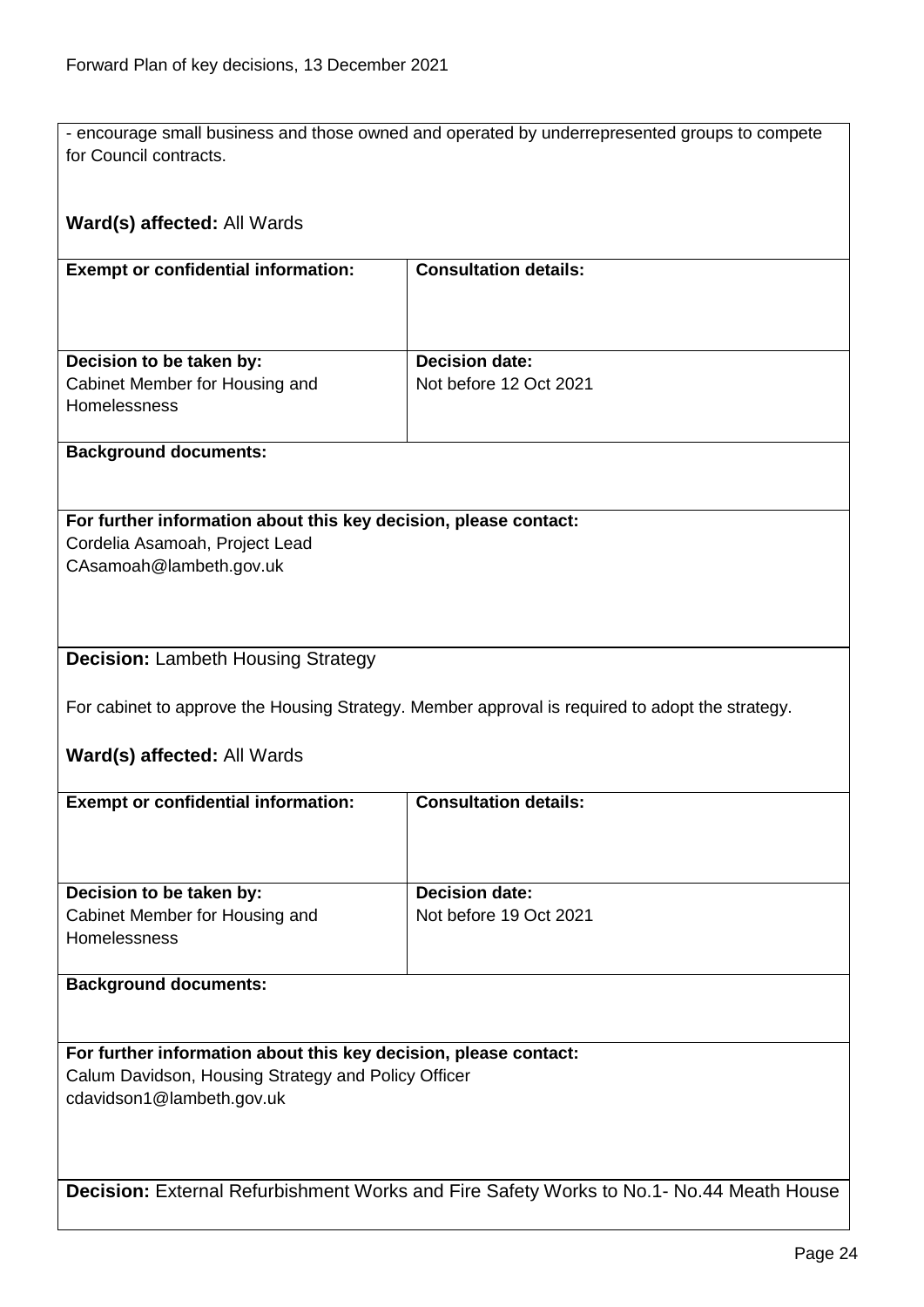The award of contract to the successful bidder to carry out essential fire safety works including replacement of external wall cladding system with external wall insulation system (EWI) and refurbishment of external façade including roof repairs and redecoration. These works will ensure compliance with fire safety regulations and prolong the useful life of the building.

## **Ward(s) affected:** Herne Hill

| <b>Exempt or confidential information:</b>            | <b>Consultation details:</b> |
|-------------------------------------------------------|------------------------------|
| Decision to be taken by:                              | <b>Decision date:</b>        |
| Cabinet Member for Housing and<br><b>Homelessness</b> | Not before 19 Oct 2021       |

#### **Background documents:**

## **For further information about this key decision, please contact:** Mohammed Ullah, Capital Works - Project Manager

mullah@lambeth.gov.uk

<span id="page-24-0"></span>**Decision:** Front Entrance Door (FED) Replacement Programme

To approve the procurement and award of a new contract to undertake the Replacement of Front Entrance Doors.

## **Ward(s) affected:** All Wards

| <b>Exempt or confidential information:</b>                                        | <b>Consultation details:</b>                   |
|-----------------------------------------------------------------------------------|------------------------------------------------|
|                                                                                   |                                                |
| Decision to be taken by:<br>Cabinet Member for Housing and<br><b>Homelessness</b> | <b>Decision date:</b><br>Not before 2 Nov 2021 |
| <b>Background documents:</b>                                                      |                                                |

## **For further information about this key decision, please contact:**

Mark Todd, Project Manager

mtodd@lambeth.gov.uk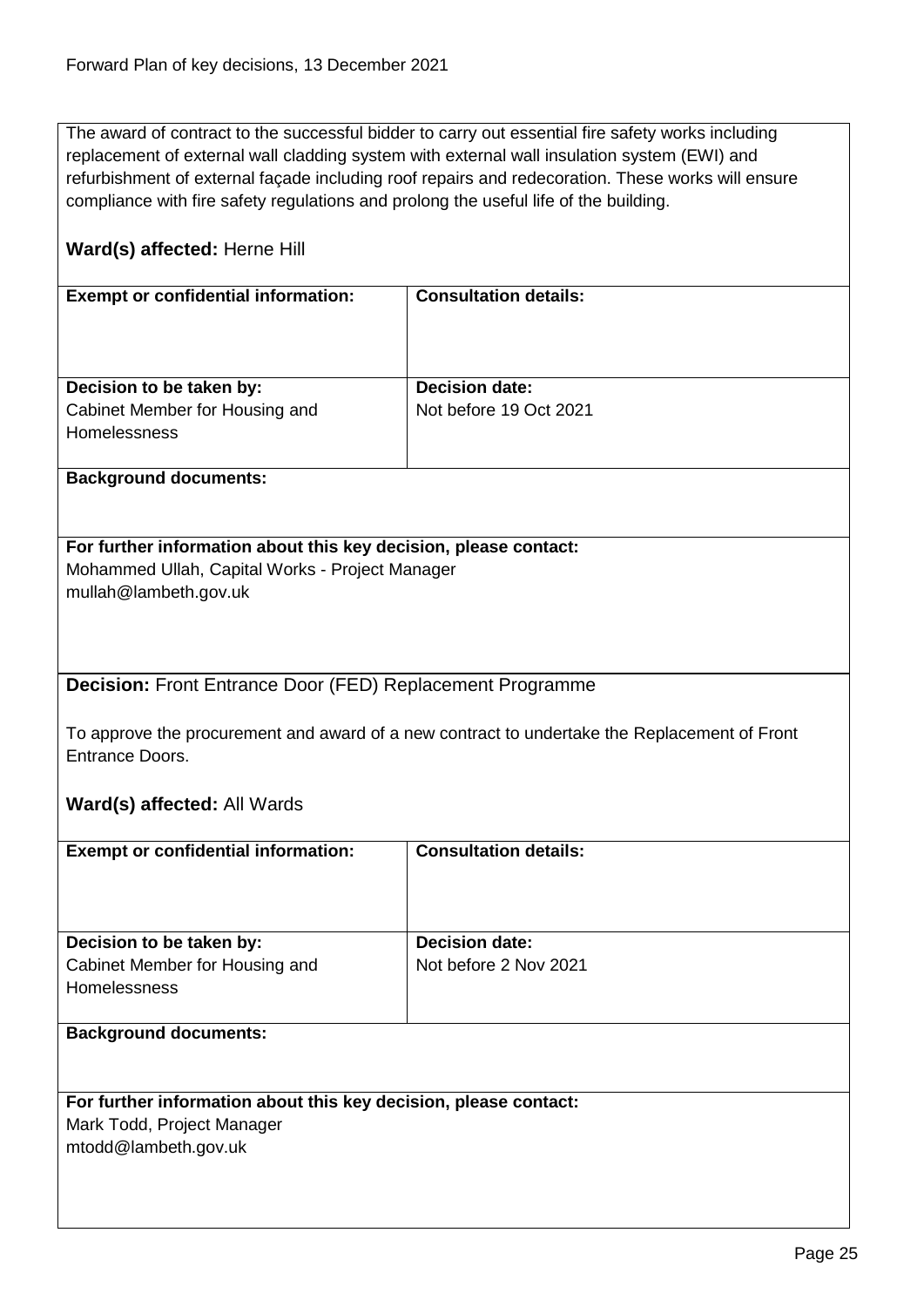## <span id="page-25-0"></span>**Decision:** Communal Fire Doors Replacement Programme

To approve the procurement and award of a new contract to undertake the Replacement of the Communal Fire Lobby Doors

## **Ward(s) affected:** All Wards

| <b>Exempt or confidential information:</b>                      | <b>Consultation details:</b> |
|-----------------------------------------------------------------|------------------------------|
|                                                                 |                              |
|                                                                 |                              |
|                                                                 |                              |
|                                                                 |                              |
| Decision to be taken by:                                        | <b>Decision date:</b>        |
| Cabinet Member for Housing and                                  | Not before 2 Nov 2021        |
| Homelessness                                                    |                              |
|                                                                 |                              |
|                                                                 |                              |
| <b>Background documents:</b>                                    |                              |
|                                                                 |                              |
|                                                                 |                              |
| For further information about this key decision please contact. |                              |

#### ation about this key decision, please contact: Mark Todd, Project Manager

mtodd@lambeth.gov.uk

<span id="page-25-1"></span>**Decision:** 10-22 Tooting Bec Gardens – Refurbishment works

**Ward(s) affected:** St Leonards

| <b>Exempt or confidential information:</b> | <b>Consultation details:</b> |
|--------------------------------------------|------------------------------|
| Decision to be taken by:                   | <b>Decision date:</b>        |
| Cabinet Member for Housing and             | 9 Dec 2021                   |
| <b>Homelessness</b>                        |                              |
| <b>Background documents:</b>               |                              |

**For further information about this key decision, please contact:** Garry Dickson, Programme Manager gdickson@lambeth.gov.uk Housing Property Services, Streatham and Norwood, Lunham Road, SE19 1AA Tel: 020 7926 8144

<span id="page-25-2"></span>**Decision:** MacIntosh Court – Roof Replacement Covering Supplier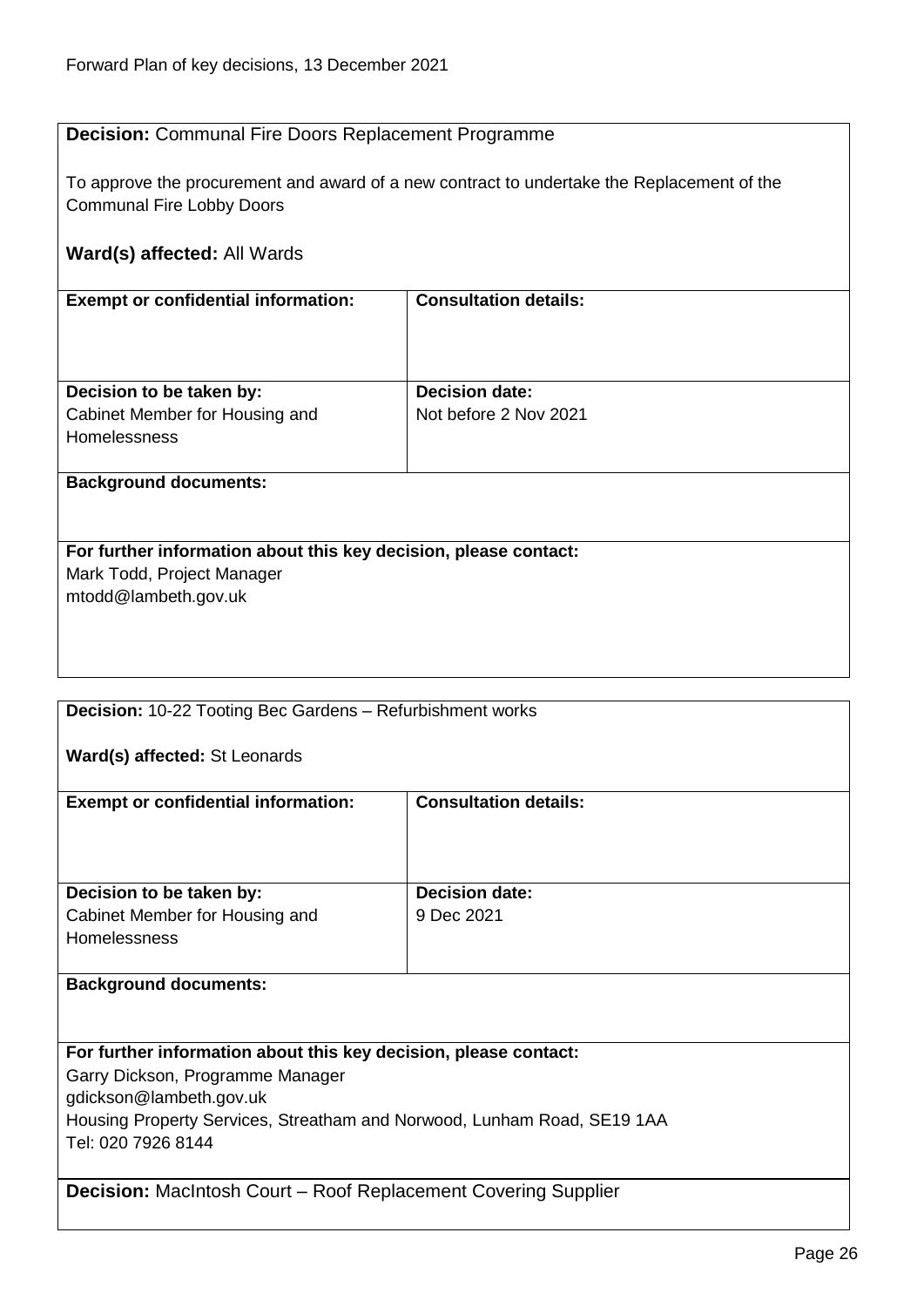To agree the approved budget of £850,000 for the replacement of the main roof serving the building.

MacIntosh Court is Grade II 1970s built sheltered housing scheme in Streatham. The building's brick structure, with a flat roof, was considered a highly successful modular construction experiment when designed by architect Kate MacIntosh who started work for the Council in 1969.

Over the past 4 years, the Council has invested in the building by replacing windows and doors, the communal heating and hot water system, along with kitchen and bathroom in homes. However, the flat roof structure has had numerous issues and there has been reports of leaks from the roofs. The roof is in urgent need of a replacement covering.

## **Ward(s) affected:** Knight's Hill

| <b>Exempt or confidential information:</b>                                        | <b>Consultation details:</b>                   |
|-----------------------------------------------------------------------------------|------------------------------------------------|
| Decision to be taken by:<br>Cabinet Member for Housing and<br><b>Homelessness</b> | <b>Decision date:</b><br>Not before 9 Nov 2021 |

#### **Background documents:**

## **For further information about this key decision, please contact:**

Garry Dickson, Programme Manager gdickson@lambeth.gov.uk Housing Property Services, Streatham and Norwood, Lunham Road, SE19 1AA Tel: 020 7926 8144

<span id="page-26-0"></span>**Decision:** Cressingham Gardens – Landlord Lateral Mains and Communal Electrics Works

To approve the commencement of procurement process for the refurbishment of lateral mains and communal lighting at the Cressingham Gardens Estate for an estimated sum of £1,300,000.00.

During the last two years, the landlord's communal electrical distribution has required increased maintenance visits. This is predominantly due to the installation reaching the end of its economic lifespan. The proposed works will make the installation fully electrically and safety compliant

## **Ward(s) affected:** Tulse Hill

| <b>Exempt or confidential information:</b> | <b>Consultation details:</b> |
|--------------------------------------------|------------------------------|
| Decision to be taken by:                   | <b>Decision date:</b>        |
| Cabinet Member for Housing and             | Not before 7 Dec 2021        |
| <b>Homelessness</b>                        |                              |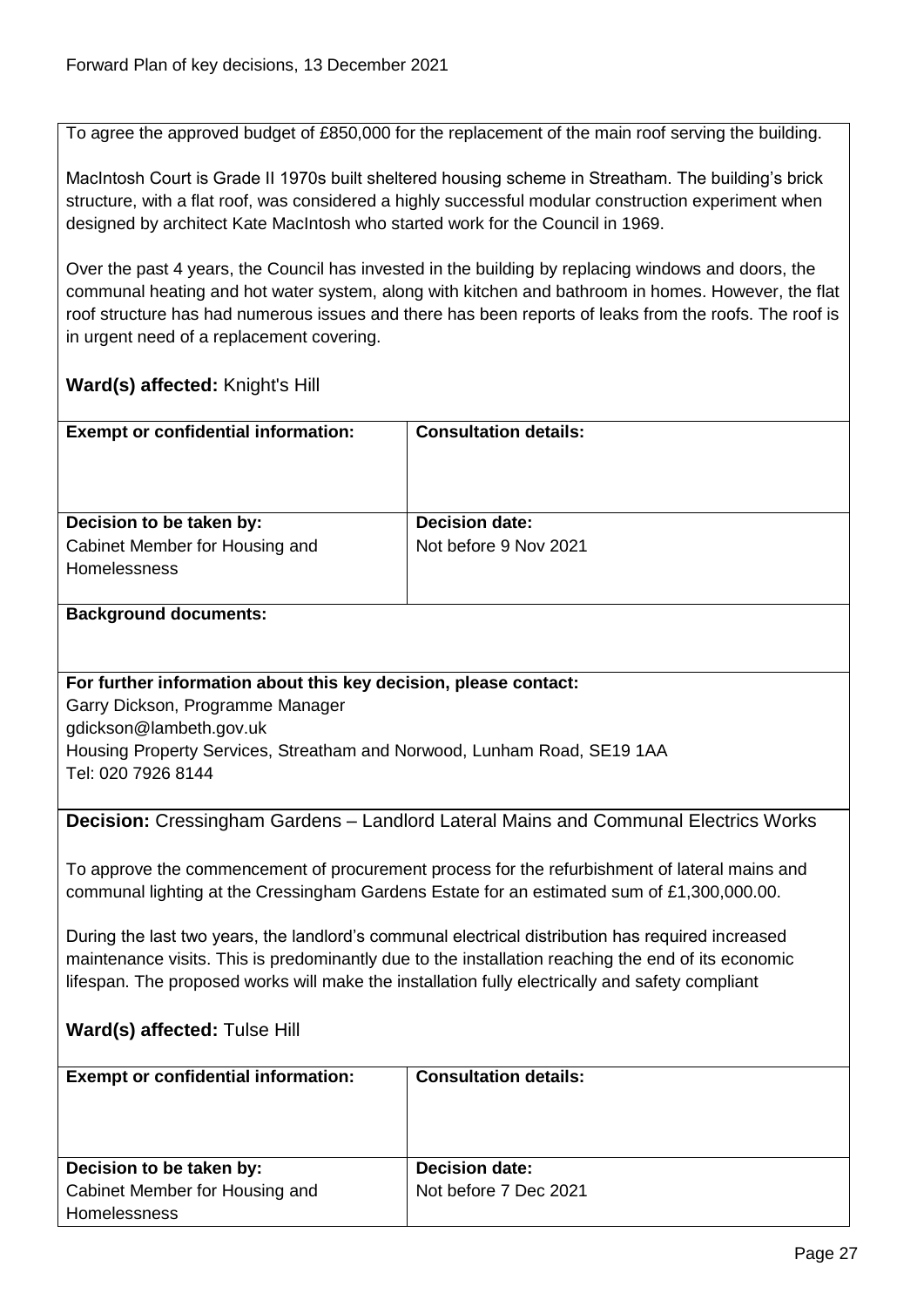## <span id="page-27-1"></span><span id="page-27-0"></span>**Background documents: For further information about this key decision, please contact:** Gary Collard, Maintenance Team M&E Senior Project Manager gcollard@lambeth.gov.uk **Decision:** Vulnerable Adults' Pathway The decision to extend the current contracts will enable the Council to continue to provide supported housing to vulnerable rough sleepers and single homeless people in Lambeth. It will also allow the Commissioning team time to conduct an in-depth needs assessment and review of the provision provided to rough sleepers and single homeless people to ensure we meet the needs and achieve the best possible outcomes for some of the most vulnerable people in our borough **Ward(s) affected:** All Wards **Exempt or confidential information: Consultation details: Decision to be taken by:** Cabinet Member for Housing and Homelessness **Decision date:** Not before 4 Jan 2022 **Background documents: For further information about this key decision, please contact:** Emma Casey, Commissioning Officer ecasey@lambeth.gov.uk Tel: 0207 9267539 **Decision:** Award of a contract for Electric Vehicle Ultra Rapid Charge Points Approval to award a contract for installation of Electric Vehicle Rapid Charge Points To award a contract for 14 ultra-rapid charge points as part of the development of an effective electric charge point network and meet Council commitments set out in the transportation strategy and climate change agenda **Ward(s) affected:** All Wards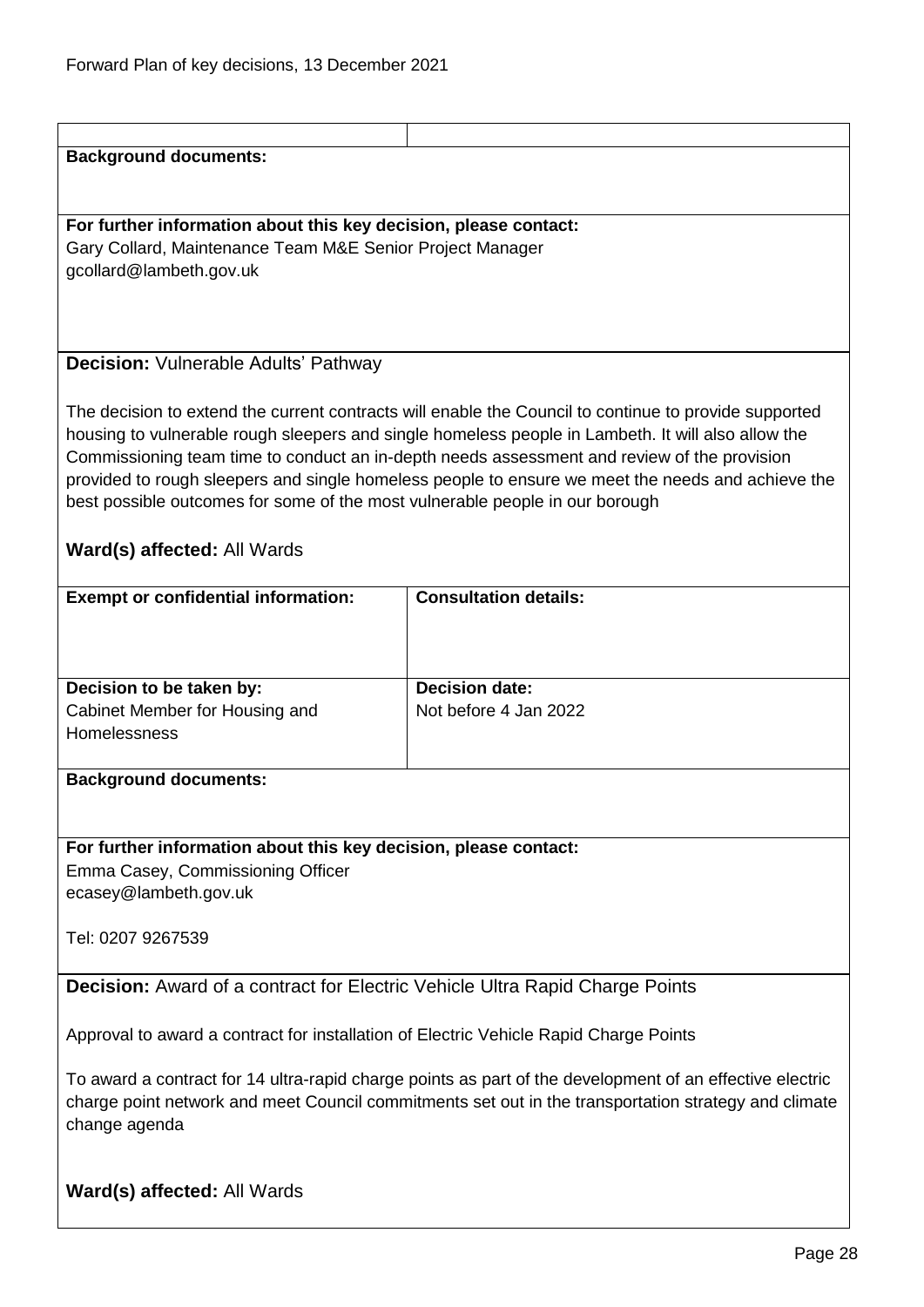<span id="page-28-0"></span>

| <b>Exempt or confidential information:</b>                                                      | <b>Consultation details:</b>                                                                   |  |
|-------------------------------------------------------------------------------------------------|------------------------------------------------------------------------------------------------|--|
|                                                                                                 |                                                                                                |  |
| Part exempt                                                                                     |                                                                                                |  |
| Information relating to the financial or                                                        |                                                                                                |  |
| business affairs of any particular person                                                       |                                                                                                |  |
| (including the authority holding that                                                           |                                                                                                |  |
| information)                                                                                    |                                                                                                |  |
|                                                                                                 |                                                                                                |  |
| Decision to be taken by:                                                                        | <b>Decision date:</b>                                                                          |  |
| Cabinet Member for Sustainable Transport,                                                       | Not before 9 Feb 2021                                                                          |  |
| Environment and Clean Air (job-share)                                                           |                                                                                                |  |
|                                                                                                 |                                                                                                |  |
| <b>Background documents:</b>                                                                    |                                                                                                |  |
|                                                                                                 |                                                                                                |  |
|                                                                                                 |                                                                                                |  |
|                                                                                                 |                                                                                                |  |
| For further information about this key decision, please contact:                                |                                                                                                |  |
| Dan Thomas, Programme Manager (Parks & Special Projects)                                        |                                                                                                |  |
| dthomas4@lambeth.gov.uk                                                                         |                                                                                                |  |
|                                                                                                 |                                                                                                |  |
|                                                                                                 |                                                                                                |  |
|                                                                                                 |                                                                                                |  |
| <b>Decision:</b> Capital Studio, Infrastructure and Capital Delivery Salaries CIL               |                                                                                                |  |
|                                                                                                 |                                                                                                |  |
|                                                                                                 |                                                                                                |  |
| The Capital Studio is the delivery arm of the Resident Services area, covering design and       |                                                                                                |  |
| construction of public realm and built environment projects. The service delivers large         |                                                                                                |  |
|                                                                                                 | programmes such as the Highways Investment Programme and major public realm and green          |  |
|                                                                                                 | space schemes, such as in parks and cemeteries. The service is primarily funded through third  |  |
| party grants, such as through Transport for London, and from within allocated project budgets.  |                                                                                                |  |
|                                                                                                 |                                                                                                |  |
|                                                                                                 | The report seeks an allocation of £1,076m from the Lambeth Community Infrastructure Levy (CIL) |  |
|                                                                                                 | receipts to fund costs associated with staff costs for the Resident Services Capital Programme |  |
| delivered via the Capital Studio (Infrastructure and Capital Delivery).                         |                                                                                                |  |
|                                                                                                 |                                                                                                |  |
| This report seeks funding to cover establishment salaries which can't be covered by project     |                                                                                                |  |
| budgets. The identified source of funding for this infrastructure is CIL, with other sources of |                                                                                                |  |
| external and internal funding already having been secured to fund Capital Studio staff.         |                                                                                                |  |
|                                                                                                 |                                                                                                |  |
|                                                                                                 |                                                                                                |  |
| Ward(s) affected: All Wards                                                                     |                                                                                                |  |
|                                                                                                 |                                                                                                |  |
| <b>Exempt or confidential information:</b>                                                      | <b>Consultation details:</b>                                                                   |  |
|                                                                                                 |                                                                                                |  |
|                                                                                                 |                                                                                                |  |
|                                                                                                 |                                                                                                |  |
| Decision to be taken by:                                                                        | <b>Decision date:</b>                                                                          |  |
| Cabinet Member for Sustainable Transport,                                                       | Not before 6 Apr 2021                                                                          |  |
| Environment and Clean Air (job-share)                                                           |                                                                                                |  |
|                                                                                                 | Not before 6 Apr 2021                                                                          |  |
|                                                                                                 |                                                                                                |  |
|                                                                                                 |                                                                                                |  |
|                                                                                                 |                                                                                                |  |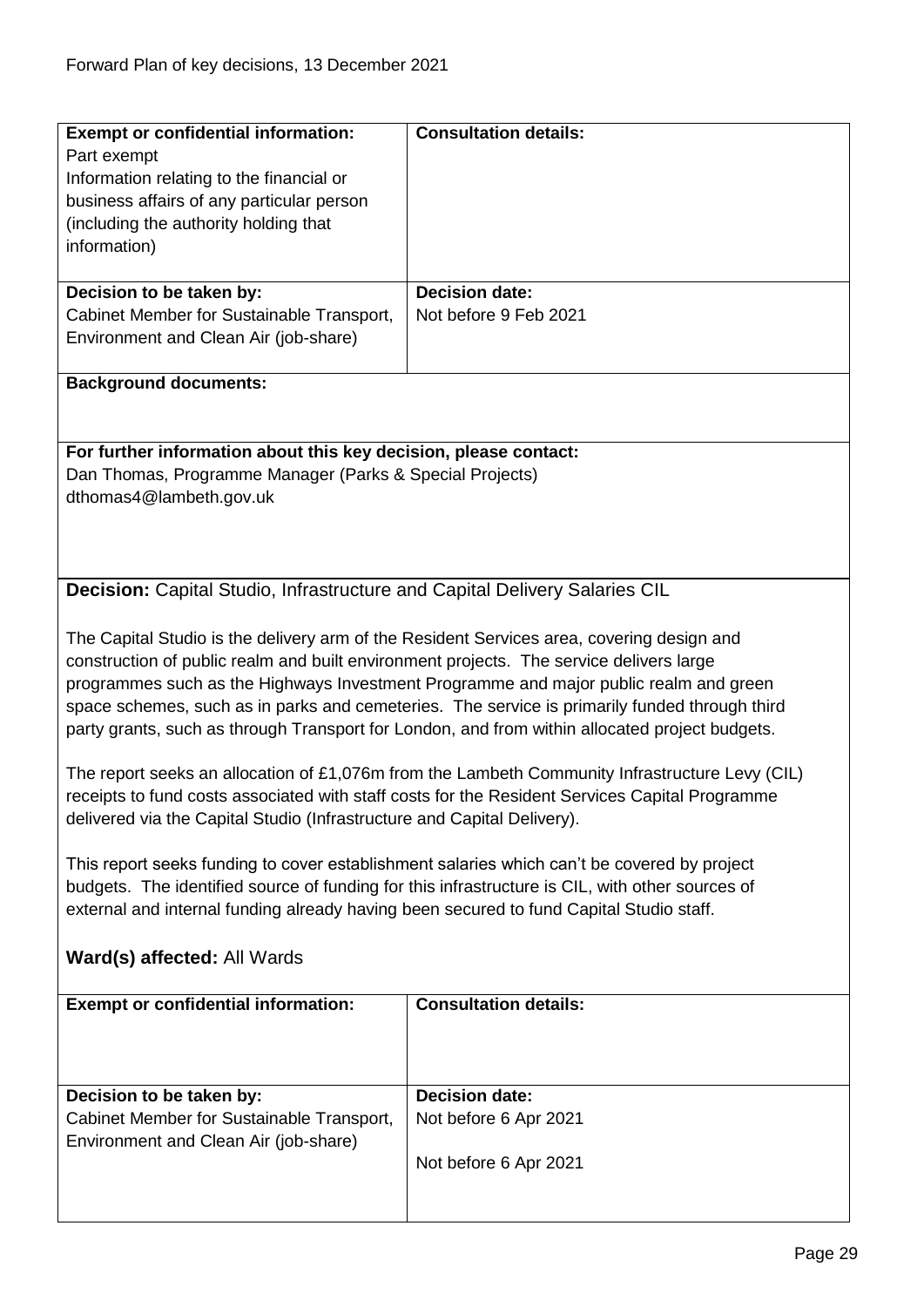**Background documents:**

**For further information about this key decision, please contact:** Dan Thomas, Programme Manager (Parks & Special Projects) dthomas4@lambeth.gov.uk

<span id="page-29-0"></span>

| Decision: Procurement for Highways Professional Services - Traffic Order Making |  |  |
|---------------------------------------------------------------------------------|--|--|
|---------------------------------------------------------------------------------|--|--|

The purpose of this procurement is to provide the necessary information to award a contract for the provision of Highways Professional Services for public realm schemes within Lambeth. The works will primarily be focused on the administration and work to develop the full range of traffic orders. The schemes that this work supports includes Controlled Parking Zones, Major and minor Traffic schemes as well as schemes supporting Transport for London (TfL) Streetscapes initiatives such as Low Traffic Neighbourhoods.

## **Ward(s) affected:** All Wards

| <b>Exempt or confidential information:</b> | <b>Consultation details:</b> |
|--------------------------------------------|------------------------------|
| Part exempt                                |                              |
| Information relating to the financial or   |                              |
| business affairs of any particular person  |                              |
| (including the authority holding that)     |                              |
| information)                               |                              |
|                                            |                              |
| Decision to be taken by:                   | <b>Decision date:</b>        |
| Cabinet Member for Sustainable Transport,  | Not before 20 Apr 2021       |
| Environment and Clean Air (job-share)      |                              |
|                                            |                              |
| <b>Background documents:</b>               |                              |
|                                            |                              |

**For further information about this key decision, please contact:** Shannon Consses, Head of Service Development and Street Management sconsses@lambeth.gov.uk

<span id="page-29-1"></span>**Decision: Fleet Maintenance Contract Procurement** 

Approval of contract award following competitive tender.

**Ward(s) affected:** All Wards

**Exempt or confidential information: Consultation details:**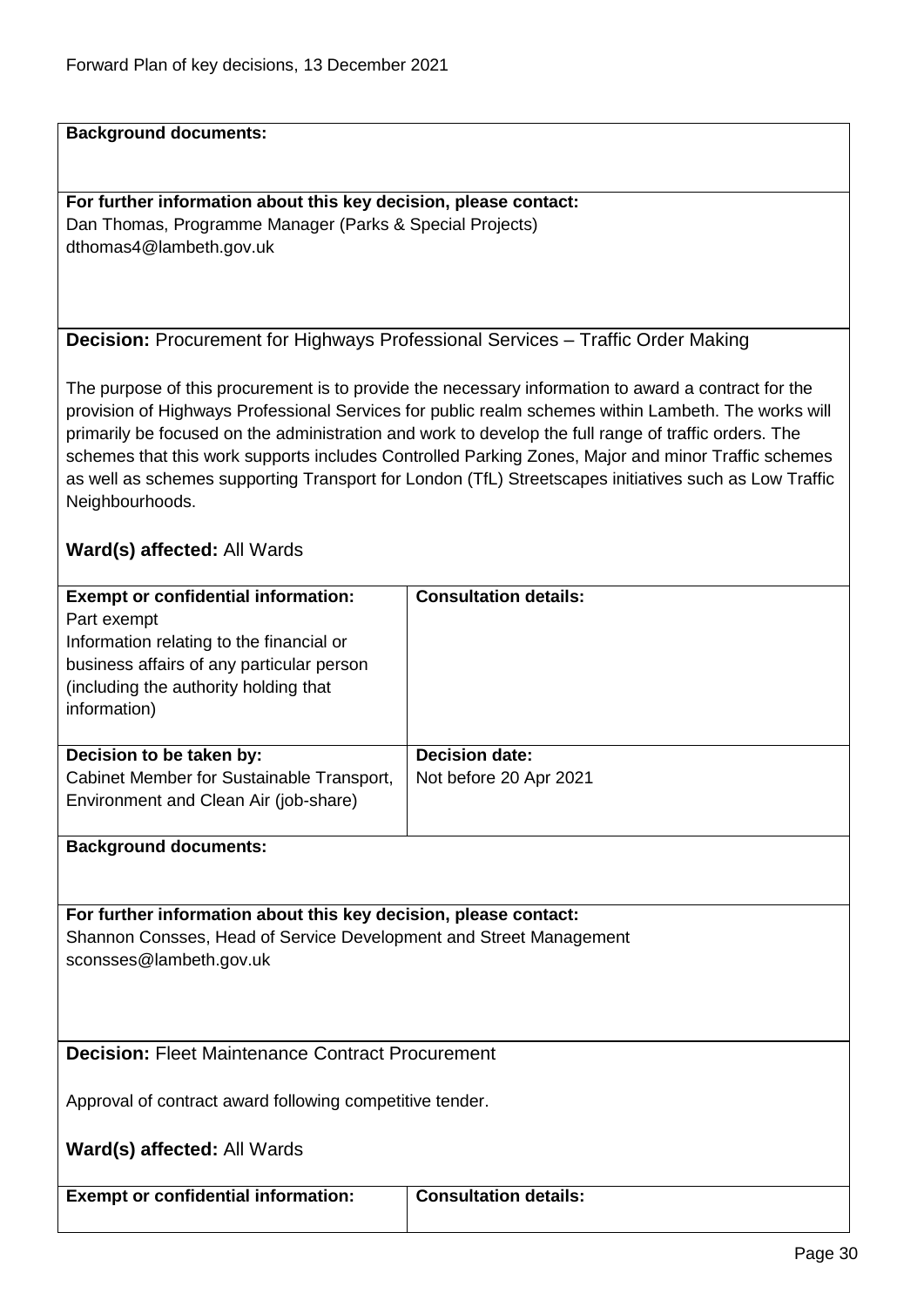<span id="page-30-1"></span><span id="page-30-0"></span>

| Decision to be taken by:                                              | <b>Decision date:</b>                                                                                 |  |
|-----------------------------------------------------------------------|-------------------------------------------------------------------------------------------------------|--|
| Cabinet Member for Sustainable Transport,                             | Not before 18 May 2021                                                                                |  |
| Environment and Clean Air (job-share)                                 |                                                                                                       |  |
|                                                                       |                                                                                                       |  |
| <b>Background documents:</b>                                          |                                                                                                       |  |
|                                                                       |                                                                                                       |  |
| For further information about this key decision, please contact:      |                                                                                                       |  |
| Jonathan Pook, Parking and Enforcement Operations Manager             |                                                                                                       |  |
| JPook@lambeth.gov.uk                                                  |                                                                                                       |  |
|                                                                       |                                                                                                       |  |
|                                                                       |                                                                                                       |  |
| <b>Decision:</b> Sustainable Travel - The Big Shift                   |                                                                                                       |  |
|                                                                       |                                                                                                       |  |
|                                                                       | To authorise the expenditure of revenue funding to support the take up of sustainable modes of travel |  |
|                                                                       |                                                                                                       |  |
| <b>Ward(s) affected: All Wards</b>                                    |                                                                                                       |  |
| <b>Exempt or confidential information:</b>                            | <b>Consultation details:</b>                                                                          |  |
|                                                                       |                                                                                                       |  |
|                                                                       |                                                                                                       |  |
|                                                                       |                                                                                                       |  |
| Decision to be taken by:                                              | <b>Decision date:</b>                                                                                 |  |
| Cabinet Member for Sustainable Transport,                             | Not before 12 Oct 2021                                                                                |  |
| Environment and Clean Air (job-share)                                 |                                                                                                       |  |
| <b>Background documents:</b>                                          |                                                                                                       |  |
|                                                                       |                                                                                                       |  |
|                                                                       |                                                                                                       |  |
| For further information about this key decision, please contact:      |                                                                                                       |  |
| Simon Phillips, Transport Manager - Planning, Transport & Development |                                                                                                       |  |
| SPhillips2@lambeth.gov.uk                                             |                                                                                                       |  |
|                                                                       |                                                                                                       |  |
|                                                                       |                                                                                                       |  |
|                                                                       |                                                                                                       |  |
| Decision: Railton and St. Matthew's Low Traffic Neighbourhood         |                                                                                                       |  |
| Ward(s) affected: Coldharbour; Herne Hill; Tulse Hill                 |                                                                                                       |  |
|                                                                       |                                                                                                       |  |
| <b>Exempt or confidential information:</b>                            | <b>Consultation details:</b>                                                                          |  |
|                                                                       |                                                                                                       |  |
|                                                                       |                                                                                                       |  |
|                                                                       | <b>Decision date:</b>                                                                                 |  |
| Decision to be taken by:                                              |                                                                                                       |  |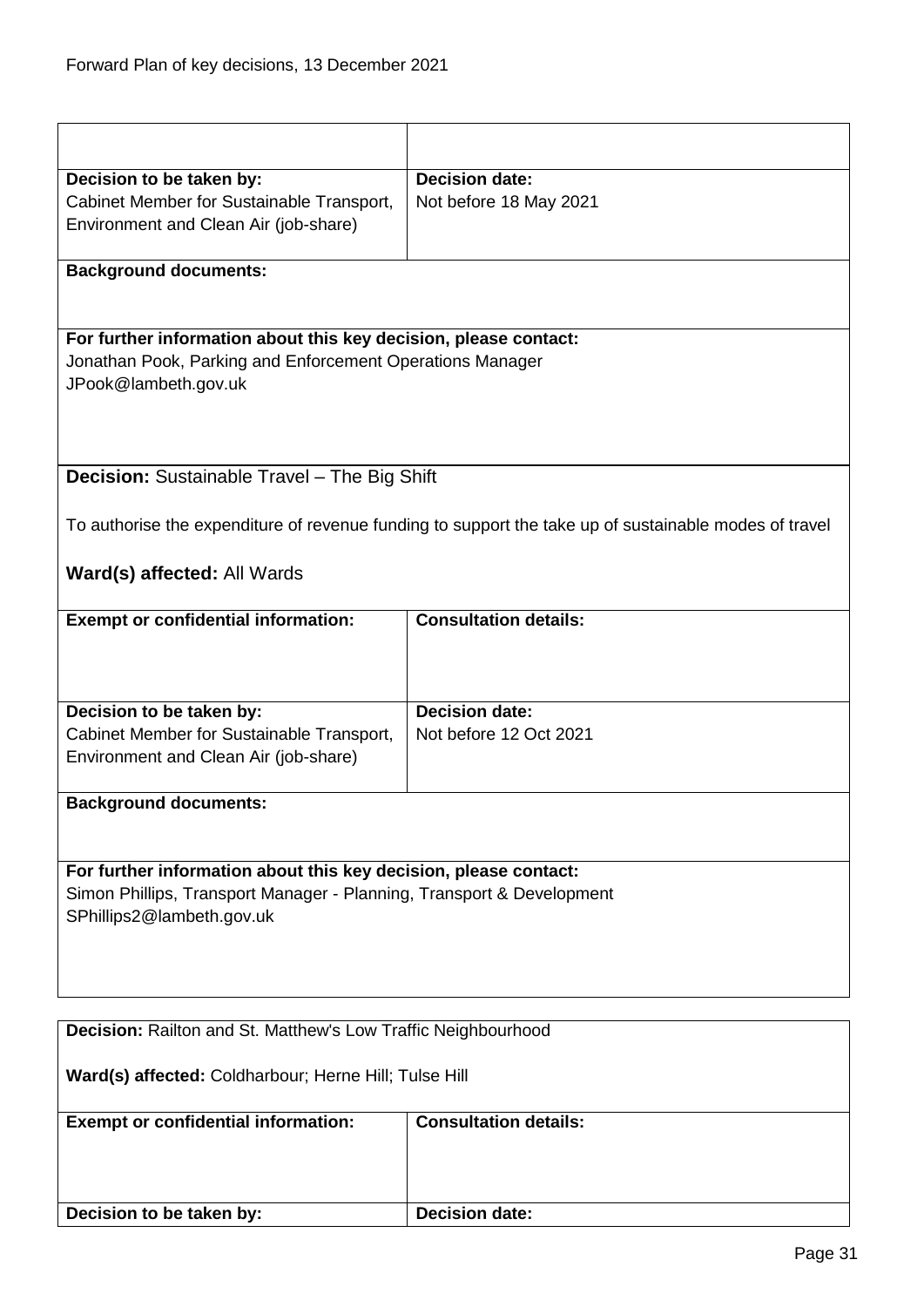<span id="page-31-1"></span><span id="page-31-0"></span>

| Cabinet Member for Sustainable Transport,<br>Environment and Clean Air (job-share)                                                                              | 20 Dec 2021                                     |  |
|-----------------------------------------------------------------------------------------------------------------------------------------------------------------|-------------------------------------------------|--|
| <b>Background documents:</b>                                                                                                                                    |                                                 |  |
| For further information about this key decision, please contact:<br>Russell Trewartha, Neighbourhood Capital Programmes & Highways<br>rtrewartha@lambeth.gov.uk |                                                 |  |
| Decision: Oval to Stockwell Low Traffic Neighbourhood                                                                                                           |                                                 |  |
| Ward(s) affected: Stockwell; Oval                                                                                                                               |                                                 |  |
| <b>Exempt or confidential information:</b>                                                                                                                      | <b>Consultation details:</b>                    |  |
|                                                                                                                                                                 |                                                 |  |
| Decision to be taken by:<br>Cabinet Member for Sustainable Transport,                                                                                           | <b>Decision date:</b><br>20 Dec 2021            |  |
| Environment and Clean Air (job-share)                                                                                                                           |                                                 |  |
| <b>Background documents:</b>                                                                                                                                    |                                                 |  |
| For further information about this key decision, please contact:<br>Russell Trewartha, Neighbourhood Capital Programmes & Highways                              |                                                 |  |
| rtrewartha@lambeth.gov.uk                                                                                                                                       |                                                 |  |
|                                                                                                                                                                 |                                                 |  |
| Decision: Inflationary Increase to Parking Fees and Charges 2022/23                                                                                             |                                                 |  |
| The increase in parking charges by CPI amount of 4% (Parking Permits and Pay By Phone)                                                                          |                                                 |  |
| Ward(s) affected: All Wards                                                                                                                                     |                                                 |  |
| <b>Exempt or confidential information:</b>                                                                                                                      | <b>Consultation details:</b>                    |  |
| Decision to be taken by:                                                                                                                                        | <b>Decision date:</b><br>Not before 11 Jan 2022 |  |
| Cabinet Member for Sustainable Transport,<br>Environment and Clean Air (job-share)                                                                              |                                                 |  |
|                                                                                                                                                                 |                                                 |  |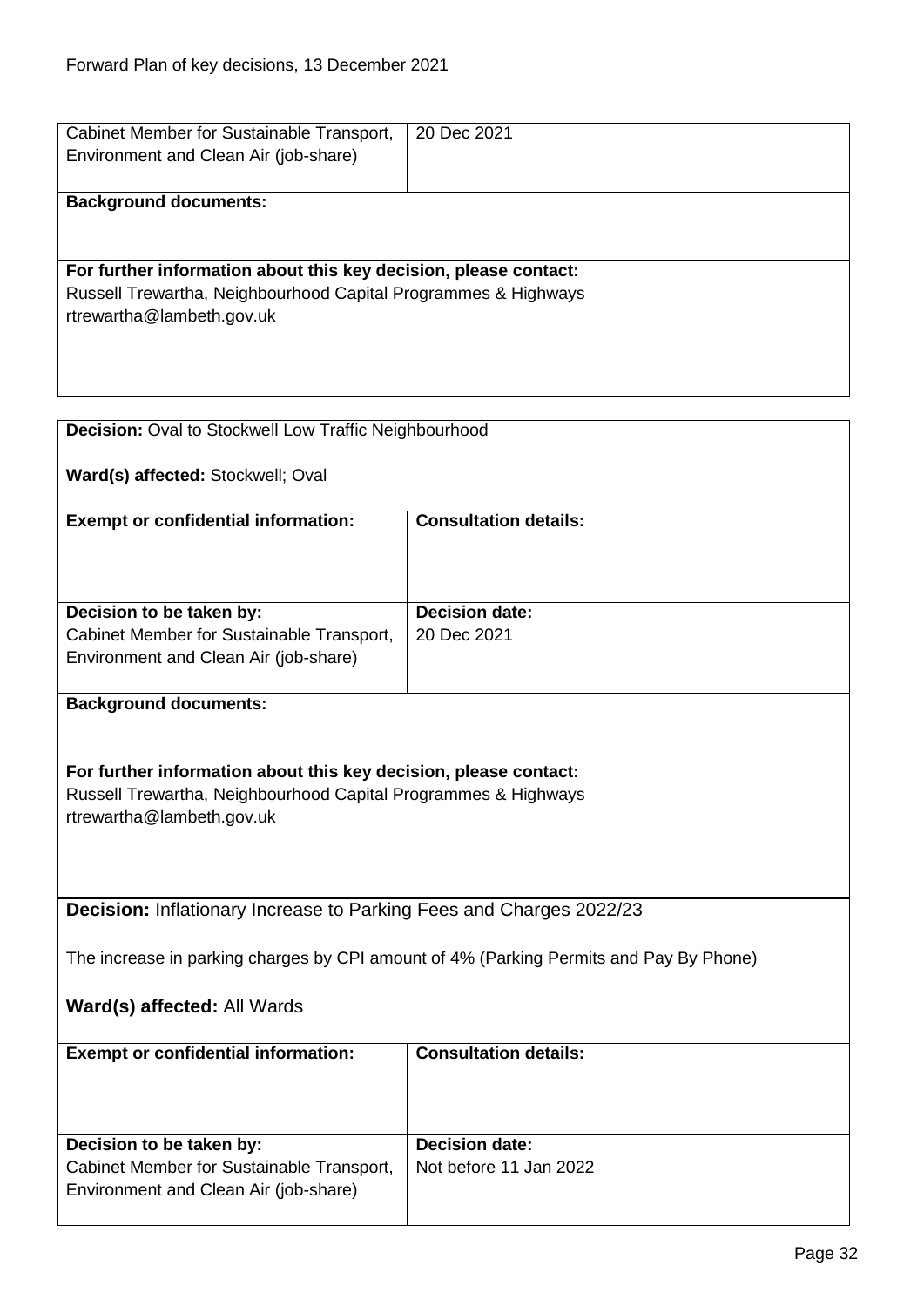<span id="page-32-1"></span><span id="page-32-0"></span>

| <b>Background documents:</b>                                                 |                              |
|------------------------------------------------------------------------------|------------------------------|
|                                                                              |                              |
|                                                                              |                              |
| For further information about this key decision, please contact:             |                              |
| Jonathan Pook, Parking and Enforcement Operations Manager                    |                              |
| JPook@lambeth.gov.uk                                                         |                              |
|                                                                              |                              |
|                                                                              |                              |
|                                                                              |                              |
| <b>Decision: Fleet Maintenance Services Contract</b>                         |                              |
|                                                                              |                              |
| Approval of contract award following competitive tender.                     |                              |
|                                                                              |                              |
| Ward(s) affected: All Wards                                                  |                              |
|                                                                              |                              |
| <b>Exempt or confidential information:</b>                                   | <b>Consultation details:</b> |
|                                                                              |                              |
|                                                                              |                              |
|                                                                              |                              |
| Decision to be taken by:                                                     | <b>Decision date:</b>        |
| Cabinet Member for Sustainable Transport,                                    | Not before 11 Jan 2022       |
| Environment and Clean Air (job-share)                                        |                              |
|                                                                              |                              |
| <b>Background documents:</b>                                                 |                              |
|                                                                              |                              |
|                                                                              |                              |
| For further information about this key decision, please contact:             |                              |
| Hanif Islam, Head of Fleet Management & Operational Transport Services       |                              |
| hislam@lambeth.gov.uk                                                        |                              |
|                                                                              |                              |
|                                                                              |                              |
|                                                                              |                              |
| <b>Decision: Upper Norwood Joint Library</b>                                 |                              |
|                                                                              |                              |
| To grant a 25 year lease to Upper Norwood Library Trust at a peppercorn rent |                              |
|                                                                              |                              |
| Ward(s) affected: Gipsy Hill                                                 |                              |
|                                                                              |                              |
| <b>Exempt or confidential information:</b>                                   | <b>Consultation details:</b> |
|                                                                              |                              |
|                                                                              |                              |
|                                                                              |                              |
| Decision to be taken by:                                                     | <b>Decision date:</b>        |
| Cabinet Member for Finance and                                               | Not before 17 Jul 2017       |
| Performance                                                                  |                              |
|                                                                              |                              |
| <b>Background documents:</b>                                                 |                              |
|                                                                              |                              |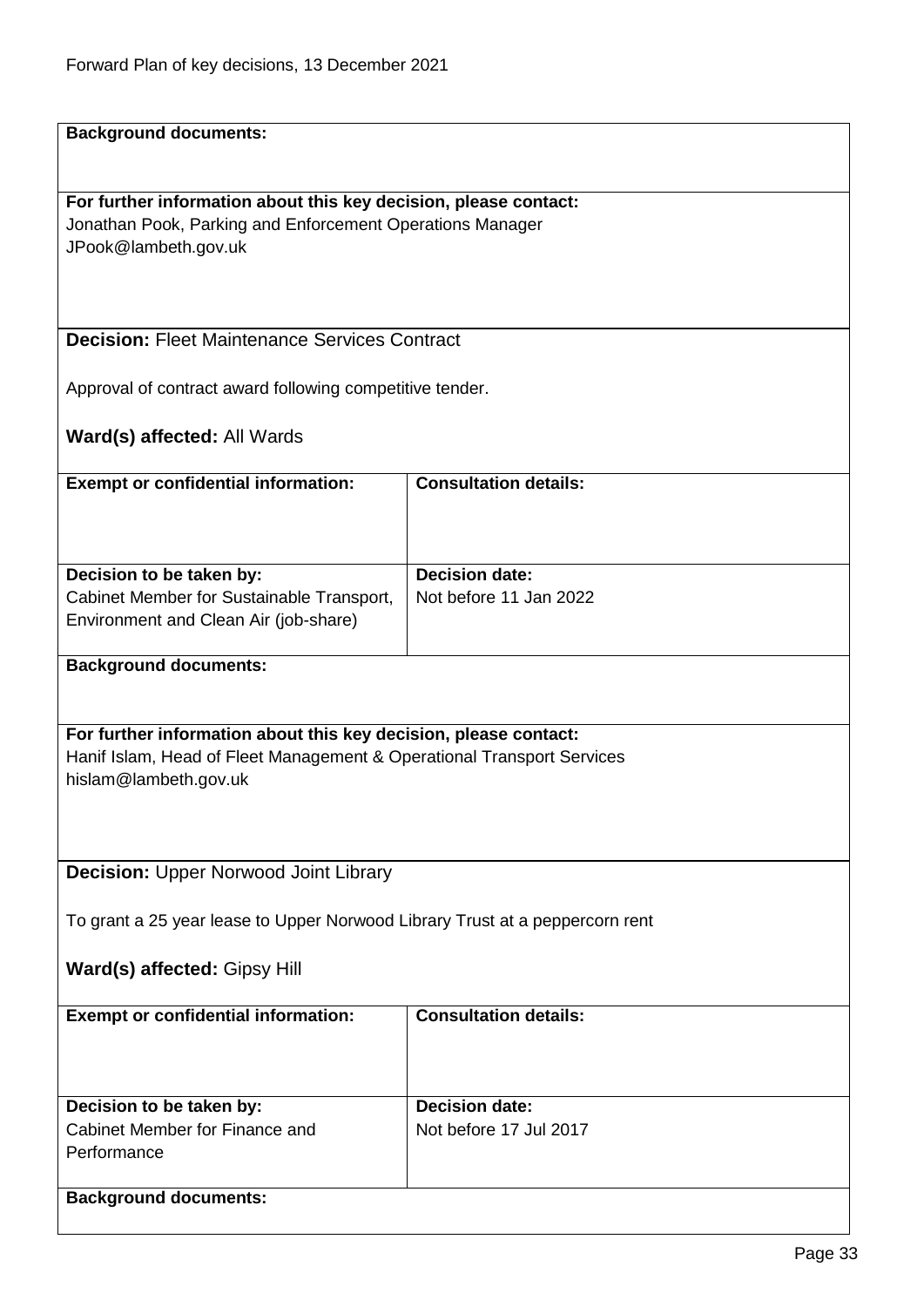## **For further information about this key decision, please contact:** Yvonne Hardy, Assistant Head - Directorates, Valuation and Strategic Assets yhardy@lambeth.gov.uk

Tel: 0207 926 2984

## <span id="page-33-0"></span>**Decision:** Data Network Services – Extension

To exercise the two-year contract extension option with Virgin Media Business Ltd for data network services from 17 September 2020 to 15 June 2022 for an amount of £3,589,000 and a total value of £3,750,000.

## **Ward(s) affected:** All Wards

| <b>Exempt or confidential information:</b><br>Part exempt<br>Information relating to the financial or<br>business affairs of any particular person<br>(including the authority holding that)<br>information) | <b>Consultation details:</b>                    |
|--------------------------------------------------------------------------------------------------------------------------------------------------------------------------------------------------------------|-------------------------------------------------|
| Decision to be taken by:<br>Cabinet Member for Finance and<br>Performance                                                                                                                                    | <b>Decision date:</b><br>Not before 25 Nov 2020 |

#### **Background documents:**

## **For further information about this key decision, please contact:**

Clive Redington, ICT Manager Contract Management, Business Transformation credington@lambeth.gov.uk Olive Morris House (2nd Floor) Tel: 020 7926 4021

<span id="page-33-1"></span>**Decision:** PSR - External Works and replacement of Town Hall roof

To approve the request to use the LHC Flat Roofing Framework (FR2) route of procurement to appoint a contractor to carry out the works to renew the Lambeth town hall roof.

## **Ward(s) affected:** Brixton Hill

| <b>Exempt or confidential information:</b> | <b>Consultation details:</b> |
|--------------------------------------------|------------------------------|
| Decision to be taken by:                   | <b>Decision date:</b>        |
| Cabinet Member for Finance and             | Not before 2 Mar 2021        |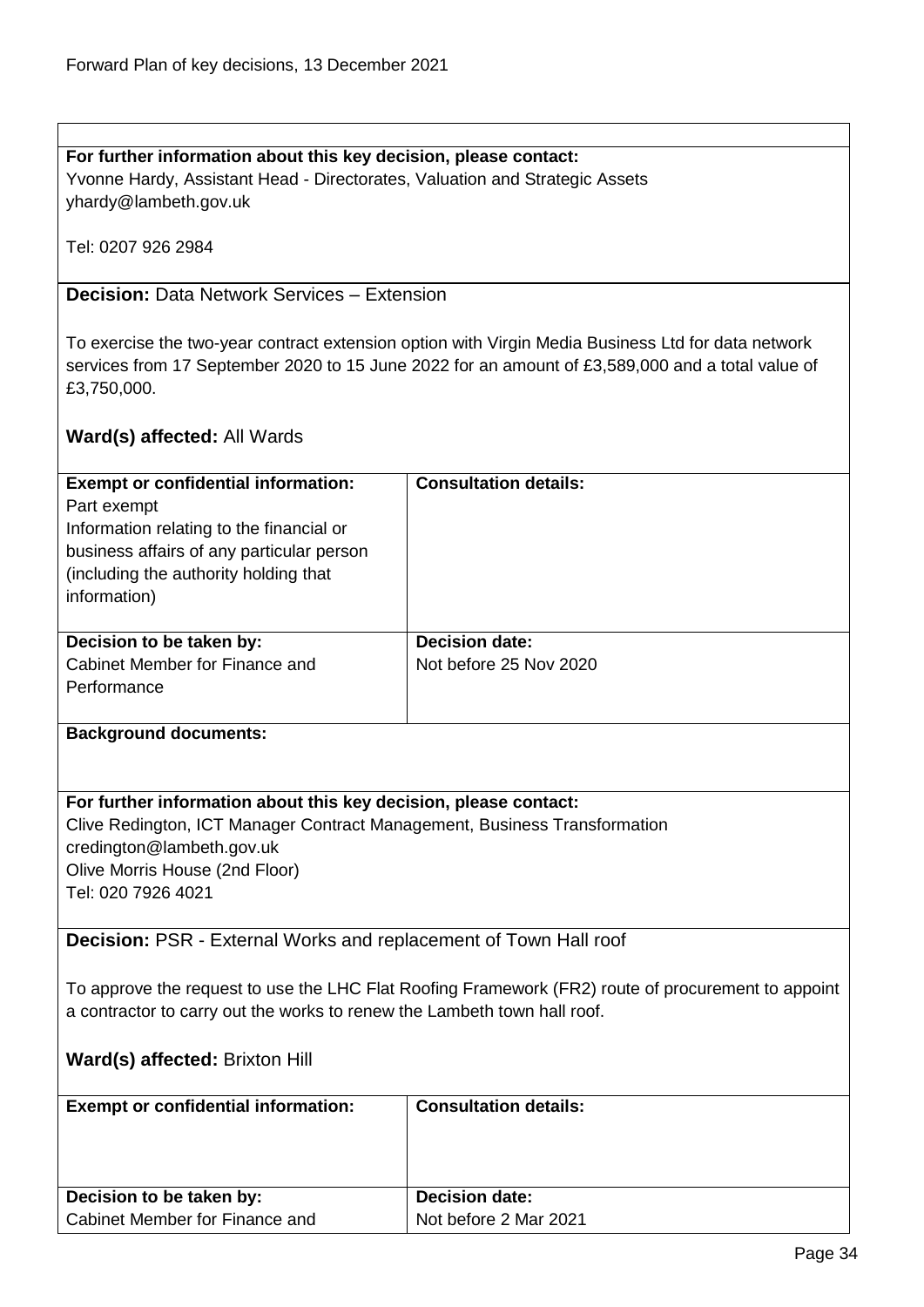<span id="page-34-1"></span><span id="page-34-0"></span>

| Performance                                                                                                                                                                                                                                                                                                                                                                                                                                                                                                                                                                                                                                                                                                                                                                                          |                                                |  |
|------------------------------------------------------------------------------------------------------------------------------------------------------------------------------------------------------------------------------------------------------------------------------------------------------------------------------------------------------------------------------------------------------------------------------------------------------------------------------------------------------------------------------------------------------------------------------------------------------------------------------------------------------------------------------------------------------------------------------------------------------------------------------------------------------|------------------------------------------------|--|
| <b>Background documents:</b><br>PSR - External Works and replacement of Town Hall roof                                                                                                                                                                                                                                                                                                                                                                                                                                                                                                                                                                                                                                                                                                               |                                                |  |
| For further information about this key decision, please contact:<br>Andre Gordon, Senior Project Manager<br>agordon2@lambeth.gov.uk                                                                                                                                                                                                                                                                                                                                                                                                                                                                                                                                                                                                                                                                  |                                                |  |
| <b>Decision: ITSM Replacement Plan</b>                                                                                                                                                                                                                                                                                                                                                                                                                                                                                                                                                                                                                                                                                                                                                               |                                                |  |
| Award of the contract for the ITSM Replacement of an existing help desk software system that<br>supports the recording and allocation of service calls to IT and other departments in Lambeth Council.                                                                                                                                                                                                                                                                                                                                                                                                                                                                                                                                                                                               |                                                |  |
| Ward(s) affected: All Wards                                                                                                                                                                                                                                                                                                                                                                                                                                                                                                                                                                                                                                                                                                                                                                          |                                                |  |
| <b>Exempt or confidential information:</b><br>Part exempt<br>Information relating to the financial or<br>business affairs of any particular person<br>(including the authority holding that<br>information)                                                                                                                                                                                                                                                                                                                                                                                                                                                                                                                                                                                          | <b>Consultation details:</b>                   |  |
| Decision to be taken by:<br>Cabinet Member for Finance and<br>Performance                                                                                                                                                                                                                                                                                                                                                                                                                                                                                                                                                                                                                                                                                                                            | <b>Decision date:</b><br>Not before 8 Jun 2021 |  |
| <b>Background documents:</b>                                                                                                                                                                                                                                                                                                                                                                                                                                                                                                                                                                                                                                                                                                                                                                         |                                                |  |
| For further information about this key decision, please contact:<br>Paul Headington, ICT Procurement Coordination Lead<br>pheadington@lambeth.gov.uk                                                                                                                                                                                                                                                                                                                                                                                                                                                                                                                                                                                                                                                 |                                                |  |
| <b>Decision: Insurance Legal Services</b>                                                                                                                                                                                                                                                                                                                                                                                                                                                                                                                                                                                                                                                                                                                                                            |                                                |  |
| Insurance legal services framework is outsourced to allow the council to deal with civil claims received.<br>The council has a legal obligation to comply with the Civil Procedure Rules (CPR) under which such<br>claims are required to be dealt with.<br>The current business model is still relevant as we will continue to receive claims for compensation, we<br>also must comply with our insurer's requirements which state we must have a panel for claims that are<br>handled in house by our own claim handlers within our policy excess where necessary. The services<br>of the law firms on the framework are essential. Not having recourse to such legal support is not an<br>option and would leave the Council exposed to significant risk and increased costs. This is the case in |                                                |  |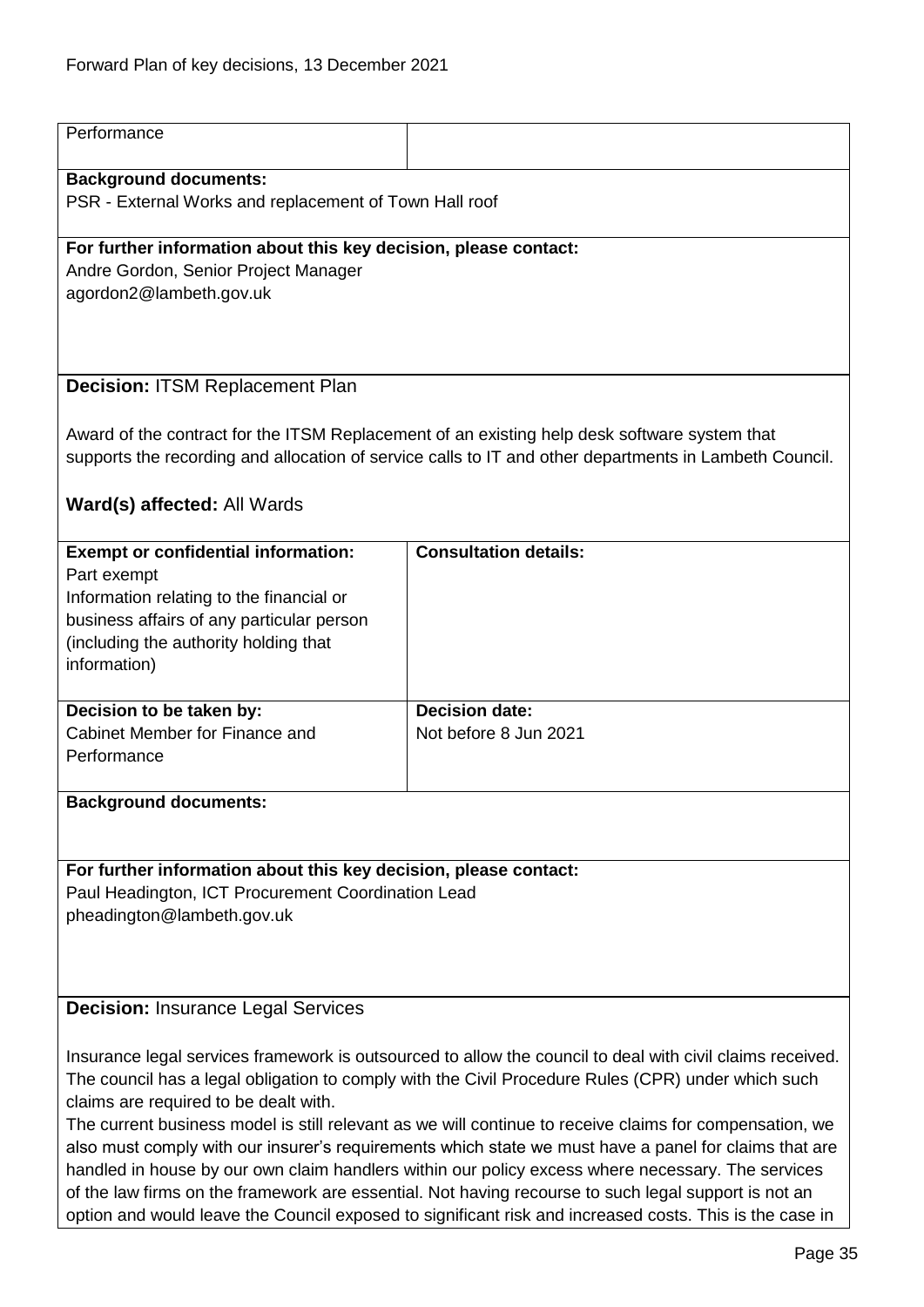<span id="page-35-0"></span>respect of the Redress Scheme or civil litigation cases. **Ward(s) affected:** All Wards **Exempt or confidential information: Consultation details: Decision to be taken by:** Cabinet Member for Finance and **Performance Decision date:** Not before 12 Oct 2021 **Background documents: For further information about this key decision, please contact:** Maureen Dennie, Insurance Manager mdennie@lambeth.gov.uk 1st Floor, Olive Morris House Tel: 020 7926 9846 **Decision:** Property Liability and Terrorism Insurance Lambeth is a member of the Insurance London Consortium (ILC). The members of ILC have been very successful in procuring its insurance policies to date. Whilst the Council accepts an element of risk with regards to insurance claims and maintains an insurance fund to cover such eventualities, it also procures 'catastrophe' cover through the insurance market. This is the case for the property and liability covers. **Ward(s) affected:** All Wards **Exempt or confidential information: Consultation details: Decision to be taken by:** Cabinet Member for Finance and **Performance Decision date:** Not before 12 Oct 2021 **Background documents: For further information about this key decision, please contact:**

Maureen Dennie, Insurance Manager mdennie@lambeth.gov.uk 1st Floor, Olive Morris House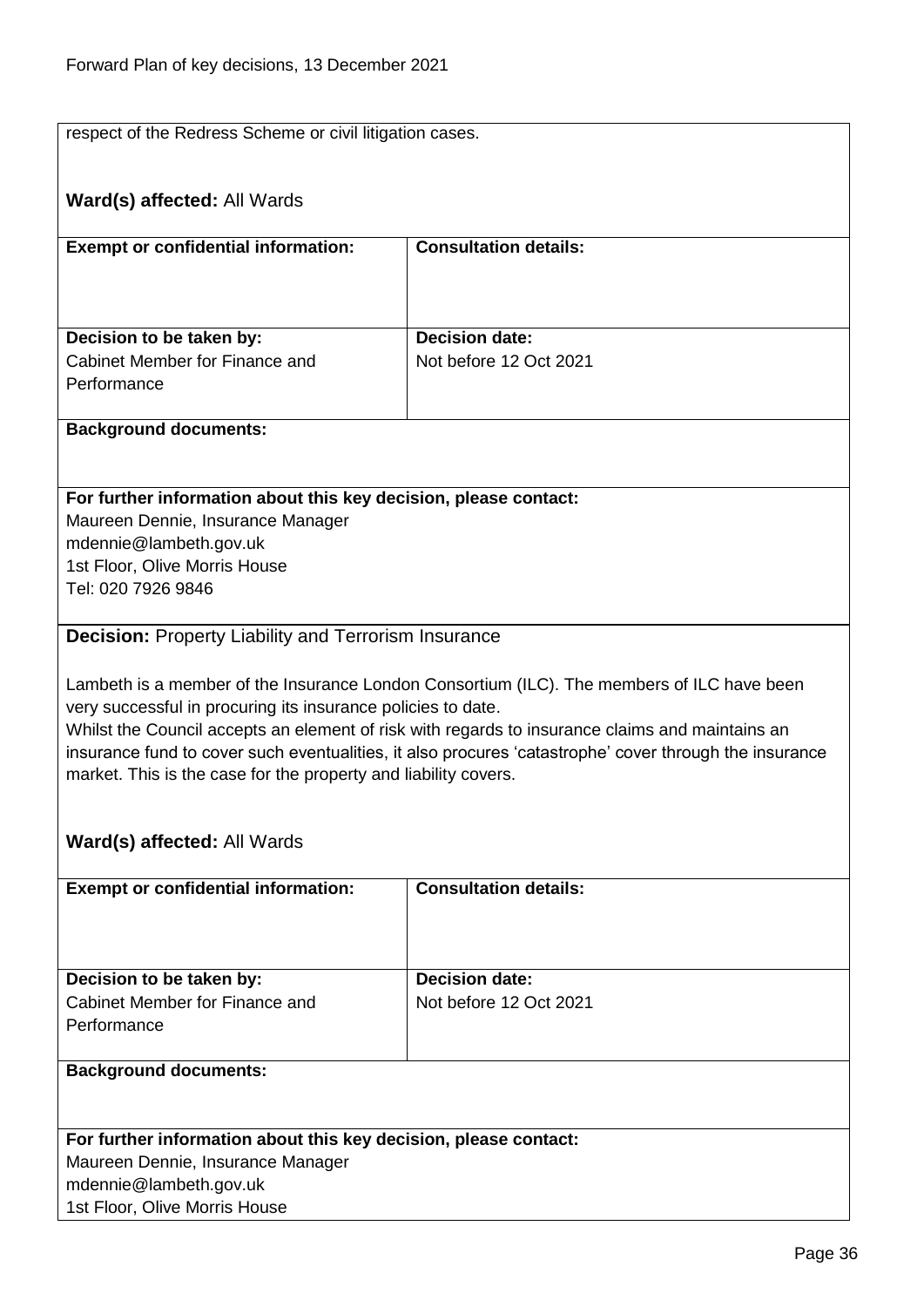| Tel: 020 7926 9846                                                                                        |                              |  |
|-----------------------------------------------------------------------------------------------------------|------------------------------|--|
| <b>Decision: Procurement of Managed Print Service for Print and Reprographics</b>                         |                              |  |
| To procure a new contract to provide a managed print and reprographics services                           |                              |  |
| Ward(s) affected: All Wards                                                                               |                              |  |
| <b>Exempt or confidential information:</b>                                                                | <b>Consultation details:</b> |  |
|                                                                                                           |                              |  |
| Decision to be taken by:                                                                                  | <b>Decision date:</b>        |  |
| Cabinet Member for Finance and                                                                            | Not before 19 Oct 2021       |  |
| Performance                                                                                               |                              |  |
| <b>Background documents:</b>                                                                              |                              |  |
|                                                                                                           |                              |  |
| For further information about this key decision, please contact:                                          |                              |  |
| <b>Andrew Butler</b>                                                                                      |                              |  |
| abutler@lambeth.gov.uk                                                                                    |                              |  |
|                                                                                                           |                              |  |
|                                                                                                           |                              |  |
|                                                                                                           |                              |  |
| Decision: Digital Customer Platform Variation Order                                                       |                              |  |
|                                                                                                           |                              |  |
| Approval is sought to proceed with a variation to the existing contract with the Councils provider of its |                              |  |
|                                                                                                           |                              |  |
| Digital Customer Platform to enable the implementation of additional functionality to deliver against the |                              |  |
| objectives of the Customer Experience Strategy.                                                           |                              |  |
| Ward(s) affected: All Wards                                                                               |                              |  |
|                                                                                                           |                              |  |
| <b>Exempt or confidential information:</b>                                                                | <b>Consultation details:</b> |  |
|                                                                                                           |                              |  |
|                                                                                                           |                              |  |
|                                                                                                           |                              |  |
| Decision to be taken by:                                                                                  | <b>Decision date:</b>        |  |
| Cabinet Member for Finance and                                                                            | Not before 16 Nov 2021       |  |
| Performance                                                                                               |                              |  |
|                                                                                                           |                              |  |
| <b>Background documents:</b>                                                                              |                              |  |
| For further information about this key decision, please contact:                                          |                              |  |
| Matt Gunn, Programme Manager                                                                              |                              |  |
| mgunn@lambeth.gov.uk                                                                                      |                              |  |
|                                                                                                           |                              |  |
|                                                                                                           |                              |  |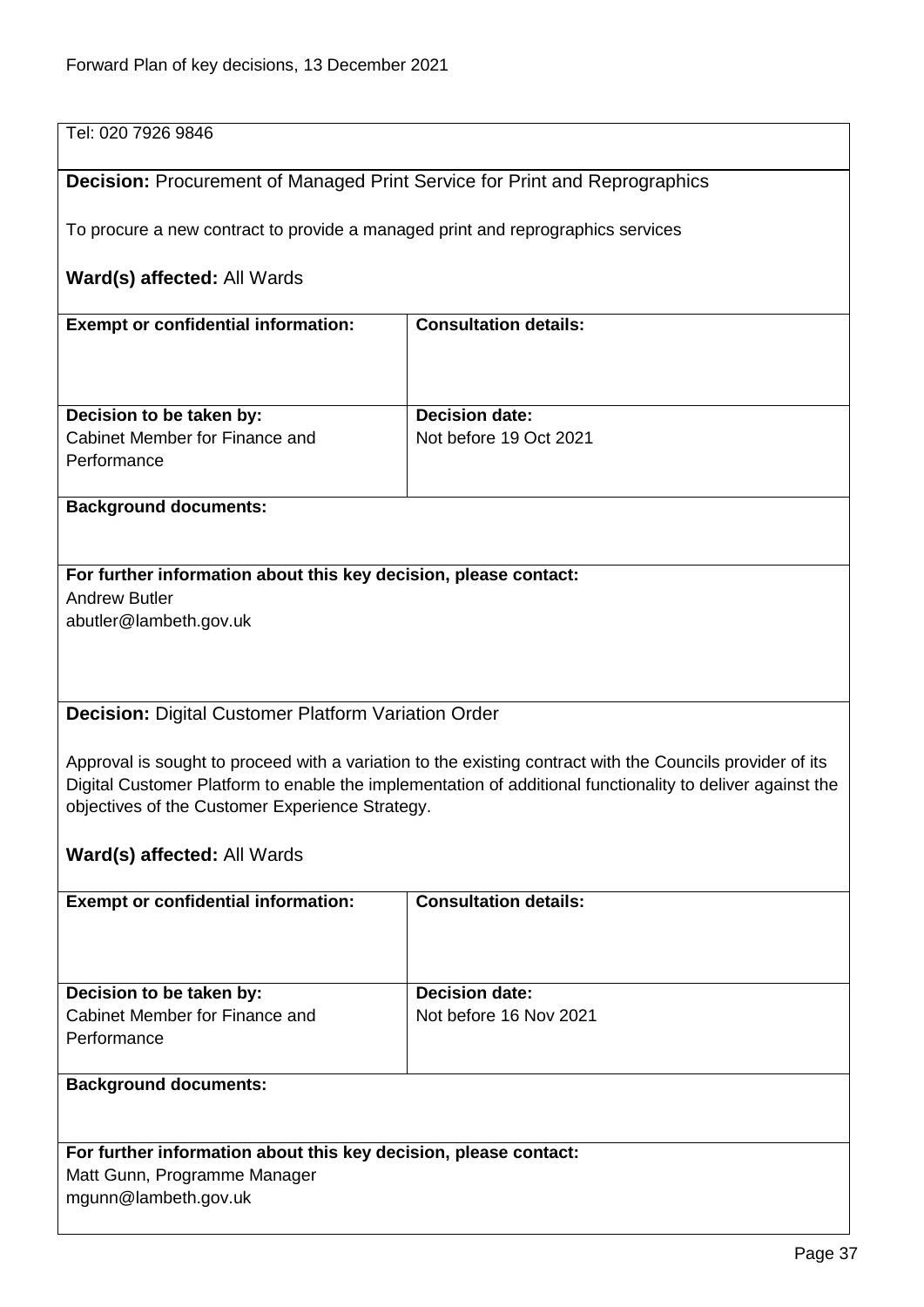|                                                                  | Decision: Network and Telephony Services Procurement - CCS Lots 1&2 Network Services |  |
|------------------------------------------------------------------|--------------------------------------------------------------------------------------|--|
|                                                                  |                                                                                      |  |
| Ward(s) affected: All Wards                                      |                                                                                      |  |
|                                                                  |                                                                                      |  |
|                                                                  |                                                                                      |  |
| <b>Exempt or confidential information:</b>                       | <b>Consultation details:</b>                                                         |  |
|                                                                  |                                                                                      |  |
|                                                                  |                                                                                      |  |
|                                                                  |                                                                                      |  |
| Decision to be taken by:                                         | <b>Decision date:</b>                                                                |  |
| Cabinet Member for Finance and                                   | Not before 14 Dec 2021                                                               |  |
| Performance                                                      |                                                                                      |  |
|                                                                  |                                                                                      |  |
|                                                                  |                                                                                      |  |
| <b>Background documents:</b>                                     |                                                                                      |  |
|                                                                  |                                                                                      |  |
|                                                                  |                                                                                      |  |
| For further information about this key decision, please contact: |                                                                                      |  |
|                                                                  |                                                                                      |  |
| sami syed, ICT Procurement Coordination Lead                     |                                                                                      |  |
| ssyed1@lambeth.gov.uk                                            |                                                                                      |  |
|                                                                  |                                                                                      |  |
|                                                                  |                                                                                      |  |
|                                                                  |                                                                                      |  |
|                                                                  |                                                                                      |  |
| <b>Professional Community Community</b><br>$\sim$ $\sim$         | - - -<br>the state of the state and the state of<br>$\sim$                           |  |

**Decision:** Digital Lambeth Programme Project capital budget allocations

# **Ward(s) affected:** All Wards

| <b>Exempt or confidential information:</b>                                | <b>Consultation details:</b>         |
|---------------------------------------------------------------------------|--------------------------------------|
| Decision to be taken by:<br>Cabinet Member for Finance and<br>Performance | <b>Decision date:</b><br>17 Dec 2021 |
| <b>Background documents:</b>                                              |                                      |

**For further information about this key decision, please contact:** Adrian Thompson, Housing Project Coordinator athompson3@lambeth.gov.uk

**Decision:** Household Support Fund framework and approach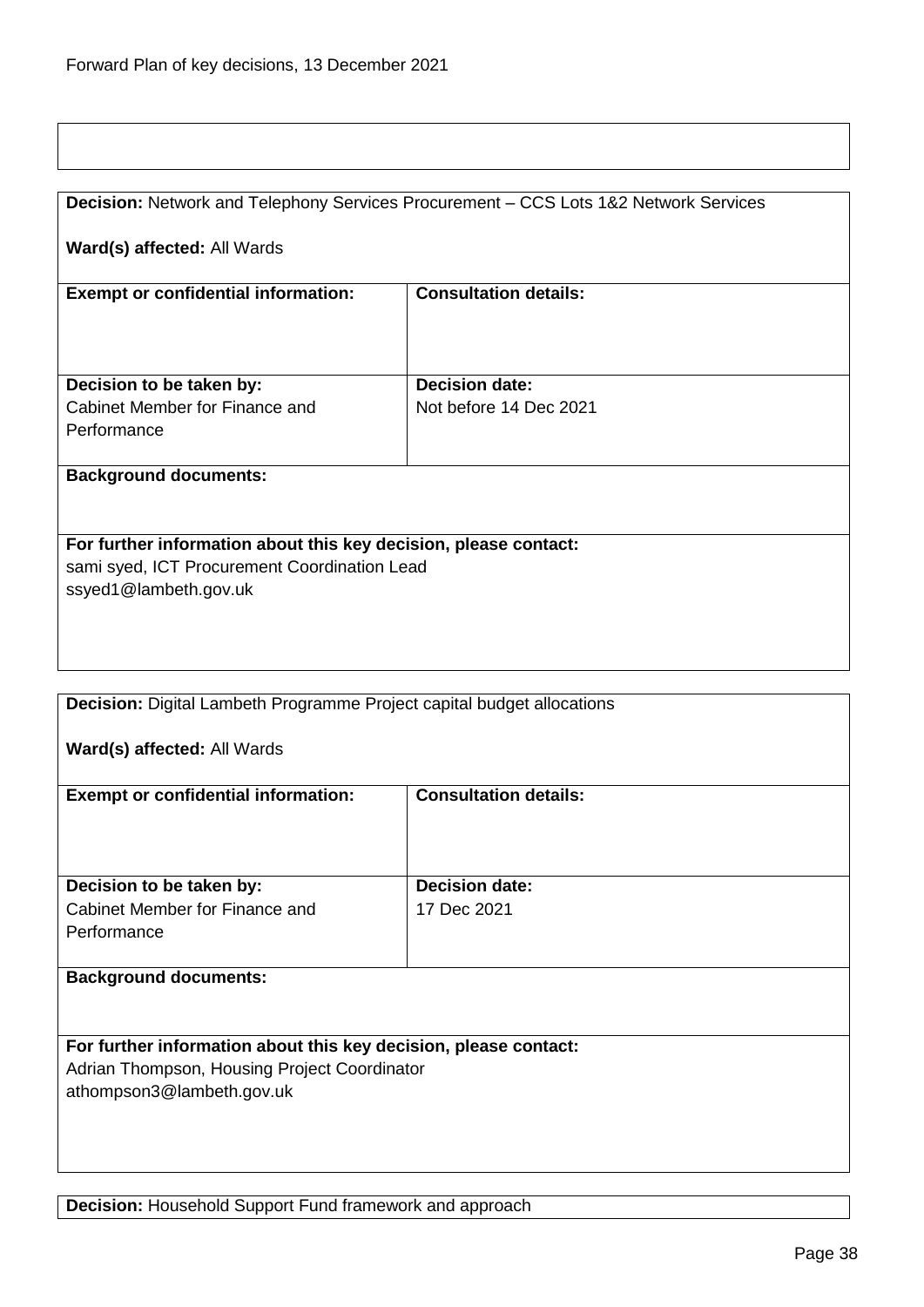| Ward(s) affected: All Wards                                                                        |                                                                                                   |
|----------------------------------------------------------------------------------------------------|---------------------------------------------------------------------------------------------------|
| <b>Exempt or confidential information:</b>                                                         | <b>Consultation details:</b>                                                                      |
|                                                                                                    |                                                                                                   |
|                                                                                                    |                                                                                                   |
| Decision to be taken by:                                                                           | <b>Decision date:</b>                                                                             |
| Cabinet Member for Finance and<br>Performance                                                      | 1 Dec 2021                                                                                        |
|                                                                                                    |                                                                                                   |
| <b>Background documents:</b>                                                                       |                                                                                                   |
| For further information about this key decision, please contact:                                   |                                                                                                   |
| Tom Barrett, Strategy Manager                                                                      |                                                                                                   |
| tpbarrett@lambeth.gov.uk                                                                           |                                                                                                   |
| Lambeth Town Hall, LONDON, SW2 1RW                                                                 |                                                                                                   |
| Tel: 020 7926 2235                                                                                 |                                                                                                   |
|                                                                                                    | Decision: Capital investment for Lambeth's ICT Services - 2021/22 to 2024/25 Strategy             |
|                                                                                                    |                                                                                                   |
| Infrastructure investment pipeline covering 2021-2024                                              | This report seeks endorsement of the release of £7,783,000 for years 2 and 5 of the five-year ICT |
| <b>Ward(s) affected: All Wards</b>                                                                 |                                                                                                   |
| <b>Exempt or confidential information:</b>                                                         | <b>Consultation details:</b>                                                                      |
|                                                                                                    |                                                                                                   |
|                                                                                                    |                                                                                                   |
| Decision to be taken by:                                                                           | <b>Decision date:</b>                                                                             |
| Cabinet Member for Finance and                                                                     | Not before 14 Dec 2021                                                                            |
| Performance                                                                                        |                                                                                                   |
| <b>Background documents:</b>                                                                       |                                                                                                   |
|                                                                                                    |                                                                                                   |
| For further information about this key decision, please contact:                                   |                                                                                                   |
| Garry Jamieson<br>GJamieson@lambeth.gov.uk                                                         |                                                                                                   |
|                                                                                                    |                                                                                                   |
|                                                                                                    |                                                                                                   |
| <b>Decision: Council Tax Support</b>                                                               |                                                                                                   |
|                                                                                                    |                                                                                                   |
| Lambeth's council tax support scheme must be made every year and agreed by cabinet / full council. |                                                                                                   |
| The paper will outline changes to the 2021/22 scheme. These changes are proposed to be included in |                                                                                                   |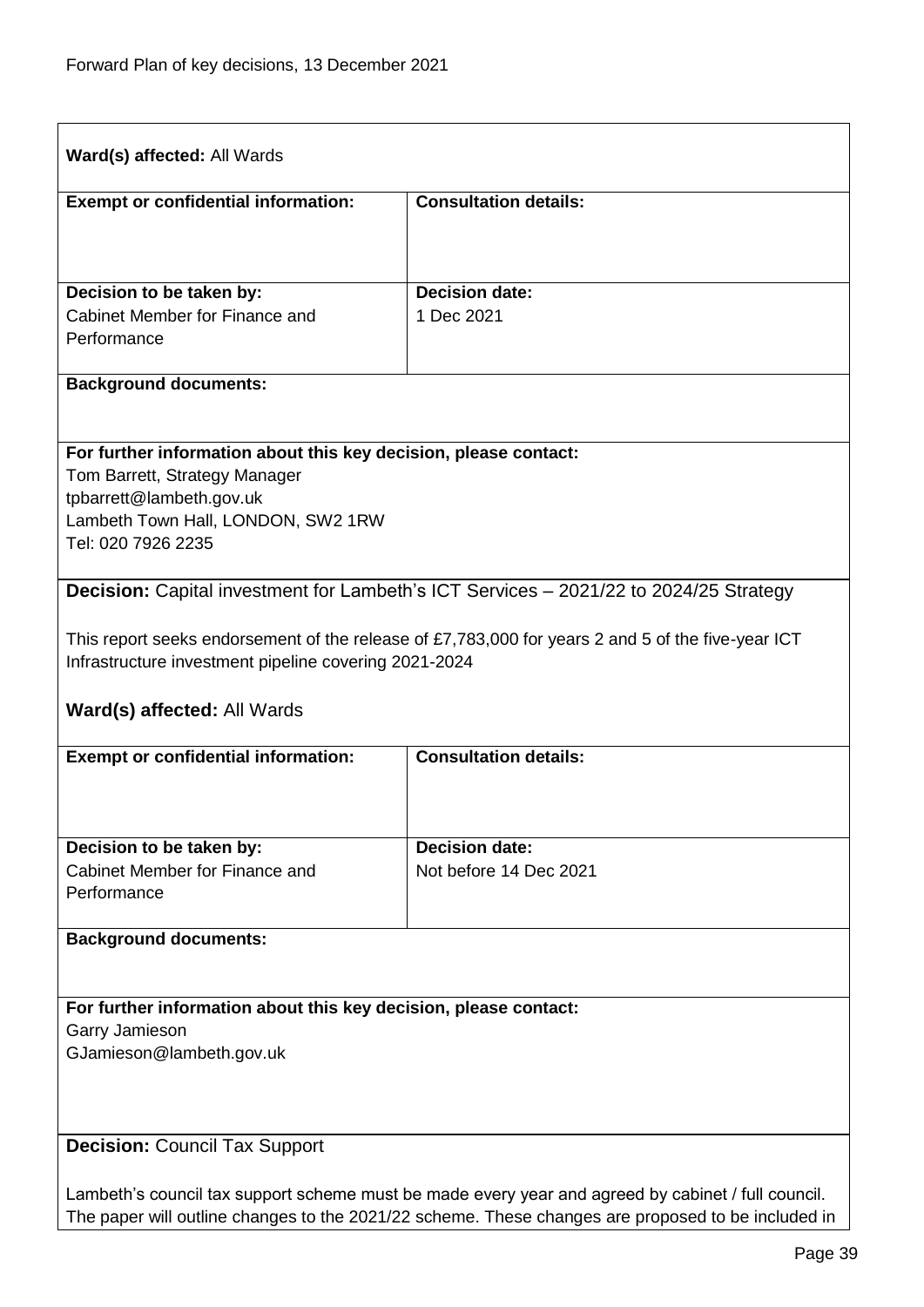the 2022/23 scheme following consultation with members, residents, GLA, and interested parties. The paper will set out the council tax support scheme and changes for agreement by cabinet prior to making of the scheme at fill council.

| Ward(s) affected: All Wards                                                               |                                                                                                 |  |
|-------------------------------------------------------------------------------------------|-------------------------------------------------------------------------------------------------|--|
| <b>Exempt or confidential information:</b>                                                | <b>Consultation details:</b>                                                                    |  |
|                                                                                           |                                                                                                 |  |
|                                                                                           |                                                                                                 |  |
| Decision to be taken by:<br>Cabinet Member for Finance and                                | <b>Decision date:</b><br>Not before 4 Jan 2022                                                  |  |
| Performance                                                                               |                                                                                                 |  |
| <b>Background documents:</b>                                                              |                                                                                                 |  |
|                                                                                           |                                                                                                 |  |
| For further information about this key decision, please contact:                          |                                                                                                 |  |
| Miranda Feasey, Acting Head of Assessments and Customer Centre<br>mhfeasey@lambeth.gov.uk |                                                                                                 |  |
| Tel: 0207 926 7653                                                                        |                                                                                                 |  |
|                                                                                           |                                                                                                 |  |
| <b>Decision: Corporate Water Supply Contract</b>                                          |                                                                                                 |  |
|                                                                                           | Award of the Council's Corporate water contract for water, wastewater and ancillary services    |  |
| Ward(s) affected: All Wards                                                               |                                                                                                 |  |
| <b>Exempt or confidential information:</b>                                                | <b>Consultation details:</b>                                                                    |  |
|                                                                                           |                                                                                                 |  |
|                                                                                           |                                                                                                 |  |
| Decision to be taken by:<br>Cabinet Member for Finance and                                | <b>Decision date:</b><br>Not before 11 Jan 2022                                                 |  |
| Performance                                                                               |                                                                                                 |  |
| <b>Background documents:</b>                                                              |                                                                                                 |  |
|                                                                                           |                                                                                                 |  |
| For further information about this key decision, please contact:                          |                                                                                                 |  |
| Malcolm de Vela, Category Procurement Manager - Energy and Corporate                      |                                                                                                 |  |
| MDeVela@lambeth.gov.uk                                                                    |                                                                                                 |  |
| Phoenix House, 10 Wandsworth Road, SW8 2LL<br>Tel: 020 7926 3591                          |                                                                                                 |  |
|                                                                                           |                                                                                                 |  |
|                                                                                           | <b>Decision:</b> Capital Maintenance – Cuttle Construction Ltd Contract variation and extension |  |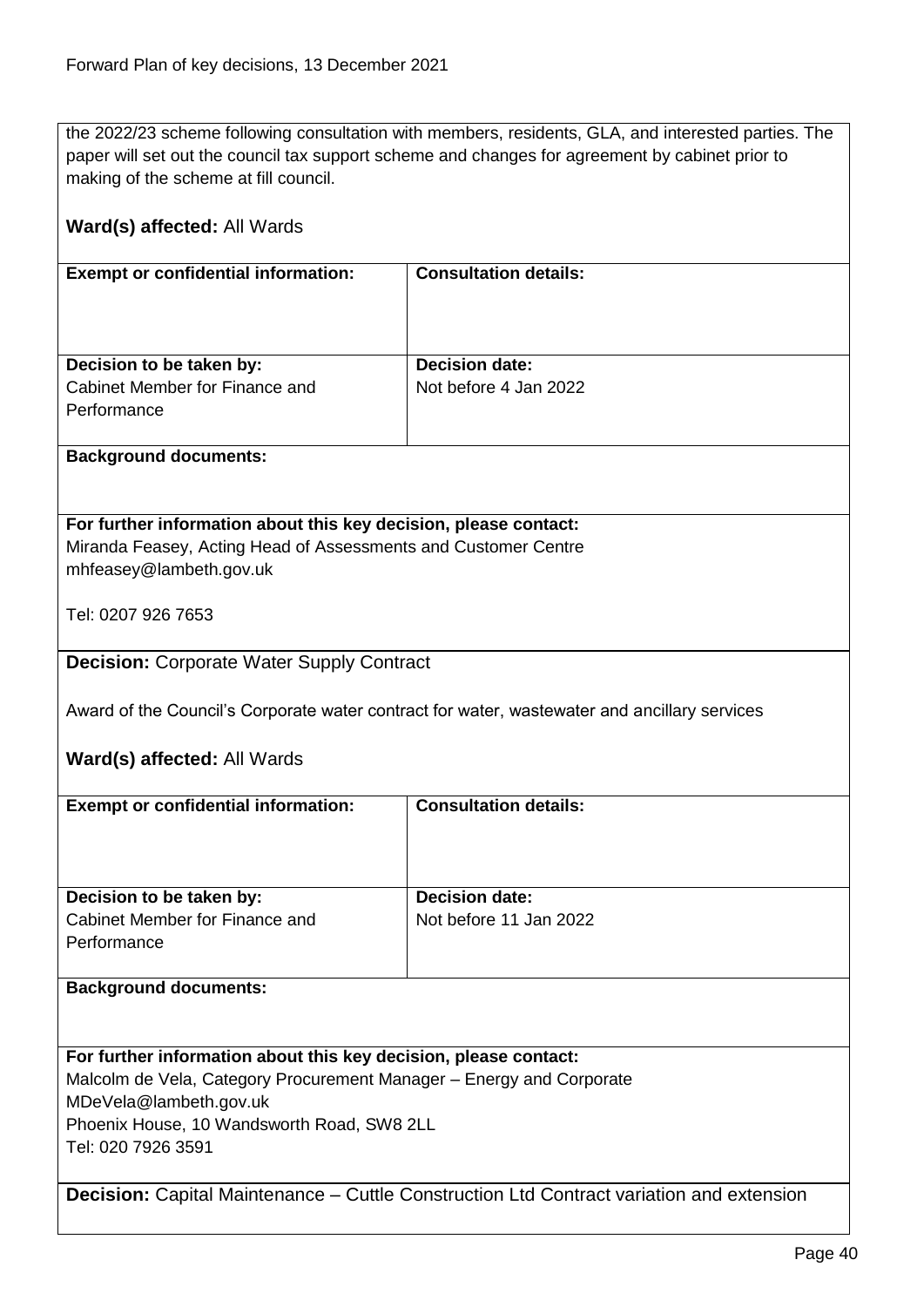Variation and extension of the existing contract with Cuttle Construction Ltd to carry out further essential and urgent Capital Maintenance and Safety works to avoid potential closure of schools

## **Ward(s) affected:** All Wards

| <b>Exempt or confidential information:</b> | <b>Consultation details:</b> |
|--------------------------------------------|------------------------------|
| Decision to be taken by:                   | <b>Decision date:</b>        |
| Cabinet Member for Children and Young      | Not before 31 Aug 2018       |
| People                                     |                              |
|                                            |                              |

## **Background documents:**

#### **For further information about this key decision, please contact:**

Rachel Sharpe, Commissioning Director RSharpe@lambeth.gov.uk Lambeth Town Hall Tel: 020 7926 3463

## **Decision:** New contract and commissioning arrangements for Youth Services

A decision is sought to change the current model for commissioning youth services in Lambeth as of September 30th 2019 and implement the new commissioning arrangements and services in line with Lambeth priorities and local direction.

## **Ward(s) affected:**

| <b>Exempt or confidential information:</b>                       | <b>Consultation details:</b> |
|------------------------------------------------------------------|------------------------------|
|                                                                  |                              |
|                                                                  |                              |
| Decision to be taken by:                                         | <b>Decision date:</b>        |
| Cabinet Member for Children and Young                            | Not before 2 Jul 2019        |
| People                                                           |                              |
|                                                                  |                              |
| <b>Background documents:</b>                                     |                              |
|                                                                  |                              |
|                                                                  |                              |
| For further information about this key decision, please contact: |                              |
| Paul Davies, Strategic Commissioning Officer                     |                              |
| PDavies5@lambeth.gov.uk                                          |                              |
|                                                                  |                              |
|                                                                  |                              |

Tel: 07720 827496

**Decision:** Local Safeguarding Arrangements: changes and key issues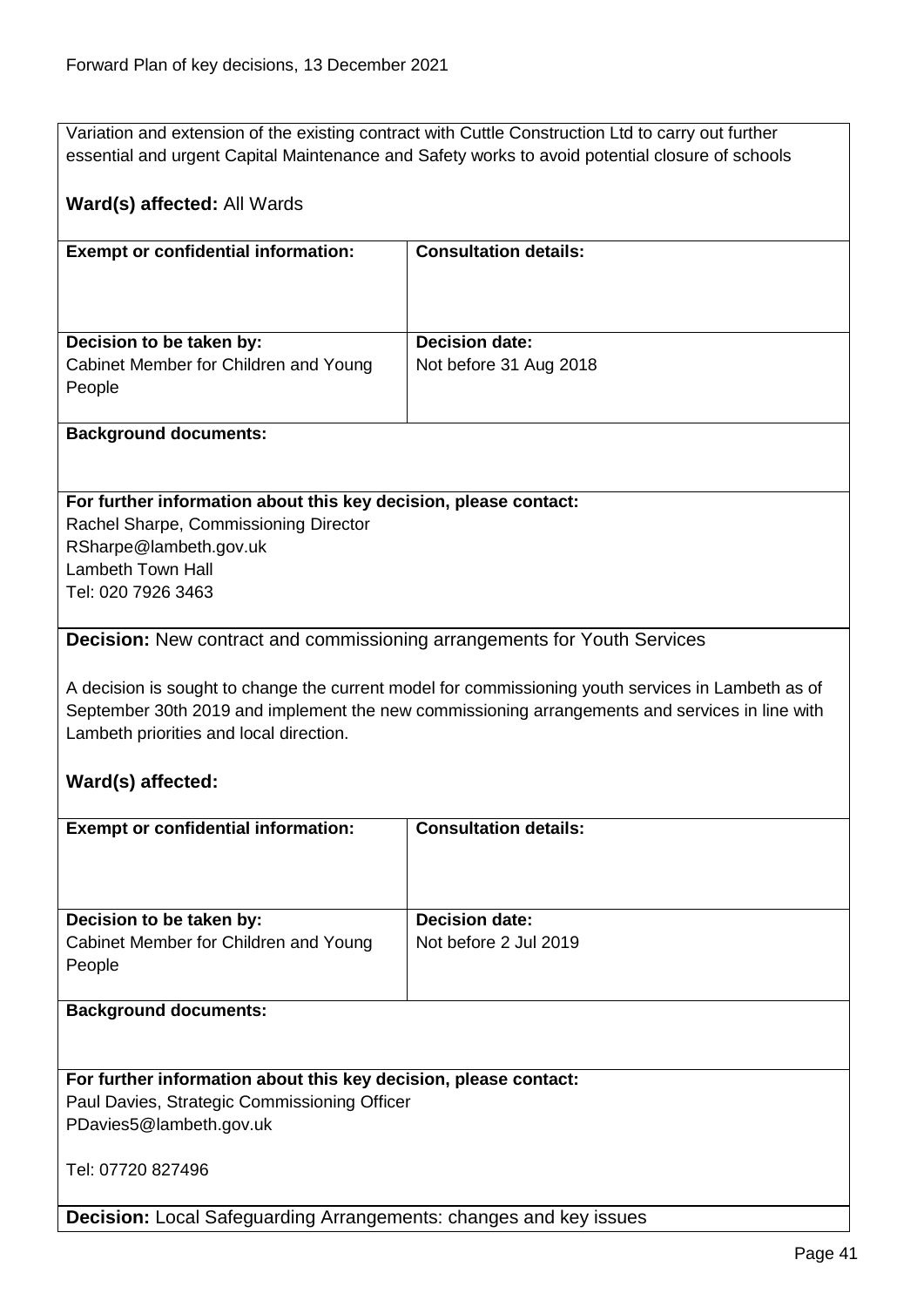The report will set out:

- New local multi agency safeguarding arrangements established in September 2019
- Current performance issues: strengths and areas for development
- Priorities and key challenges

# **Ward(s) affected:** All Wards

| <b>Exempt or confidential information:</b>      | <b>Consultation details:</b> |
|-------------------------------------------------|------------------------------|
| Decision to be taken by:                        | <b>Decision date:</b>        |
| Cabinet Member for Children and Young<br>People | Not before 30 Mar 2020       |
|                                                 |                              |

## **Background documents:**

Local Safeguarding Arrangements : changes and key issues

# **For further information about this key decision, please contact:** Naeema Sarkar

nsarkar@lambeth.gov.uk

## **Decision:** Semi-independent living for care leavers

To waive Contract Standing Order 8.2 to award a contract to Ekaya Housing Association to provide semi-independent living (SIL) accommodation to care leavers in Lambeth. The award will allow Children's Social Care to provide twenty-two in-borough placements with a well-established local Housing Association

## **Ward(s) affected:** All Wards

| <b>Exempt or confidential information:</b>                                  | <b>Consultation details:</b>                    |
|-----------------------------------------------------------------------------|-------------------------------------------------|
| Decision to be taken by:<br>Cabinet Member for Children and Young<br>People | <b>Decision date:</b><br>Not before 31 Mar 2020 |
| <b>Background documents:</b>                                                |                                                 |

**For further information about this key decision, please contact:** Sophie Konradsen, Strategic Commissioning Manager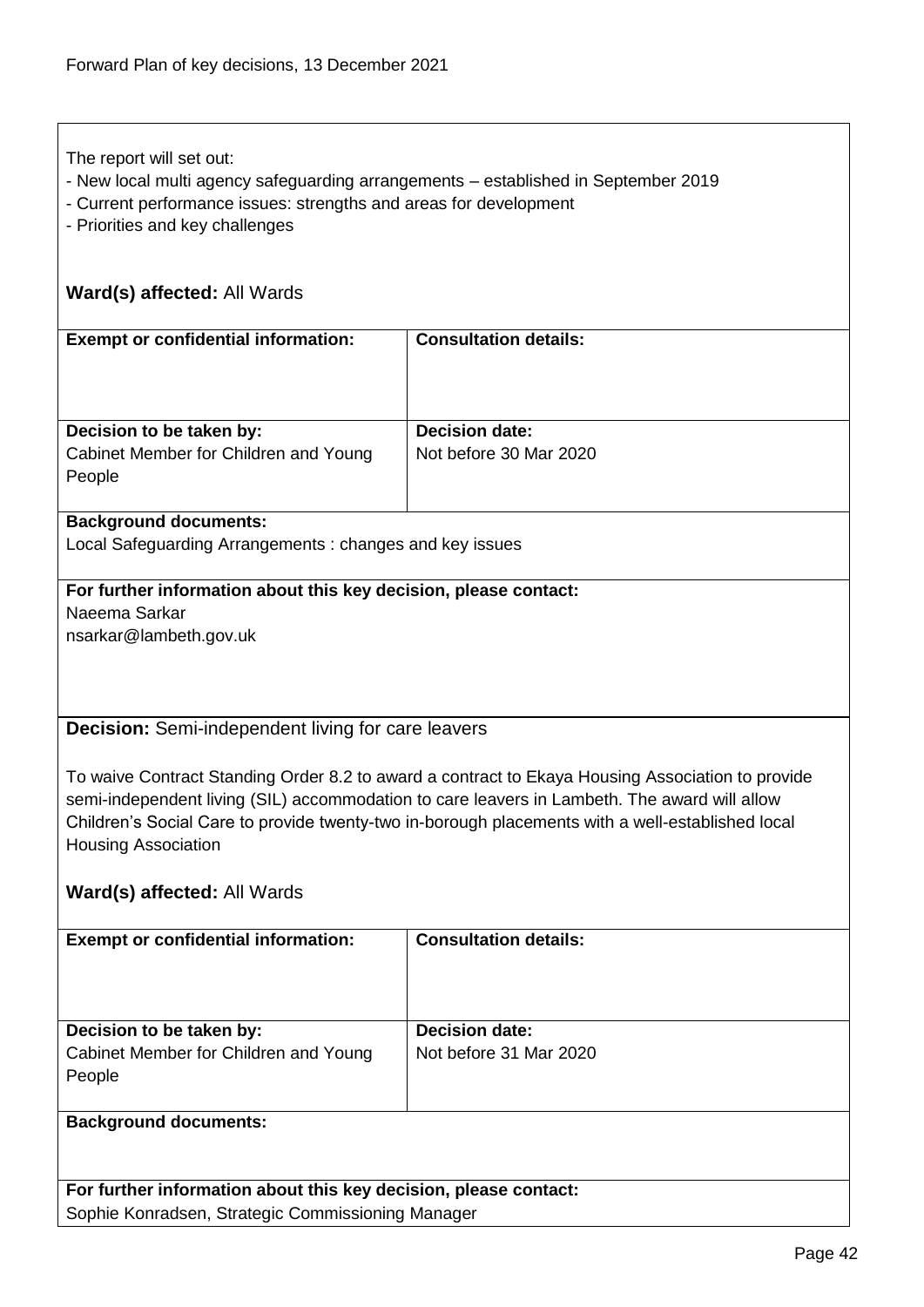SKonradsen@lambeth.gov.uk

**Decision:** Capital Funding for field drainage and renovation of Stockport Road Playing fields, Woodmansterne School

The Council is the asset owner of the Stockport Road playing fields. As part of the of the planning permission for Woodmansterne School development, the Council and Woodmansterne School agrees to provision of community access to the Sports Facilities and playing fields making them available for Community Use in accordance with the hours noted in the Community Use Management Plan.

The School will manage and operate the Facility and playing fields on behalf of the Council. The playing fields have historic drainage issues and this Cabinet Member delegated decision report (CMDDR) is being written to arrange the necessary funds and procure the suppliers to improve the field drainage and renovation of the Playing fields.

## **Ward(s) affected:** Streatham South

| <b>Exempt or confidential information:</b>                                                               | <b>Consultation details:</b> |  |
|----------------------------------------------------------------------------------------------------------|------------------------------|--|
|                                                                                                          |                              |  |
|                                                                                                          |                              |  |
|                                                                                                          |                              |  |
| Decision to be taken by:                                                                                 | <b>Decision date:</b>        |  |
| Cabinet Member for Children and Young                                                                    | Not before 27 Oct 2020       |  |
| People                                                                                                   |                              |  |
|                                                                                                          |                              |  |
| <b>Background documents:</b>                                                                             |                              |  |
|                                                                                                          |                              |  |
|                                                                                                          |                              |  |
| For further information about this key decision, please contact:                                         |                              |  |
| Preeti Chatwal Kauffman, Head of Capital Programmes<br>PChatwalKauffman@lambeth.gov.uk                   |                              |  |
|                                                                                                          |                              |  |
|                                                                                                          |                              |  |
|                                                                                                          |                              |  |
| <b>Decision: Early Years Commissioning</b>                                                               |                              |  |
|                                                                                                          |                              |  |
|                                                                                                          |                              |  |
| Decision to award new contracts for targeted support under a recommissioning of Early Years<br>services. |                              |  |
|                                                                                                          |                              |  |
| Ward(s) affected: All Wards                                                                              |                              |  |
|                                                                                                          |                              |  |
| <b>Exempt or confidential information:</b>                                                               | <b>Consultation details:</b> |  |
| Part exempt                                                                                              |                              |  |
| Information relating to the financial or                                                                 |                              |  |
| business affairs of any particular person                                                                |                              |  |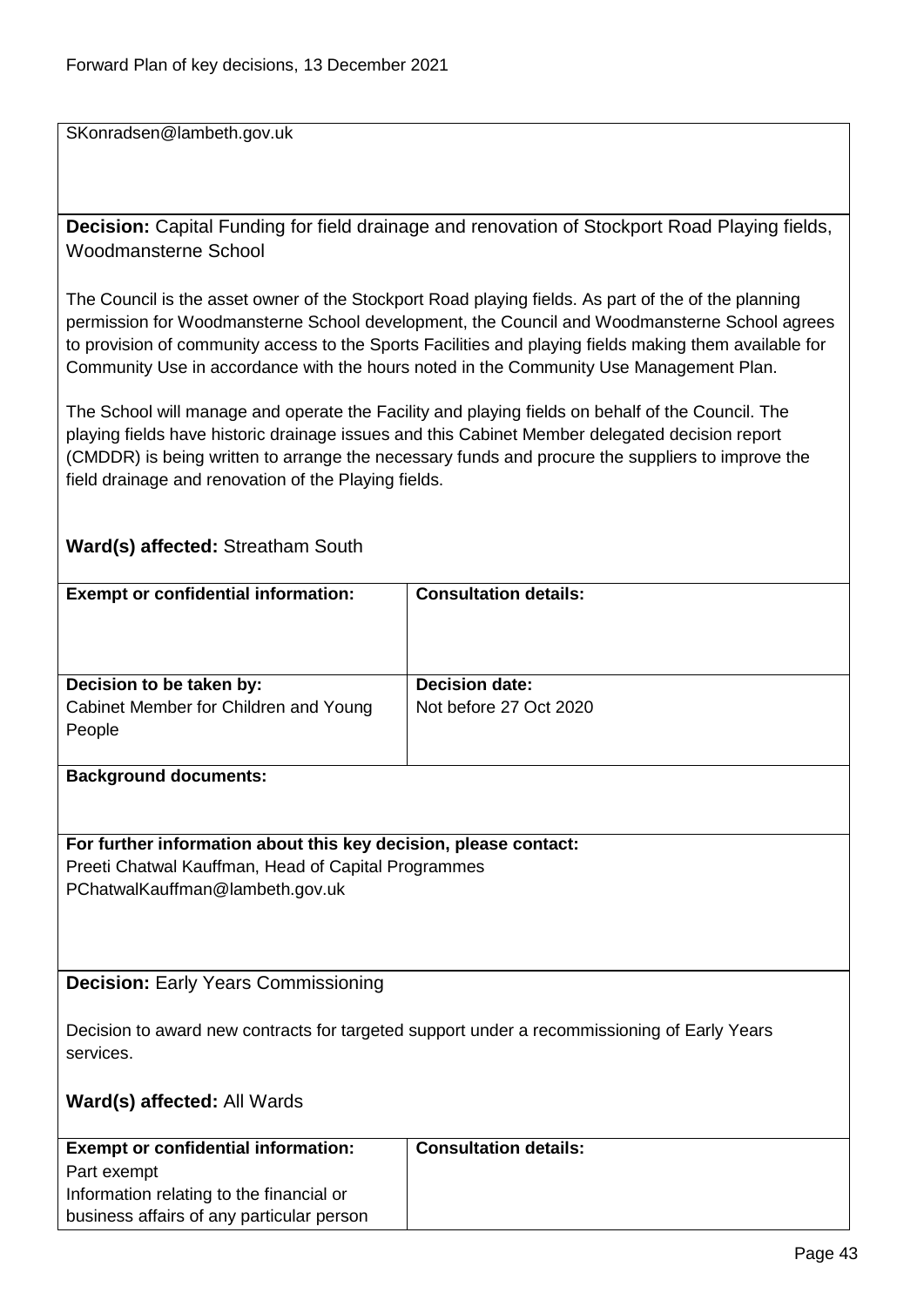| (including the authority holding that                                             |                              |
|-----------------------------------------------------------------------------------|------------------------------|
| information)                                                                      |                              |
|                                                                                   |                              |
| Decision to be taken by:                                                          | <b>Decision date:</b>        |
| Cabinet Member for Children and Young                                             | Not before 12 Jan 2021       |
| People                                                                            |                              |
|                                                                                   |                              |
| <b>Background documents:</b>                                                      |                              |
|                                                                                   |                              |
|                                                                                   |                              |
| For further information about this key decision, please contact:                  |                              |
| Laura Griffin, Interim Lead Commissioner                                          |                              |
| LMGriffin@lambeth.gov.uk                                                          |                              |
|                                                                                   |                              |
| Tel: 020 7926 9565                                                                |                              |
|                                                                                   |                              |
| <b>Decision:</b> School admissions policy and arrangements for 2021/22 entry      |                              |
|                                                                                   |                              |
| The policy us agreed (determined) as required by the School Admissions Code 2014. |                              |
|                                                                                   |                              |
| Ward(s) affected: All Wards                                                       |                              |
|                                                                                   |                              |
| <b>Exempt or confidential information:</b>                                        | <b>Consultation details:</b> |
|                                                                                   |                              |
|                                                                                   |                              |
|                                                                                   |                              |
| Decision to be taken by:                                                          | <b>Decision date:</b>        |
| Cabinet Member for Children and Young                                             | Not before 16 Mar 2021       |
| People                                                                            |                              |
|                                                                                   |                              |
| <b>Background documents:</b>                                                      |                              |
|                                                                                   |                              |
|                                                                                   |                              |
| For further information about this key decision, please contact:                  |                              |
| <b>Ruth Wright</b>                                                                |                              |
| rwright@lambeth.gov.uk                                                            |                              |
|                                                                                   |                              |
|                                                                                   |                              |
|                                                                                   |                              |
|                                                                                   |                              |
| <b>Decision:</b> Housing-related support pathway for young people                 |                              |
|                                                                                   |                              |
| To put contracts out to competitive tender on 4th October 2021 via 10 lots:       |                              |
| ? Lot 1 Approved Provider List - Housing-related support:                         |                              |
| ? 16/17s                                                                          |                              |
| ? Additional needs                                                                |                              |
| ? Male-only and female-only                                                       |                              |
| ? Complex mental health                                                           |                              |
| ? Visiting support                                                                |                              |
|                                                                                   | $D \cap \cap \cap A$         |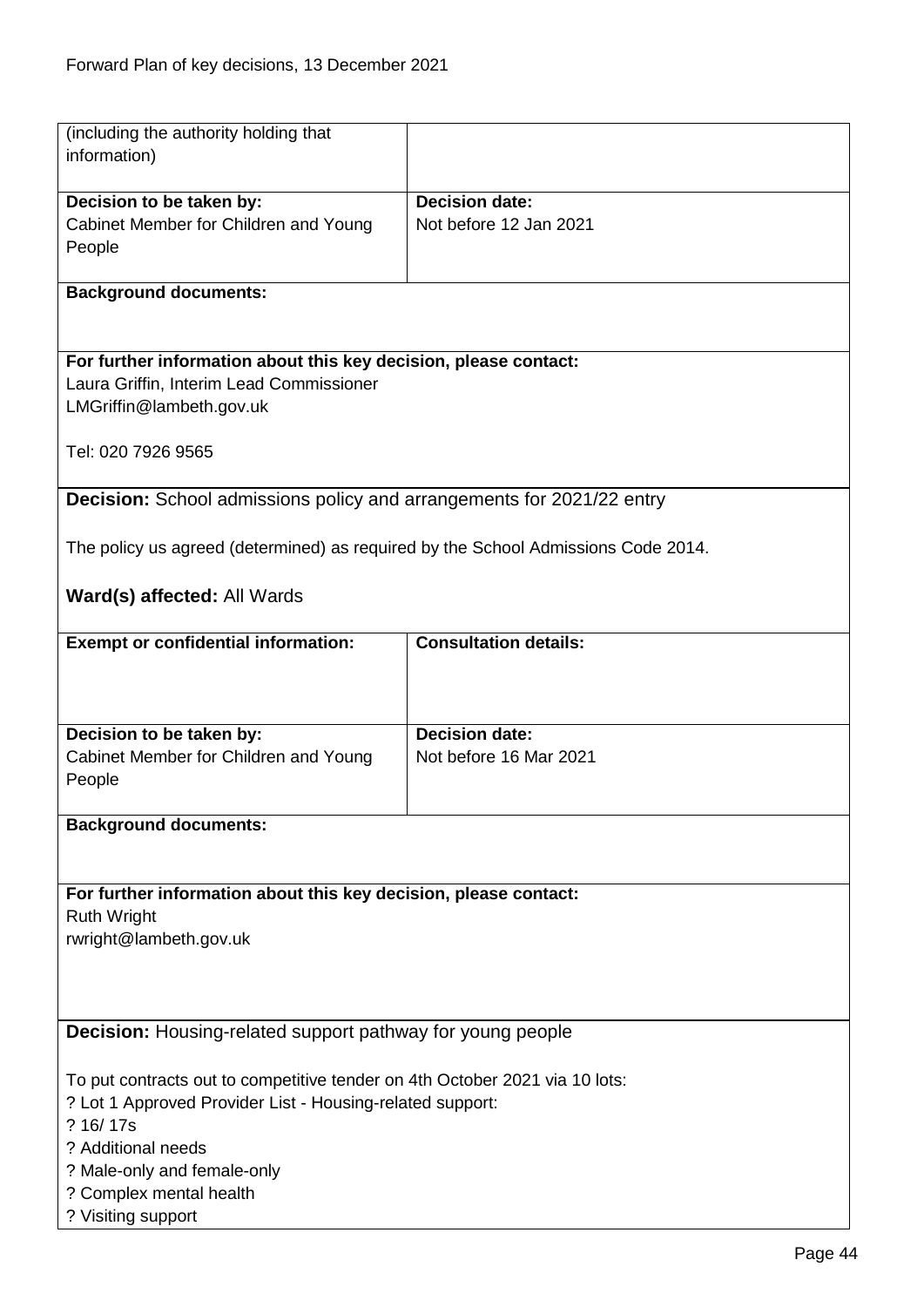# ? LGBTIQ+

- ? Short-term assessment and timeout
- ? Lot 2 Approved Provider List Young parents and babies housing-related support
- ? Lot 3 Approved Provider List Unaccompanied-asylum seeking young people's housing-related support
- ? Lot 4 Individual single contract Supported lodgings
- ? Lot 5 Individual single contract Private-rented sector move on and support
- ? Lot 6 Individual single contract Housing First
- ? Lot 7 Individual single contract Floating support
- ? Lot 8 Individual single contract Early intervention and mediation

# **Ward(s) affected:** All Wards

| <b>Exempt or confidential information:</b> | <b>Consultation details:</b> |
|--------------------------------------------|------------------------------|
| Decision to be taken by:                   | <b>Decision date:</b>        |
| Cabinet Member for Children and Young      | Not before 29 Sep 2021       |
| People                                     |                              |
|                                            |                              |

#### **Background documents:**

#### **For further information about this key decision, please contact:** Sophie Konradsen, Strategic Commissioning Manager SKonradsen@lambeth.gov.uk

**Decision:** Replacement of the Heating and Hot and Cold-Water Services to Elmwood Primary **School** 

Progress mechanical engineering (M&E) works to Elmwood Primary school, to replace the heating and hot water distribution system

## **Ward(s) affected:** Gipsy Hill

| <b>Exempt or confidential information:</b><br>Part exempt<br>Information relating to the financial or<br>business affairs of any particular person<br>(including the authority holding that)<br>information) | <b>Consultation details:</b> |
|--------------------------------------------------------------------------------------------------------------------------------------------------------------------------------------------------------------|------------------------------|
| Decision to be taken by:                                                                                                                                                                                     | <b>Decision date:</b>        |
| Cabinet Member for Children and Young                                                                                                                                                                        | Not before 16 Nov 2021       |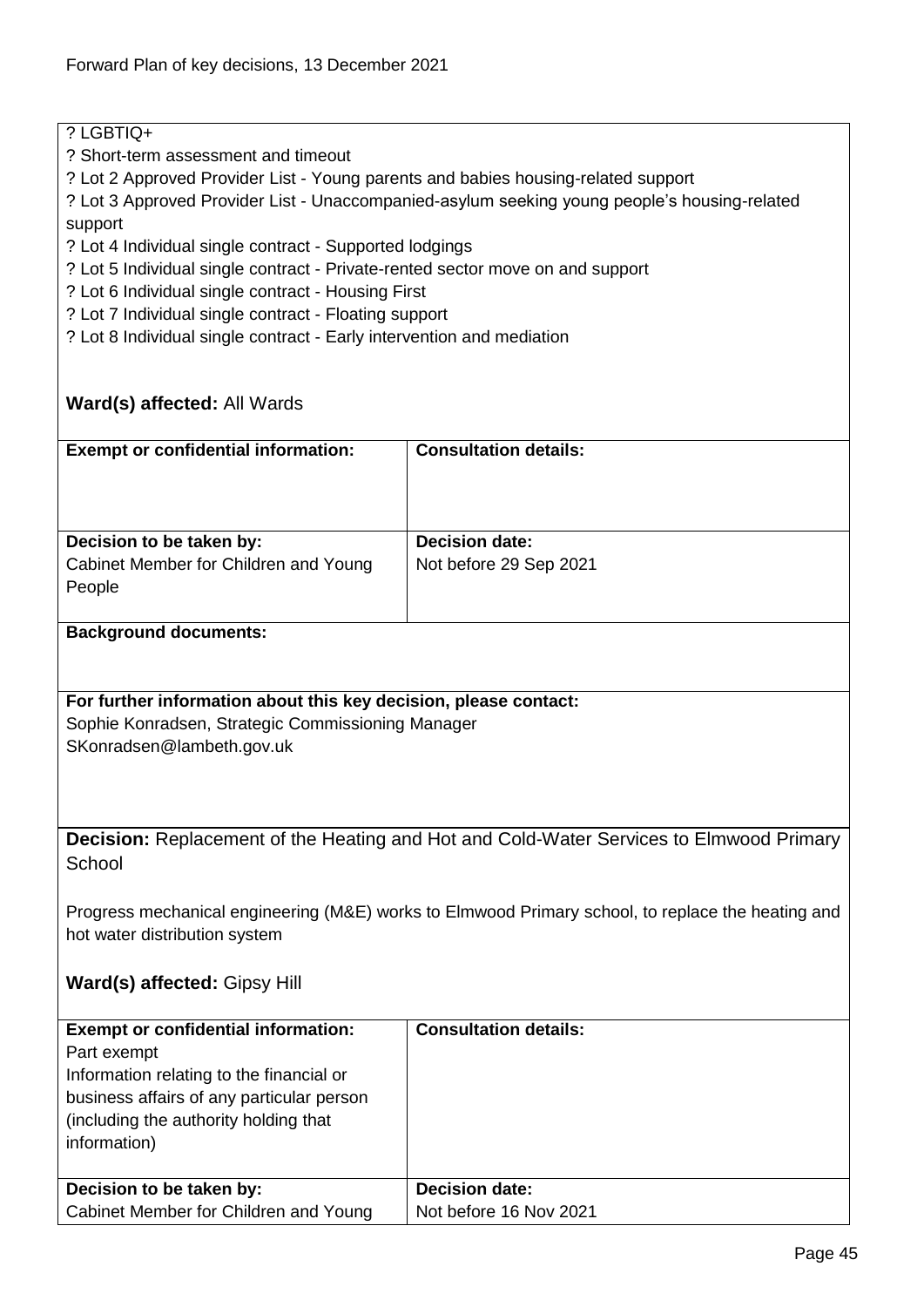| People                                                                             |                                                                                                   |
|------------------------------------------------------------------------------------|---------------------------------------------------------------------------------------------------|
| <b>Background documents:</b>                                                       |                                                                                                   |
|                                                                                    |                                                                                                   |
| For further information about this key decision, please contact:                   |                                                                                                   |
| Andre Gordon, Senior Project Manager                                               |                                                                                                   |
| agordon2@lambeth.gov.uk                                                            |                                                                                                   |
|                                                                                    |                                                                                                   |
|                                                                                    |                                                                                                   |
|                                                                                    | <b>Decision:</b> Replacement of the Heating and Hot and Cold-Water Services to Holmewood          |
| <b>Nursery</b>                                                                     |                                                                                                   |
|                                                                                    |                                                                                                   |
|                                                                                    | Progress mechanical engineering (M&E) works to Holmewood Nursery, to replace the heating and hot  |
| water distribution system                                                          |                                                                                                   |
| Ward(s) affected: Brixton Hill                                                     |                                                                                                   |
|                                                                                    |                                                                                                   |
| <b>Exempt or confidential information:</b>                                         | <b>Consultation details:</b>                                                                      |
| Part exempt                                                                        |                                                                                                   |
| Information relating to the financial or                                           |                                                                                                   |
| business affairs of any particular person<br>(including the authority holding that |                                                                                                   |
| information)                                                                       |                                                                                                   |
|                                                                                    |                                                                                                   |
| Decision to be taken by:                                                           | <b>Decision date:</b>                                                                             |
| Cabinet Member for Children and Young                                              | Not before 16 Nov 2021                                                                            |
| People                                                                             |                                                                                                   |
| <b>Background documents:</b>                                                       |                                                                                                   |
|                                                                                    |                                                                                                   |
|                                                                                    |                                                                                                   |
| For further information about this key decision, please contact:                   |                                                                                                   |
| Andre Gordon, Senior Project Manager<br>agordon2@lambeth.gov.uk                    |                                                                                                   |
|                                                                                    |                                                                                                   |
|                                                                                    |                                                                                                   |
|                                                                                    |                                                                                                   |
| Decision: Replacement of the Heating and Hot and Cold-Water Services to Kingswood  |                                                                                                   |
| <b>Primary School</b>                                                              |                                                                                                   |
|                                                                                    | Progress mechanical engineering (M&E) works to Elmwood Primary school, to replace the heating and |
| hot water distribution system                                                      |                                                                                                   |
|                                                                                    |                                                                                                   |
| Ward(s) affected: Gipsy Hill                                                       |                                                                                                   |
|                                                                                    |                                                                                                   |
| <b>Exempt or confidential information:</b>                                         | <b>Consultation details:</b>                                                                      |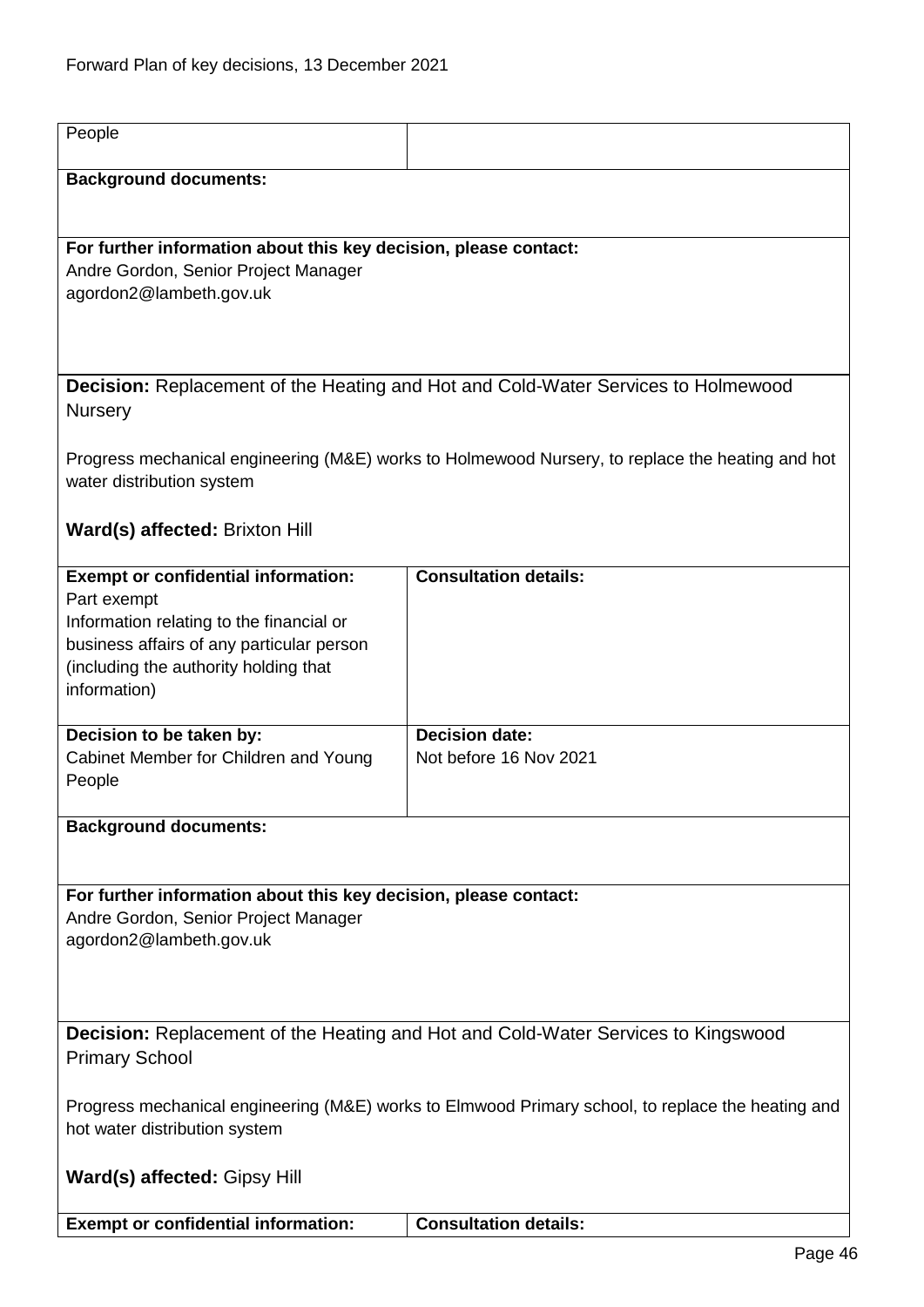| Part exempt<br>Information relating to the financial or          |                                                                                                     |
|------------------------------------------------------------------|-----------------------------------------------------------------------------------------------------|
|                                                                  |                                                                                                     |
|                                                                  |                                                                                                     |
| business affairs of any particular person                        |                                                                                                     |
|                                                                  |                                                                                                     |
| (including the authority holding that                            |                                                                                                     |
| information)                                                     |                                                                                                     |
|                                                                  |                                                                                                     |
| Decision to be taken by:                                         | <b>Decision date:</b>                                                                               |
| Cabinet Member for Children and Young                            | Not before 16 Nov 2021                                                                              |
| People                                                           |                                                                                                     |
|                                                                  |                                                                                                     |
|                                                                  |                                                                                                     |
| <b>Background documents:</b>                                     |                                                                                                     |
|                                                                  | Replacement of the Heating and Hot and Cold-Water Services to Kingswood Primary School              |
|                                                                  |                                                                                                     |
| For further information about this key decision, please contact: |                                                                                                     |
| Andre Gordon, Senior Project Manager                             |                                                                                                     |
| agordon2@lambeth.gov.uk                                          |                                                                                                     |
|                                                                  |                                                                                                     |
|                                                                  |                                                                                                     |
|                                                                  |                                                                                                     |
|                                                                  |                                                                                                     |
|                                                                  | <b>Decision:</b> DWP household Support Fund – allocation for households with children               |
|                                                                  |                                                                                                     |
|                                                                  |                                                                                                     |
|                                                                  | To award £1.71m towards food and bill vouchers for families with children in receipt of Free School |
| Meals.                                                           |                                                                                                     |
|                                                                  |                                                                                                     |
| <b>Ward(s) affected: All Wards</b>                               |                                                                                                     |
|                                                                  |                                                                                                     |
| <b>Exempt or confidential information:</b>                       | <b>Consultation details:</b>                                                                        |
|                                                                  |                                                                                                     |
|                                                                  |                                                                                                     |
|                                                                  |                                                                                                     |
|                                                                  |                                                                                                     |
|                                                                  |                                                                                                     |
|                                                                  | <b>Decision date:</b>                                                                               |
| Decision to be taken by:                                         |                                                                                                     |
| Cabinet Member for Children and Young                            | Not before 23 Nov 2021                                                                              |
| People                                                           |                                                                                                     |
|                                                                  |                                                                                                     |
| <b>Background documents:</b>                                     |                                                                                                     |
|                                                                  |                                                                                                     |
|                                                                  |                                                                                                     |
|                                                                  |                                                                                                     |
| For further information about this key decision, please contact: |                                                                                                     |
| Bethan Hope-Evans, Policy and Communications Officer             |                                                                                                     |
| BHope-evans@lambeth.gov.uk                                       |                                                                                                     |
| 3rd Floor, Olive Morris House                                    |                                                                                                     |
| Tel: 020 7926 6793                                               |                                                                                                     |
|                                                                  |                                                                                                     |
|                                                                  |                                                                                                     |
| Decision: School Licenced Deficits 2021/22                       |                                                                                                     |
|                                                                  | Governing Boards are required to set balanced budgets each year. In circumstances where they are    |

not able to do so, the LA may licence their deficit. There are 17 schools in 2021/22 seeking licenced deficit which are expected to be £5.5m in aggregate. Cabinet Member approval is part of a systematic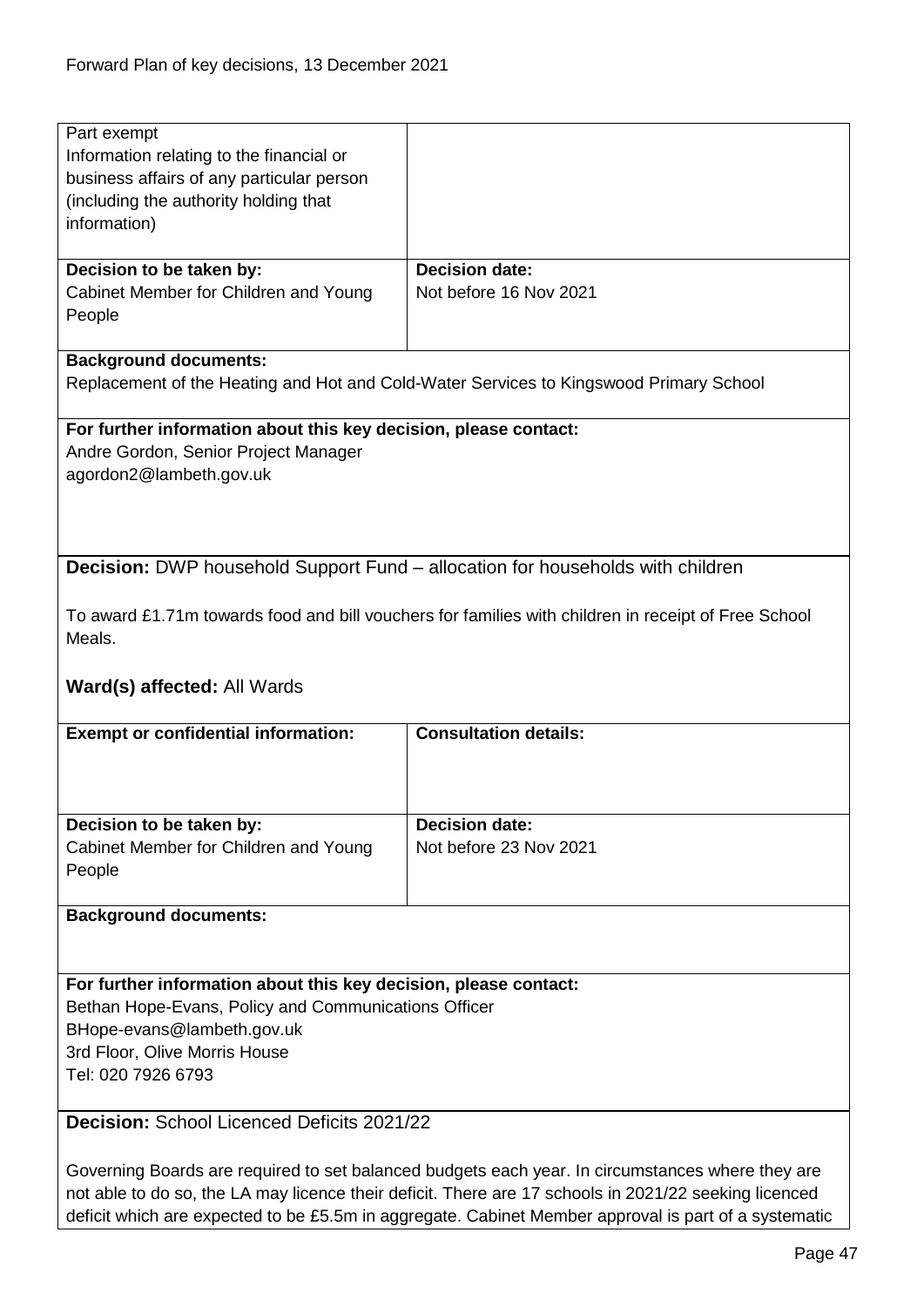|                                                                                                                                                                                                                                                                                                          | approach to improve scrutiny and accountability on financial management for maintained schools. |  |
|----------------------------------------------------------------------------------------------------------------------------------------------------------------------------------------------------------------------------------------------------------------------------------------------------------|-------------------------------------------------------------------------------------------------|--|
| Ward(s) affected: All Wards                                                                                                                                                                                                                                                                              |                                                                                                 |  |
| <b>Exempt or confidential information:</b>                                                                                                                                                                                                                                                               | <b>Consultation details:</b>                                                                    |  |
|                                                                                                                                                                                                                                                                                                          |                                                                                                 |  |
|                                                                                                                                                                                                                                                                                                          |                                                                                                 |  |
| Decision to be taken by:<br>Cabinet Member for Children and Young                                                                                                                                                                                                                                        | <b>Decision date:</b><br>Not before 21 Dec 2021                                                 |  |
| People                                                                                                                                                                                                                                                                                                   |                                                                                                 |  |
| <b>Background documents:</b>                                                                                                                                                                                                                                                                             |                                                                                                 |  |
|                                                                                                                                                                                                                                                                                                          |                                                                                                 |  |
| For further information about this key decision, please contact:                                                                                                                                                                                                                                         |                                                                                                 |  |
| David Tully                                                                                                                                                                                                                                                                                              |                                                                                                 |  |
| dtully@lambeth.gov.uk                                                                                                                                                                                                                                                                                    |                                                                                                 |  |
|                                                                                                                                                                                                                                                                                                          |                                                                                                 |  |
| Decision: Healthy Weight Management Programme (Tier 2 and Tier 3)                                                                                                                                                                                                                                        |                                                                                                 |  |
|                                                                                                                                                                                                                                                                                                          |                                                                                                 |  |
| The decision is to waive section 8.2 of the Council's Contract standing orders and to grant an<br>extension for the Healthy Weight Management contracts to provide Tier 2 and 3 weight management<br>services.                                                                                           |                                                                                                 |  |
| Tier 2 weight management service provides a structured and flexible weight management programme<br>for children (aged 4-12) and their families. Tier 3 weight management service is for children ages 4-12<br>years old who are overweight or obese with additional and complex needs or co-morbidities. |                                                                                                 |  |
| Weight management services assist the Council in working towards                                                                                                                                                                                                                                         |                                                                                                 |  |
| • shifting more underweight children into the healthy weight category;                                                                                                                                                                                                                                   |                                                                                                 |  |
| • supporting healthy weight children to maintain their healthy weight status;<br>• preventing overweight children from becoming obese and helping them achieve healthy weight status                                                                                                                     |                                                                                                 |  |
| and                                                                                                                                                                                                                                                                                                      |                                                                                                 |  |
| • reducing the proportion of children that are obese by moving them towards the healthy weight                                                                                                                                                                                                           |                                                                                                 |  |
| category                                                                                                                                                                                                                                                                                                 |                                                                                                 |  |
| <b>Ward(s) affected: All Wards</b>                                                                                                                                                                                                                                                                       |                                                                                                 |  |
| <b>Exempt or confidential information:</b>                                                                                                                                                                                                                                                               | <b>Consultation details:</b>                                                                    |  |
|                                                                                                                                                                                                                                                                                                          |                                                                                                 |  |
| Decision to be taken by:                                                                                                                                                                                                                                                                                 | <b>Decision date:</b>                                                                           |  |
| Cabinet Member for Children and Young                                                                                                                                                                                                                                                                    | Not before 11 Jan 2022                                                                          |  |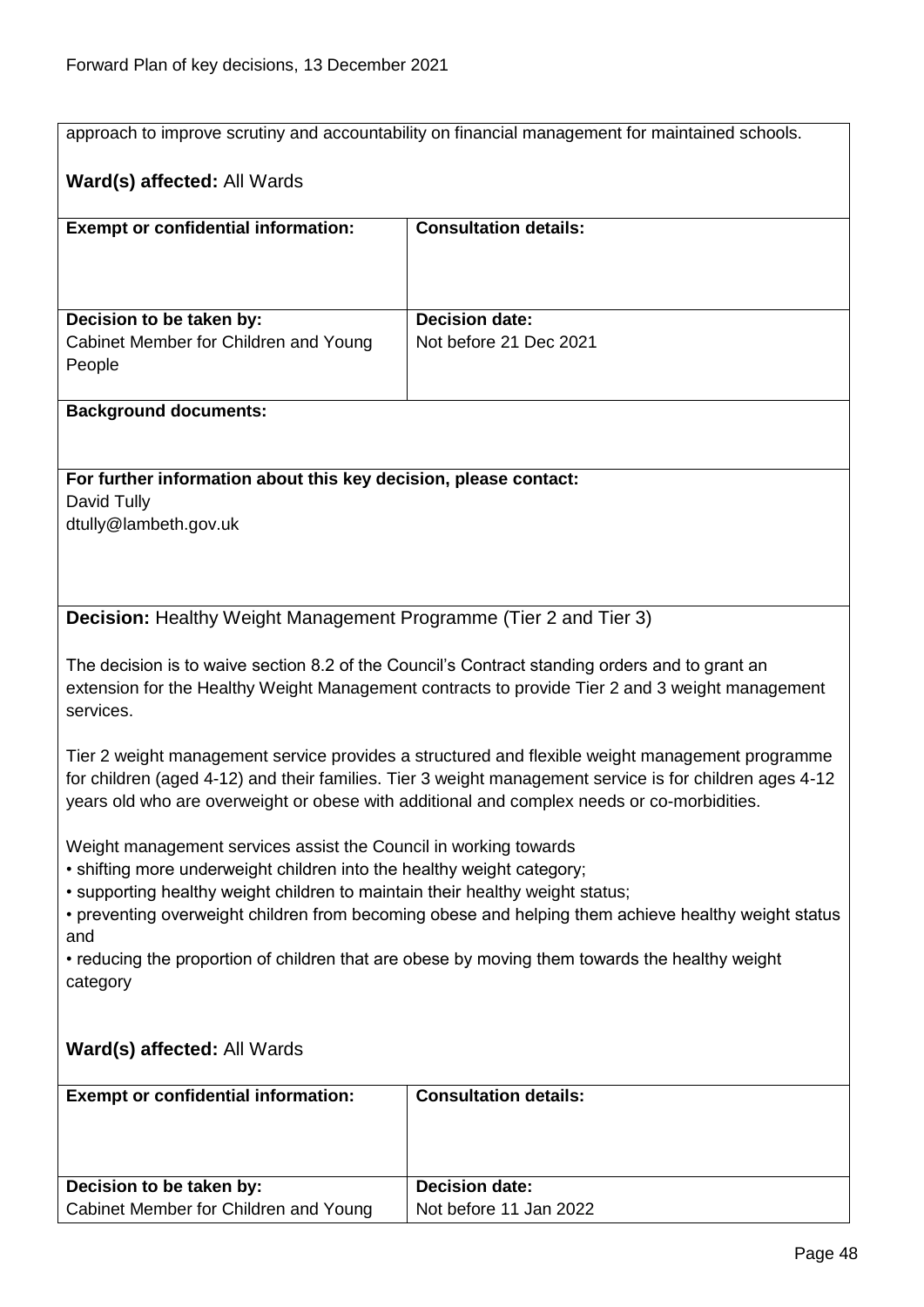| People                                                                              |                                                                                                                                                                                                    |
|-------------------------------------------------------------------------------------|----------------------------------------------------------------------------------------------------------------------------------------------------------------------------------------------------|
| <b>Background documents:</b>                                                        |                                                                                                                                                                                                    |
|                                                                                     |                                                                                                                                                                                                    |
| For further information about this key decision, please contact:                    |                                                                                                                                                                                                    |
| Zena Josiah, Commissioning Manager<br>ZJosiah@lambeth.gov.uk                        |                                                                                                                                                                                                    |
|                                                                                     |                                                                                                                                                                                                    |
|                                                                                     |                                                                                                                                                                                                    |
| <b>Decision:</b> Re-procurement of community support services                       |                                                                                                                                                                                                    |
|                                                                                     |                                                                                                                                                                                                    |
|                                                                                     | The current approved provider framework agreement for the provision of community support<br>(homecare) services will end in January 2020. The council will be re-procuring these services aligning |
| to the development of local neighbourhoods.                                         |                                                                                                                                                                                                    |
| https://lambethtogether.net                                                         |                                                                                                                                                                                                    |
|                                                                                     |                                                                                                                                                                                                    |
| <b>Ward(s) affected: All Wards</b>                                                  |                                                                                                                                                                                                    |
|                                                                                     |                                                                                                                                                                                                    |
| <b>Exempt or confidential information:</b>                                          | <b>Consultation details:</b>                                                                                                                                                                       |
|                                                                                     |                                                                                                                                                                                                    |
|                                                                                     |                                                                                                                                                                                                    |
| Decision to be taken by:                                                            | <b>Decision date:</b>                                                                                                                                                                              |
| Cabinet Member for Health and Social Care<br>(job-share)                            | Not before 13 Aug 2019                                                                                                                                                                             |
|                                                                                     |                                                                                                                                                                                                    |
| <b>Background documents:</b>                                                        |                                                                                                                                                                                                    |
|                                                                                     |                                                                                                                                                                                                    |
| For further information about this key decision, please contact:                    |                                                                                                                                                                                                    |
| Ginny Hume, Commissioning Lead- Domiciliary Care                                    |                                                                                                                                                                                                    |
| GHume@lambeth.gov.uk<br><b>Phoenix House</b>                                        |                                                                                                                                                                                                    |
| Tel: 020 7926 5178                                                                  |                                                                                                                                                                                                    |
|                                                                                     |                                                                                                                                                                                                    |
| <b>Decision:</b> Reprovision of Community Support Approved Provider Spot Contract   |                                                                                                                                                                                                    |
| Arrangements                                                                        |                                                                                                                                                                                                    |
| To reallocate the contract due to changing circumstances with the current provider. |                                                                                                                                                                                                    |
|                                                                                     |                                                                                                                                                                                                    |
| <b>Ward(s) affected: All Wards</b>                                                  |                                                                                                                                                                                                    |
| <b>Exempt or confidential information:</b>                                          | <b>Consultation details:</b>                                                                                                                                                                       |
|                                                                                     |                                                                                                                                                                                                    |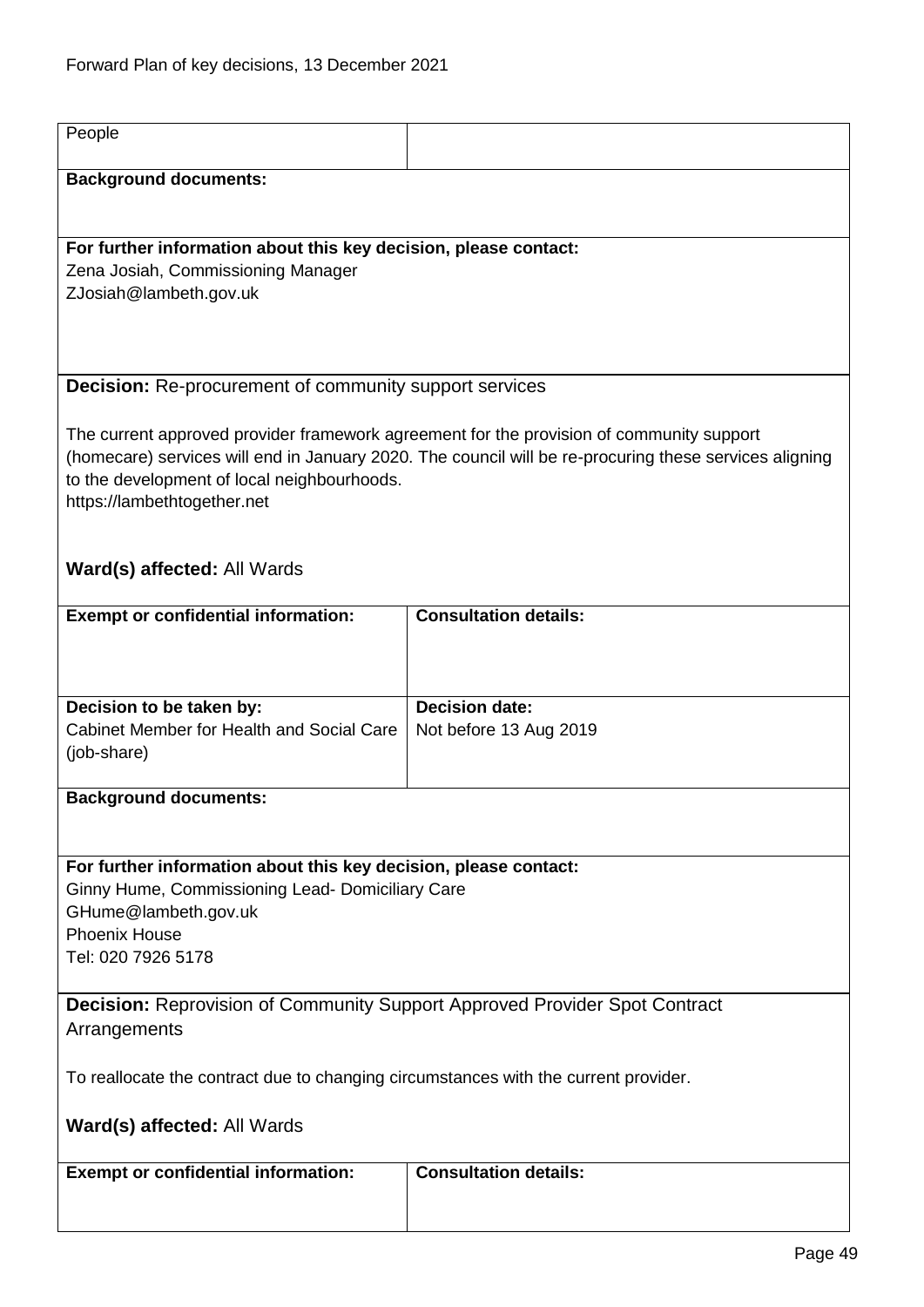| Decision to be taken by:                                                                           | <b>Decision date:</b>        |  |
|----------------------------------------------------------------------------------------------------|------------------------------|--|
| Cabinet Member for Health and Social Care<br>(job-share)                                           | Not before 2 Sep 2021        |  |
| <b>Background documents:</b>                                                                       |                              |  |
|                                                                                                    |                              |  |
| For further information about this key decision, please contact:                                   |                              |  |
| Laval Lebon, Senior Strategic Commissioning Manager                                                |                              |  |
| LLebon2@lambeth.gov.uk                                                                             |                              |  |
| <b>Phoenix House</b>                                                                               |                              |  |
| Tel: 020 7926 4654                                                                                 |                              |  |
| <b>Decision:</b> Re-procurement of community support services                                      |                              |  |
| The council will be re-procuring a framework contract to replace the APL.                          |                              |  |
| Approval of the contract award.                                                                    |                              |  |
|                                                                                                    |                              |  |
|                                                                                                    |                              |  |
| Ward(s) affected: All Wards                                                                        |                              |  |
| <b>Exempt or confidential information:</b>                                                         | <b>Consultation details:</b> |  |
| Part exempt                                                                                        |                              |  |
| Information relating to the financial or                                                           |                              |  |
| business affairs of any particular person                                                          |                              |  |
| (including the authority holding that                                                              |                              |  |
| information)                                                                                       |                              |  |
| Decision to be taken by:                                                                           | <b>Decision date:</b>        |  |
| Cabinet Member for Health and Social Care                                                          | Not before 19 Oct 2021       |  |
| (job-share)                                                                                        |                              |  |
|                                                                                                    |                              |  |
| <b>Background documents:</b>                                                                       |                              |  |
|                                                                                                    |                              |  |
| For further information about this key decision, please contact:                                   |                              |  |
| Laval Lebon, Senior Strategic Commissioning Manager                                                |                              |  |
| LLebon2@lambeth.gov.uk                                                                             |                              |  |
| <b>Phoenix House</b>                                                                               |                              |  |
| Tel: 020 7926 4654                                                                                 |                              |  |
| <b>Decision:</b> Extension of the Approved Provider List framework agreement for community         |                              |  |
| support providers                                                                                  |                              |  |
|                                                                                                    |                              |  |
| That the current Approved Provider List arrangement is extended for 12 months from 19 January 2022 |                              |  |
| to 18 January 2023 to allow for the procurement and mobilisation of a new framework contract for   |                              |  |
| community support                                                                                  |                              |  |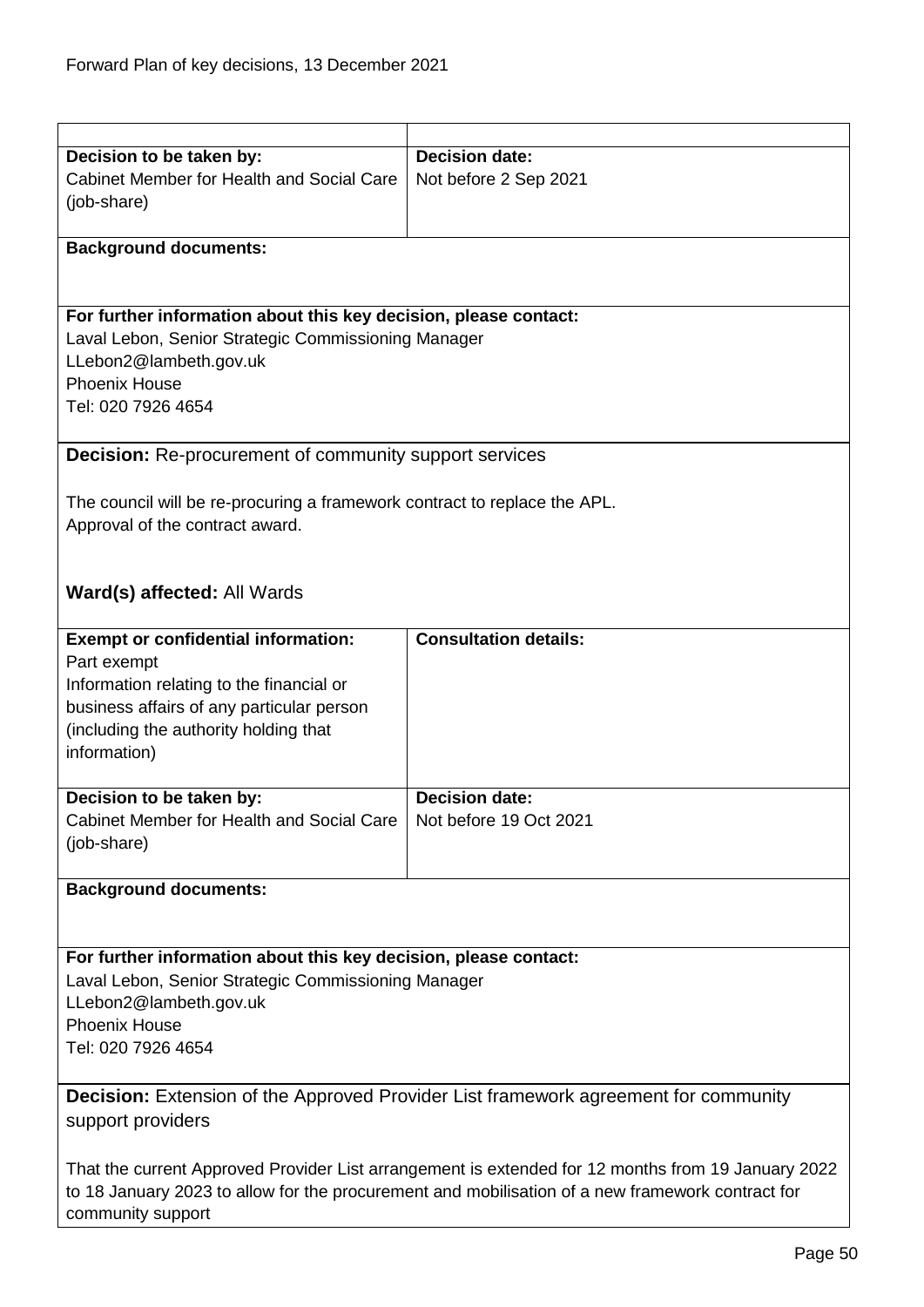| Ward(s) affected: All Wards                                                                                                                                                                                                     |                                                 |  |
|---------------------------------------------------------------------------------------------------------------------------------------------------------------------------------------------------------------------------------|-------------------------------------------------|--|
| <b>Exempt or confidential information:</b><br>Part exempt<br>Information relating to the financial or<br>business affairs of any particular person<br>(including the authority holding that<br>information)                     | <b>Consultation details:</b>                    |  |
| Decision to be taken by:<br>Cabinet Member for Health and Social Care<br>(job-share)                                                                                                                                            | <b>Decision date:</b><br>Not before 19 Oct 2021 |  |
| <b>Background documents:</b>                                                                                                                                                                                                    |                                                 |  |
| For further information about this key decision, please contact:<br>Laval Lebon, Senior Strategic Commissioning Manager<br>LLebon2@lambeth.gov.uk<br><b>Phoenix House</b><br>Tel: 020 7926 4654                                 |                                                 |  |
| <b>Decision:</b> Extension of the Approved Provider List framework agreement for community<br>support providers                                                                                                                 |                                                 |  |
| That the current Approved Provider List arrangement is extended for 24 months from 19 January 2022<br>to 18 January 2024 to allow for the procurement of and mobilisation for a new framework contract for<br>community support |                                                 |  |
| <b>Ward(s) affected: All Wards</b>                                                                                                                                                                                              |                                                 |  |
| <b>Exempt or confidential information:</b><br>Part exempt<br>Information relating to the financial or<br>business affairs of any particular person<br>(including the authority holding that<br>information)                     | <b>Consultation details:</b>                    |  |
| Decision to be taken by:<br>Cabinet Member for Health and Social Care<br>(job-share)                                                                                                                                            | <b>Decision date:</b><br>Not before 21 Dec 2021 |  |
| <b>Background documents:</b>                                                                                                                                                                                                    |                                                 |  |
| For further information about this key decision, please contact:<br>Laval Lebon, Senior Strategic Commissioning Manager                                                                                                         |                                                 |  |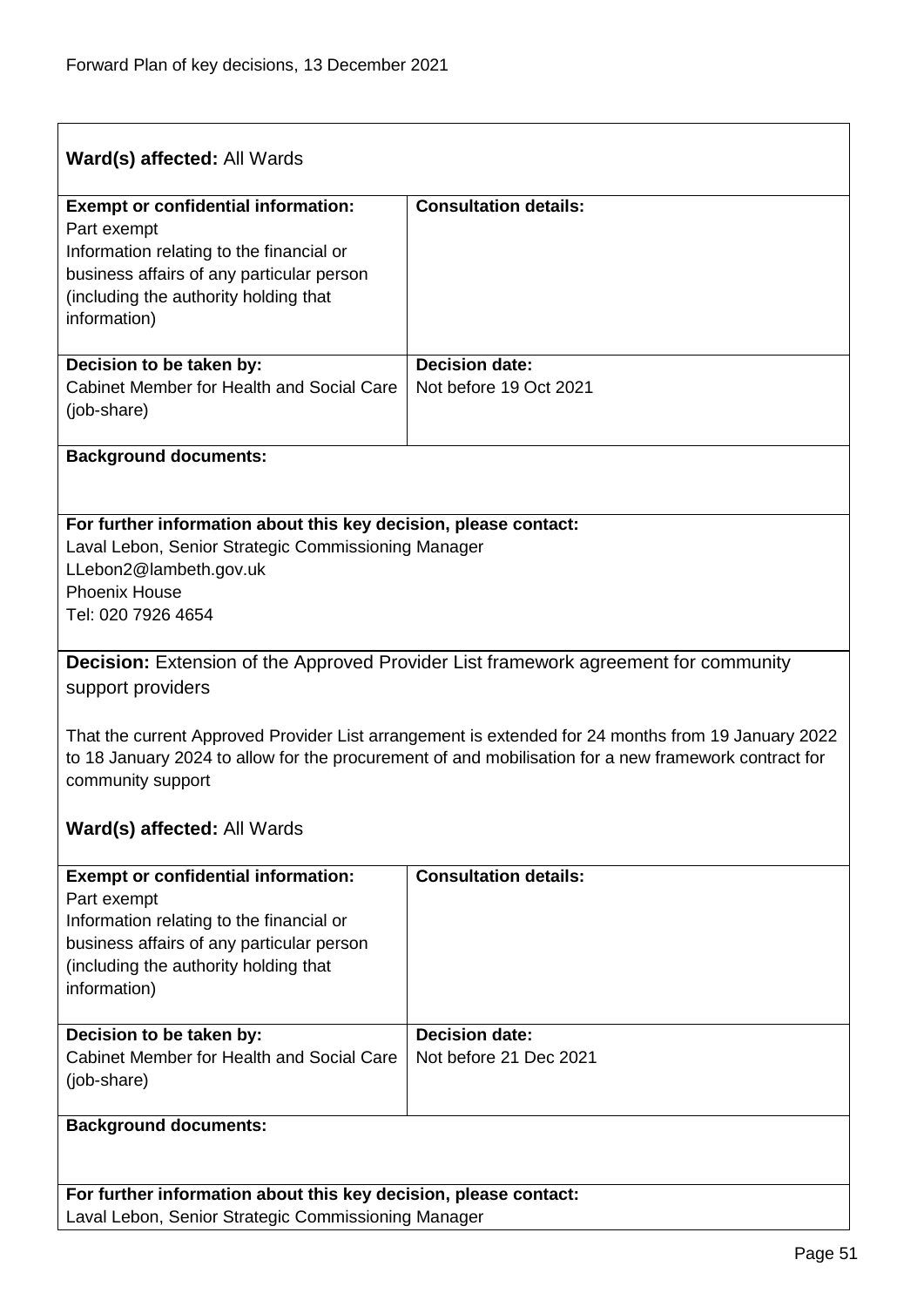LLebon2@lambeth.gov.uk Phoenix House Tel: 020 7926 4654

**Decision:** Conversion of Brixton Recreation Centre storage space to work space

To approve the reuse and letting of the storage space at Brixton Recreation Centre (off Beehive Place) and delegate authority to the Head of Strategic Property & Valuation Services to enter into an Agreement to Lease in the best interest of the council, subject to planning and listed building being grant for change of use and physical alterations.

## **Ward(s) affected:** Coldharbour

| <b>Exempt or confidential information:</b>                                                       | <b>Consultation details:</b>                   |
|--------------------------------------------------------------------------------------------------|------------------------------------------------|
| Decision to be taken by:<br>Deputy Leader of the Council (Planning,<br>Investment and New Homes) | <b>Decision date:</b><br>Not before 9 Oct 2017 |

#### **Background documents:**

**For further information about this key decision, please contact:**

Tom Bridgman

tbridgman@lambeth.gov.uk

**Decision:** Oval and Prince's Co-operative Local Investment Plan

To agree priorities for infrastructure investment in Oval and Prince's wards for the next five years. Priorities have been informed by public consultation from January to March 2017.

**Ward(s) affected:** Oval; Prince's

| <b>Exempt or confidential information:</b>                                                       | <b>Consultation details:</b>                   |
|--------------------------------------------------------------------------------------------------|------------------------------------------------|
| Decision to be taken by:<br>Deputy Leader of the Council (Planning,<br>Investment and New Homes) | <b>Decision date:</b><br>Not before 9 Oct 2017 |
| <b>Background documents:</b>                                                                     |                                                |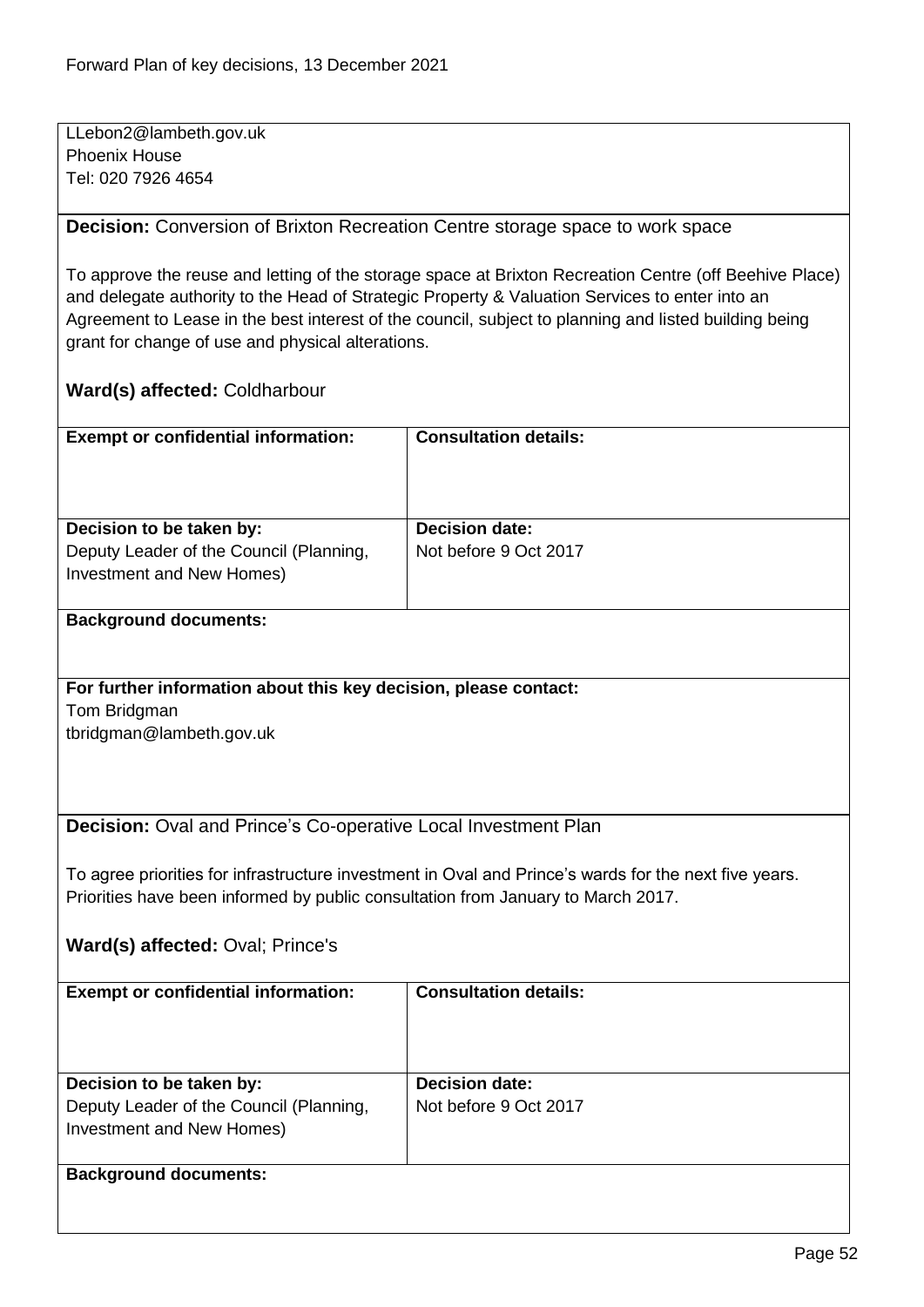**For further information about this key decision, please contact:** Conor McDonagh, Head of Area Regeneration for Vauxhall, Stockwell and Norwood cmcdonagh@lambeth.gov.uk 1st Floor, Phoenix House, 10 Wandsworth Road, London, SW8 2LL Tel: 020 7926 5980

**Decision:** South Lambeth Estate – Enabling Works for the Phase 1 Development

To authorise the expenditure and to proceed with enabling works that need to be completed before the main contract works can start.

## **Ward(s) affected:** Stockwell

| <b>Exempt or confidential information:</b>                                                       | <b>Consultation details:</b>                    |
|--------------------------------------------------------------------------------------------------|-------------------------------------------------|
| Decision to be taken by:<br>Deputy Leader of the Council (Planning,<br>Investment and New Homes) | <b>Decision date:</b><br>Not before 10 Sep 2019 |

## **Background documents:**

**For further information about this key decision, please contact:** Bruce McRobie

bmcrobie@lambeth.gov.uk

**Decision:** Westbury estate – Making of Compulsory Purchase Order

To authorise the making of the Compulsory Purchase Order to support the regeneration of Westbury estate.

**Ward(s) affected:** Clapham Town

| <b>Exempt or confidential information:</b> | <b>Consultation details:</b> |
|--------------------------------------------|------------------------------|
| Decision to be taken by:                   | <b>Decision date:</b>        |
| Deputy Leader of the Council (Planning,    | Not before 5 Nov 2019        |
| Investment and New Homes)                  |                              |
|                                            |                              |
| <b>Background documents:</b>               |                              |
|                                            |                              |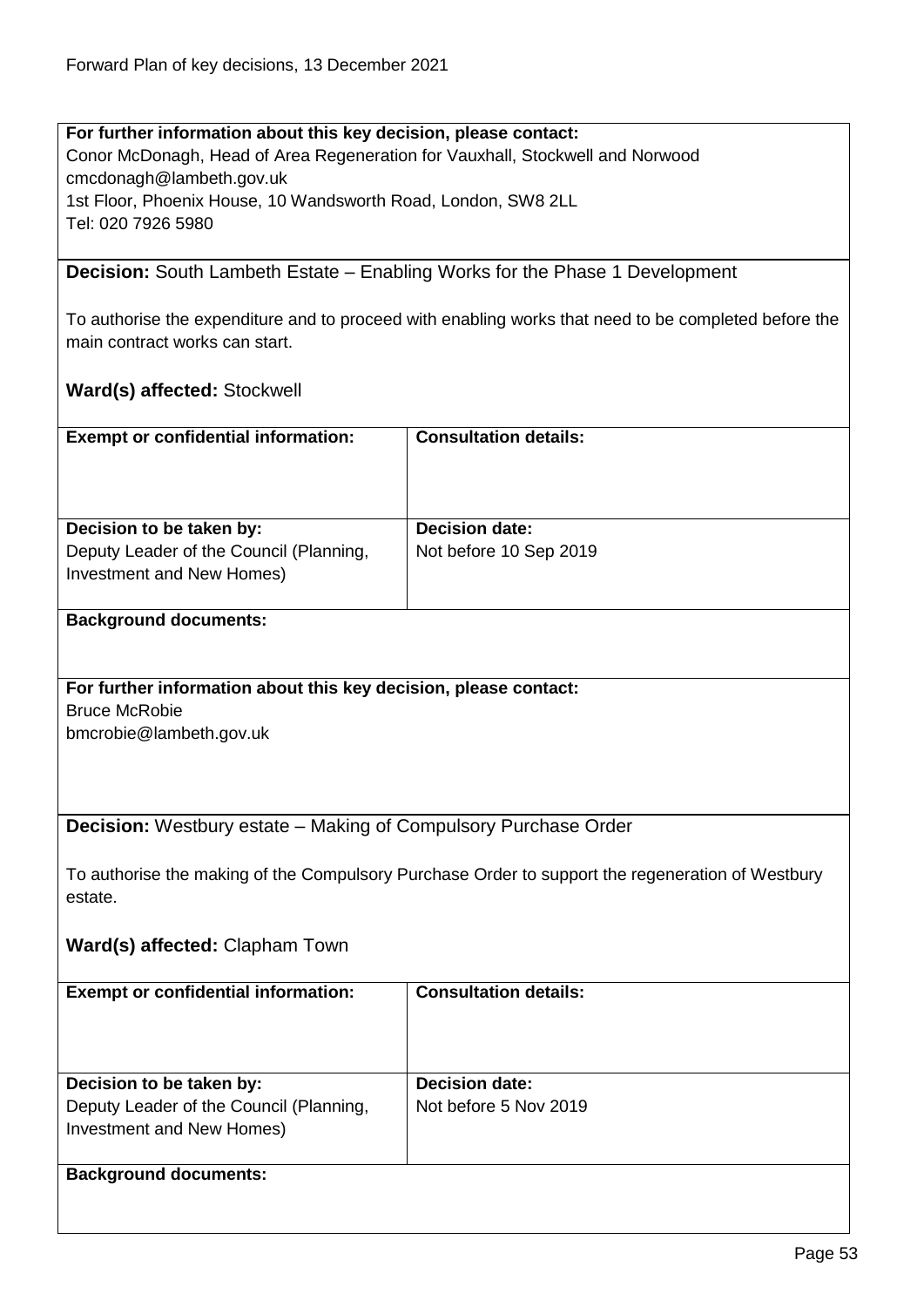#### **For further information about this key decision, please contact:** Bruce McRobie

bmcrobie@lambeth.gov.uk

**Decision:** South Lambeth estate – Making of Compulsory Purchase Order

To authorise the making of the Compulsory Purchase Order to support the regeneration of South Lambeth estate.

**Ward(s) affected:** Stockwell

| <b>Exempt or confidential information:</b>                                                                          | <b>Consultation details:</b>                   |
|---------------------------------------------------------------------------------------------------------------------|------------------------------------------------|
| Decision to be taken by:<br>Deputy Leader of the Council (Planning,<br>Investment and New Homes)                    | <b>Decision date:</b><br>Not before 5 Nov 2019 |
| <b>Background documents:</b>                                                                                        |                                                |
| For further information about this key decision, please contact:<br><b>Bruce McRobie</b><br>bmcrobie@lambeth.gov.uk |                                                |

| <b>Decision:</b> Funding Allocation for Completion of LJ Works   |                              |  |
|------------------------------------------------------------------|------------------------------|--|
| Ward(s) affected: Coldharbour                                    |                              |  |
| <b>Exempt or confidential information:</b>                       | <b>Consultation details:</b> |  |
| Decision to be taken by:                                         | <b>Decision date:</b>        |  |
|                                                                  |                              |  |
| Deputy Leader of the Council (Planning,                          | Not before 24 Dec 2019       |  |
| Investment and New Homes)                                        |                              |  |
| <b>Background documents:</b>                                     |                              |  |
|                                                                  |                              |  |
| For further information about this key decision, please contact: |                              |  |
| Will Steadman, Head of Area Regeneration (Brixton and Clapham),  |                              |  |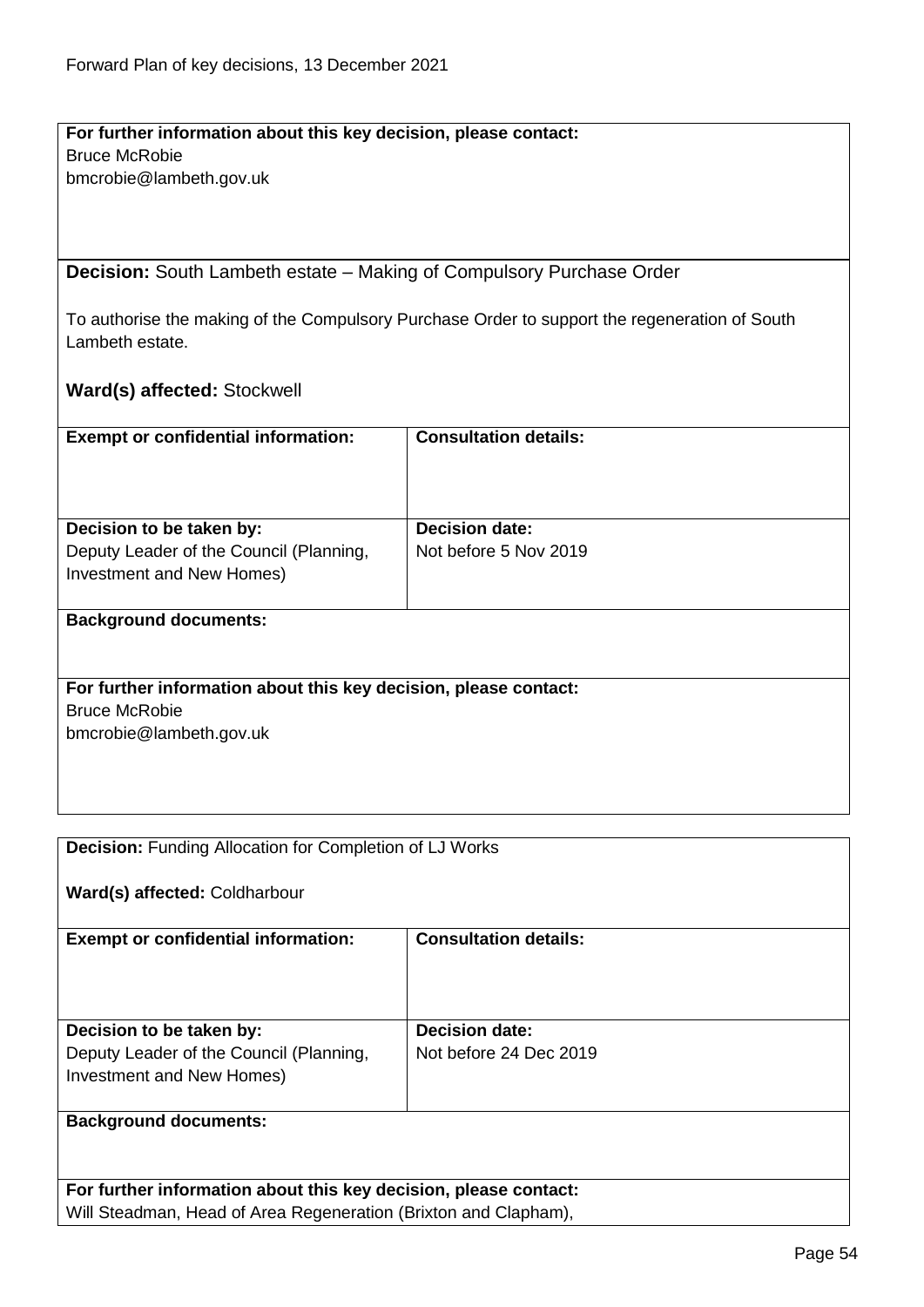wsteadman@lambeth.gov.uk

#### **Decision:** Local Lettings Plan – South Lambeth Estate

To approve a Local Lettings plan for the new homes that will provided at the South Lambeth Estate as part of the council's estate regeneration programme

## **Ward(s) affected:** Stockwell

| <b>Exempt or confidential information:</b> | <b>Consultation details:</b> |
|--------------------------------------------|------------------------------|
| Decision to be taken by:                   | <b>Decision date:</b>        |
| Deputy Leader of the Council (Planning,    | Not before 31 Mar 2020       |
| Investment and New Homes)                  |                              |
|                                            |                              |

#### **Background documents:**

# **For further information about this key decision, please contact:** Bruce McRobie

bmcrobie@lambeth.gov.uk

## **Decision:** Local Lettings Plan – Knight's Walk

To approve a Local Lettings plan for the new homes that will provided at the Knight's Walk as part of the council's estate regeneration programme

#### **Ward(s) affected:** Prince's

| <b>Exempt or confidential information:</b>                                                       | <b>Consultation details:</b>                    |
|--------------------------------------------------------------------------------------------------|-------------------------------------------------|
| Decision to be taken by:<br>Deputy Leader of the Council (Planning,<br>Investment and New Homes) | <b>Decision date:</b><br>Not before 31 Mar 2020 |
| <b>Background documents:</b>                                                                     |                                                 |

#### **For further information about this key decision, please contact:** Bruce McRobie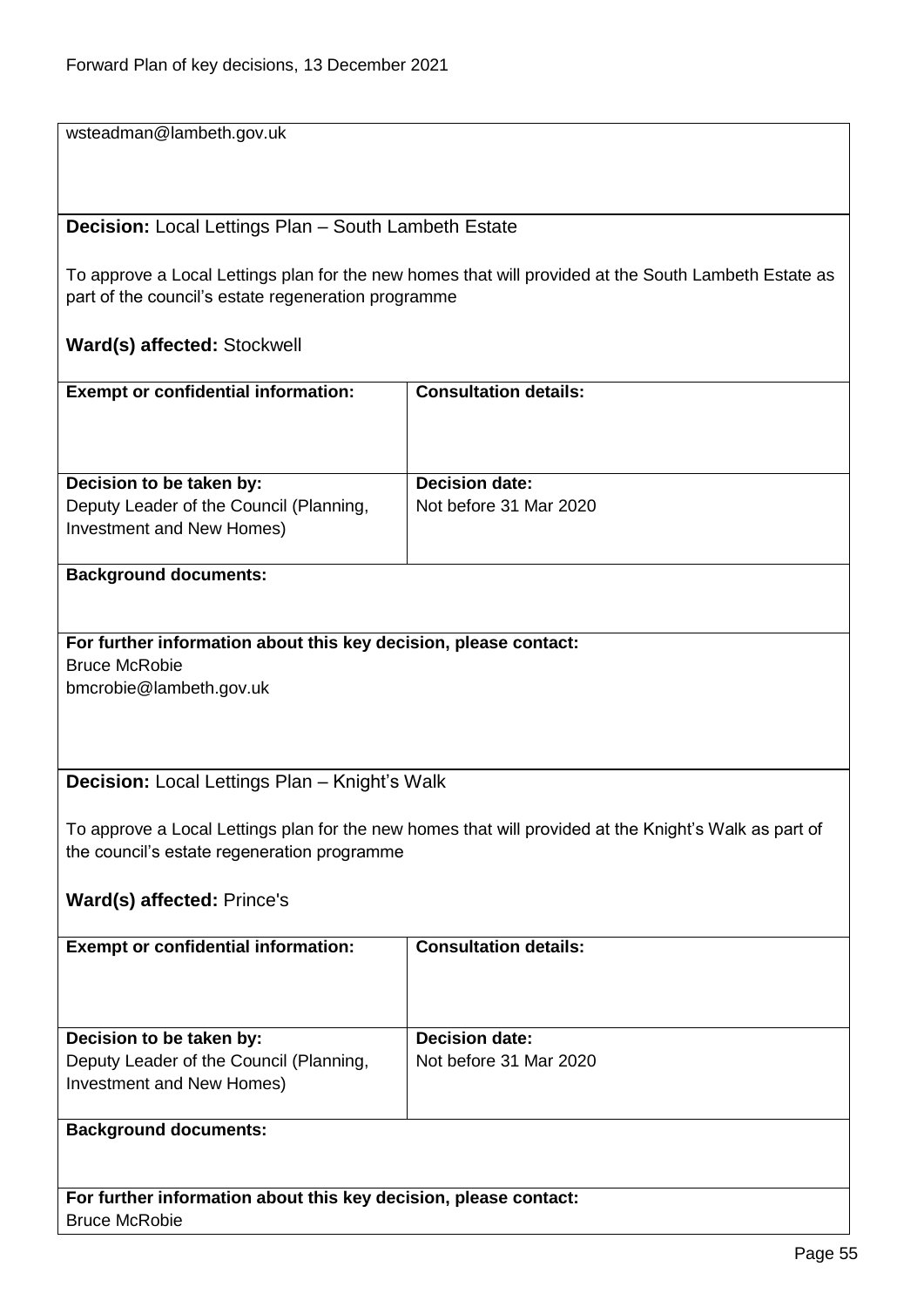bmcrobie@lambeth.gov.uk

#### **Decision:** Local Lettings Plan – Fenwick Estate

To approve a Local Lettings plan for the new homes that will provided at the Fenwick Estate as part of the council's estate regeneration programme

## **Ward(s) affected:** Clapham Town

| <b>Exempt or confidential information:</b>                           | <b>Consultation details:</b> |
|----------------------------------------------------------------------|------------------------------|
| Decision to be taken by:                                             | <b>Decision date:</b>        |
| Deputy Leader of the Council (Planning,<br>Investment and New Homes) | Not before 31 Mar 2020       |

#### **Background documents:**

# **For further information about this key decision, please contact:** Bruce McRobie

bmcrobie@lambeth.gov.uk

## **Decision:** Fenwick South – Variation to the Development Agreement

To allow for the variation of the Development Agreement with Transport for London for the building of new homes on Fenwick Estate. For clarity this will not include any alteration to the numbers of affordable homes to be provided.

#### **Ward(s) affected:** Larkhall

| <b>Exempt or confidential information:</b> | <b>Consultation details:</b> |
|--------------------------------------------|------------------------------|
| Decision to be taken by:                   | <b>Decision date:</b>        |
| Deputy Leader of the Council (Planning,    | Not before 2 Jun 2020        |
| Investment and New Homes)                  |                              |
|                                            |                              |
| <b>Background documents:</b>               |                              |

**For further information about this key decision, please contact:**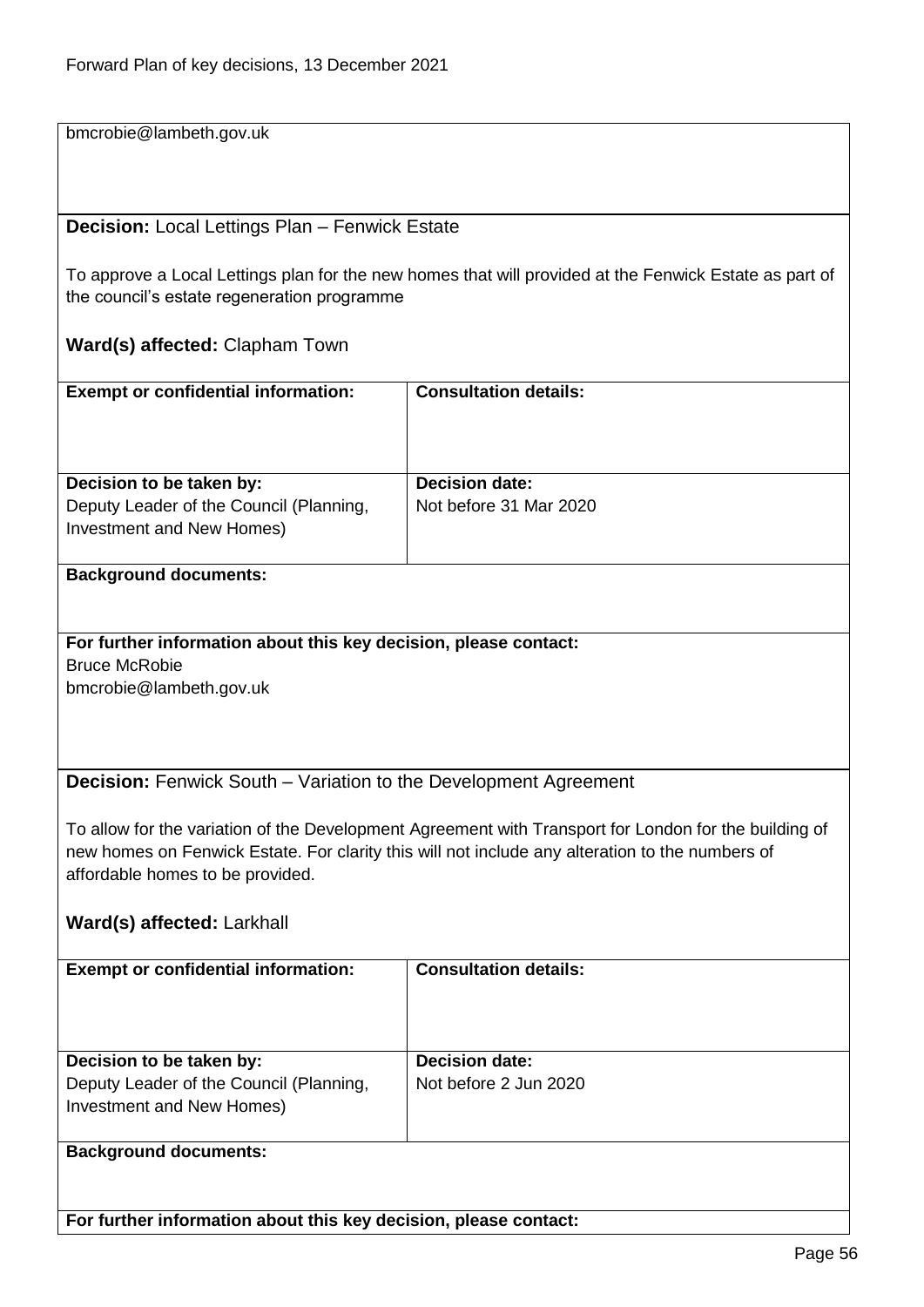Bruce McRobie bmcrobie@lambeth.gov.uk

**Decision:** Estate Regeneration – Buyback Programme – Dispute Resolution

To introduce an independent dispute resolution procedure for the valuation of properties being purchased under the buyback programme and to introduce some changes to the timing of deadlines for payments to alleviate the impact of Covid 19 issues.

## **Ward(s) affected:** All Wards

| <b>Exempt or confidential information:</b>                          | <b>Consultation details:</b>                   |
|---------------------------------------------------------------------|------------------------------------------------|
| Decision to be taken by:<br>Deputy Leader of the Council (Planning, | <b>Decision date:</b><br>Not before 2 Jun 2020 |
| Investment and New Homes)                                           |                                                |

## **Background documents:**

**For further information about this key decision, please contact:** Bruce McRobie

bmcrobie@lambeth.gov.uk

**Decision:** Land at 53 Elliott Road - Appropriation for Planning Purposes

To exercise the Council's powers to appropriate land, formerly occupied by Patmos Lodge, at 53 Elliott Road site for planning purposes to enable the construction of new homes.

**Ward(s) affected:** Vassall

| <b>Exempt or confidential information:</b>                                                       | <b>Consultation details:</b>                    |
|--------------------------------------------------------------------------------------------------|-------------------------------------------------|
| Decision to be taken by:<br>Deputy Leader of the Council (Planning,<br>Investment and New Homes) | <b>Decision date:</b><br>Not before 24 Jun 2020 |
| <b>Background documents:</b>                                                                     |                                                 |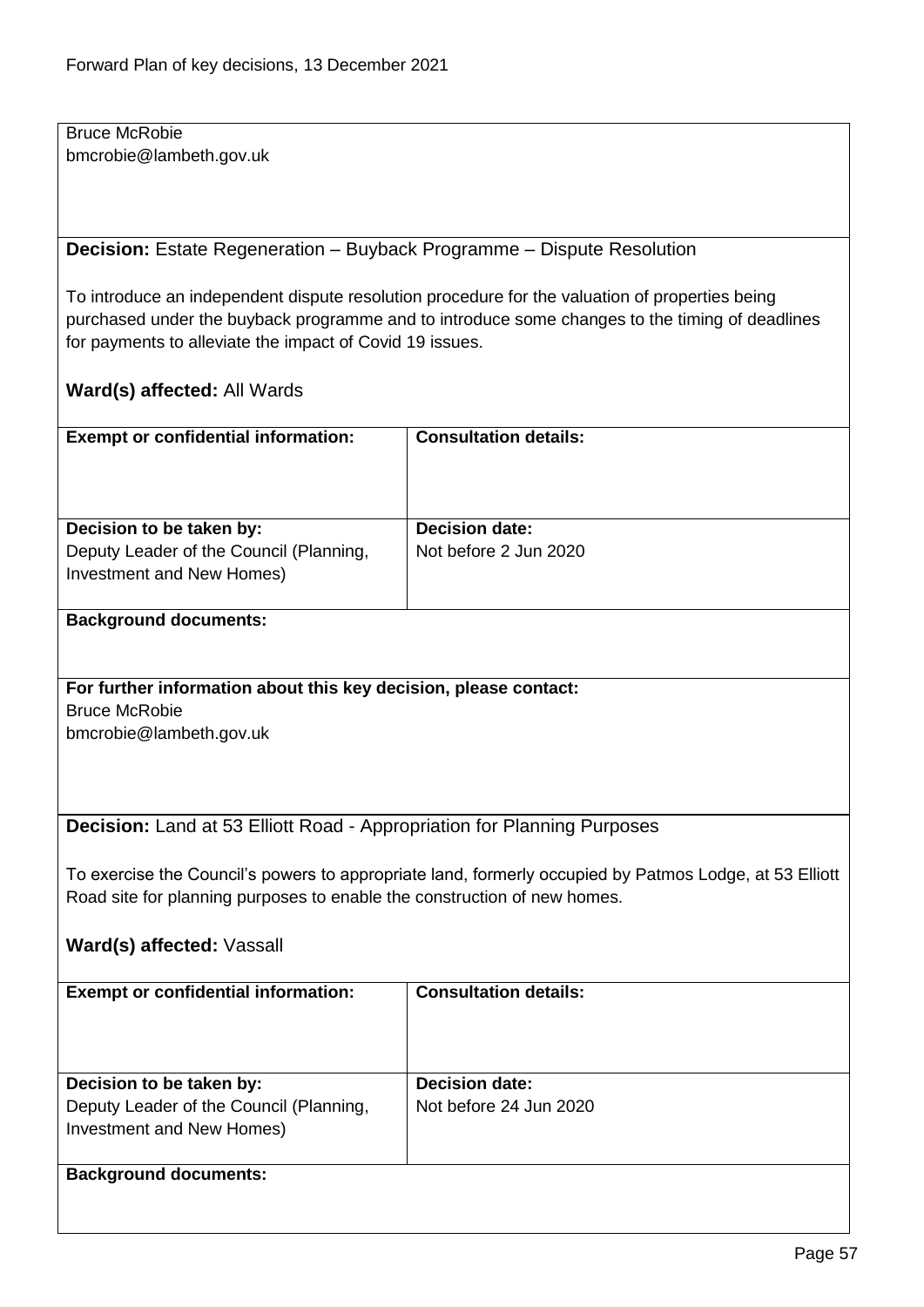# **For further information about this key decision, please contact:** Bruce McRobie

bmcrobie@lambeth.gov.uk

**Decision:** Brixton Townscape Heritage Initiative: Building Contractor Appointment

Appointment of building contractor for Brixton THI

## **Ward(s) affected:** Coldharbour

| <b>Exempt or confidential information:</b>                                                       | <b>Consultation details:</b>                    |
|--------------------------------------------------------------------------------------------------|-------------------------------------------------|
| Decision to be taken by:<br>Deputy Leader of the Council (Planning,<br>Investment and New Homes) | <b>Decision date:</b><br>Not before 19 Jan 2021 |

#### **Background documents:**

## **For further information about this key decision, please contact:**

Ellie Cook, Brixton Townscape Heritage Initiative Project Manager ecook@lambeth.gov.uk

Tel: 020 7926 9588

**Decision:** Land at 53 Elliott Road - Appropriation for Planning Purposes

To exercise the Council's powers to appropriate land, formerly occupied by Patmos Lodge, at 53 Elliott Road site for planning purposes to enable the construction of new homes.

## **Ward(s) affected:** Vassall

| <b>Exempt or confidential information:</b>                                                       | <b>Consultation details:</b>                    |
|--------------------------------------------------------------------------------------------------|-------------------------------------------------|
| Decision to be taken by:<br>Deputy Leader of the Council (Planning,<br>Investment and New Homes) | <b>Decision date:</b><br>Not before 16 Feb 2021 |
| <b>Background documents:</b>                                                                     |                                                 |

**For further information about this key decision, please contact:**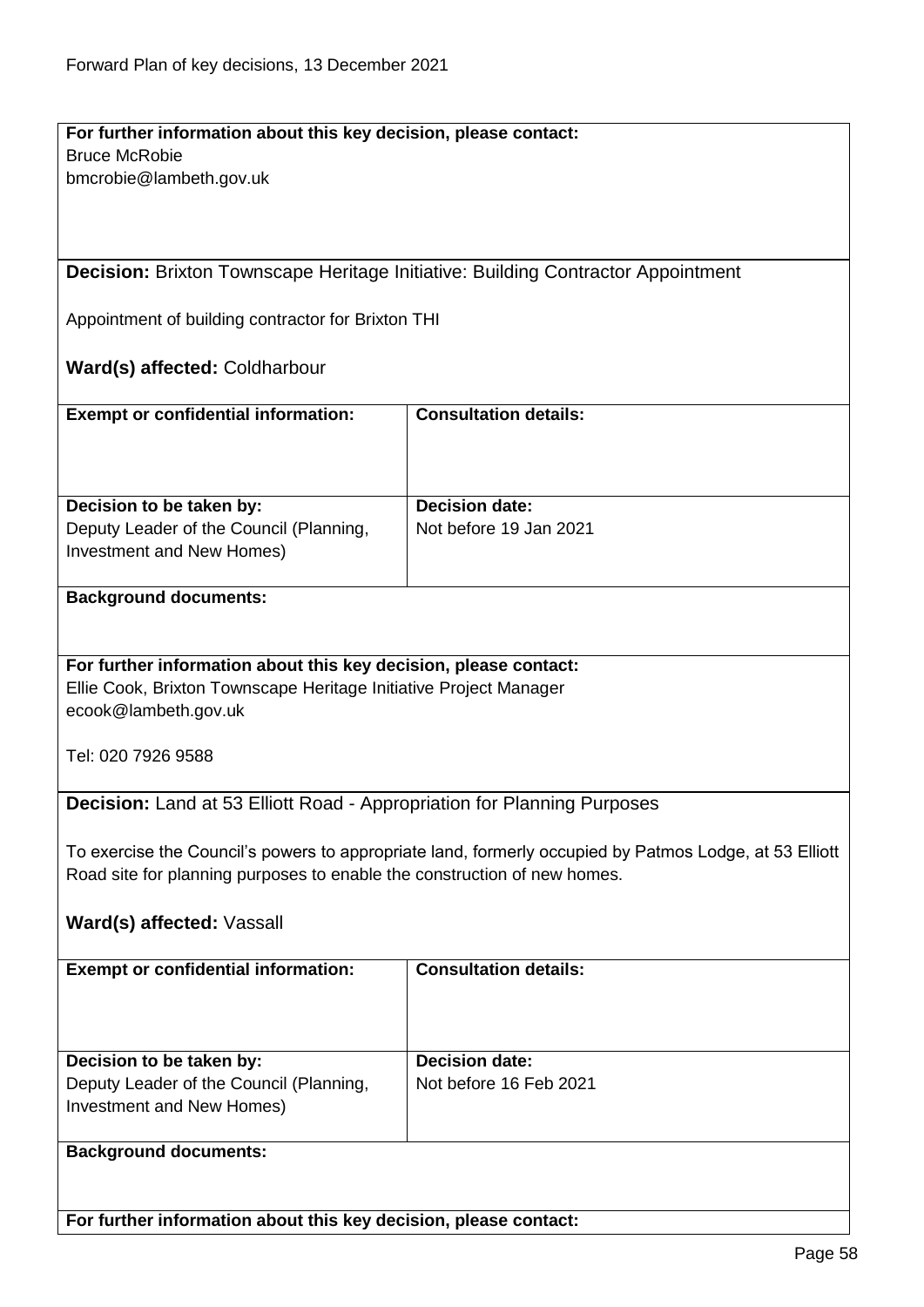Bruce McRobie bmcrobie@lambeth.gov.uk

**Decision:** Fenwick Place – Appropriation for Planning Purposes

To exercise the Council's powers to appropriate the Fenwick Place site at Fenwick Estate for planning purposes to enable the construction of the development on the Fenwick Place Rise site.

## **Ward(s) affected:** Larkhall

| <b>Exempt or confidential information:</b>                                                       | <b>Consultation details:</b>                    |
|--------------------------------------------------------------------------------------------------|-------------------------------------------------|
| Decision to be taken by:<br>Deputy Leader of the Council (Planning,<br>Investment and New Homes) | <b>Decision date:</b><br>Not before 16 Feb 2021 |
|                                                                                                  |                                                 |

#### **Background documents:**

## **For further information about this key decision, please contact:** Bruce McRobie

bmcrobie@lambeth.gov.uk

**Decision:** Hydethorpe Road – Appropriation for Planning Purposes

To exercise the Council's powers to appropriate land to the south of 200-262 Hydethorpe Road site for planning purposes to enable the construction of new homes.

## **Ward(s) affected:** Thornton

| <b>Exempt or confidential information:</b>                                                       | <b>Consultation details:</b>                    |
|--------------------------------------------------------------------------------------------------|-------------------------------------------------|
| Decision to be taken by:<br>Deputy Leader of the Council (Planning,<br>Investment and New Homes) | <b>Decision date:</b><br>Not before 16 Feb 2021 |
| <b>Background documents:</b>                                                                     |                                                 |

**For further information about this key decision, please contact:**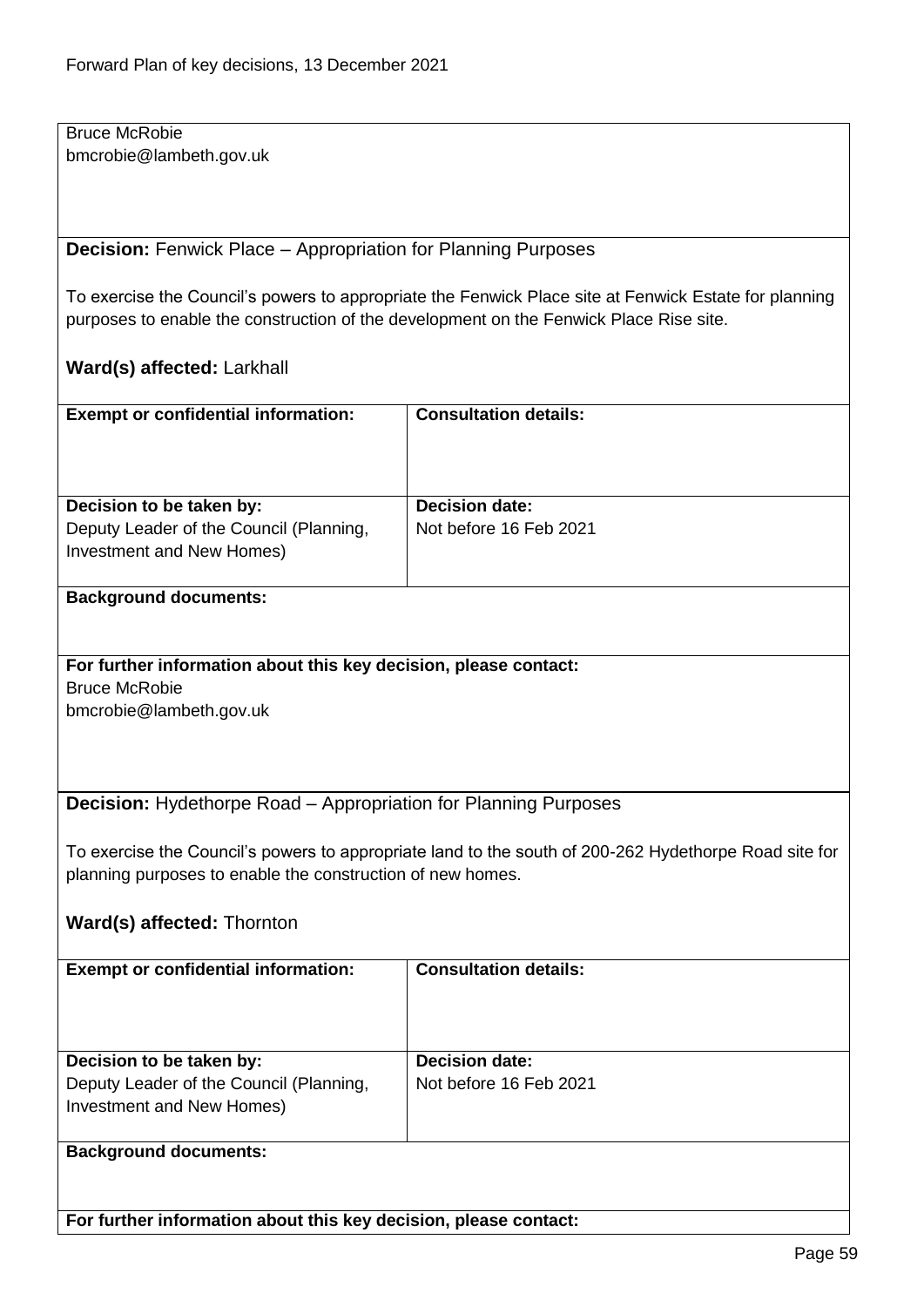Bruce McRobie bmcrobie@lambeth.gov.uk

**Decision:** Land at 2 Roman Rise - Appropriation for Planning Purposes

To exercise the Council's powers to appropriate land at 2 Roman Rise site for planning purposes to enable the construction of new homes.

## **Ward(s) affected:** Gipsy Hill

| <b>Exempt or confidential information:</b>                                                       | <b>Consultation details:</b>                    |
|--------------------------------------------------------------------------------------------------|-------------------------------------------------|
| Decision to be taken by:<br>Deputy Leader of the Council (Planning,<br>Investment and New Homes) | <b>Decision date:</b><br>Not before 16 Feb 2021 |

#### **Background documents:**

#### **For further information about this key decision, please contact:** Bruce McRobie

bmcrobie@lambeth.gov.uk

**Decision:** Allocation of Neighbourhood CIL to projects within the South Bank and Waterloo Neighbours (SoWN) Neighbourhood area.

To approve an allocation of Neighbourhood CIL to support the delivery of projects in the South Bank and Waterloo Neighbours (SoWN) Neighbourhood area.

## **Ward(s) affected:** Bishop's

| <b>Exempt or confidential information:</b>                                                       | <b>Consultation details:</b>                    |
|--------------------------------------------------------------------------------------------------|-------------------------------------------------|
| Decision to be taken by:<br>Deputy Leader of the Council (Planning,<br>Investment and New Homes) | <b>Decision date:</b><br>Not before 25 May 2021 |
| <b>Background documents:</b>                                                                     |                                                 |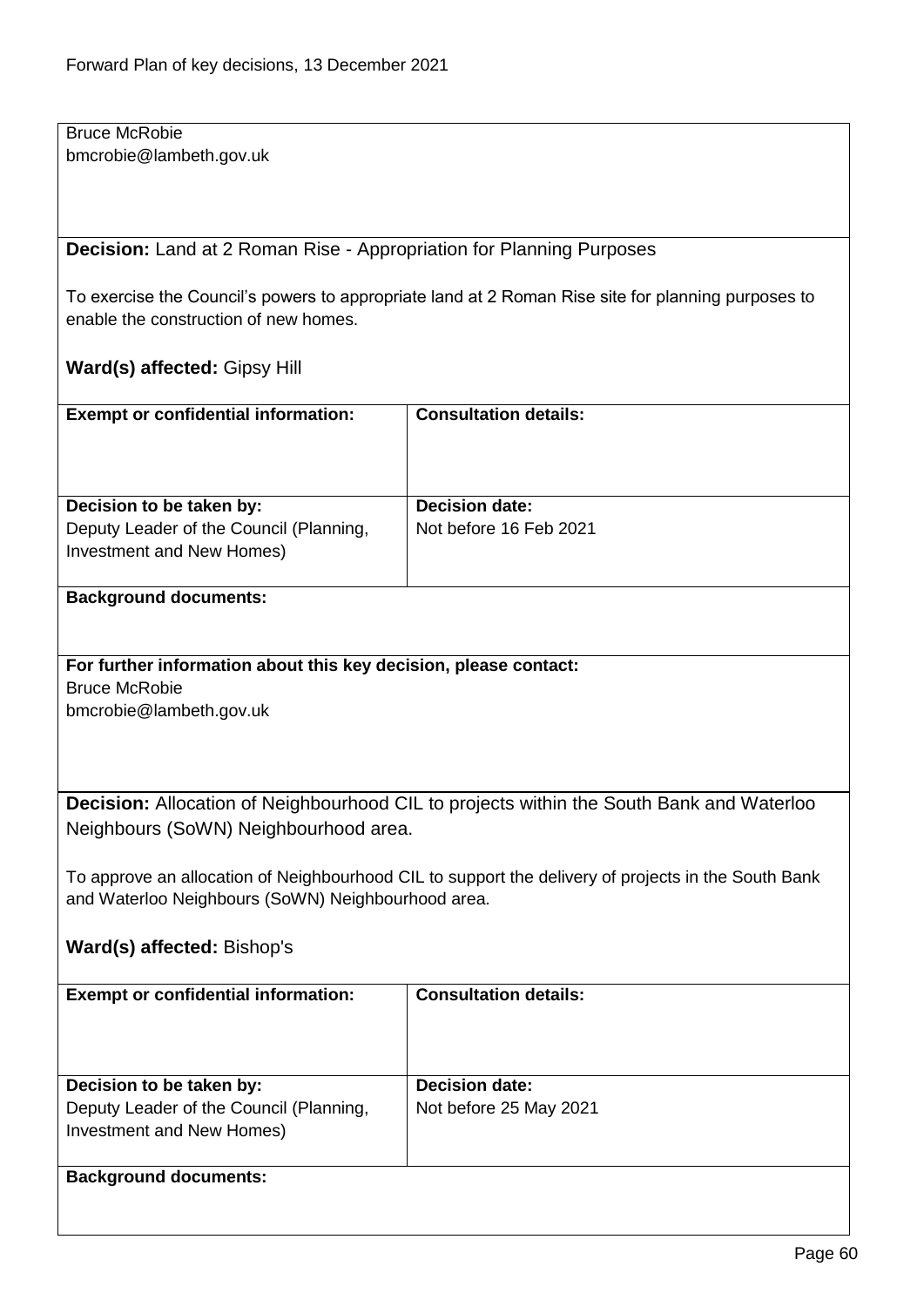#### **For further information about this key decision, please contact:** Abi Lewis, Head of Programme Delivery, Waterloo and Southbank alewis1@lambeth.gov.uk

**Decision:** Approval of CIL Social Housing Relief for 17/02936/FUL Graphite Square SE11 5EE

Cabinet member approval is being sought in relation to the Mandatory Social Housing Relief claim submitted by the applicant in relation to the planning permission 17/02936/FUL Graphite Square, London, SE11 5EE.

The total CIL liability for the development would be £4,177,924.83 and the social housing relief claim is for £1,186,815.77. According to the constitution, any proposed expenditure or grant, or in this case, relief, that is over £500k needs to be approved by Cabinet member delegated decision.

## **Ward(s) affected:** Prince's

| <b>Exempt or confidential information:</b>                                                       | <b>Consultation details:</b>                    |
|--------------------------------------------------------------------------------------------------|-------------------------------------------------|
| Decision to be taken by:<br>Deputy Leader of the Council (Planning,<br>Investment and New Homes) | <b>Decision date:</b><br>Not before 29 May 2021 |
|                                                                                                  |                                                 |

#### **Background documents:**

**For further information about this key decision, please contact:** Neela Ajithkumar, CIL/S106 Monitoring Officer najithkumar@lambeth.gov.uk

**Decision:** Appointment of the Principal Contractor for the Redevelopment of 114-118 Lower Marsh

To approve the award of a contract for the redevelopment of 114-118 Lower Marsh.

The anticipated duration of the contract is 16 months from September 2021 to December 2022. The estimated value of the contract is £5.5m.

**Consultation details:**

## **Ward(s) affected:** Bishop's

| <b>Exempt or confidential information:</b> |  |
|--------------------------------------------|--|
| Part exempt                                |  |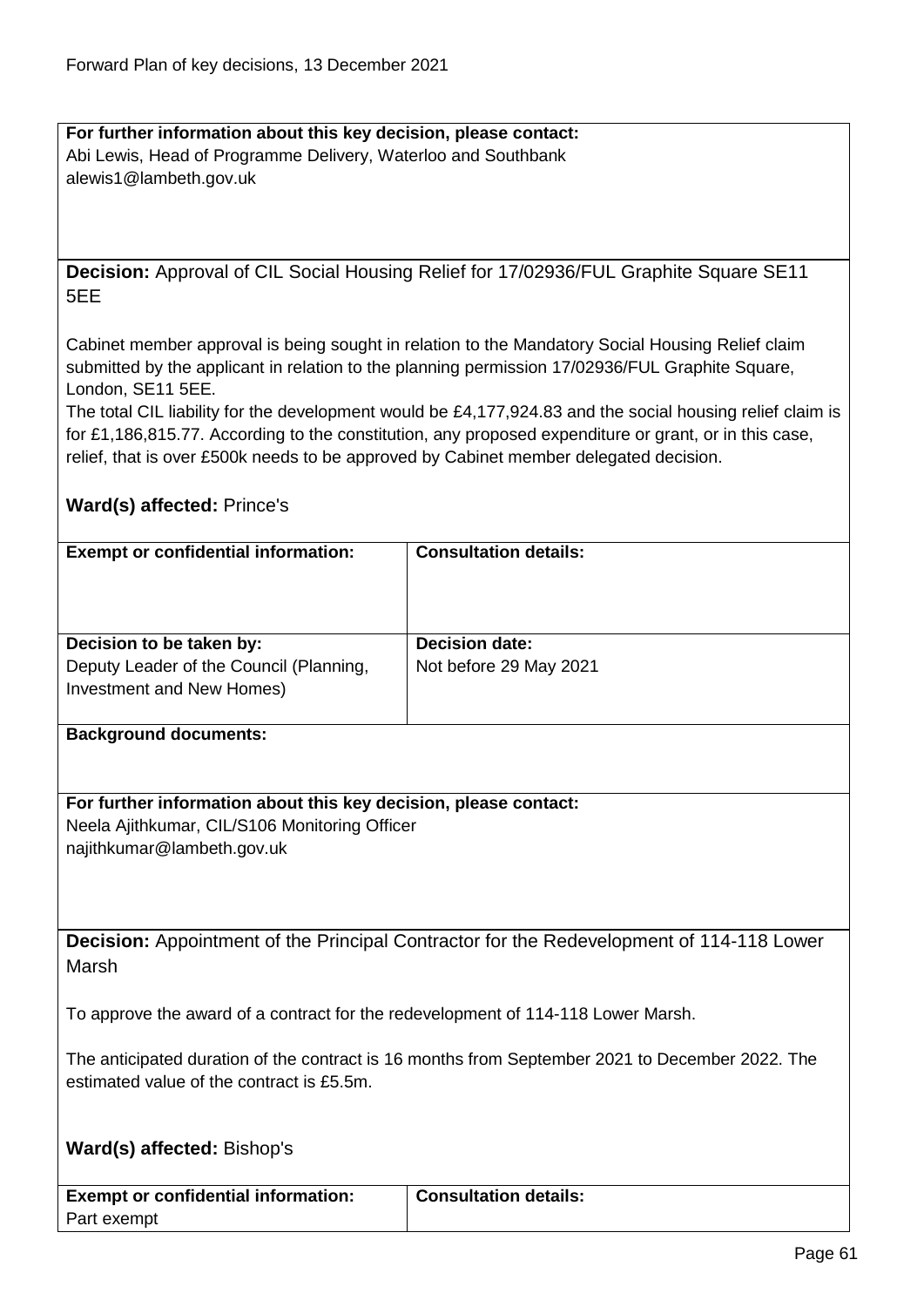| Information relating to the financial or                                     |                                                                                                    |
|------------------------------------------------------------------------------|----------------------------------------------------------------------------------------------------|
| business affairs of any particular person                                    |                                                                                                    |
| (including the authority holding that                                        |                                                                                                    |
| information)                                                                 |                                                                                                    |
|                                                                              |                                                                                                    |
| Decision to be taken by:                                                     | <b>Decision date:</b>                                                                              |
| Deputy Leader of the Council (Planning,                                      | Not before 28 Jun 2021                                                                             |
| Investment and New Homes)                                                    |                                                                                                    |
|                                                                              |                                                                                                    |
|                                                                              |                                                                                                    |
| <b>Background documents:</b>                                                 |                                                                                                    |
|                                                                              |                                                                                                    |
|                                                                              |                                                                                                    |
| For further information about this key decision, please contact:             |                                                                                                    |
|                                                                              | Babtunde Awofolaju, Senior Project Manager, Schools and Communities Capital Programme              |
| bawofolaju@lambeth.gov.uk                                                    |                                                                                                    |
|                                                                              |                                                                                                    |
|                                                                              |                                                                                                    |
|                                                                              |                                                                                                    |
| <b>Decision:</b> Westbury - Phase 2 - Appropriation for Planning Purposes    |                                                                                                    |
|                                                                              |                                                                                                    |
|                                                                              |                                                                                                    |
|                                                                              | To exercise the Council's powers to appropriate the Westbury Phase 2 development site at Westbury  |
|                                                                              | estate for planning purposes to enable the construction of the development on the Westbury Phase 2 |
| site.                                                                        |                                                                                                    |
|                                                                              |                                                                                                    |
| <b>Ward(s) affected: Clapham Town</b>                                        |                                                                                                    |
|                                                                              |                                                                                                    |
| <b>Exempt or confidential information:</b>                                   | <b>Consultation details:</b>                                                                       |
|                                                                              |                                                                                                    |
|                                                                              |                                                                                                    |
|                                                                              |                                                                                                    |
| Decision to be taken by:                                                     |                                                                                                    |
|                                                                              |                                                                                                    |
|                                                                              | <b>Decision date:</b>                                                                              |
| Deputy Leader of the Council (Planning,                                      | Not before 13 Jul 2021                                                                             |
| Investment and New Homes)                                                    |                                                                                                    |
|                                                                              |                                                                                                    |
| <b>Background documents:</b>                                                 |                                                                                                    |
|                                                                              |                                                                                                    |
|                                                                              |                                                                                                    |
| For further information about this key decision, please contact:             |                                                                                                    |
| <b>Bruce McRobie</b>                                                         |                                                                                                    |
|                                                                              |                                                                                                    |
| bmcrobie@lambeth.gov.uk                                                      |                                                                                                    |
|                                                                              |                                                                                                    |
|                                                                              |                                                                                                    |
|                                                                              |                                                                                                    |
| <b>Decision:</b> Knights Walk – Phase 2, Appropriation for Planning Purposes |                                                                                                    |
|                                                                              |                                                                                                    |
|                                                                              | To exercise the Council's powers to appropriate the Phase 2 site at Knights Walk for planning      |
| purposes to enable the construction of the Phase 2 development.              |                                                                                                    |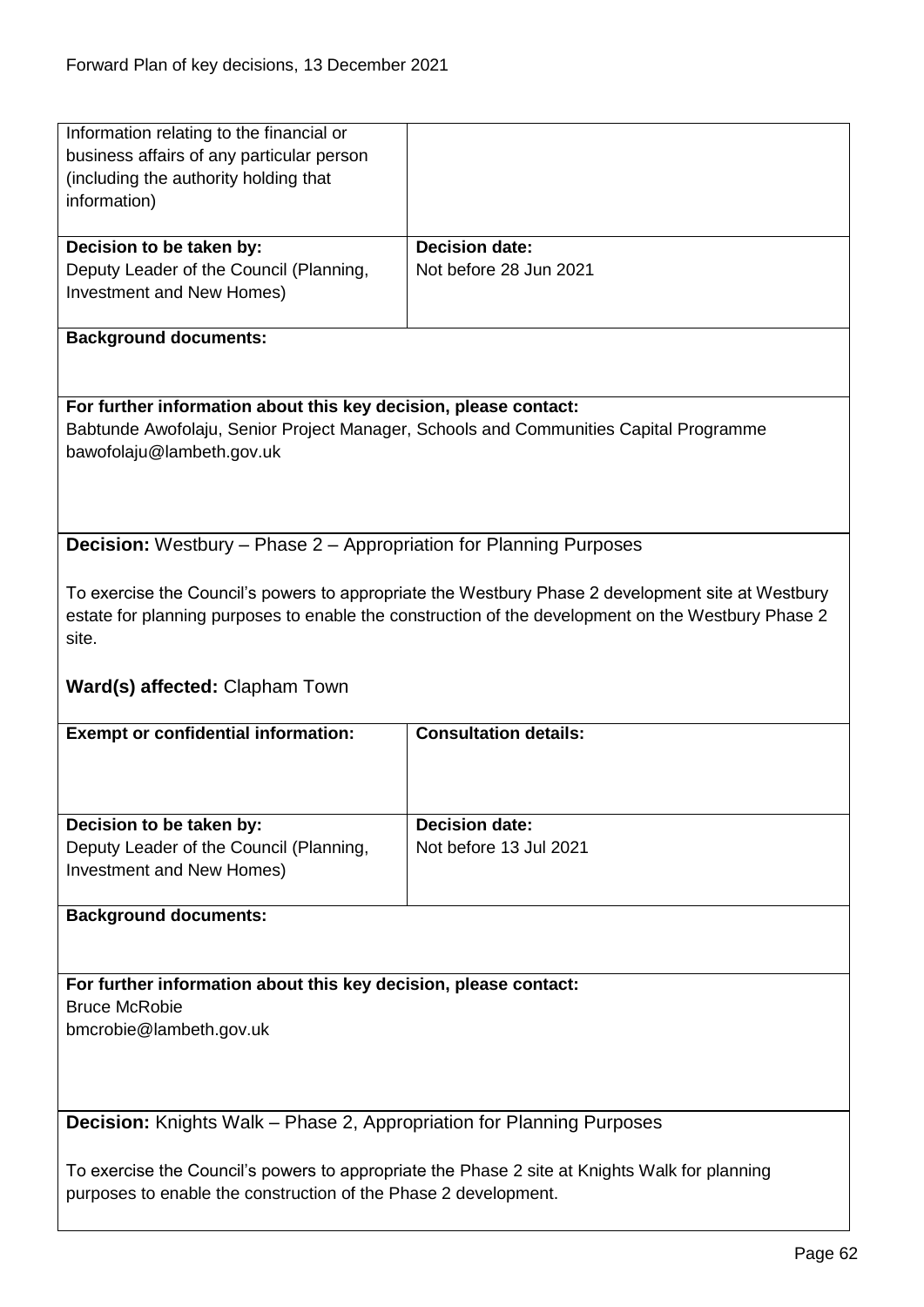| Ward(s) affected: Prince's                                                                                                                                                                                                                           |                                                 |  |
|------------------------------------------------------------------------------------------------------------------------------------------------------------------------------------------------------------------------------------------------------|-------------------------------------------------|--|
| <b>Exempt or confidential information:</b>                                                                                                                                                                                                           | <b>Consultation details:</b>                    |  |
| Decision to be taken by:<br>Deputy Leader of the Council (Planning,<br>Investment and New Homes)                                                                                                                                                     | <b>Decision date:</b><br>Not before 13 Jul 2021 |  |
| <b>Background documents:</b>                                                                                                                                                                                                                         |                                                 |  |
| For further information about this key decision, please contact:<br><b>Bruce McRobie</b><br>bmcrobie@lambeth.gov.uk                                                                                                                                  |                                                 |  |
| <b>Decision:</b> Somerleyton Road - Block F - Appropriation for Planning Purposes<br>To exercise the Council's powers to appropriate the Phase 1 site in the Somerleyton Road<br>development for planning purposes.<br>Ward(s) affected: Coldharbour |                                                 |  |
| <b>Exempt or confidential information:</b>                                                                                                                                                                                                           | <b>Consultation details:</b>                    |  |
| Decision to be taken by:<br>Deputy Leader of the Council (Planning,<br>Investment and New Homes)                                                                                                                                                     | <b>Decision date:</b><br>Not before 13 Jul 2021 |  |
| <b>Background documents:</b>                                                                                                                                                                                                                         |                                                 |  |
| For further information about this key decision, please contact:<br><b>Bruce McRobie</b><br>bmcrobie@lambeth.gov.uk                                                                                                                                  |                                                 |  |
| <b>Decision:</b> Somerleyton Road – Phase 1 – Deed of Variation & Lettings<br>To enter into a Deed of Variation with Ovalhouse Theatre and to agree various lettings for spaces<br>within Phase 1 of the Somerleyton Road development.               |                                                 |  |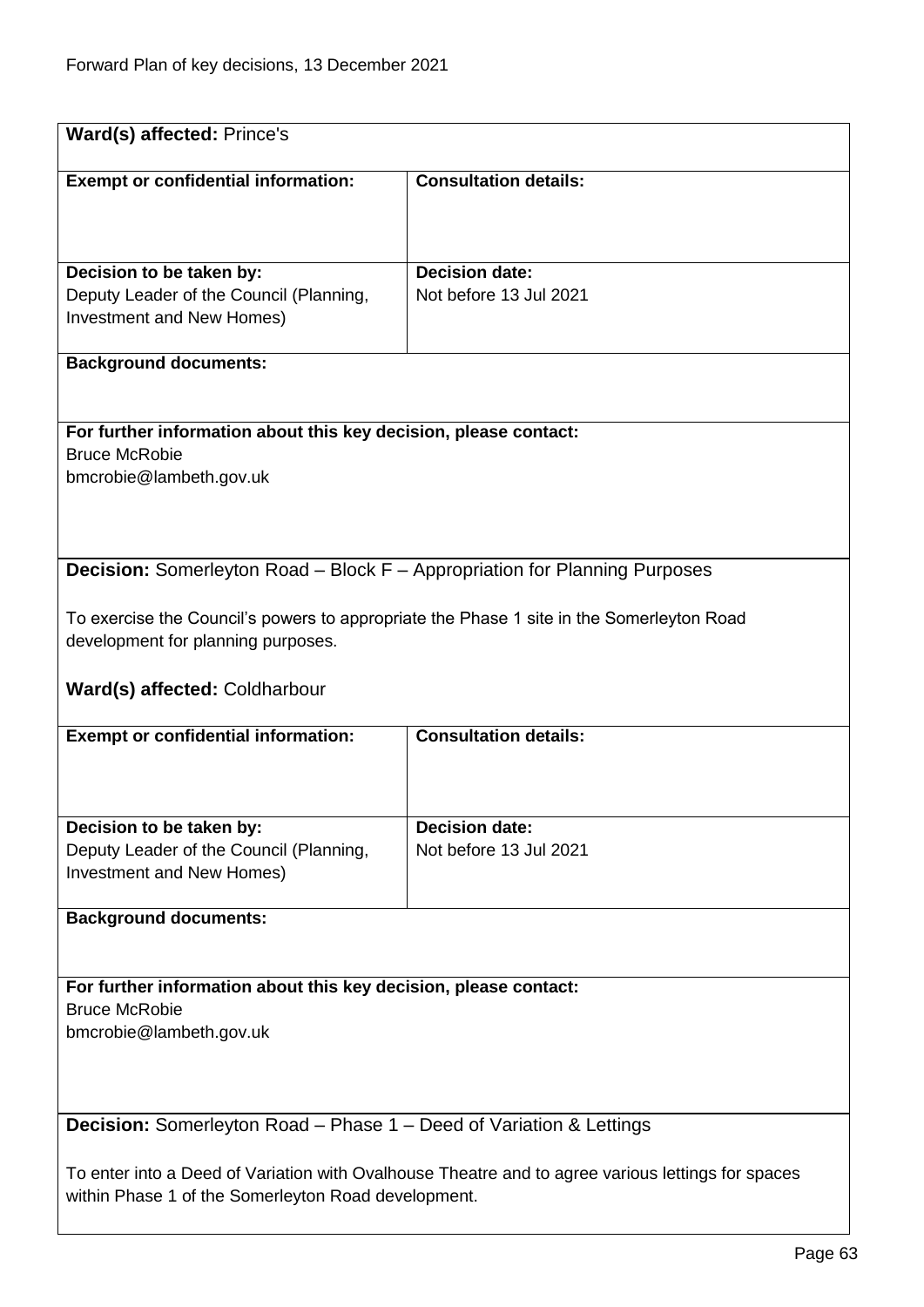| Ward(s) affected: Coldharbour                                                                                                                                                                                                                                                                                                                 |                                                 |  |
|-----------------------------------------------------------------------------------------------------------------------------------------------------------------------------------------------------------------------------------------------------------------------------------------------------------------------------------------------|-------------------------------------------------|--|
| <b>Exempt or confidential information:</b><br>Part exempt<br>Information relating to the financial or<br>business affairs of any particular person<br>(including the authority holding that<br>information)                                                                                                                                   | <b>Consultation details:</b>                    |  |
| Decision to be taken by:<br>Deputy Leader of the Council (Planning,<br>Investment and New Homes)                                                                                                                                                                                                                                              | <b>Decision date:</b><br>Not before 13 Jul 2021 |  |
| <b>Background documents:</b>                                                                                                                                                                                                                                                                                                                  |                                                 |  |
| For further information about this key decision, please contact:<br><b>Bruce McRobie</b><br>bmcrobie@lambeth.gov.uk                                                                                                                                                                                                                           |                                                 |  |
| Decision: Waterloo Undercroft. Agreement for Lease<br>To approve an Agreement for Lease and Lease to let the Waterloo Undercroft. The space is to be let<br>for Culture, Entertainment and Food venue and will be conditional on the tenant securing planning<br>permission and the appropriate licences<br><b>Ward(s) affected: Bishop's</b> |                                                 |  |
| <b>Exempt or confidential information:</b><br>Part exempt<br>Information relating to the financial or<br>business affairs of any particular person<br>(including the authority holding that<br>information)                                                                                                                                   | <b>Consultation details:</b>                    |  |
| Decision to be taken by:<br>Deputy Leader of the Council (Planning,<br><b>Investment and New Homes)</b>                                                                                                                                                                                                                                       | <b>Decision date:</b><br>Not before 8 Sep 2021  |  |
| <b>Background documents:</b>                                                                                                                                                                                                                                                                                                                  |                                                 |  |
| For further information about this key decision, please contact:<br>Andrew Anderson, Assistant Director, Development Programme<br>aanderson1@lambeth.gov.uk                                                                                                                                                                                   |                                                 |  |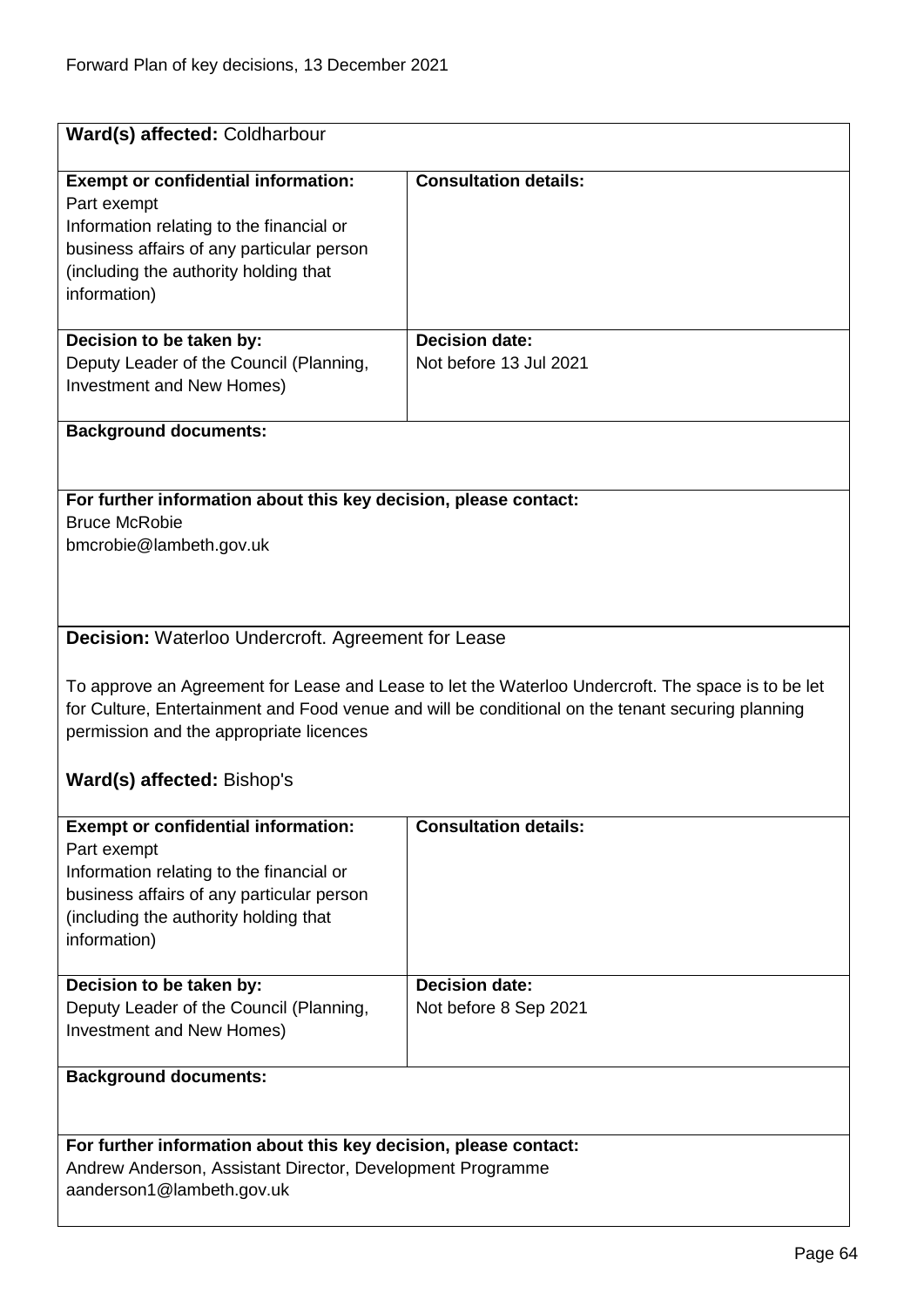| Decision: Lambeth Annual Infrastructure Funding Statement 2020/21                        |                                                                                                |  |
|------------------------------------------------------------------------------------------|------------------------------------------------------------------------------------------------|--|
|                                                                                          |                                                                                                |  |
| Ward(s) affected: All Wards                                                              |                                                                                                |  |
|                                                                                          |                                                                                                |  |
| <b>Exempt or confidential information:</b>                                               | <b>Consultation details:</b>                                                                   |  |
|                                                                                          |                                                                                                |  |
|                                                                                          |                                                                                                |  |
| Decision to be taken by:                                                                 | <b>Decision date:</b>                                                                          |  |
| Deputy Leader of the Council (Planning,                                                  | 15 Dec 2021                                                                                    |  |
| Investment and New Homes)                                                                |                                                                                                |  |
|                                                                                          |                                                                                                |  |
| <b>Background documents:</b>                                                             |                                                                                                |  |
|                                                                                          |                                                                                                |  |
|                                                                                          |                                                                                                |  |
| For further information about this key decision, please contact:                         |                                                                                                |  |
| Ismet Darendeli                                                                          |                                                                                                |  |
| IDarendeli@lambeth.gov.uk                                                                |                                                                                                |  |
|                                                                                          |                                                                                                |  |
|                                                                                          |                                                                                                |  |
|                                                                                          |                                                                                                |  |
| Decision: Lower Marsh Redevelopment - Uplift in Project Costs                            |                                                                                                |  |
|                                                                                          |                                                                                                |  |
|                                                                                          | The report seeks approval of an increase to the overall project budget from £6.2m to 7.5m. The |  |
| increase is attributed to a surge in construction cost inflation from 2020-21, which has |                                                                                                |  |
| disproportionately affected the UK construction industry.                                |                                                                                                |  |
|                                                                                          |                                                                                                |  |
| Ward(s) affected: Bishop's                                                               |                                                                                                |  |
|                                                                                          |                                                                                                |  |
| <b>Exempt or confidential information:</b>                                               | <b>Consultation details:</b>                                                                   |  |
|                                                                                          |                                                                                                |  |
|                                                                                          |                                                                                                |  |
|                                                                                          |                                                                                                |  |
| Decision to be taken by:                                                                 | <b>Decision date:</b>                                                                          |  |
| Deputy Leader of the Council (Planning,                                                  | Not before 9 Nov 2021                                                                          |  |
| Investment and New Homes)                                                                |                                                                                                |  |
|                                                                                          |                                                                                                |  |
| <b>Background documents:</b>                                                             |                                                                                                |  |
|                                                                                          |                                                                                                |  |
|                                                                                          |                                                                                                |  |
| For further information about this key decision, please contact:                         |                                                                                                |  |
| Greg Wade, Capital Programme Manager, Strategic Programme<br>gwade@lambeth.gov.uk        |                                                                                                |  |
|                                                                                          |                                                                                                |  |
|                                                                                          |                                                                                                |  |
|                                                                                          |                                                                                                |  |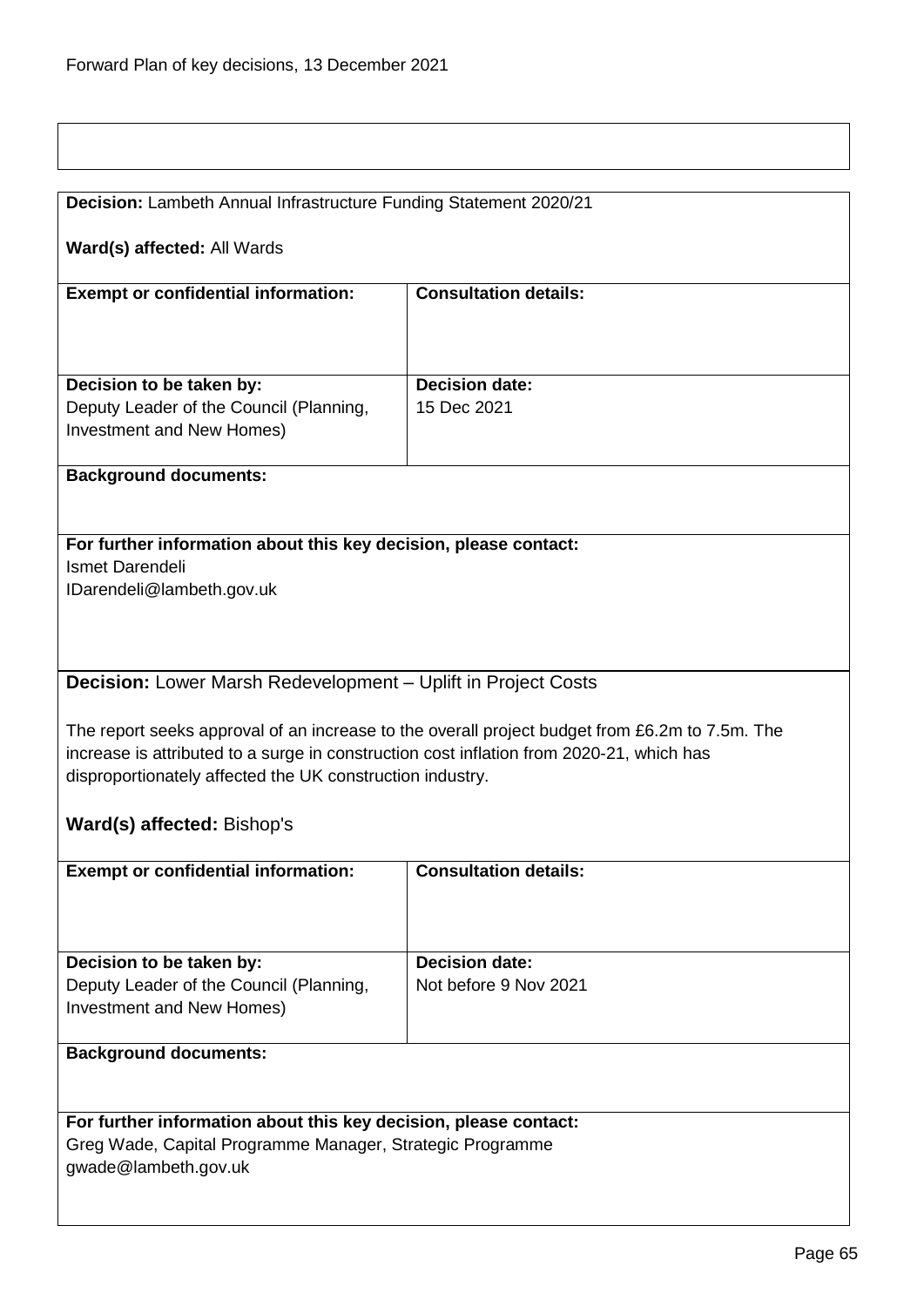$\overline{1}$ 

|                                                                                                                                                                                                     | Decision: Neighbourhood Community Infrastructure Levy - Community Connections Fund |  |
|-----------------------------------------------------------------------------------------------------------------------------------------------------------------------------------------------------|------------------------------------------------------------------------------------|--|
| To approve an allocation of £4m NCIL to create the Community Connections Fund. This will deliver<br>localised projects in the Neighbourhood Areas of North Lambeth, Waterloo, Brixton and Stockwell |                                                                                    |  |
| Ward(s) affected: Coldharbour; Stockwell; Herne Hill; Larkhall; Tulse Hill; Vassall; Bishop's;<br>Oval; Brixton Hill; Prince's                                                                      |                                                                                    |  |
| <b>Exempt or confidential information:</b>                                                                                                                                                          | <b>Consultation details:</b>                                                       |  |
| Decision to be taken by:<br>Deputy Leader of the Council (Planning,<br>Investment and New Homes)                                                                                                    | <b>Decision date:</b><br>Not before 7 Dec 2021                                     |  |
| <b>Background documents:</b>                                                                                                                                                                        |                                                                                    |  |
| For further information about this key decision, please contact:<br>Matt Dibben, LBL Strategic Growth and Opportunities<br>MDibben@lambeth.gov.uk                                                   |                                                                                    |  |
| <b>Decision:</b> Revision of Local Application Requirements (LARs)                                                                                                                                  |                                                                                    |  |
| To agree the draft revised Local Application Requirements for public consultation                                                                                                                   |                                                                                    |  |
| Ward(s) affected: All Wards                                                                                                                                                                         |                                                                                    |  |
| <b>Exempt or confidential information:</b>                                                                                                                                                          | <b>Consultation details:</b>                                                       |  |
| Decision to be taken by:<br>Deputy Leader of the Council (Planning,<br><b>Investment and New Homes)</b>                                                                                             | <b>Decision date:</b><br>Not before 21 Dec 2021                                    |  |
| <b>Background documents:</b>                                                                                                                                                                        |                                                                                    |  |
| For further information about this key decision, please contact:<br>Andrew Mulindwa, Team Leader (Fast Track)<br>almulindwa@lambeth.gov.uk                                                          |                                                                                    |  |

Ī.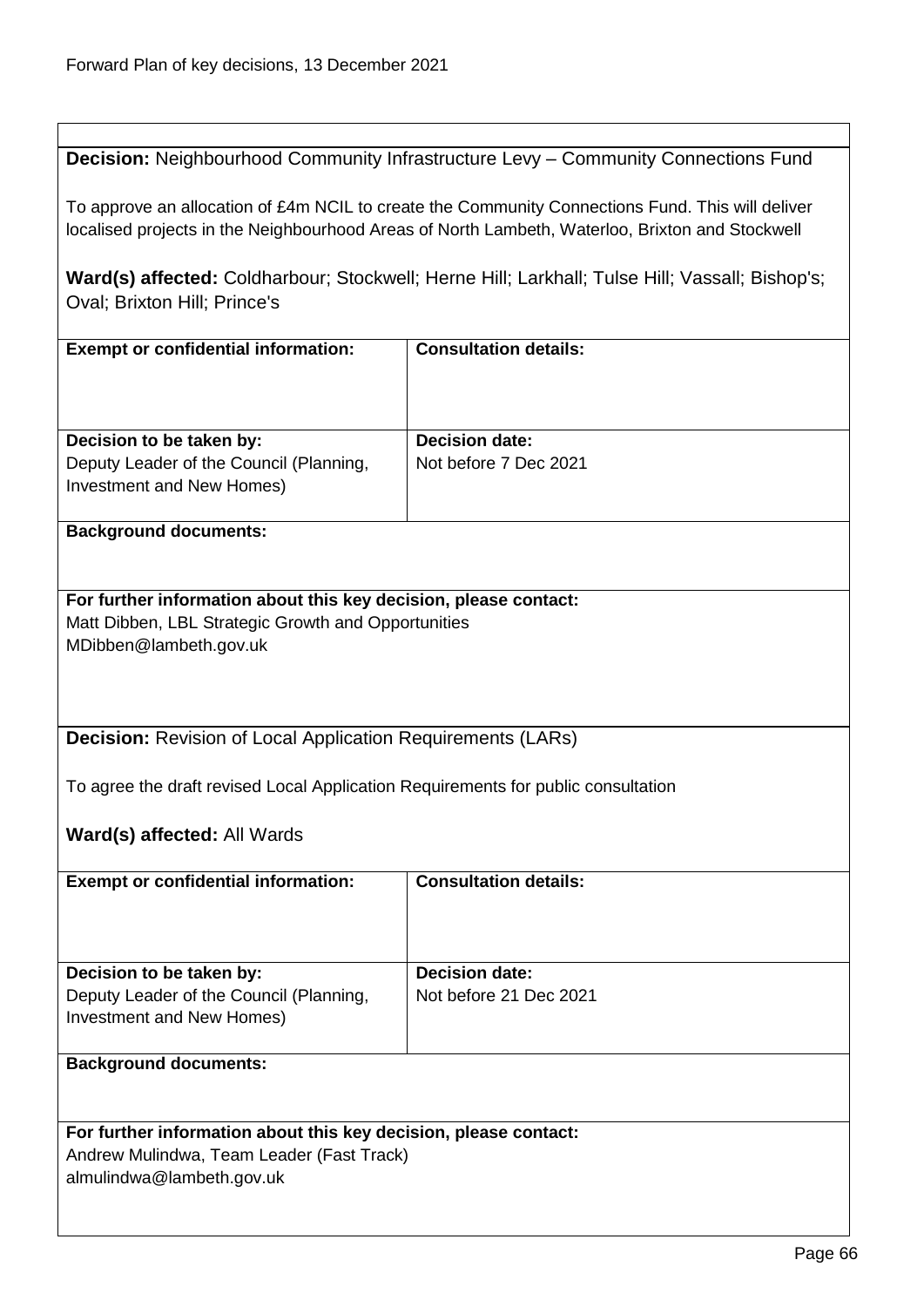# **Decision:** Reducing Invalid Planning Applications (RIPA) Top Up Funding

This report seeks approval for the use of Top Up funding provided by the Department of Levelling Up, Housing and Communities (DLUHC) to continue the contract with Open Systems Lab (OSL) to work on the research and development for a new intelligent, online submission tool for planning applications

# **Ward(s) affected:** All Wards

| <b>Exempt or confidential information:</b>                       | <b>Consultation details:</b>                                                                     |
|------------------------------------------------------------------|--------------------------------------------------------------------------------------------------|
|                                                                  |                                                                                                  |
|                                                                  |                                                                                                  |
| Decision to be taken by:                                         | <b>Decision date:</b>                                                                            |
| Deputy Leader of the Council (Planning,                          | Not before 4 Jan 2022                                                                            |
| Investment and New Homes)                                        |                                                                                                  |
| <b>Background documents:</b>                                     |                                                                                                  |
|                                                                  |                                                                                                  |
| For further information about this key decision, please contact: |                                                                                                  |
| Bobby Lee, Business Delivery Officer                             |                                                                                                  |
| Blee@lambeth.gov.uk                                              |                                                                                                  |
|                                                                  |                                                                                                  |
|                                                                  |                                                                                                  |
|                                                                  | Decision: Neighbourhood Community Infrastructure Levy - Community Connections Fund               |
|                                                                  |                                                                                                  |
|                                                                  | To approve an allocation of £4m NCIL to create the Community Connections Fund. This will deliver |
|                                                                  | localised projects in the Neighbourhood Areas of North Lambeth, Waterloo, Brixton and Stockwell  |
|                                                                  |                                                                                                  |
| Ward(s) affected:                                                |                                                                                                  |
| <b>Exempt or confidential information:</b>                       | <b>Consultation details:</b>                                                                     |
|                                                                  |                                                                                                  |
|                                                                  |                                                                                                  |
| Decision to be taken by:                                         | <b>Decision date:</b>                                                                            |
| Deputy Leader of the Council (Planning,                          | Not before 4 Jan 2022                                                                            |
| Investment and New Homes)                                        |                                                                                                  |
| <b>Background documents:</b>                                     |                                                                                                  |
|                                                                  |                                                                                                  |
|                                                                  |                                                                                                  |
| For further information about this key decision, please contact: |                                                                                                  |
|                                                                  |                                                                                                  |
|                                                                  |                                                                                                  |
|                                                                  |                                                                                                  |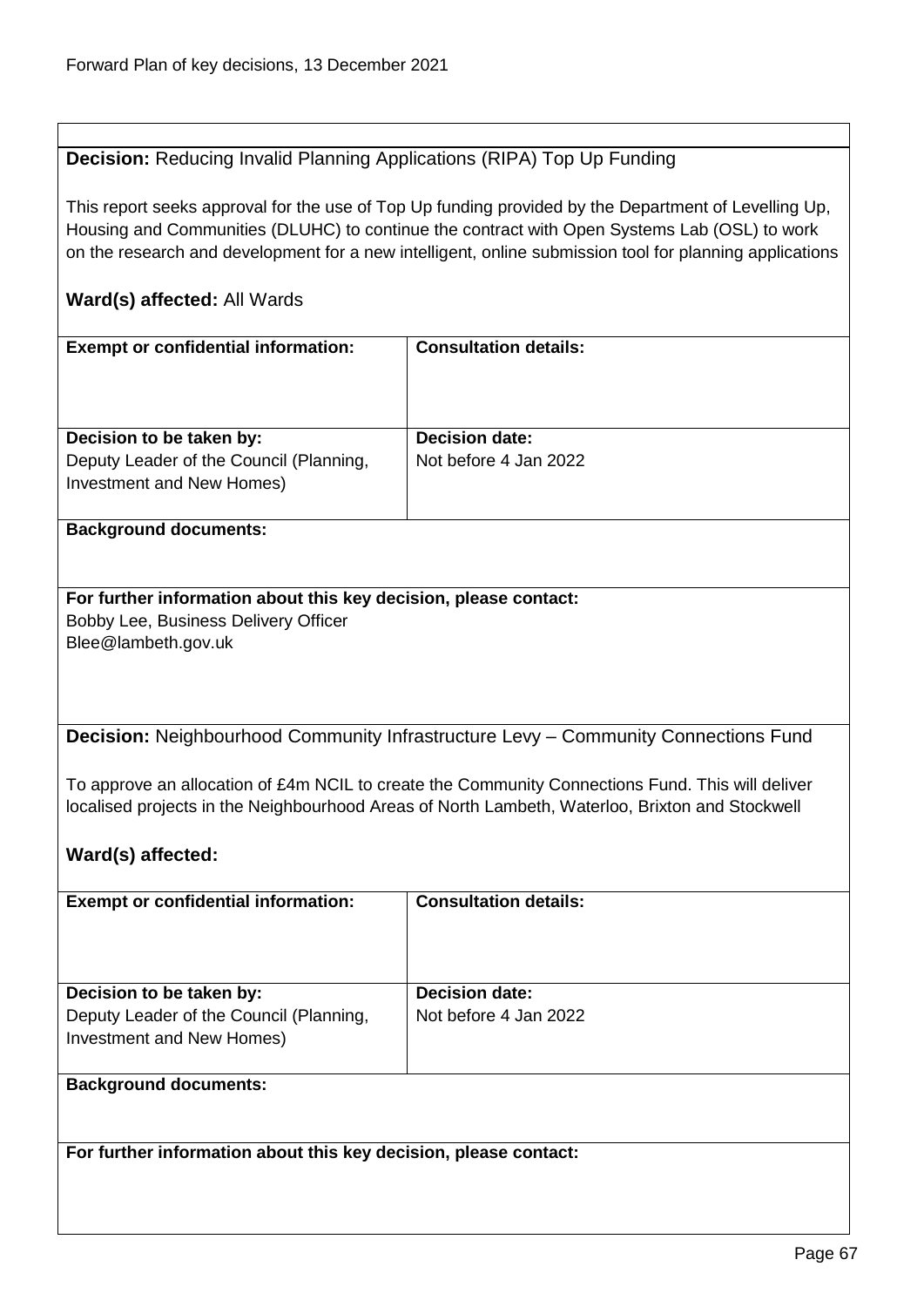## **Decision:** Sole Supplier Framework Agreement for Removal and Storage Service

To procure a removal and storage service provider to support the Council to assist residents with their housing moves and temporary storage services as part of Estate Renewal Programme. Also, other housing moves within the Council (i.e. emergencies decant, tenant who are downsizing, temporary accommodation and on adhoc basis providing storage services to residents moving to long term institutional care/hospitalisation).

The value of this contract would exceed the EU/FTS threshold.

## **Ward(s) affected:** All Wards

| <b>Exempt or confidential information:</b>                           | <b>Consultation details:</b> |
|----------------------------------------------------------------------|------------------------------|
| Decision to be taken by:                                             | <b>Decision date:</b>        |
| Deputy Leader of the Council (Planning,<br>Investment and New Homes) | Not before 4 Jan 2022        |

#### **Background documents:**

Sole Supplier Framework Agreement for Removal and Storage Service

#### **For further information about this key decision, please contact:**

Bashir Miah, Regeneration Officer bmiah@lambeth.gov.uk Hambrook House, Porden Road, SW2 5RW Tel: 020 7926 3607

**Decision:** Modular homes for employed young people – Independent living powered by **Centrepoint** 

To enter into lease agreements with Centrepoint for two disused sites of land.

#### **Ward(s) affected:** Gipsy Hill; Brixton Hill

| <b>Exempt or confidential information:</b> | <b>Consultation details:</b> |
|--------------------------------------------|------------------------------|
| Decision to be taken by:                   | Decision date:               |
| Deputy Leader of the Council (Planning,    | Not before 11 Jan 2022       |
| Investment and New Homes)                  |                              |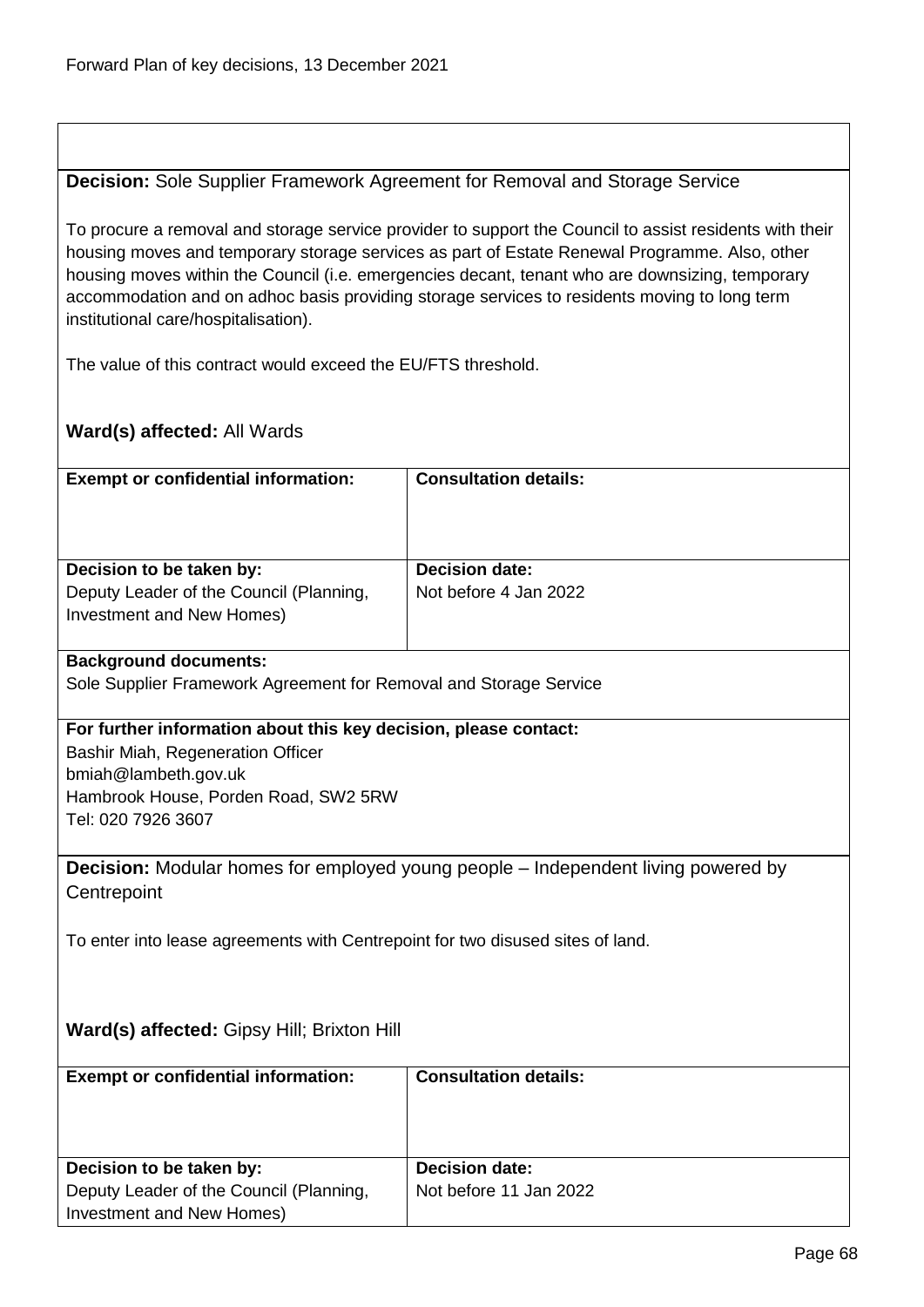#### **Background documents:**

## **For further information about this key decision, please contact:** Sophie Konradsen, Strategic Commissioning Manager SKonradsen@lambeth.gov.uk

## **Decision:** Proposal regarding the site at the former Clapham Old Library

Following the acquisition of the property at 60 Orlando Road, the Council is proposing to work with Ipsus Developments and Omnibus Theatre to bring forward plans for a small scale redevelopment of the rear of the site, with the aim of creating a new asset, subject to further discussions with the planning department and formal consent, which will provide a sustainable revenue stream to the parties. The form of this joint venture is being discussed and it is anticipated that any works contracts will be under the OJFU threshold.

The Council wishes to engage with the above parties who will bring the local and commercial expertise to the venture. Ipsus Developments brought the opportunity to the Council and in recognition of their input to the process, it is proposed that the Council continues to utilise their significant local development expertise.

The Council also wishes to continue to work collaboratively with Omnibus to ensure the future of the building as a leading performance arts venue.

## **Ward(s) affected:** Clapham Town

| <b>Exempt or confidential information:</b>                                                      | <b>Consultation details:</b> |  |
|-------------------------------------------------------------------------------------------------|------------------------------|--|
|                                                                                                 |                              |  |
|                                                                                                 |                              |  |
|                                                                                                 |                              |  |
|                                                                                                 |                              |  |
|                                                                                                 |                              |  |
| Decision to be taken by:                                                                        | <b>Decision date:</b>        |  |
| Cabinet Member for Equalities and Culture                                                       | Not before 12 Jun 2017       |  |
|                                                                                                 |                              |  |
|                                                                                                 |                              |  |
|                                                                                                 |                              |  |
| <b>Background documents:</b>                                                                    |                              |  |
|                                                                                                 |                              |  |
|                                                                                                 |                              |  |
|                                                                                                 |                              |  |
| For further information about this key decision, please contact:                                |                              |  |
|                                                                                                 |                              |  |
| Yvonne Hardy, Assistant Head - Directorates, Valuation and Strategic Assets                     |                              |  |
| yhardy@lambeth.gov.uk                                                                           |                              |  |
|                                                                                                 |                              |  |
|                                                                                                 |                              |  |
| Tel: 0207 926 2984                                                                              |                              |  |
|                                                                                                 |                              |  |
|                                                                                                 |                              |  |
| <b>Decision:</b> Transfer of the Greek Enclosure from the Greek Cathedral trust of St Stephen's |                              |  |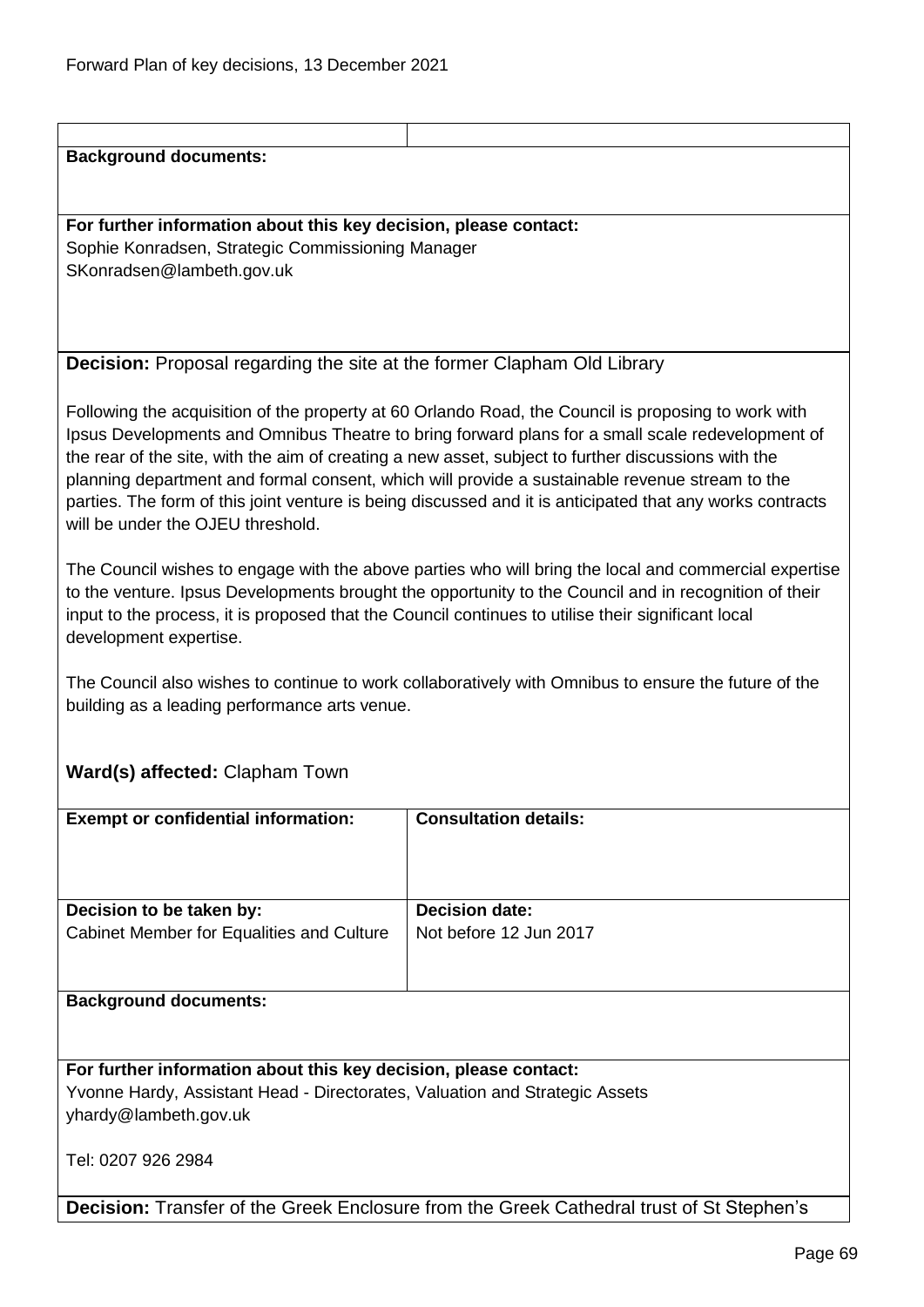## Chapel to the Council

To agree the formal legal vesting contract process for the Greek Cathedral Trust to transfer St Stephen's Chapel, the boundary wall to the Greek Enclosure and Burial Rights to the Council

## **Ward(s) affected:** Knight's Hill; Thurlow Park

| <b>Exempt or confidential information:</b> | <b>Consultation details:</b> |
|--------------------------------------------|------------------------------|
| Decision to be taken by:                   | Decision date:               |
| Cabinet Member for Equalities and Culture  | Not before 23 Jul 2018       |
|                                            |                              |
| <b>Background documents:</b>               |                              |

# **For further information about this key decision, please contact:** Dan Thomas, Programme Manager (Parks & Special Projects)

dthomas4@lambeth.gov.uk

**Decision:** Appointment of Consultants for Brockwell Hall Restoration

Following the successful award of funding by the National Lottery Heritage Fund (NLHF) Round 1, some development funds have been released to allow the Council to develop the proposals for refurbishment.

The Council will require the engagement of Specialist consultants with to oversee and help develop the proposals, notable expertise areas include conservation architecture, landscape architecture

## **Ward(s) affected:** Coldharbour; Herne Hill

| <b>Exempt or confidential information:</b>                            | <b>Consultation details:</b>                    |
|-----------------------------------------------------------------------|-------------------------------------------------|
| Decision to be taken by:<br>Cabinet Member for Equalities and Culture | <b>Decision date:</b><br>Not before 16 Oct 2019 |
| <b>Background documents:</b>                                          |                                                 |

**For further information about this key decision, please contact:**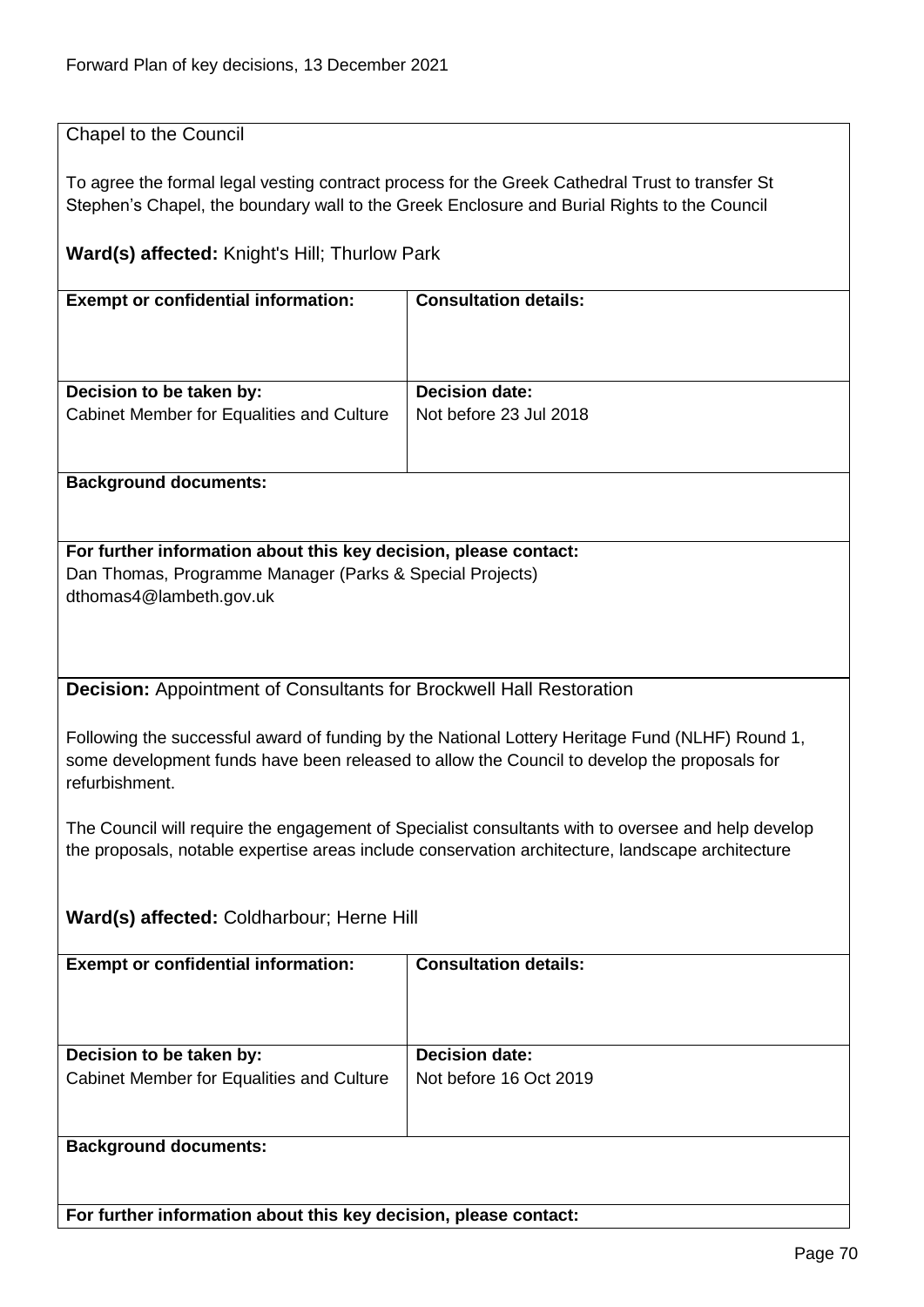Dan Thomas, Programme Manager (Parks & Special Projects) dthomas4@lambeth.gov.uk

# **Decision:** ELEVATE Strategic Plan 2020-23

To consider the future direction and 3-year strategic delivery plan for the ELEVATE programme and associated funding arrangement/financial investment.

## **Ward(s) affected:** All Wards

| <b>Exempt or confidential information:</b> | <b>Consultation details:</b> |
|--------------------------------------------|------------------------------|
| Decision to be taken by:                   | <b>Decision date:</b>        |
| Cabinet Member for Equalities and Culture  | Not before 19 May 2020       |
|                                            |                              |

#### **Background documents:**

#### **For further information about this key decision, please contact:**

Dawn Bunce, Arts Partnership Officer dbunce@lambeth.gov.uk Phoenix House Tel: 020 7926 0760

#### **Decision:** Expenditure Arising from London Eye Section 106 Receipts

Under the terms of a section 106 planning agreement, since 2003 the South Bank Employers' Group (SBEG) has provided specified operational and community initiatives in the South Bank area on behalf of the Council. These are financed by payments that the Council receives annually from the operator of the Lastminute,com London Eye. The Council makes payment to SBEG in arrears on the basis of goods provided and services rendered according to an agreed programme of work. The forecast expenditure in 2020/21 is £950,000 with the first quarterly payment being due for payment on 1 July 2020.

#### **Ward(s) affected:** Bishop's

| <b>Exempt or confidential information:</b> | <b>Consultation details:</b> |
|--------------------------------------------|------------------------------|
| Decision to be taken by:                   | <b>Decision date:</b>        |
| Cabinet Member for Equalities and Culture  | Not before 28 Jul 2020       |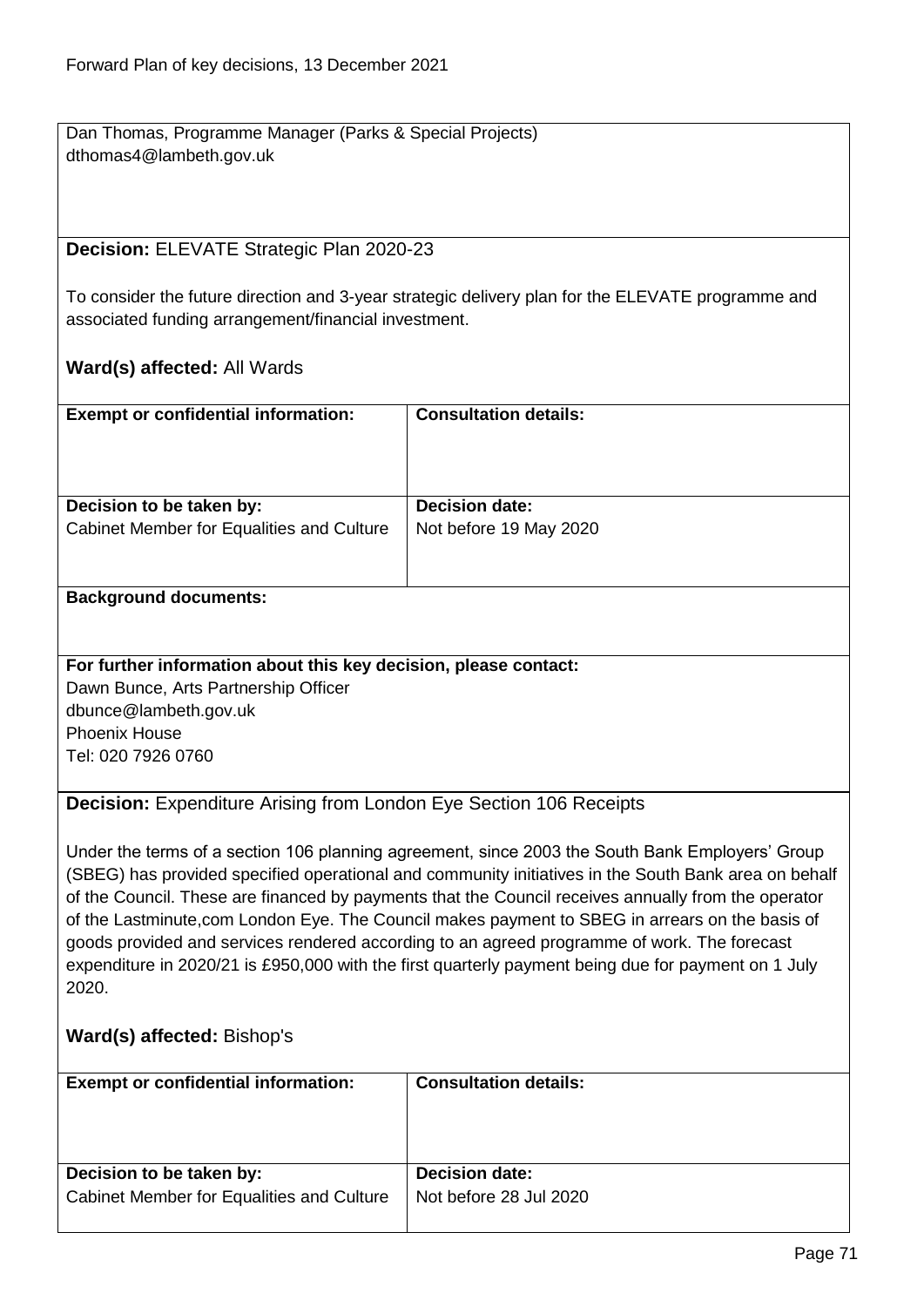| <b>Background documents:</b>                                                                                                 |                                                                                                  |  |
|------------------------------------------------------------------------------------------------------------------------------|--------------------------------------------------------------------------------------------------|--|
|                                                                                                                              |                                                                                                  |  |
|                                                                                                                              |                                                                                                  |  |
| For further information about this key decision, please contact:                                                             |                                                                                                  |  |
| Caroline Pitrakou, Programme Office Manager                                                                                  |                                                                                                  |  |
| cpitrakou@lambeth.gov.uk                                                                                                     |                                                                                                  |  |
|                                                                                                                              |                                                                                                  |  |
| Tel: 020 7926 1260                                                                                                           |                                                                                                  |  |
|                                                                                                                              |                                                                                                  |  |
| <b>Decision: Kennington Park Funding Allocation</b>                                                                          |                                                                                                  |  |
|                                                                                                                              |                                                                                                  |  |
| The 5-year capital plan allocated £6,000,000 for investment in green spaces                                                  |                                                                                                  |  |
|                                                                                                                              |                                                                                                  |  |
|                                                                                                                              | The Cabinet paper requests that £1,300,000 of this funding be made available for the delivery of |  |
| detailed designs and construction in Kennington Park                                                                         |                                                                                                  |  |
|                                                                                                                              |                                                                                                  |  |
| Ward(s) affected: Oval                                                                                                       |                                                                                                  |  |
|                                                                                                                              |                                                                                                  |  |
| <b>Exempt or confidential information:</b>                                                                                   | <b>Consultation details:</b>                                                                     |  |
|                                                                                                                              |                                                                                                  |  |
|                                                                                                                              |                                                                                                  |  |
|                                                                                                                              |                                                                                                  |  |
| Decision to be taken by:                                                                                                     | <b>Decision date:</b>                                                                            |  |
| Cabinet Member for Equalities and Culture                                                                                    | Not before 23 Dec 2020                                                                           |  |
|                                                                                                                              |                                                                                                  |  |
|                                                                                                                              |                                                                                                  |  |
| <b>Background documents:</b>                                                                                                 |                                                                                                  |  |
|                                                                                                                              |                                                                                                  |  |
|                                                                                                                              |                                                                                                  |  |
| For further information about this key decision, please contact:<br>Dan Thomas, Programme Manager (Parks & Special Projects) |                                                                                                  |  |
| dthomas4@lambeth.gov.uk                                                                                                      |                                                                                                  |  |
|                                                                                                                              |                                                                                                  |  |
|                                                                                                                              |                                                                                                  |  |
|                                                                                                                              |                                                                                                  |  |
| <b>Decision:</b> West Norwood Cemetery National Heritage Lottery (NLHF) Project: procurement                                 |                                                                                                  |  |
|                                                                                                                              |                                                                                                  |  |
| and award of works for Package A1                                                                                            |                                                                                                  |  |
|                                                                                                                              |                                                                                                  |  |
| To approve procurement and award of works for West Norwood cemetery National Heritage Lottery                                |                                                                                                  |  |
| Project Package A1 (Restoration of St. Stephens Chapel and 14 monuments).                                                    |                                                                                                  |  |
| West Norwood Cemetery (WNC) is a significant Grade II* listed site founded in 1837, laid out in a                            |                                                                                                  |  |
| 'pleasure ground style' to William Tite's design. The London Borough of Lambeth (LBL) has                                    |                                                                                                  |  |
| successfully secured a significant grant from the National Lottery Heritage Fund (NLHF) to deliver a                         |                                                                                                  |  |
|                                                                                                                              |                                                                                                  |  |
| wide range of proposals for the conservation of West Norwood Cemetery in Lambeth.                                            |                                                                                                  |  |
|                                                                                                                              |                                                                                                  |  |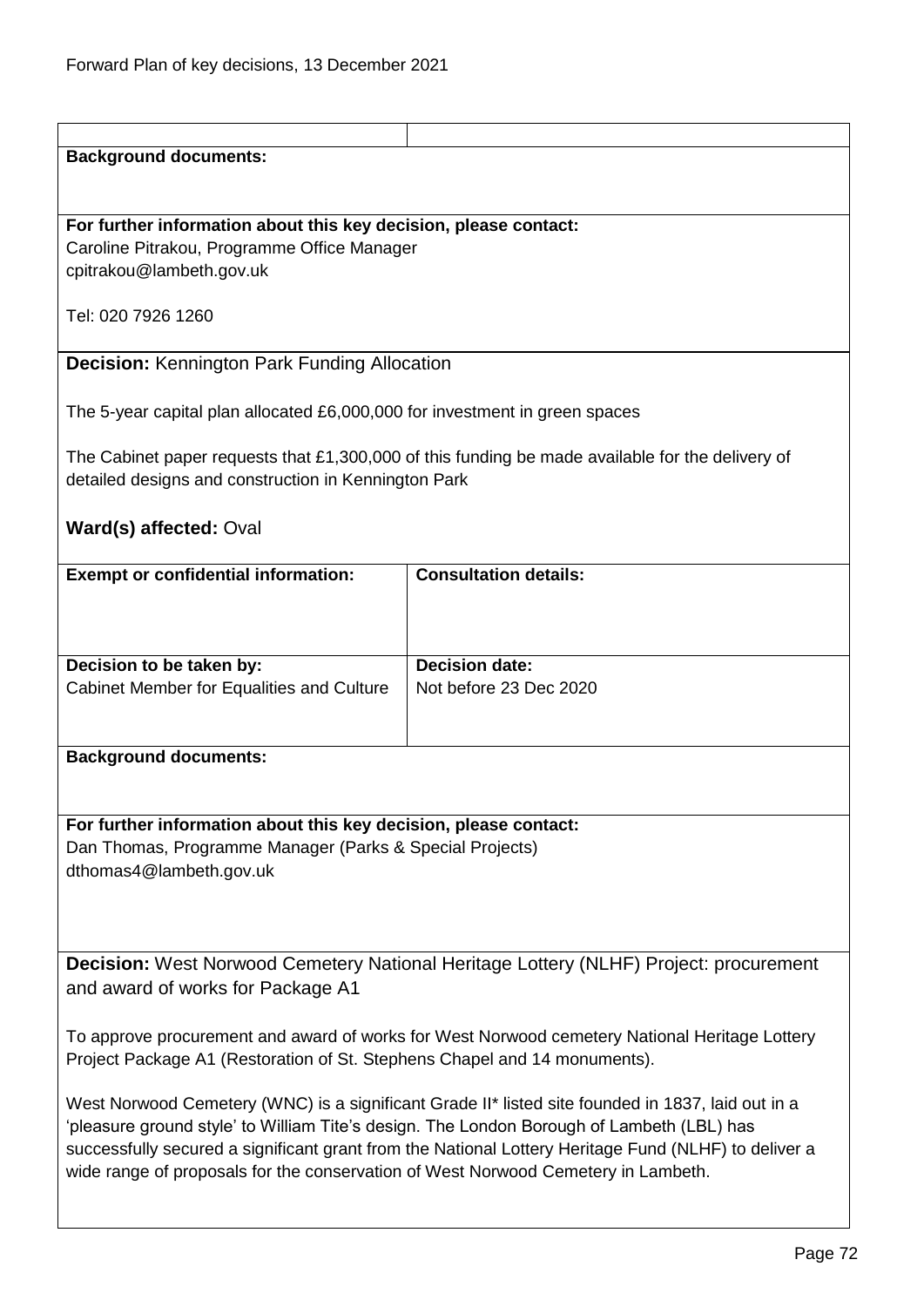| Ward(s) affected: Gipsy Hill                                                                                                                                                                                                                                                                                                                                                                                                                                                                                                                                                                                |                                                                                             |  |
|-------------------------------------------------------------------------------------------------------------------------------------------------------------------------------------------------------------------------------------------------------------------------------------------------------------------------------------------------------------------------------------------------------------------------------------------------------------------------------------------------------------------------------------------------------------------------------------------------------------|---------------------------------------------------------------------------------------------|--|
| <b>Exempt or confidential information:</b>                                                                                                                                                                                                                                                                                                                                                                                                                                                                                                                                                                  | <b>Consultation details:</b>                                                                |  |
| Decision to be taken by:                                                                                                                                                                                                                                                                                                                                                                                                                                                                                                                                                                                    | Decision date:                                                                              |  |
| Cabinet Member for Equalities and Culture                                                                                                                                                                                                                                                                                                                                                                                                                                                                                                                                                                   | Not before 17 Aug 2021                                                                      |  |
| <b>Background documents:</b>                                                                                                                                                                                                                                                                                                                                                                                                                                                                                                                                                                                |                                                                                             |  |
| For further information about this key decision, please contact:<br>Preeti Chatwal Kauffman, Head of Capital Programmes<br>PChatwalKauffman@lambeth.gov.uk                                                                                                                                                                                                                                                                                                                                                                                                                                                  |                                                                                             |  |
| Decision: Brockwell Hall Restoration NLHF Project: procurement and award of works for the<br>Ground maintenance Depot Building                                                                                                                                                                                                                                                                                                                                                                                                                                                                              |                                                                                             |  |
|                                                                                                                                                                                                                                                                                                                                                                                                                                                                                                                                                                                                             | To approve the procurement and award of works for building a new grounds maintenance depot. |  |
| The National Lottery Heritage Fund has recently awarded Lambeth a grant towards a project to restore<br>the Grade II* Brockwell Hall, stable block and yard, opening it up to greater public access and<br>introducing revenue generating uses.<br>As one of the approved purposes, new grounds maintenance depot is planned to be built in an area<br>used for green waste in the south-east corner of Brockwell Park (near Norwood Lodge) and relocate<br>Lambeth Parks Maintenance facilities currently in the stable yard, significantly reducing vehicle<br>movements by the Hall and within the park. |                                                                                             |  |
| Ward(s) affected: Herne Hill                                                                                                                                                                                                                                                                                                                                                                                                                                                                                                                                                                                |                                                                                             |  |
| <b>Exempt or confidential information:</b>                                                                                                                                                                                                                                                                                                                                                                                                                                                                                                                                                                  | <b>Consultation details:</b>                                                                |  |
| Decision to be taken by:                                                                                                                                                                                                                                                                                                                                                                                                                                                                                                                                                                                    | <b>Decision date:</b>                                                                       |  |
| Cabinet Member for Equalities and Culture                                                                                                                                                                                                                                                                                                                                                                                                                                                                                                                                                                   | Not before 17 Aug 2021                                                                      |  |
| <b>Background documents:</b>                                                                                                                                                                                                                                                                                                                                                                                                                                                                                                                                                                                |                                                                                             |  |
| For further information about this key decision, please contact:<br>Preeti Chatwal Kauffman, Head of Capital Programmes                                                                                                                                                                                                                                                                                                                                                                                                                                                                                     |                                                                                             |  |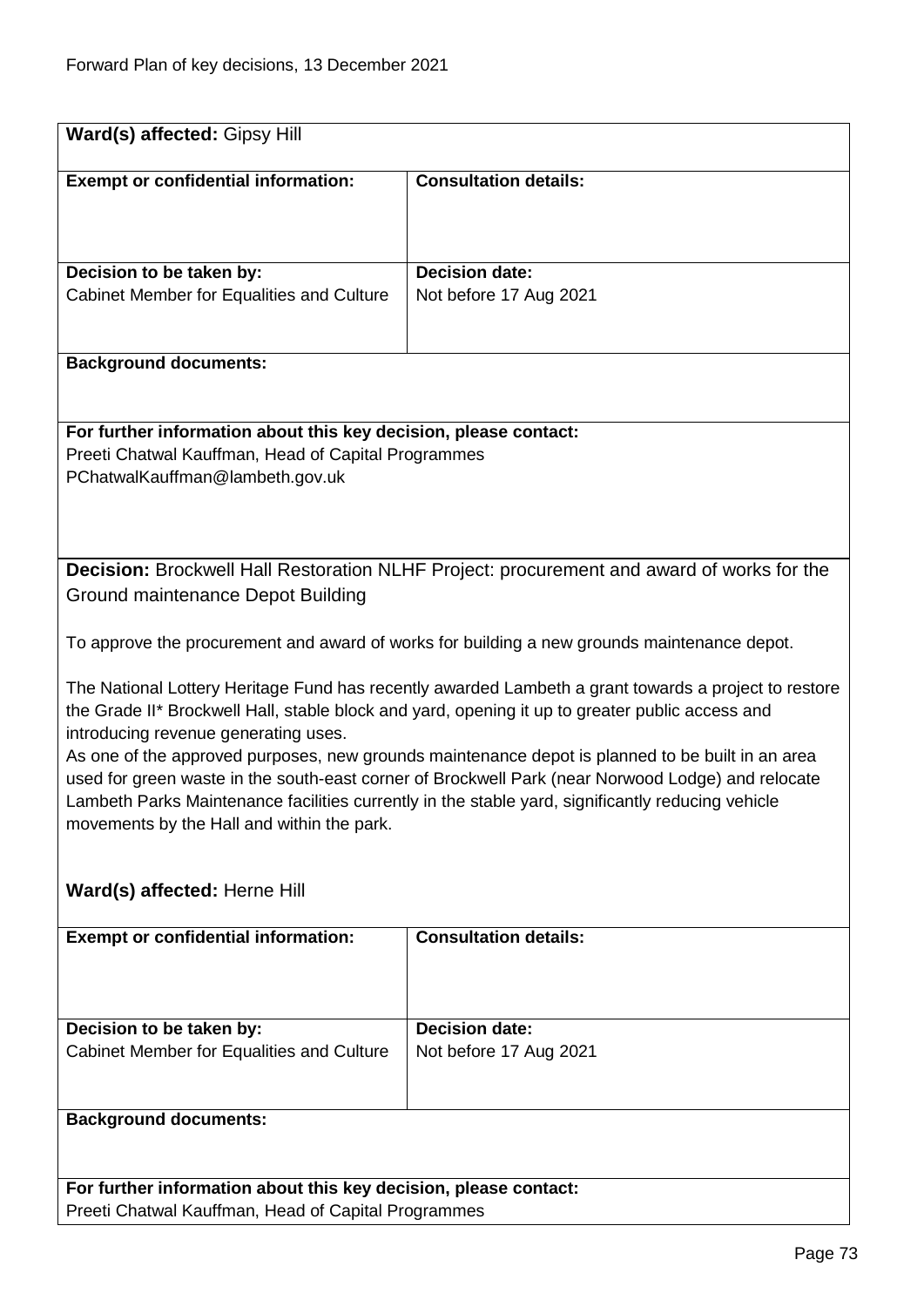PChatwalKauffman@lambeth.gov.uk

**Decision:** Business Case – Myatts Fields Depot Redevelopment – Request for Additional Funding

Sign off for additional funding

**Ward(s) affected:** Vassall

| <b>Exempt or confidential information:</b> | <b>Consultation details:</b> |
|--------------------------------------------|------------------------------|
| Decision to be taken by:                   | <b>Decision date:</b>        |
| Cabinet Member for Equalities and Culture  | Not before 7 Sep 2021        |

## **Background documents:**

**For further information about this key decision, please contact:** Stella Denyoh SDenyoh@lambeth.gov.uk Hambrook House, 17 Porden Road, London, SW2 5RW

**Decision:** Capital Investment in Parks and Open Spaces 2020-2025 (Phase Two)

The report recommends the allocation of £1.1m of the capital within the parks theme in the corporate five-year capital programme

## **Ward(s) affected:** All Wards

| <b>Exempt or confidential information:</b> | <b>Consultation details:</b> |
|--------------------------------------------|------------------------------|
| Decision to be taken by:                   | <b>Decision date:</b>        |
|                                            |                              |
| Cabinet Member for Equalities and Culture  | Not before 14 Dec 2021       |
| <b>Background documents:</b>               |                              |
|                                            |                              |

**For further information about this key decision, please contact:** Kevin Crook, Assistant Director: Neighbourhoods, Environment and Streetscene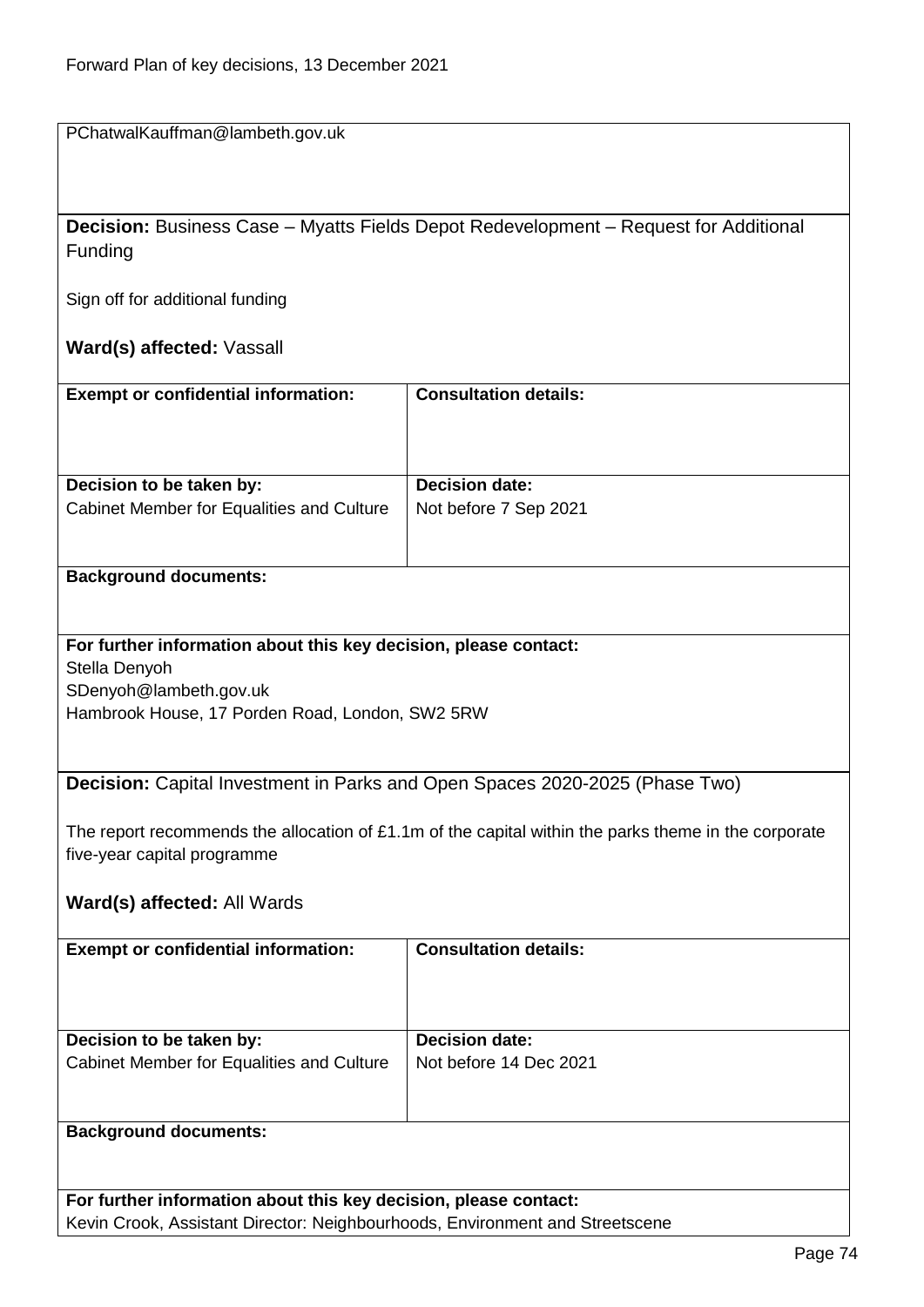kcrook@lambeth.gov.uk Blue Star House - 4th Floor Tel: 020 7926 8973

**Decision:** Essential Maintenance works at Carnegie Library

To approve the programme of maintenance works at Carnegie Library.

The anticipated duration of the contract is 6 months from September 2021 to February 2022. The estimated cost of the works and consultancy fees is £550,000

**Ward(s) affected:** Herne Hill

| <b>Exempt or confidential information:</b>                                               | <b>Consultation details:</b>                                                          |  |
|------------------------------------------------------------------------------------------|---------------------------------------------------------------------------------------|--|
| Part exempt                                                                              |                                                                                       |  |
| Information relating to the financial or                                                 |                                                                                       |  |
| business affairs of any particular person                                                |                                                                                       |  |
| (including the authority holding that                                                    |                                                                                       |  |
| information)                                                                             |                                                                                       |  |
|                                                                                          |                                                                                       |  |
| Decision to be taken by:                                                                 | <b>Decision date:</b>                                                                 |  |
| Cabinet Member for the Voluntary Sector                                                  | Not before 27 Jul 2021                                                                |  |
| and Leisure                                                                              |                                                                                       |  |
|                                                                                          |                                                                                       |  |
| <b>Background documents:</b>                                                             |                                                                                       |  |
|                                                                                          |                                                                                       |  |
|                                                                                          |                                                                                       |  |
| For further information about this key decision, please contact:                         |                                                                                       |  |
|                                                                                          | Babtunde Awofolaju, Senior Project Manager, Schools and Communities Capital Programme |  |
| bawofolaju@lambeth.gov.uk                                                                |                                                                                       |  |
|                                                                                          |                                                                                       |  |
|                                                                                          |                                                                                       |  |
|                                                                                          |                                                                                       |  |
| <b>Decision: Kickstart Scheme</b>                                                        |                                                                                       |  |
|                                                                                          |                                                                                       |  |
| Agreement of approach to Lambeth Council and Better Placed tri-borough Kickstart schemes |                                                                                       |  |

## **Ward(s) affected:** All Wards

| <b>Exempt or confidential information:</b>                                                      | <b>Consultation details:</b>                   |
|-------------------------------------------------------------------------------------------------|------------------------------------------------|
| Decision to be taken by:<br>Deputy Leader of the Council (Jobs, Skills<br>and Community Safety) | <b>Decision date:</b><br>Not before 9 Mar 2021 |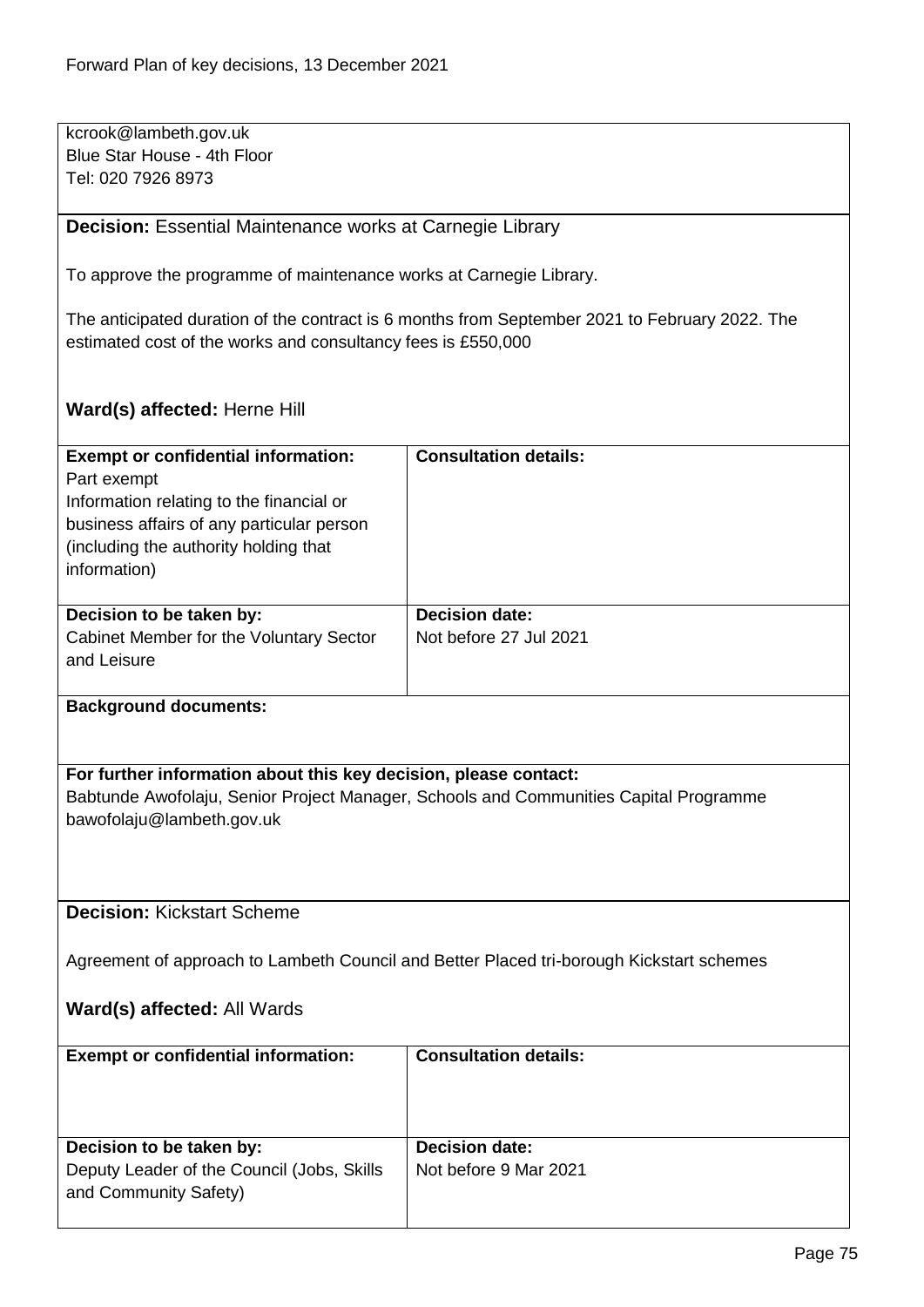**Background documents:**

## **For further information about this key decision, please contact:**

Jacqueline Faulkner, Acting Head of Economic Inclusion jfaulkner@lambeth.gov.uk

<TRAILER\_SECTION> </TRAILER\_SECTION> <LAYOUT\_SECTION>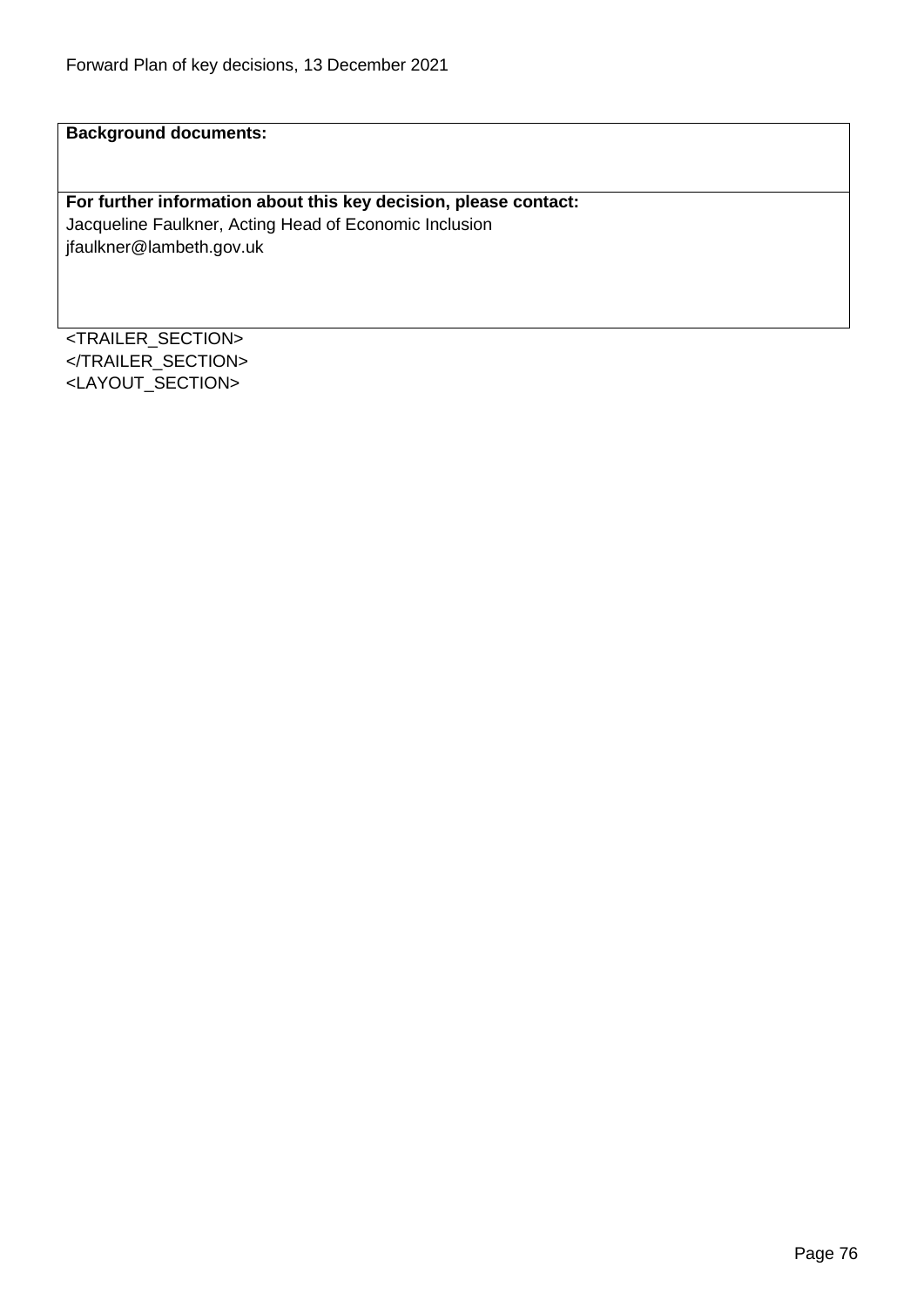| <b>Decision: FIELD_TITLE</b>                                     |                              |  |
|------------------------------------------------------------------|------------------------------|--|
| <b>FIELD SUMMARY</b>                                             |                              |  |
| Ward(s) affected: FIELD_WARDS                                    |                              |  |
|                                                                  |                              |  |
| <b>Exempt or confidential information:</b>                       | <b>Consultation details:</b> |  |
| FIELD_LIKELY_EXEMPTION_CLASS                                     | FIELD_CONSULTATION           |  |
| FIELD_LIKELY_REASON_TEXT                                         | FIELD_CONSULTEES             |  |
| Decision to be taken by:                                         | <b>Decision date:</b>        |  |
| <b>FIELD DMTITLE</b>                                             | FIELD DUE DATE               |  |
|                                                                  | FIELD USE URGENCY EXPLAIN    |  |
|                                                                  |                              |  |
| <b>Background documents:</b>                                     |                              |  |
| FIELD_ATTACHMENTS                                                |                              |  |
|                                                                  |                              |  |
| For further information about this key decision, please contact: |                              |  |
| FIELD OFFICER TITLE                                              |                              |  |
| FIELD OFFICER EMAIL<br>FIELD_OFFICER_ADDR                        |                              |  |
| FIELD_OFFICER_TEL                                                |                              |  |
|                                                                  |                              |  |
|                                                                  |                              |  |
| <heading layout="" section=""></heading>                         |                              |  |
| Decision: FIELD TITLE                                            |                              |  |
| FIELD_SUMMARY                                                    |                              |  |
|                                                                  |                              |  |
| Ward(s) affected: FIELD WARDS                                    |                              |  |
|                                                                  |                              |  |
|                                                                  |                              |  |

<TITLE\_ONLY\_LAYOUT\_SECTION>